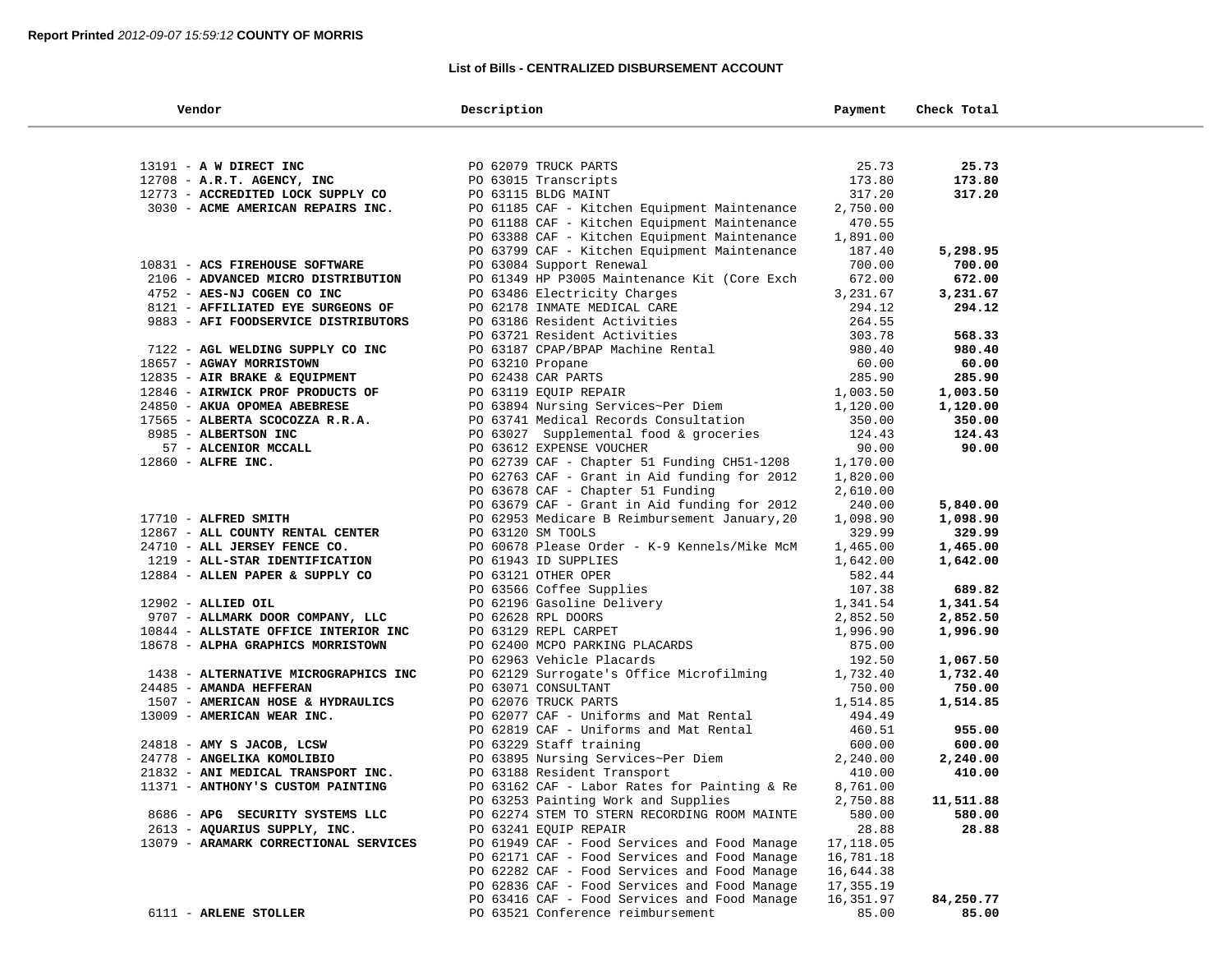|                                       |               | 24761 - ARMEL PORCIA OR PO 6399 Nursing Services-Per Diem (1,568.00 1,568.000 1,568.000 1,568.000 1,568.000 1,568.000 1,568.000 1,568.000 1,568.000 1,568.000 1,568.000 1,568.000 1,568.000 1,568.000 1,568.000 1,568.000 1,          |           |           |
|---------------------------------------|---------------|---------------------------------------------------------------------------------------------------------------------------------------------------------------------------------------------------------------------------------------|-----------|-----------|
|                                       |               |                                                                                                                                                                                                                                       |           |           |
|                                       |               |                                                                                                                                                                                                                                       |           |           |
|                                       |               |                                                                                                                                                                                                                                       |           |           |
|                                       |               |                                                                                                                                                                                                                                       |           |           |
|                                       |               |                                                                                                                                                                                                                                       |           | 1,352.57  |
|                                       |               |                                                                                                                                                                                                                                       |           |           |
|                                       |               |                                                                                                                                                                                                                                       |           |           |
|                                       |               |                                                                                                                                                                                                                                       |           |           |
|                                       |               |                                                                                                                                                                                                                                       |           |           |
|                                       |               |                                                                                                                                                                                                                                       |           | 264.00    |
|                                       |               |                                                                                                                                                                                                                                       |           |           |
|                                       |               |                                                                                                                                                                                                                                       |           |           |
|                                       |               |                                                                                                                                                                                                                                       |           |           |
|                                       |               |                                                                                                                                                                                                                                       |           |           |
|                                       |               |                                                                                                                                                                                                                                       |           |           |
|                                       |               |                                                                                                                                                                                                                                       |           |           |
|                                       |               |                                                                                                                                                                                                                                       |           |           |
|                                       |               |                                                                                                                                                                                                                                       |           | 18.11     |
|                                       |               |                                                                                                                                                                                                                                       |           |           |
|                                       |               |                                                                                                                                                                                                                                       |           |           |
|                                       |               |                                                                                                                                                                                                                                       |           |           |
|                                       |               |                                                                                                                                                                                                                                       |           |           |
|                                       |               |                                                                                                                                                                                                                                       |           |           |
|                                       |               |                                                                                                                                                                                                                                       |           |           |
|                                       |               |                                                                                                                                                                                                                                       |           |           |
|                                       |               |                                                                                                                                                                                                                                       |           |           |
|                                       |               |                                                                                                                                                                                                                                       |           |           |
|                                       |               |                                                                                                                                                                                                                                       |           |           |
|                                       |               |                                                                                                                                                                                                                                       |           |           |
|                                       |               |                                                                                                                                                                                                                                       |           |           |
|                                       |               |                                                                                                                                                                                                                                       |           |           |
|                                       |               |                                                                                                                                                                                                                                       |           |           |
|                                       |               |                                                                                                                                                                                                                                       |           |           |
|                                       |               |                                                                                                                                                                                                                                       |           |           |
|                                       |               |                                                                                                                                                                                                                                       |           |           |
|                                       |               |                                                                                                                                                                                                                                       |           |           |
|                                       |               |                                                                                                                                                                                                                                       |           |           |
|                                       |               |                                                                                                                                                                                                                                       |           |           |
|                                       |               |                                                                                                                                                                                                                                       |           |           |
|                                       |               |                                                                                                                                                                                                                                       |           |           |
|                                       |               |                                                                                                                                                                                                                                       |           |           |
|                                       |               |                                                                                                                                                                                                                                       |           |           |
|                                       |               |                                                                                                                                                                                                                                       |           |           |
|                                       |               |                                                                                                                                                                                                                                       |           |           |
|                                       |               |                                                                                                                                                                                                                                       |           |           |
|                                       |               | 1136 - ATHANTIC RAFTIC PACIDING THE 100 20131 MATHIT TRICHANDS AND TRAINING TO 2012.<br>1969 - ATHANTIC TRONGICHS (1972) AND TRICHANDS RED CONSUMER 1972)<br>20172 - ATHANTIC TOMOROMS OPTICE<br>20172 - ATHANTIC TOMOROMS OPTICE<br> |           |           |
|                                       |               |                                                                                                                                                                                                                                       |           |           |
|                                       |               |                                                                                                                                                                                                                                       |           |           |
|                                       |               |                                                                                                                                                                                                                                       |           |           |
|                                       |               |                                                                                                                                                                                                                                       |           |           |
|                                       |               | PO 62358 CAF - Labor Rates HVAC Repair and S                                                                                                                                                                                          | 13,371.25 |           |
|                                       |               | PO 62359 CAF - Labor Rates HVAC Repair and S                                                                                                                                                                                          | 9,548.08  |           |
|                                       |               | PO 62359 CAF - Labor Rates HVAC Repair and S                                                                                                                                                                                          | 3,956.00  | 42,745.33 |
| 24779 - BINU ILLIMOOTTIL JOSEPH       |               | PO 63897 Nursing Services~Per Diem                                                                                                                                                                                                    | 705.11    | 705.11    |
| 6725 - BIO- REFERENCE LABORATORIES    |               | PO 61951 CAF - Medical Laboratory Diagnostic                                                                                                                                                                                          | 1,105.05  | 1,105.05  |
| 21042 - BIRDSALL SERVICES GROUP, INC. |               | PO 63568 CAF - Milling and Resurfacing of CR                                                                                                                                                                                          | 14,089.65 | 14,089.65 |
| 3703 - BLEJWAS ASSOCIATES INC.        | PO 63109 HVAC |                                                                                                                                                                                                                                       | 279.84    | 279.84    |
| 13382 - BLOCK & COMPANY INC           |               | PO 62415 Nameplate for William DiBartolo                                                                                                                                                                                              | 20.48     |           |
|                                       |               | PO 62416 Nameplate - Joseph Russo                                                                                                                                                                                                     | 20.49     | 40.97     |
| 13239 - BOB BARKER COMPANY, INC.      |               | PO 61497 Hygiene Items                                                                                                                                                                                                                | 109.75    | 109.75    |
| 9357 - BOBCAT OF N.JERSEY WEST LLC.   |               | PO 62080 TRUCK PARTS                                                                                                                                                                                                                  | 1,878.54  | 1,878.54  |
| 13413 - BOONTON AUTO PARTS            |               | PO 62821 AUTO BODY SUPPLIES                                                                                                                                                                                                           | 37.76     |           |
|                                       |               | PO 63135 AUTO BODY SUPPLIES                                                                                                                                                                                                           | 59.95     | 97.71     |
|                                       |               |                                                                                                                                                                                                                                       |           |           |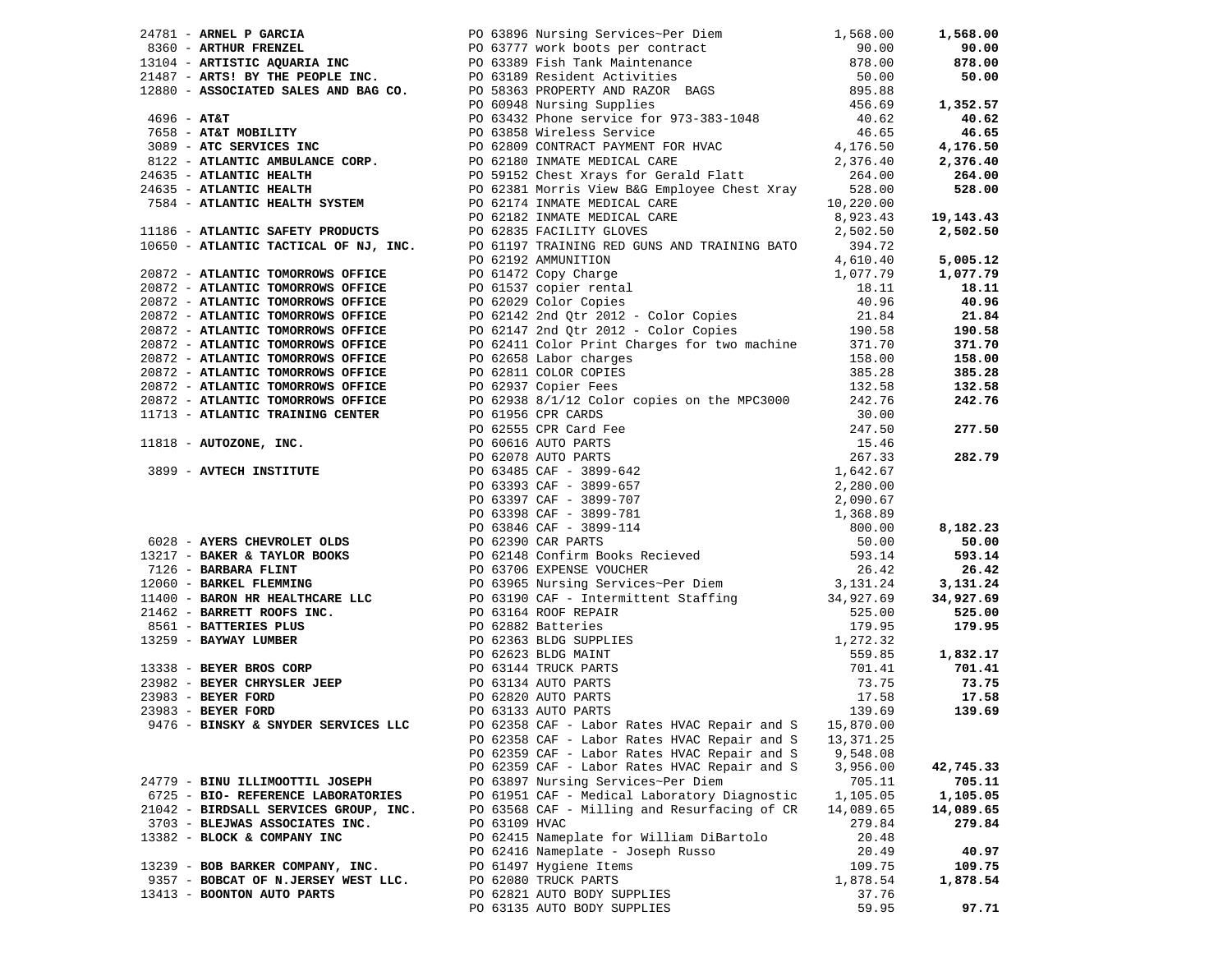|           |                                       | 1980 - SHORTAFT (1980) - Contribution (1980) - Contribution (1980) - Contribution (1980) - Contribution (1980) - Contribution (1980) - Contribution (1980) - Contribution (1980) - Contribution (1980) - Contribution (1980) |            |            |
|-----------|---------------------------------------|------------------------------------------------------------------------------------------------------------------------------------------------------------------------------------------------------------------------------|------------|------------|
|           |                                       |                                                                                                                                                                                                                              |            |            |
|           |                                       |                                                                                                                                                                                                                              |            |            |
|           |                                       |                                                                                                                                                                                                                              |            |            |
| $503 - C$ |                                       | PO 62066 SURROGATE JOHN PECORARO                                                                                                                                                                                             | 750.00     | 750.00     |
|           | 8043 - CONTRACT PHARMACY SERVICES INC | PO 61179 CAF - Pharmaceutical Services                                                                                                                                                                                       | 18,042.14  | 18,042.14  |
|           | 14028 - COUNTY COLLEGE OF MORRIS      | PO 63375 CAF - Printing Services for August                                                                                                                                                                                  | 15,333.33  | 15,333.33  |
|           | 14022 - COUNTY COLLEGE OF MORRIS      | PO 63476 MC Approriation for CCM Operating B                                                                                                                                                                                 | 398,409.91 | 398,409.91 |
|           | 13 - COUNTY OF MORRIS                 | PO 62696 SSH-1203 HOMELESS SERVICES                                                                                                                                                                                          | 1,482.49   | 1,482.49   |
|           | 13 - COUNTY OF MORRIS                 | PO 62698 M.C.Homeless services SSH1203 State                                                                                                                                                                                 | 33,640.47  | 33,640.47  |
|           | 18886 - COUNTY OF MORRIS              | PO 63531 DEPOSIT INTO CURRENT FUND - 1ST OUA                                                                                                                                                                                 | 36,181.82  | 36,181.82  |
|           | 18886 - COUNTY OF MORRIS              | PO 63536 DEPOSIT INTO CURRENT FUND - 2ND QUA                                                                                                                                                                                 | 37,019.58  | 37,019.58  |
|           | 13 - COUNTY OF MORRIS                 | PO 64145 2nd Half 8.12 Metered Mail                                                                                                                                                                                          | 298.62     | 298.62     |
|           | 13 - COUNTY OF MORRIS                 | PO 64146 METERED MAIL 2ND 1/2 AUGUST 2012                                                                                                                                                                                    | 8,774.06   | 8,774.06   |
|           | 14041 - COUNTY WELDING SUPPLY CO      | PO 61634 acetylene                                                                                                                                                                                                           | 8.85       |            |
|           |                                       | PO 62488 oxygen compressed                                                                                                                                                                                                   | 33.84      | 42.69      |
|           | 24807 - CPR PROFESSIONALS INC.        | PO 62916 BLS Instructor Course                                                                                                                                                                                               | 325.00     | 325.00     |
|           |                                       |                                                                                                                                                                                                                              |            |            |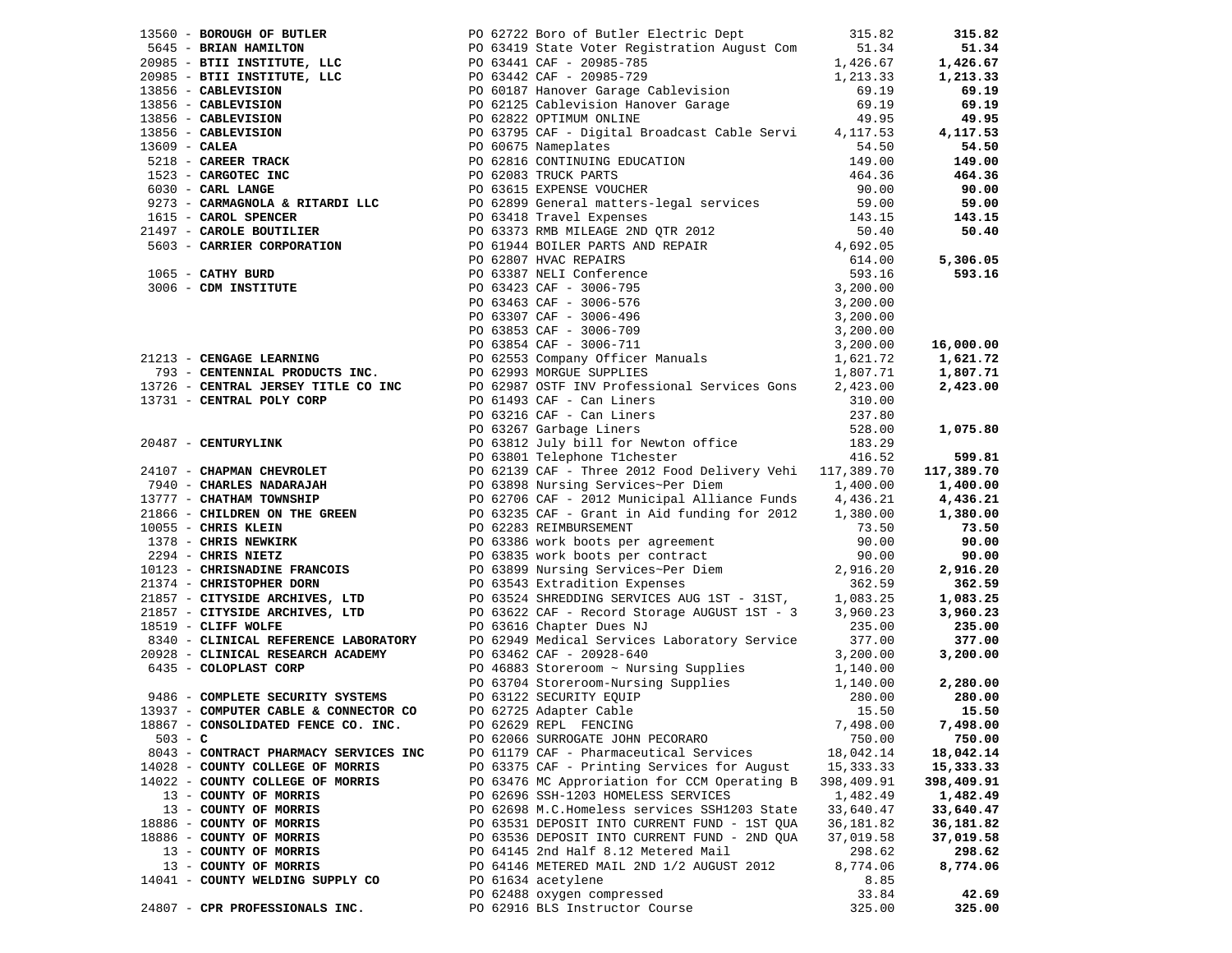|               |                                                                                         |  | 1406 - CREWILING SAW MILLE (1963) 75 (5317 LUMBER (1978) 2333 - CULTAB - CREWILING REVITEE POST (1979) 2233 - CULTAB SERVICES FOR CONTINUING EDUCATION (1979) - CREWIT SERVICES FOR CONTINUING EDUCATION (1979) - CONDITIES        |            | 639.75     |
|---------------|-----------------------------------------------------------------------------------------|--|------------------------------------------------------------------------------------------------------------------------------------------------------------------------------------------------------------------------------------|------------|------------|
|               |                                                                                         |  |                                                                                                                                                                                                                                    |            | 477.00     |
|               |                                                                                         |  |                                                                                                                                                                                                                                    |            | 3,690.00   |
|               |                                                                                         |  |                                                                                                                                                                                                                                    |            | 675.00     |
|               |                                                                                         |  |                                                                                                                                                                                                                                    |            |            |
|               |                                                                                         |  |                                                                                                                                                                                                                                    |            | 6,300.00   |
|               |                                                                                         |  |                                                                                                                                                                                                                                    |            |            |
|               |                                                                                         |  |                                                                                                                                                                                                                                    |            |            |
|               |                                                                                         |  |                                                                                                                                                                                                                                    |            | 202.95     |
|               |                                                                                         |  |                                                                                                                                                                                                                                    |            | 91.54      |
|               |                                                                                         |  |                                                                                                                                                                                                                                    |            |            |
|               |                                                                                         |  |                                                                                                                                                                                                                                    |            |            |
|               |                                                                                         |  |                                                                                                                                                                                                                                    |            | 6,088.04   |
|               |                                                                                         |  |                                                                                                                                                                                                                                    |            | 2,919.99   |
|               |                                                                                         |  |                                                                                                                                                                                                                                    |            | 375.40     |
|               |                                                                                         |  |                                                                                                                                                                                                                                    |            | 50.08      |
|               |                                                                                         |  |                                                                                                                                                                                                                                    |            | 149.04     |
|               |                                                                                         |  |                                                                                                                                                                                                                                    |            |            |
|               |                                                                                         |  |                                                                                                                                                                                                                                    |            | 65.68      |
|               |                                                                                         |  |                                                                                                                                                                                                                                    |            | 90.00      |
|               |                                                                                         |  |                                                                                                                                                                                                                                    |            | 2,510.90   |
|               |                                                                                         |  |                                                                                                                                                                                                                                    |            | 90.00      |
|               |                                                                                         |  |                                                                                                                                                                                                                                    |            | 90.00      |
|               |                                                                                         |  |                                                                                                                                                                                                                                    |            | 396.00     |
|               |                                                                                         |  |                                                                                                                                                                                                                                    |            |            |
|               |                                                                                         |  |                                                                                                                                                                                                                                    |            |            |
|               |                                                                                         |  |                                                                                                                                                                                                                                    |            |            |
|               |                                                                                         |  |                                                                                                                                                                                                                                    |            |            |
|               |                                                                                         |  |                                                                                                                                                                                                                                    |            |            |
|               |                                                                                         |  |                                                                                                                                                                                                                                    |            |            |
|               |                                                                                         |  |                                                                                                                                                                                                                                    |            |            |
|               |                                                                                         |  |                                                                                                                                                                                                                                    |            |            |
|               |                                                                                         |  |                                                                                                                                                                                                                                    |            |            |
|               |                                                                                         |  |                                                                                                                                                                                                                                    |            |            |
|               |                                                                                         |  |                                                                                                                                                                                                                                    |            |            |
|               |                                                                                         |  |                                                                                                                                                                                                                                    |            |            |
|               |                                                                                         |  |                                                                                                                                                                                                                                    |            |            |
|               |                                                                                         |  |                                                                                                                                                                                                                                    |            |            |
|               |                                                                                         |  |                                                                                                                                                                                                                                    |            |            |
|               |                                                                                         |  |                                                                                                                                                                                                                                    |            |            |
|               |                                                                                         |  |                                                                                                                                                                                                                                    |            |            |
|               |                                                                                         |  |                                                                                                                                                                                                                                    |            |            |
|               |                                                                                         |  |                                                                                                                                                                                                                                    |            |            |
|               |                                                                                         |  |                                                                                                                                                                                                                                    |            |            |
|               |                                                                                         |  |                                                                                                                                                                                                                                    |            |            |
|               |                                                                                         |  | 274 - <b>DERR PARK CONTENTIVE DE CONTENTIVE DE CONTENTE DE CONTENTIVE DE CONTENTIVE DE CONTENTIVE DE CONTENTIVE DE CONTENTIVE DE CONTENTIVE DE CONTENTIVE DE CONTENTIVE DE CONTENTIVE DE CONTENTIVE DE CONTENTIVE DE CONTENTIV</b> |            |            |
|               |                                                                                         |  |                                                                                                                                                                                                                                    |            |            |
|               |                                                                                         |  |                                                                                                                                                                                                                                    |            |            |
|               |                                                                                         |  |                                                                                                                                                                                                                                    |            |            |
|               |                                                                                         |  |                                                                                                                                                                                                                                    |            |            |
|               |                                                                                         |  | PO 62128 Annual PC Replacement Program 1,589.24 1,907.36                                                                                                                                                                           |            |            |
|               | 7164 - DELL MARKETING LP                                                                |  | PO 58229 CAF - NJSC#A70256                                                                                                                                                                                                         | 149,992.38 | 149,992.38 |
|               | 14248 - DELTA PRODUCTS CO                                                               |  | PO 62085 HARDWARE                                                                                                                                                                                                                  | 620.66     |            |
|               |                                                                                         |  | PO 62490 bolts, nuts, washers                                                                                                                                                                                                      | 429.64     | 1,050.30   |
| 13038 - DEMCO |                                                                                         |  | PO 62149 Confirm Supplies for Children                                                                                                                                                                                             |            | 54.40      |
|               |                                                                                         |  |                                                                                                                                                                                                                                    | 54.40      |            |
|               | 14265 - DENTRUST DENTAL INC.                                                            |  | PO 61952 CAF - Dental Services                                                                                                                                                                                                     | 4,179.00   | 4,179.00   |
|               | 12419 - DEVINE KALLEBERG LLC                                                            |  | PO 62927 HEARING FEES                                                                                                                                                                                                              | 960.00     | 960.00     |
|               | 11669 - DIANE CAMPBELL                                                                  |  | PO 63391 Resident Entertainment                                                                                                                                                                                                    | 125.00     | 125.00     |
|               | 5396 - DIFRANCESCO, BATEMAN, COLEY, YOSPIN PO 63552 North Main Street Extension Project |  |                                                                                                                                                                                                                                    | 204.00     | 204.00     |
|               | 5396 - DIFRANCESCO, BATEMAN, COLEY, YOSPIN PO 63553 Newburgh Rd. Bridge - legal service |  |                                                                                                                                                                                                                                    | 1,924.20   | 1,924.20   |
|               | 5396 - DIFRANCESCO, BATEMAN, COLEY, YOSPIN PO 63554 Berkshire Valley Road - legal servi |  |                                                                                                                                                                                                                                    | 44.52      | 44.52      |
|               | 24713 - DIRIGO SOFTWARE                                                                 |  | PO 62473 COMPUTER SOFTWARE - ATTENTION: AGEN                                                                                                                                                                                       | 99.00      | 99.00      |
|               | 24335 - DISCOVERY BENEFITS INC.                                                         |  | PO 62957 CAF - COBRA Benefits Main County an                                                                                                                                                                                       | 882.60     | 882.60     |
|               | 24335 - DISCOVERY BENEFITS INC.                                                         |  | PO 62958 CAF - COBRA Benefits Oficces of Te                                                                                                                                                                                        | 71.50      | 71.50      |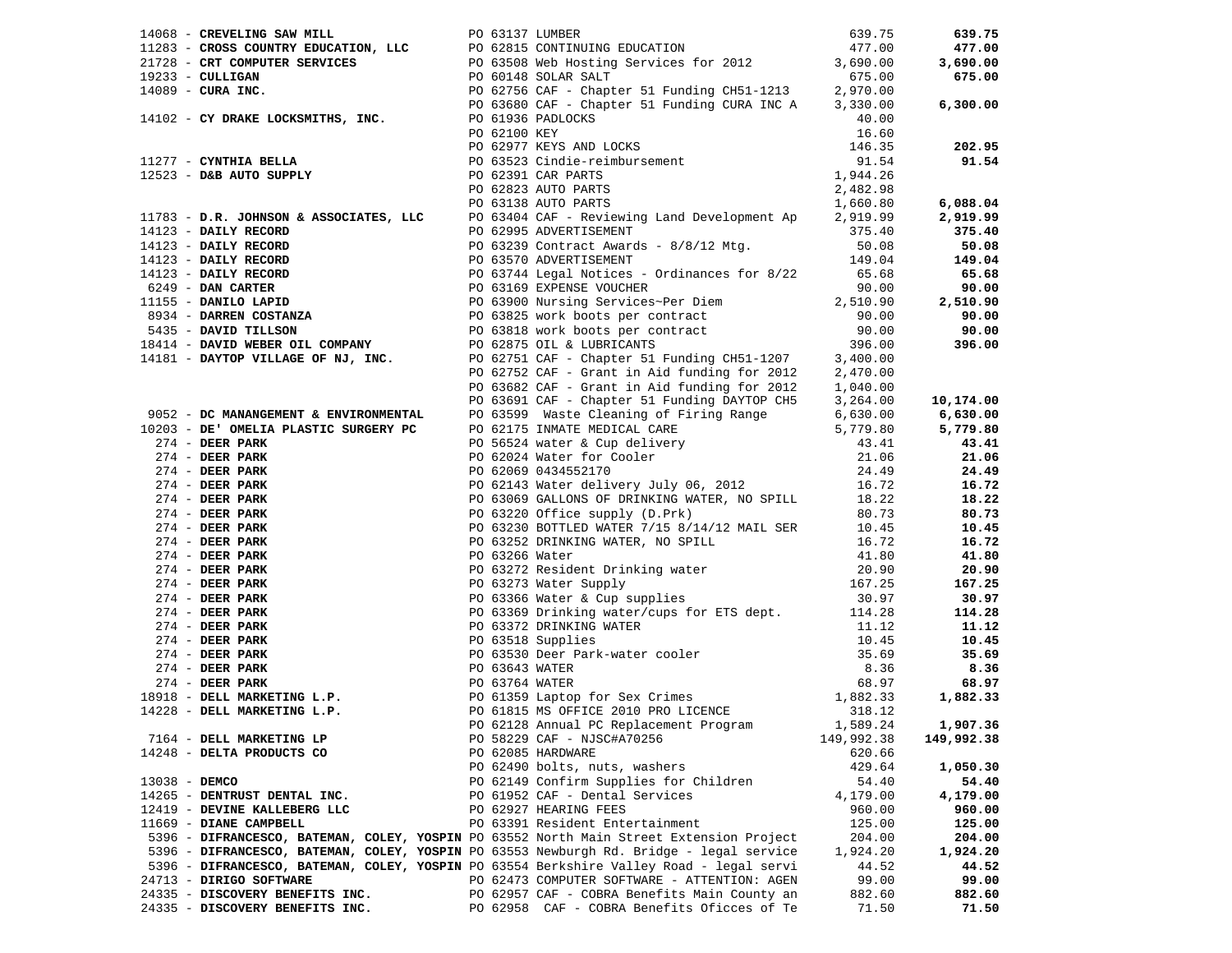| 24394 - DM FERNANDES LLC                | PO 63567 CAF - ADA Handicap Ramp Improvement                                                                                                                                                                               | 25,757.34        | 25,757.34              |
|-----------------------------------------|----------------------------------------------------------------------------------------------------------------------------------------------------------------------------------------------------------------------------|------------------|------------------------|
| 21123 - DOMINION VOTING SYSTEMS INC     | PO 62023 Tally work on Primary                                                                                                                                                                                             | 6,149.94         | 6,149.94               |
| 21123 - DOMINION VOTING SYSTEMS INC     | PO 62071 Invoice # DVS105502 - 3 Cartridge S                                                                                                                                                                               | 1,176.72         | 1,176.72               |
| 21123 - DOMINION VOTING SYSTEMS INC     | PO 62701 on site election day wineds for pri 2,250.00                                                                                                                                                                      |                  | 2,250.00               |
| 24280 - DONALD J. PARKS, INC.           | PO 62781 Crane Service                                                                                                                                                                                                     | 850.00           | 850.00                 |
| 20837 - DONNA BUCHANAN                  | PO 63475 staff travel reimbursement                                                                                                                                                                                        | 553.01           | 553.01                 |
| 14379 - DOVER BRAKE & CLUTCH CO INC     | PO 62824 TRUCK PARTS                                                                                                                                                                                                       | 523.62           | 523.62                 |
| 14380 - DOVER BUSINESS COLLEGE          | PO 63446 CAF - 14380-413<br>PO 63447 CAF - 14380-322<br>PO 63447 CAF - 14380-14<br>PO 63450 CAF - 14380-14<br>PO 63451 CAF - 14380-115<br>PO 63452 CAF - 14380-115<br>PO 63452 CAF - 14380-577<br>PO 63453 CAF - 14380-116 | 315.00           |                        |
|                                         |                                                                                                                                                                                                                            | 748.00           |                        |
|                                         |                                                                                                                                                                                                                            | 297.00           |                        |
|                                         |                                                                                                                                                                                                                            | 317.00           |                        |
|                                         |                                                                                                                                                                                                                            | 636.00           |                        |
|                                         |                                                                                                                                                                                                                            | 501.00           |                        |
|                                         |                                                                                                                                                                                                                            | 387.00           | 3,201.00               |
| 14384 - DOVER HOUSING AUTHORITY         | PO 62689 CAF - Grant in Aid funding for 2012 13,348.25                                                                                                                                                                     |                  | 13,348.25              |
| 14394 - DOVER/VG MUNICIPAL ALLIANCE     | PO 62655 CAF - 2012 Municipal Alliance Funds 3,859.90                                                                                                                                                                      |                  | 3,859.90               |
| 8791 - E-TEK COMPUTER TRAINING          | PO 63337 CAF - 8791-621                                                                                                                                                                                                    | 984.00           | 984.00                 |
| 20350 - E. M. KUTZ INC                  |                                                                                                                                                                                                                            | 45.30            | 45.30                  |
| $14438$ - E.A. MORSE & CO. INC.         | PO 62825 TRUCK PARTS<br>PO 61947 JANITORIAL SUPPLIES<br>PO 61954 FLOOR BUFFING PADS<br>PO 61935 (2) Task chairs for ETS<br>PO 62691 work boots per contract                                                                | 581.96           |                        |
|                                         |                                                                                                                                                                                                                            | 71.70            | 653.66                 |
| 14437 - EDI DESIGN INC.                 |                                                                                                                                                                                                                            | 724.32           | 724.32                 |
| 3808 - EDWARD BRETT                     |                                                                                                                                                                                                                            | 82.95            | 82.95                  |
| 14501 - ELEVATOR MAINTENANCE CORP       | PO 62802 CAF - Elevator Maintenance & Inspec                                                                                                                                                                               | 683.33           |                        |
|                                         | PO 63167 CAF - Elevator Maintenance & Inspec                                                                                                                                                                               | 3,200.00         | 3,883.33               |
| 14505 - ELIZABETHTOWN GAS               | PO 63171 NATURAL GAS - LONG VALLEY                                                                                                                                                                                         | 58.12            | 58.12                  |
| $14514$ - EMED CO INC.                  | PO 59807 SHOP SUPPLIES                                                                                                                                                                                                     | 455.53           | 455.53                 |
| 17157 - EMERALD PROFESSIONAL            |                                                                                                                                                                                                                            | 9,762.00         |                        |
|                                         | PO 63191 Adult Briefs<br>PO 63192 Adult Briefs                                                                                                                                                                             | 13,352.25        | 23, 114. 25            |
| 2047 - EMPLOYMENT HORIZONS, INC.        | PO 62961 JANITORIAL SERVICE: JULY                                                                                                                                                                                          | 829.00           |                        |
|                                         | PO 63108 CAF - Lawn Cutting and Office Clean                                                                                                                                                                               | 33,019.00        |                        |
| 20836 - ENFORSYS POLICE SYSTEMS INC     | PO 62888 CAF - Maintenance of Proprietary Co                                                                                                                                                                               | 75,000.00        | 33,848.00<br>75,000.00 |
| 21386 - ENVISION ENGINEERING LLC        | PO 63618 CAF Professional Srvs-Drainage Impr                                                                                                                                                                               |                  | 390.50                 |
| 17865 - ESTATE OF DORIS STIERLI         | PO 62955 Medicare B Reimbursement January, 20                                                                                                                                                                              | 390.50<br>599.40 | 599.40                 |
| 18355 - ESTATE OF ALICE WACHTEL         | PO 62952 Medicare B Reimbursement January, 20                                                                                                                                                                              | 99.90            | 99.90                  |
| 8195 - ESTATE OF GERALDINE CONNERS      | PO 63363 Medicare B Reimbursement January, 20                                                                                                                                                                              | 299.70           | 299.70                 |
| 20265 - EVELYN TOLENTINO                | PO 63901 Nursing Services~Per Diem                                                                                                                                                                                         | 2,137.80         | 2,137.80               |
| 6055 - EVERT PADILLA                    | PO 59665 2012 WORK BOOTS                                                                                                                                                                                                   | 89.98            | 89.98                  |
| 7580 - EVERTON DUHANEY                  |                                                                                                                                                                                                                            | 90.00            | 90.00                  |
| 2878 - FAIRLEIGH DICKINSON UNIVERSITY   | PO 63695 work boots per contract<br>PO 63467 CAF - 2878-639<br>PO 63368 CAF - 2878-173                                                                                                                                     | 682.88           |                        |
|                                         |                                                                                                                                                                                                                            | 580.80           | 1,263.68               |
| 14641 - FAMILY INTERVENTION             | PO 63238 CAF - FC-1214 JULY 2012                                                                                                                                                                                           | 13,083.00        | 13,083.00              |
| 14644 - FAMILY SERVICE OF MORRIS COUNTY | PO 62740 CAF - Chapter 51 Funding CH51-1220 4,237.00                                                                                                                                                                       |                  |                        |
|                                         | PO 62741 CAF - Grant in Aid funding for Apr 9,065.00                                                                                                                                                                       |                  |                        |
|                                         | PO 62742 CAF - Chapter 51 Funding CH51-1216                                                                                                                                                                                | 11,275.00        |                        |
|                                         | PO 62979 CAF - Operation and Staffing of Adu                                                                                                                                                                               | 25,550.96        |                        |
|                                         | PO 63193 CAF - Social Work Services                                                                                                                                                                                        | 21,000.00        | 71,127.96              |
| 4585 - FAUNA FOODS CORP.                | PO 62057 Dog Food - K9                                                                                                                                                                                                     | 937.50           | 937.50                 |
| $14668$ - FEDEX                         | PO 62413 Express Mail Shipments                                                                                                                                                                                            | 539.95           |                        |
|                                         | PO 63014 Express Mail                                                                                                                                                                                                      | 225.81           |                        |
|                                         | PO 63647 SHIPPING                                                                                                                                                                                                          | 278.64           | 1,044.40               |
| 14666 - FEDEX                           | PO 63178 POSTAGE AND METERED MAIL                                                                                                                                                                                          | 67.37            | 67.37                  |
| 21677 - FIRE AND SECURITY TECHNOLOGIES  |                                                                                                                                                                                                                            | 180.00           | 180.00                 |
| 14702 - FIRE FIGHTERS EQUIPMENT CO INC  | PO 61937 FIRE ALARM BATTERIES<br>PO 61783 Air Truck Repairs                                                                                                                                                                | 153.50           | 153.50                 |
| 5367 - FIRE PROTECTION PUBLICATIONS     | PO 62536 Fire Instructor Books                                                                                                                                                                                             | 1,687.37         | 1,687.37               |
| 3051 - LAZ PARKING                      | PO 63107 CAF - Juror Parking at Headquarters                                                                                                                                                                               | 10,206.00        | 10,206.00              |
| 12151 - FLEMINGTON BUICK CHEVROLET      | PO 62826 AUTO PARTS                                                                                                                                                                                                        | 124.65           |                        |
|                                         | PO 63139 AUTO PARTS                                                                                                                                                                                                        | 90.99            | 215.64                 |
| 21312 - FLORAL SCHOOL OF DESIGN         | PO 63392 CAF - 21312-31                                                                                                                                                                                                    | 1,330.00         | 1,330.00               |
| 13313 - FORTIS INSTITUTE                | PO 63811 CAF - 13313-511                                                                                                                                                                                                   | 534.00           |                        |
|                                         | PO 63445 CAF - 13313-504                                                                                                                                                                                                   | 1,020.80         | 1,554.80               |
| 14770 - FOUNDATION CENTER               | PO 62151 Confirm Proforma Order                                                                                                                                                                                            | 126.45           | 126.45                 |
| 24821 - FRANK FUCCI                     | PO 63103 2012 WORK BOOTS                                                                                                                                                                                                   | 90.00            | 90.00                  |
| 3674 - FRANK PEREZ                      | PO 62728 Reimbursement - Canine Kennels                                                                                                                                                                                    | 501.93           | 501.93                 |
|                                         |                                                                                                                                                                                                                            |                  |                        |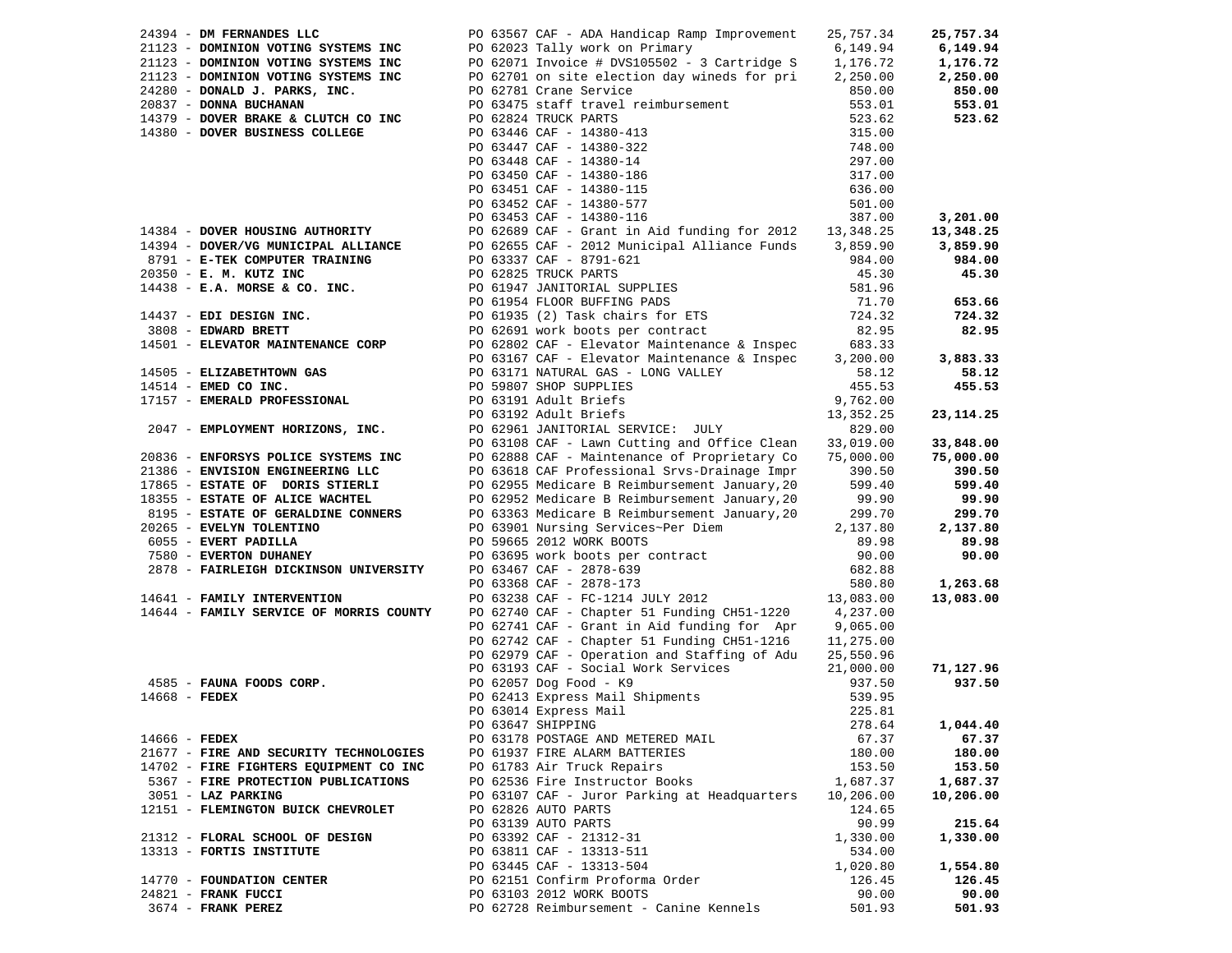|                                        | 21088 <b>- FRANK PINTO</b><br>14786 <b>- FRED PRYOR SEMINARS</b><br>14786 <b>- FRED PRYOR SEMINARS</b><br>14786 <b>- FRED PRYOR SEMINARS</b><br>14787 <b>- FREDOM HOUSE INC.</b><br>14787 <b>- FREDOM HOUSE INC.</b><br>14797 <b>- FREDOM BOUSE INC.</b><br>14797 <b>- FREDOM BO</b> |           | 193.67    |
|----------------------------------------|--------------------------------------------------------------------------------------------------------------------------------------------------------------------------------------------------------------------------------------------------------------------------------------|-----------|-----------|
|                                        |                                                                                                                                                                                                                                                                                      |           |           |
|                                        |                                                                                                                                                                                                                                                                                      |           | 399.00    |
|                                        |                                                                                                                                                                                                                                                                                      |           |           |
|                                        |                                                                                                                                                                                                                                                                                      |           | 16,115.43 |
|                                        |                                                                                                                                                                                                                                                                                      |           | 1,198.80  |
|                                        |                                                                                                                                                                                                                                                                                      |           | 82.47     |
|                                        |                                                                                                                                                                                                                                                                                      |           | 335.84    |
|                                        |                                                                                                                                                                                                                                                                                      |           | 3,375.00  |
|                                        |                                                                                                                                                                                                                                                                                      |           | 31.98     |
|                                        |                                                                                                                                                                                                                                                                                      |           | 90.00     |
|                                        |                                                                                                                                                                                                                                                                                      |           | 2,686.04  |
|                                        |                                                                                                                                                                                                                                                                                      |           |           |
|                                        |                                                                                                                                                                                                                                                                                      |           | 90.00     |
|                                        |                                                                                                                                                                                                                                                                                      |           | 1,440.00  |
|                                        |                                                                                                                                                                                                                                                                                      |           | 27.30     |
|                                        |                                                                                                                                                                                                                                                                                      |           | 494.97    |
|                                        |                                                                                                                                                                                                                                                                                      |           | 1,416.00  |
|                                        |                                                                                                                                                                                                                                                                                      |           |           |
|                                        |                                                                                                                                                                                                                                                                                      |           |           |
|                                        |                                                                                                                                                                                                                                                                                      |           |           |
|                                        |                                                                                                                                                                                                                                                                                      |           |           |
|                                        |                                                                                                                                                                                                                                                                                      |           |           |
|                                        |                                                                                                                                                                                                                                                                                      |           |           |
|                                        |                                                                                                                                                                                                                                                                                      |           |           |
|                                        |                                                                                                                                                                                                                                                                                      |           |           |
|                                        |                                                                                                                                                                                                                                                                                      |           |           |
|                                        |                                                                                                                                                                                                                                                                                      |           |           |
|                                        |                                                                                                                                                                                                                                                                                      |           |           |
|                                        |                                                                                                                                                                                                                                                                                      |           |           |
|                                        |                                                                                                                                                                                                                                                                                      |           |           |
|                                        |                                                                                                                                                                                                                                                                                      |           |           |
|                                        |                                                                                                                                                                                                                                                                                      |           |           |
|                                        |                                                                                                                                                                                                                                                                                      |           |           |
|                                        |                                                                                                                                                                                                                                                                                      |           |           |
|                                        |                                                                                                                                                                                                                                                                                      |           |           |
|                                        |                                                                                                                                                                                                                                                                                      |           |           |
|                                        |                                                                                                                                                                                                                                                                                      |           |           |
|                                        |                                                                                                                                                                                                                                                                                      |           |           |
|                                        |                                                                                                                                                                                                                                                                                      |           |           |
|                                        |                                                                                                                                                                                                                                                                                      |           |           |
|                                        |                                                                                                                                                                                                                                                                                      |           |           |
|                                        |                                                                                                                                                                                                                                                                                      |           |           |
|                                        |                                                                                                                                                                                                                                                                                      |           |           |
|                                        | 14998 - GRAINGER<br>14998 - GRAINGER<br>14998 - GRAINGER<br>14998 - GRAINGER<br>14998 - GRAINGER<br>14998 - GRAINGER<br>14998 - CRAINGER<br>14998 - CRAINGER<br>14998 - CRAINGER<br>14998 - CRAINGER<br>14998 - CRAINGER<br>14998 - GRAINGER<br>14998                                |           |           |
|                                        |                                                                                                                                                                                                                                                                                      |           |           |
|                                        |                                                                                                                                                                                                                                                                                      |           |           |
|                                        |                                                                                                                                                                                                                                                                                      |           |           |
|                                        |                                                                                                                                                                                                                                                                                      |           |           |
|                                        |                                                                                                                                                                                                                                                                                      |           |           |
|                                        |                                                                                                                                                                                                                                                                                      |           |           |
|                                        | 11538 - HEWLETT-PACKARD COMPANY PO 63749 Printers 2000 1538 - 2010                                                                                                                                                                                                                   |           | 763.50    |
| 24393 - HOMELAND VINYL PRODUCTS, INC.  | PO 63362 CAF - OJT-12S-39-WIA/DW                                                                                                                                                                                                                                                     | 3,990.00  | 3,990.00  |
| 20737 - HOOVER TRUCK CENTERS INC       | PO 62827 TRUCK PARTS                                                                                                                                                                                                                                                                 | 187.09    | 187.09    |
| 15238 - HOPE HOUSE                     | PO 62750 CAF - Chapter 51 Funding CH51-1206                                                                                                                                                                                                                                          | 3,565.00  |           |
|                                        | PO 62753 CAF - Grant in Aid funding for 2012                                                                                                                                                                                                                                         | 2,390.00  |           |
|                                        | PO 62971 CAF - 2012 Funding through the Olde                                                                                                                                                                                                                                         | 4,446.00  |           |
|                                        | PO 62972 CAF - Grant in Aid funding for 2012                                                                                                                                                                                                                                         | 1,653.00  |           |
|                                        | PO 62973 CAF - Grant in Aid funding for 2012                                                                                                                                                                                                                                         | 4,157.00  |           |
|                                        | PO 62974 CAF - 2012 Peer Grouping Initiative                                                                                                                                                                                                                                         | 4,497.00  |           |
|                                        | PO 62975 CAF - 2012 Funding through the Olde                                                                                                                                                                                                                                         | 96.00     |           |
|                                        | PO 63244 CAF - Grant in Aid funding for 201                                                                                                                                                                                                                                          | 4,710.00  | 25,514.00 |
| 15238 - HOPE HOUSE                     | PO 63687 CAF - Chapter 51 Funding HOPE HOUSE                                                                                                                                                                                                                                         | 2,500.00  |           |
|                                        | PO 63688 CAF - Grant in Aid funding for 2012                                                                                                                                                                                                                                         | 3,495.00  | 5,995.00  |
| 15241 - HORIZON BLUE CROSS BLUE SHIELD | PO 62956 Dental coverage for the month Augus                                                                                                                                                                                                                                         | 45,646.27 | 45,646.27 |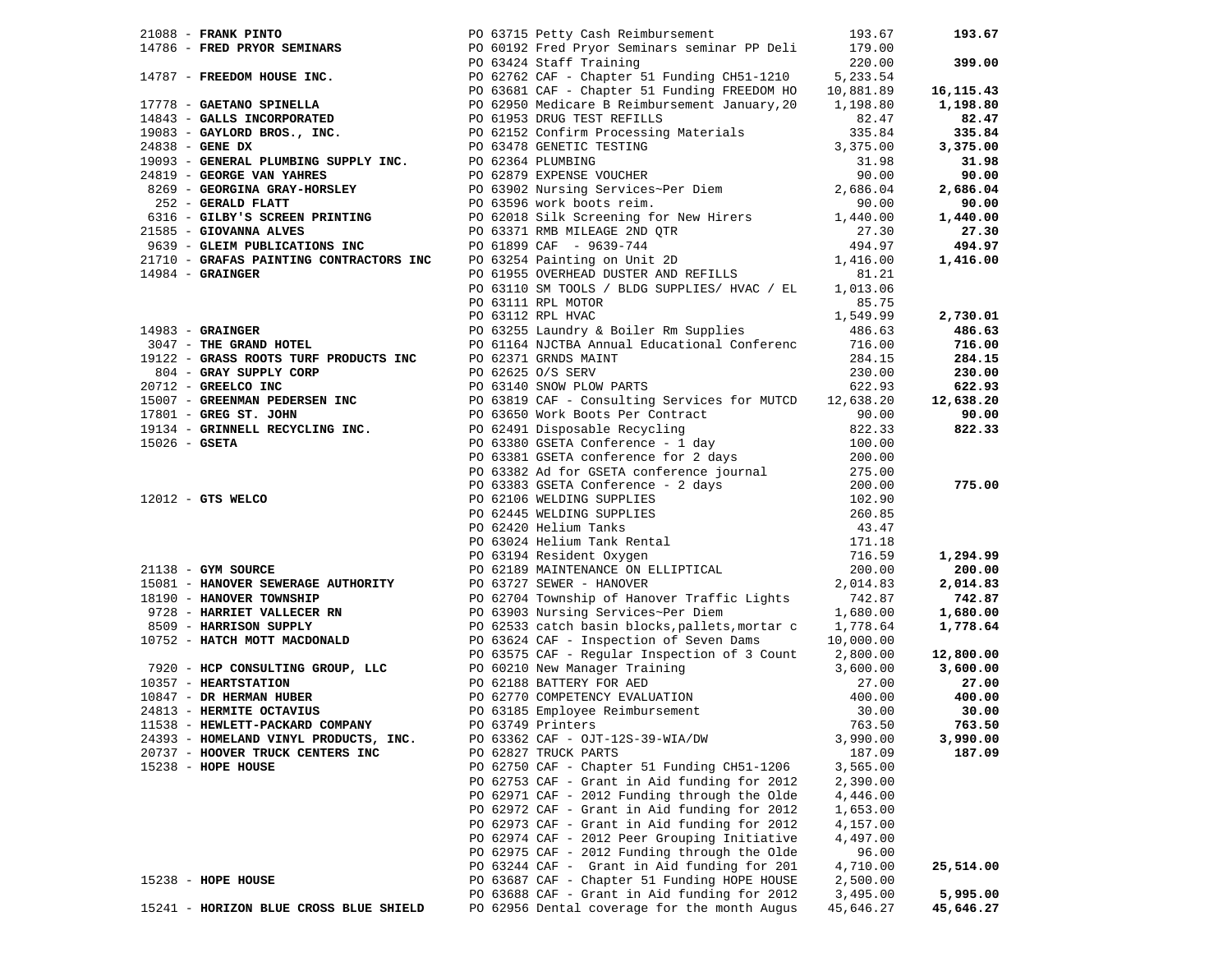|                                                         |                    | 15241 - HORIZON BLUE CROSS BLUE SHIELD PO 62959 August 2012 HMO - Main County and M 1,396,410.34 1,396,410.34                                                                                                                                                                                                                                                                                                                             |           |           |
|---------------------------------------------------------|--------------------|-------------------------------------------------------------------------------------------------------------------------------------------------------------------------------------------------------------------------------------------------------------------------------------------------------------------------------------------------------------------------------------------------------------------------------------------|-----------|-----------|
| 15139 - HPI SCHOOL OF ALLIED                            |                    |                                                                                                                                                                                                                                                                                                                                                                                                                                           |           | 2,496.00  |
| 20646 - IDENTIFIX INC                                   |                    |                                                                                                                                                                                                                                                                                                                                                                                                                                           |           | 1,788.00  |
| 10767 - ILLIENE CHARLES, RN                             |                    |                                                                                                                                                                                                                                                                                                                                                                                                                                           |           | 2,520.00  |
| 15309 - IMAGE ACCESS CORP                               |                    |                                                                                                                                                                                                                                                                                                                                                                                                                                           |           |           |
|                                                         |                    | PO 63857 CAF - 15139-171<br>PO 62817 TECH SUPPORT<br>PO 63904 Nursing Services~Per Diem<br>PO 62695 processing of film for books<br>PO 62721 kodak archive media 16mm 215ft film<br>3,882.00<br>4/41 kodak archive media 16mm 215ft film<br>PO 63328 CAF - 4592-717<br>PO 63338 CAF - 4592-717<br>PO 63331 CAF - 4592-739<br>PO 63331 CAF - 4592-739<br>PO 63331 CAF - 4592-739<br>PO 63333 CAF - 4592-731<br>PO 63333 CAF - 4592-743<br> |           | 4,472.00  |
| 4592 - INFORMATION & TECHNOLOGY PO 63328 CAF - 4592-717 |                    |                                                                                                                                                                                                                                                                                                                                                                                                                                           |           |           |
|                                                         |                    |                                                                                                                                                                                                                                                                                                                                                                                                                                           |           |           |
|                                                         |                    |                                                                                                                                                                                                                                                                                                                                                                                                                                           |           |           |
|                                                         |                    |                                                                                                                                                                                                                                                                                                                                                                                                                                           |           |           |
|                                                         |                    |                                                                                                                                                                                                                                                                                                                                                                                                                                           |           |           |
|                                                         |                    |                                                                                                                                                                                                                                                                                                                                                                                                                                           |           |           |
|                                                         |                    |                                                                                                                                                                                                                                                                                                                                                                                                                                           |           |           |
|                                                         |                    |                                                                                                                                                                                                                                                                                                                                                                                                                                           |           | 9,350.16  |
| 4592 - INFORMATION & TECHNOLOGY                         |                    |                                                                                                                                                                                                                                                                                                                                                                                                                                           |           |           |
|                                                         |                    |                                                                                                                                                                                                                                                                                                                                                                                                                                           |           |           |
|                                                         |                    |                                                                                                                                                                                                                                                                                                                                                                                                                                           |           |           |
|                                                         |                    |                                                                                                                                                                                                                                                                                                                                                                                                                                           |           |           |
|                                                         |                    |                                                                                                                                                                                                                                                                                                                                                                                                                                           |           |           |
|                                                         |                    |                                                                                                                                                                                                                                                                                                                                                                                                                                           |           |           |
|                                                         |                    |                                                                                                                                                                                                                                                                                                                                                                                                                                           |           |           |
|                                                         |                    |                                                                                                                                                                                                                                                                                                                                                                                                                                           |           |           |
|                                                         |                    |                                                                                                                                                                                                                                                                                                                                                                                                                                           |           | 10,870.40 |
| 4592 - INFORMATION & TECHNOLOGY                         |                    |                                                                                                                                                                                                                                                                                                                                                                                                                                           |           |           |
|                                                         |                    |                                                                                                                                                                                                                                                                                                                                                                                                                                           |           |           |
|                                                         |                    |                                                                                                                                                                                                                                                                                                                                                                                                                                           |           |           |
|                                                         |                    |                                                                                                                                                                                                                                                                                                                                                                                                                                           |           |           |
|                                                         |                    |                                                                                                                                                                                                                                                                                                                                                                                                                                           |           |           |
|                                                         |                    |                                                                                                                                                                                                                                                                                                                                                                                                                                           |           |           |
|                                                         |                    |                                                                                                                                                                                                                                                                                                                                                                                                                                           |           |           |
|                                                         |                    |                                                                                                                                                                                                                                                                                                                                                                                                                                           |           | 7,224.72  |
| 4592 - INFORMATION & TECHNOLOGY                         |                    |                                                                                                                                                                                                                                                                                                                                                                                                                                           |           |           |
|                                                         |                    |                                                                                                                                                                                                                                                                                                                                                                                                                                           |           |           |
|                                                         |                    |                                                                                                                                                                                                                                                                                                                                                                                                                                           |           |           |
|                                                         |                    |                                                                                                                                                                                                                                                                                                                                                                                                                                           |           | 3,480.00  |
| 4592 - INFORMATION & TECHNOLOGY                         |                    |                                                                                                                                                                                                                                                                                                                                                                                                                                           |           |           |
|                                                         |                    |                                                                                                                                                                                                                                                                                                                                                                                                                                           |           | 1,980.00  |
| 1664 - INGRAM LIBRARY SERVICES                          |                    |                                                                                                                                                                                                                                                                                                                                                                                                                                           |           |           |
|                                                         |                    |                                                                                                                                                                                                                                                                                                                                                                                                                                           |           | 4,147.25  |
| 1664 - INGRAM LIBRARY SERVICES                          |                    |                                                                                                                                                                                                                                                                                                                                                                                                                                           |           |           |
|                                                         |                    |                                                                                                                                                                                                                                                                                                                                                                                                                                           |           |           |
|                                                         |                    |                                                                                                                                                                                                                                                                                                                                                                                                                                           |           | 5,044.60  |
| 1664 - INGRAM LIBRARY SERVICES                          |                    | PO 63515 Books Received                                                                                                                                                                                                                                                                                                                                                                                                                   |           |           |
|                                                         |                    | PO 63517 Books Received                                                                                                                                                                                                                                                                                                                                                                                                                   | 2,830.56  | 4,336.31  |
|                                                         |                    |                                                                                                                                                                                                                                                                                                                                                                                                                                           |           | 690.00    |
|                                                         |                    | 15374 - INTEGRATED COMPUTER SOLUTIONS PO 62187 HP Laserjets Repair/Det.Lt. G. Elor 690.00<br>15410 - IRONBOUND ELECTRICAL SUPPLY CO PO 63123 ELECTRICAL ALLECTRICAL 364.78                                                                                                                                                                                                                                                                |           | 364.78    |
| 15433 - J & D SALES & SERVICE LLC                       | PO 62089 CHEMICALS |                                                                                                                                                                                                                                                                                                                                                                                                                                           | 245.00    |           |
|                                                         |                    | PO 63141 SERVICE WATER RECYCLER                                                                                                                                                                                                                                                                                                                                                                                                           | 1,420.00  | 1,665.00  |
| $17605 - J.A.$ SEXAUER                                  |                    | PO 62116 Repair Parts                                                                                                                                                                                                                                                                                                                                                                                                                     | 499.80    | 499.80    |
| 8482 - JAGDISH DANG                                     |                    | PO 63195 CAF - Psychiatric Consulting Servic 2,200.00                                                                                                                                                                                                                                                                                                                                                                                     |           | 2,200.00  |
|                                                         |                    |                                                                                                                                                                                                                                                                                                                                                                                                                                           |           |           |
| 12197 - JAMES H WOLF                                    |                    | PO 63709 CAF - Qualified Physician to over s 2,232.50                                                                                                                                                                                                                                                                                                                                                                                     |           | 2,232.50  |
| 7880 - JAN MONRAD                                       |                    | PO 63563 Training Expense                                                                                                                                                                                                                                                                                                                                                                                                                 | 506.60    | 506.60    |
| 2760 - JANWAY COMPANY                                   |                    | PO 62153 Confirm Bags for Shipping and Reade                                                                                                                                                                                                                                                                                                                                                                                              | 639.65    | 639.65    |
| $10165$ - JAY BUERGER                                   |                    | PO 63823 work boots per contract                                                                                                                                                                                                                                                                                                                                                                                                          | 69.99     | 69.99     |
| 21555 - JEDDIE A GARCIA                                 |                    | PO 63905 Nursing Services~Per Diem                                                                                                                                                                                                                                                                                                                                                                                                        | 838.25    | 838.25    |
| $11135$ - JEFF PALK                                     |                    | PO 63826 work boots per contract                                                                                                                                                                                                                                                                                                                                                                                                          | 84.99     | 84.99     |
| 8342 - JEFFERSON TOWNSHIP POLICE DEPT                   |                    | PO 58850 DWI Grant                                                                                                                                                                                                                                                                                                                                                                                                                        | 1,250.00  | 1,250.00  |
| 15483 - JENSON & MITCHELL INC                           |                    | PO 61405 TRUCK PARTS                                                                                                                                                                                                                                                                                                                                                                                                                      | 29.32     |           |
|                                                         |                    | PO 62829 TRUCK PARTS                                                                                                                                                                                                                                                                                                                                                                                                                      | 2,766.76  | 2,796.08  |
| 960 - JERSEY CENTRAL POWER & LIGHT                      |                    | PO 63172 Electric Usage                                                                                                                                                                                                                                                                                                                                                                                                                   | 75,262.48 | 75,262.48 |
| 960 - JERSEY CENTRAL POWER & LIGHT                      |                    | PO 63221 Utility - Electric JCPL                                                                                                                                                                                                                                                                                                                                                                                                          | 376.26    | 376.26    |
| 960 - JERSEY CENTRAL POWER & LIGHT                      |                    | PO 63590 Utility - Electric JCPL                                                                                                                                                                                                                                                                                                                                                                                                          | 395.00    | 395.00    |
| 960 - JERSEY CENTRAL POWER & LIGHT                      | PO 63665 JCP&L     |                                                                                                                                                                                                                                                                                                                                                                                                                                           | 720.96    | 720.96    |
| 960 - JERSEY CENTRAL POWER & LIGHT                      | PO 63666 JCP&L     |                                                                                                                                                                                                                                                                                                                                                                                                                                           | 376.40    | 376.40    |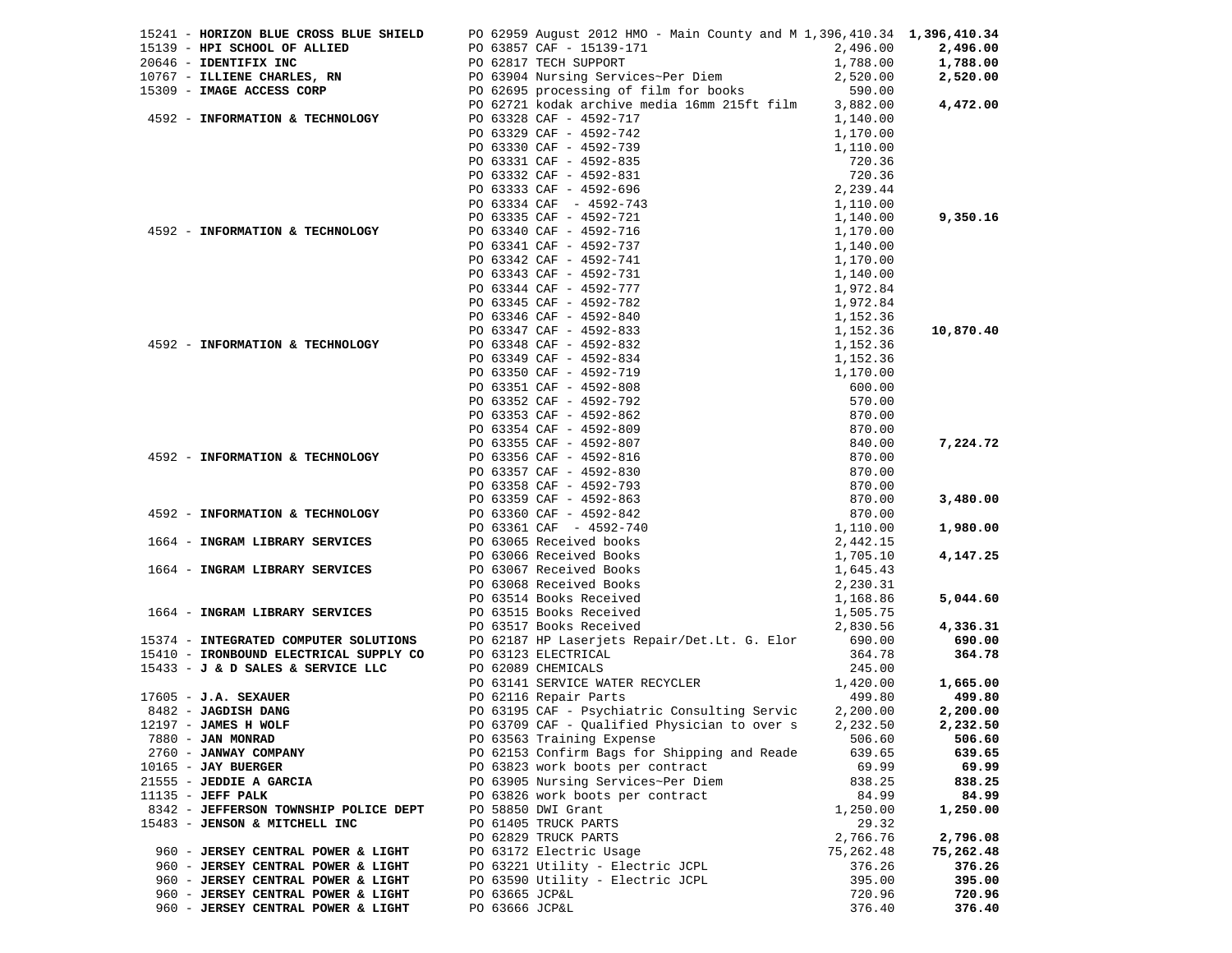| 960 - JERSEY CENTRAL POWER & LIGHT | PO 63667 JCP&L                                                                                                                                                                                                                                                                                    | 51.91              | 51.91     |
|------------------------------------|---------------------------------------------------------------------------------------------------------------------------------------------------------------------------------------------------------------------------------------------------------------------------------------------------|--------------------|-----------|
| 960 - JERSEY CENTRAL POWER & LIGHT | PO 63668 JCP&L                                                                                                                                                                                                                                                                                    | 15.35              | 15.35     |
| 960 - JERSEY CENTRAL POWER & LIGHT | PO 63669 JCP&L                                                                                                                                                                                                                                                                                    | 64.44              | 64.44     |
| 960 - JERSEY CENTRAL POWER & LIGHT |                                                                                                                                                                                                                                                                                                   | 20.46              | 20.46     |
| 960 - JERSEY CENTRAL POWER & LIGHT | PO 63670 JCP&L<br>PO 63671 JCP&L                                                                                                                                                                                                                                                                  | 20.07              | 20.07     |
| 960 - JERSEY CENTRAL POWER & LIGHT | PO 63781 Utility - Electric JCPL<br>PO 63794 ELECTRIC - CAC COMPLEX                                                                                                                                                                                                                               |                    | 646.53    |
| 960 - JERSEY CENTRAL POWER & LIGHT | PO 63794 ELECTRIC - CAC COMPLEX                                                                                                                                                                                                                                                                   | 646.53<br>2,892.15 | 2,892.15  |
| 960 - JERSEY CENTRAL POWER & LIGHT | PO 63827 JCP&L                                                                                                                                                                                                                                                                                    | 69.42              | 69.42     |
| 960 - JERSEY CENTRAL POWER & LIGHT | PO 63828 JCP&L                                                                                                                                                                                                                                                                                    | 41.08              | 41.08     |
| 16888 - JERSEY PAPER PLUS INC      | PO 61940 CAF - Coarse Paper & Household Prod                                                                                                                                                                                                                                                      | 3,307.50           |           |
|                                    | PO 62190 CAF - Coarse Paper & Household Prod                                                                                                                                                                                                                                                      | 913.00             |           |
|                                    | PO 62619 CAF - Coarse Paper & Household Prod                                                                                                                                                                                                                                                      | 6,956.00           |           |
|                                    | PO 63227 CAF - Coarse Paper & Household Prod                                                                                                                                                                                                                                                      | 545.84             |           |
|                                    | PO 63414 CAF - Coarse Paper & Household Prod                                                                                                                                                                                                                                                      | 3,491.60           | 15,213.94 |
| 1622 - JERSEY TRACTOR-TRAILER      | PO 61917 CAF - 1622-752                                                                                                                                                                                                                                                                           | 3,200.00           |           |
|                                    | PO 61919 CAF - 1622-733                                                                                                                                                                                                                                                                           |                    |           |
|                                    | PO 61920 CAF - 1622-748                                                                                                                                                                                                                                                                           |                    |           |
|                                    | PO 61921 CAF - 1622-746                                                                                                                                                                                                                                                                           |                    |           |
|                                    | PO 61922 CAF - 1622-722                                                                                                                                                                                                                                                                           |                    |           |
|                                    | PO 61925 CAF - 1622-779                                                                                                                                                                                                                                                                           |                    |           |
|                                    | PO 61924 CAF - 1622-778                                                                                                                                                                                                                                                                           |                    |           |
|                                    | PO 61847 CAF - 1622-780                                                                                                                                                                                                                                                                           |                    | 25,600.00 |
| 1622 - JERSEY TRACTOR-TRAILER      | PO 62316 CAF - 1622-805                                                                                                                                                                                                                                                                           |                    |           |
|                                    | PO 62317 CAF - 1622-822                                                                                                                                                                                                                                                                           |                    |           |
|                                    | PO 62318 CAF - 1622-806                                                                                                                                                                                                                                                                           |                    |           |
|                                    | PO 62319 CAF - 1622-820                                                                                                                                                                                                                                                                           |                    |           |
|                                    | PO 62320 CAF - 1622-839                                                                                                                                                                                                                                                                           |                    |           |
|                                    | PO 62321 CAF - 1622-818                                                                                                                                                                                                                                                                           |                    |           |
|                                    | PO 62322 CAF - 1622-784                                                                                                                                                                                                                                                                           |                    |           |
|                                    | PO 63454 CAF - 1622-853                                                                                                                                                                                                                                                                           |                    | 25,600.00 |
| 1622 - JERSEY TRACTOR-TRAILER      | PO 63449 CAF - 1622-350                                                                                                                                                                                                                                                                           |                    |           |
|                                    | PO 61852 CAF - 1622-745                                                                                                                                                                                                                                                                           |                    |           |
|                                    | PO 61888 CAF - 1622-684                                                                                                                                                                                                                                                                           |                    |           |
|                                    | PO 61889 CAF - 1622-703                                                                                                                                                                                                                                                                           |                    |           |
|                                    | PO 61890 CAF - 1622-704                                                                                                                                                                                                                                                                           |                    |           |
|                                    | PO 61914 CAF - 1622-691                                                                                                                                                                                                                                                                           |                    |           |
|                                    | PO 61915 CAF - 1622-715                                                                                                                                                                                                                                                                           |                    |           |
|                                    | aper & Household Prod 3,491.60<br>3,200.00<br>3,200.00<br>3,200.00<br>3,200.00<br>3,200.00<br>3,200.00<br>3,200.00<br>3,200.00<br>3,200.00<br>3,200.00<br>3,200.00<br>3,200.00<br>3,200.00<br>3,200.00<br>3,200.00<br>3,200.00<br>3,200.00<br>3,200.00<br>3,200.00<br><br>PO 61916 CAF - 1622-747 |                    | 25,600.00 |
| 1622 - JERSEY TRACTOR-TRAILER      | PO 63455 CAF - 1622-844                                                                                                                                                                                                                                                                           |                    |           |
|                                    | PO 63456 CAF - 1622-837                                                                                                                                                                                                                                                                           |                    |           |
|                                    | PO 63464 CAF - 1622-18                                                                                                                                                                                                                                                                            |                    |           |
|                                    | PO 63466 CAF - 1622-17                                                                                                                                                                                                                                                                            |                    | 12,800.00 |
| 1622 - JERSEY TRACTOR-TRAILER      |                                                                                                                                                                                                                                                                                                   | 3,200.00           | 3,200.00  |
| $1815$ - JESCO INC.                | R-TRAILER<br>PO 63845 CAF - 1622-29<br>PO 63142 TRUCK PARTS<br>PO 63906 Nursing Services~Per Diem<br>PO 62090 TRUCK PARTS<br>PO 62090 TRUCK PARTS                                                                                                                                                 | 401.32             | 401.32    |
| $20888 - JESSY JACOB$              |                                                                                                                                                                                                                                                                                                   | 838.60             | 838.60    |
| 3383 - JET-VAC INC                 |                                                                                                                                                                                                                                                                                                   | 417.82             |           |
|                                    | PO 62831 TRUCK PARTS                                                                                                                                                                                                                                                                              | 417.82             | 835.64    |
| 15508 - JML MEDICAL INC.           | PO 63196 CAF - Medical Supplies 10,336.90                                                                                                                                                                                                                                                         |                    |           |
|                                    | PO 63197 CAF - Medical Supplies                                                                                                                                                                                                                                                                   | 4,994.00           | 15,330.90 |
| 8936 - JOHN BOWER                  | PO 63824 work boots per contract                                                                                                                                                                                                                                                                  | 90.00              | 90.00     |
| 1821 - JOHN BRICK, PHD             | PO 62474 Expert Witness Retainer Fee                                                                                                                                                                                                                                                              | 4,000.00           | 4,000.00  |
| 5599 - JOHN CRAIGHEAD              | PO 62919 EXPENSE VOUCHER                                                                                                                                                                                                                                                                          | 90.00              | 90.00     |
| $11124$ - JOHN MACLEAN             | PO 63867 EXPENSE VOUCHER                                                                                                                                                                                                                                                                          | 74.99              | 74.99     |
| 1930 - JOHN PATTEN                 | PO 61871 Travel & Expenses from Feb.2, 2012                                                                                                                                                                                                                                                       | 653.65             | 653.65    |
| 16956 - JOHN PECORARO              | PO 62067 MILEAGE                                                                                                                                                                                                                                                                                  | 86.35              |           |
|                                    | PO 63753 Mileage                                                                                                                                                                                                                                                                                  | 13.30              | 99.65     |
| 4650 - JOHN THOMPSON               | PO 63116 2012 WORK BOOTS                                                                                                                                                                                                                                                                          | 90.00              | 90.00     |
| 13008 - JOHN WILLS STUDIOS         | PO 62430 Etching                                                                                                                                                                                                                                                                                  | 889.88             | 889.88    |
| 12452 - JOHNSON & JOHNSON, ESQS    | PO 63177 Legal services rendered for the mon                                                                                                                                                                                                                                                      | 5,789.90           | 5,789.90  |
| 21353 - JOHNSON & URBAN LLC        | PO 62920 CAF - Professional Mechanical/Elect                                                                                                                                                                                                                                                      | 1,952.15           | 1,952.15  |
| 2998 - JOHNSTON COMMUNICATIONS     | PO 61491 Office Moves                                                                                                                                                                                                                                                                             | 350.00             | 350.00    |
| 8131 - JOHNSTONE SUPPLY            | PO 62123 Buildings & Grounds                                                                                                                                                                                                                                                                      | 137.73             | 137.73    |
| 2695 - JOHNSTONE SUPPLY            | PO 63132 HVAC                                                                                                                                                                                                                                                                                     | 131.16             |           |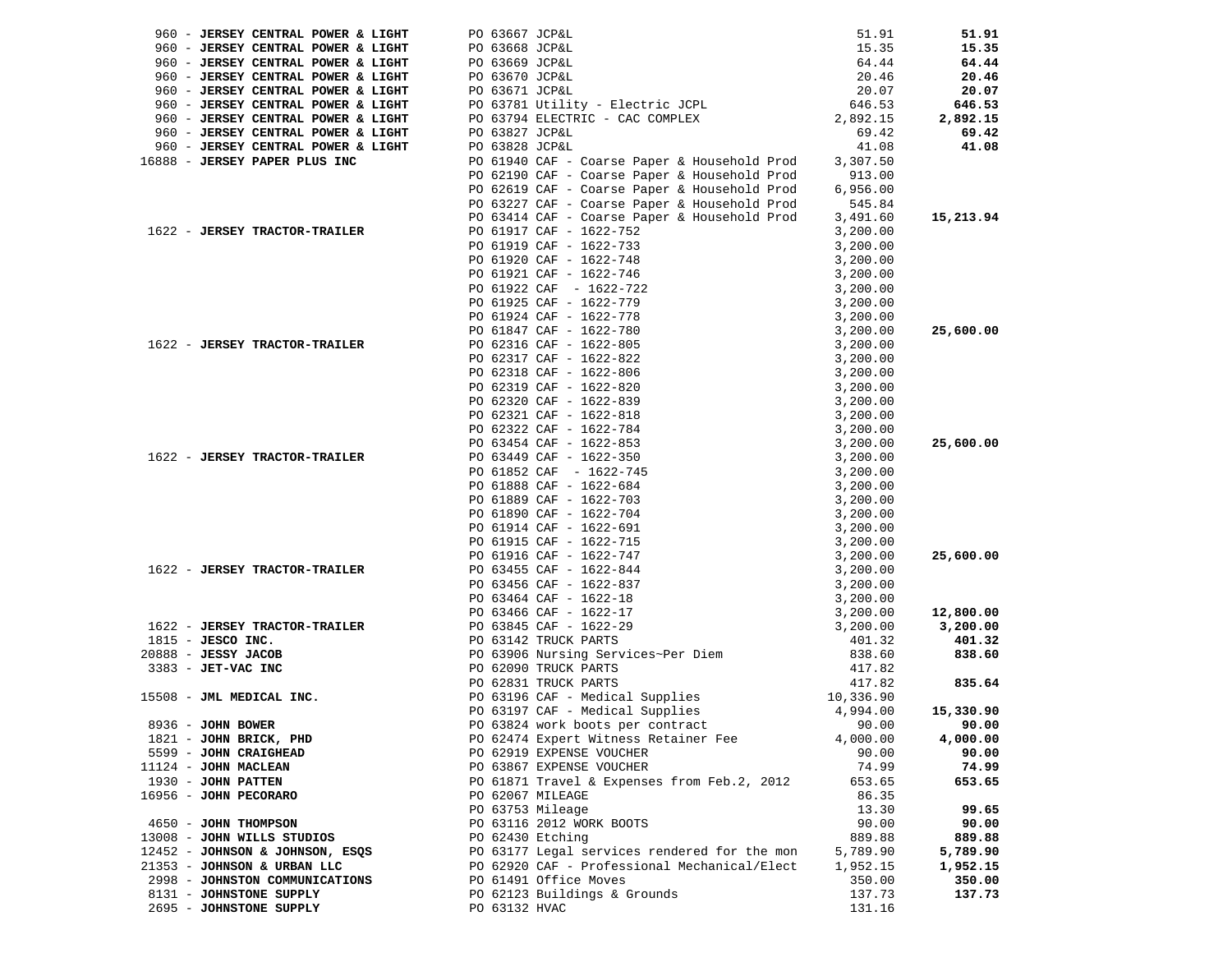|                                                                                                          | PO 63839 HVAC |                                                                                                                                                                                                                                                                                                                                                                  | 139.50               | 270.66               |
|----------------------------------------------------------------------------------------------------------|---------------|------------------------------------------------------------------------------------------------------------------------------------------------------------------------------------------------------------------------------------------------------------------------------------------------------------------------------------------------------------------|----------------------|----------------------|
|                                                                                                          |               | 24249 - JOTTAN, INC.<br>8962 - JOY SULIVAN PO 63839 HVAC<br>26962 - JOY SULIVAN PO 63723 CAF - Practice Range Roof Replaceme<br>21770 - JOYCE REED<br>21817 - KAREN HOGAN PO 63978 Mursing Services~Per Diem<br>24864 - KELIY ALLISON P                                                                                                                          | 33,677.50            | 33,677.50            |
|                                                                                                          |               |                                                                                                                                                                                                                                                                                                                                                                  | 83.70                | 83.70                |
|                                                                                                          |               |                                                                                                                                                                                                                                                                                                                                                                  | 3,577.00             | 3,577.00             |
|                                                                                                          |               |                                                                                                                                                                                                                                                                                                                                                                  | 36.24                | 36.24                |
|                                                                                                          |               |                                                                                                                                                                                                                                                                                                                                                                  | 187.60               | 187.60               |
|                                                                                                          |               |                                                                                                                                                                                                                                                                                                                                                                  | 47,072.00            | 47,072.00            |
| 7566 - KING TRANSCRIPTION                                                                                |               | PO 63017 Transcription                                                                                                                                                                                                                                                                                                                                           | 95.28                | 95.28                |
|                                                                                                          |               | 1990) - AINNELON MUNICIPAL ALLIANCE<br>10430 - KLEIZA ENTERPRISES INC 1990 62682 CAF - 2012 Municipal Alliance Funds<br>19222 - The Le                                                                                                                                                                                                                           | 2,920.71             | 2,920.71             |
|                                                                                                          |               |                                                                                                                                                                                                                                                                                                                                                                  | 300.00               | 300.00               |
|                                                                                                          |               | 12333 - KNAPP TRIMBOLI & PRUSINOWSKI, LLC PO 62898 Sheriff's office - legal services J                                                                                                                                                                                                                                                                           | 5,518.44             | 5,518.44             |
| 11406 - KONKUS CORPORATION                                                                               |               | PO 63859 CAF - Replacement of County Bridge                                                                                                                                                                                                                                                                                                                      | 10,192.00            | 10,192.00            |
| 15634 - KORNER STORE INC                                                                                 |               | PO 62379 emergency meals                                                                                                                                                                                                                                                                                                                                         | 46.00                | 46.00                |
| 801 - KRISTINE A. BEIRNE                                                                                 |               | PO 62945 EXPENSE VOUCHER                                                                                                                                                                                                                                                                                                                                         | 68.00                | 68.00                |
| 21496 - KYOCERA MITA AMERICA INC.<br>12650 - KYOCERA MITA AMERICA, INC.                                  |               |                                                                                                                                                                                                                                                                                                                                                                  | 1,028.97             | 1,028.97             |
|                                                                                                          |               |                                                                                                                                                                                                                                                                                                                                                                  | 946.05               |                      |
|                                                                                                          |               |                                                                                                                                                                                                                                                                                                                                                                  | 942.18               |                      |
|                                                                                                          |               |                                                                                                                                                                                                                                                                                                                                                                  | 1,439.19             |                      |
|                                                                                                          |               |                                                                                                                                                                                                                                                                                                                                                                  | 919.89               |                      |
|                                                                                                          |               |                                                                                                                                                                                                                                                                                                                                                                  | 655.77               |                      |
|                                                                                                          |               | PO 62945 EXPENSE VOUCHER<br>PO 62437 Leasing Charges<br>PO 61326 3rd Qtr 2012 Copier Lease<br>PO 60558 MONTHLY CHARGE<br>PO 62613 3rd Qtr 2012 Copier Lease<br>PO 62172 COPIER LEASE PAYMENT<br>PO 62172 COPIER LEASE PAYMENT<br>PO 62172 COPIER LE<br>PO 62172 COPIER LEASE PAYMENT<br>PO 62554 Copier Lease - Kyocera TaskAlfa 250 748.50<br>5,157.46 5,157.46 |                      |                      |
|                                                                                                          |               |                                                                                                                                                                                                                                                                                                                                                                  |                      |                      |
|                                                                                                          |               | PO 63710 Office Machine Rental<br>PO 62060 Service & Penair                                                                                                                                                                                                                                                                                                      |                      | 11,314.90            |
| 3035 - L-3 COMMUNICATIONS                                                                                |               | PO 62060 Service & Repair                                                                                                                                                                                                                                                                                                                                        | 95.00                | 95.00                |
|                                                                                                          |               | 7434 - LABORATORY CORPORATION OF PO 61351 DNA testing from 6/2/12 - 6/30/12 468.75<br>886 - LANDMARK 1 APPRAISAL PO 62715 OSTF Professional Services Angen, L 3,100.00                                                                                                                                                                                           |                      | 468.75               |
|                                                                                                          |               |                                                                                                                                                                                                                                                                                                                                                                  |                      | 3,100.00             |
| 12726 - LANGUAGE LINE SERVICES                                                                           |               | PO 63179 Interpreter fees                                                                                                                                                                                                                                                                                                                                        |                      | 1,241.00             |
| 15688 - LANIGAN ASSOCIATES INC                                                                           |               | PU 63179 Interpreter fees 1,241.00<br>PO 59997 Body Armor Grant Vest Purchase 1,761.10                                                                                                                                                                                                                                                                           |                      | 1,761.10             |
| 8461 - LARRY SHAW                                                                                        |               | PO 63613 EXPENSE VOUCHER                                                                                                                                                                                                                                                                                                                                         | 69.99<br>90.30       | 69.99                |
| 9454 - LAURIE PALMA                                                                                      |               | PO 63176 Mileage reimb. for 7/12                                                                                                                                                                                                                                                                                                                                 |                      | 90.30                |
| 16637 - LAWYERS DIARY AND MANUAL LLC                                                                     |               | PO 62169 Confirm Legislative Manuals 145.50                                                                                                                                                                                                                                                                                                                      |                      | 145.50               |
| 6148 - LEGENDS CAR WASH                                                                                  |               | PO 62401 MCPO CAR WASHES<br>PO 62718 MC Dental Program<br>PO 62830 WATER COOLER RENTAL                                                                                                                                                                                                                                                                           | 21.00                | 21.00                |
| 15710 - LEONARD LAWRENCE DMD                                                                             |               |                                                                                                                                                                                                                                                                                                                                                                  | 30.00                | 30.00                |
| 5997 - LESLIE WATERWORKS INC                                                                             |               |                                                                                                                                                                                                                                                                                                                                                                  | 135.00               | 135.00               |
| 5855 - LEXIS NEXIS                                                                                       |               | PO 58871 Confirm On-Line service for May 01, 174.00                                                                                                                                                                                                                                                                                                              |                      |                      |
|                                                                                                          |               | PO 60430 On-Line Service - June 01, 2012 thr                                                                                                                                                                                                                                                                                                                     | 174.00               | 348.00               |
| 15775 - LIFESAVERS INC                                                                                   |               | PO 63226 Instructor Recertification A. Bisna                                                                                                                                                                                                                                                                                                                     | 65.00                | 65.00                |
| 15783 - LINCOLN TECHNICAL INSTITUTE                                                                      |               | PO 63443 CAF - 15783-581                                                                                                                                                                                                                                                                                                                                         | 442.89               | 442.89               |
| $17759$ - LINDA SPANN                                                                                    |               | PO 62954 Medicare B Reimbursement January, 20                                                                                                                                                                                                                                                                                                                    | 799.20               | 799.20               |
| 15816 - LONGFELLOWS SANDWICH DELI                                                                        |               | PO 62761 Food for SPF Training on 8/6/12                                                                                                                                                                                                                                                                                                                         | 154.50               | 154.50               |
| 15816 - LONGFELLOWS SANDWICH DELI                                                                        |               | PO 62931 REFRESHMENTS FOR HSAC MEETING JULY                                                                                                                                                                                                                                                                                                                      | 143.50               | 143.50               |
| 15816 - LONGFELLOWS SANDWICH DELI                                                                        |               | PO 63233 Refreshments for CCM Trustee Search                                                                                                                                                                                                                                                                                                                     | 100.00               | 100.00               |
| 15816 - LONGFELLOWS SANDWICH DELI                                                                        |               | PO 63484 Refreshments from Longfellows Deli                                                                                                                                                                                                                                                                                                                      | 96.00                | 96.00                |
| 15816 - LONGFELLOWS SANDWICH DELI                                                                        |               | PO 63761 Food for 2013 Funding Review Sessio                                                                                                                                                                                                                                                                                                                     | 207.50               | 207.50               |
| 8307 - LOREEN RAFISURA                                                                                   |               | PO 63908 Nursing Services~Per Diem                                                                                                                                                                                                                                                                                                                               | 834.75               | 834.75               |
| 15609 - LORI L. KINTNER<br>1357 - LOU CASTALDI<br>24773 - LOUISE JOY-PARKER<br>21100 - LOUISE R. MACCHIA |               | PO 63483 travel reimbursement                                                                                                                                                                                                                                                                                                                                    | 25.06                | 25.06                |
|                                                                                                          |               | PO 63834 work boots per contract<br>PO 63834 work boots per contract 90.00<br>PO 63306 Medicare B Reimbursement January, 20 1,545.00                                                                                                                                                                                                                             |                      | 90.00                |
|                                                                                                          |               |                                                                                                                                                                                                                                                                                                                                                                  |                      | 1,545.00             |
|                                                                                                          |               | PO 63909 Nursing Services~Per Diem                                                                                                                                                                                                                                                                                                                               | 4,165.00             | 4,165.00             |
| 15850 - LUM, DRASCO & POSITAN LLC                                                                        |               | PO 62776 Legal Services                                                                                                                                                                                                                                                                                                                                          | 5,927.98             | 5,927.98             |
| 12326 - LYNDA.COM INC<br>15865 - M & J FRANK INC                                                         |               | PO 61332 Confirm Order on QUOTE#6942258<br>PO 63044 OPERATING SUPPLIES                                                                                                                                                                                                                                                                                           | 1,750.00<br>322.00   | 1,750.00<br>322.00   |
| 15919 - M.C. PROSECUTOR'S EMERGENT                                                                       |               |                                                                                                                                                                                                                                                                                                                                                                  |                      | 2,017.49             |
| 15926 - M.C. SCHOOL OF TECHNOLOGY                                                                        |               | PO 63019 July Expenditures<br>PO 63338 CAF - 15926-95                                                                                                                                                                                                                                                                                                            | 2,017.49             |                      |
| 20783 - MA. LIZA IMPERIAL                                                                                |               | PO 63911 Nursing Services~Per Diem                                                                                                                                                                                                                                                                                                                               | 1,280.28<br>5,288.85 | 1,280.28<br>5,288.85 |
| 15951 - MADISON PLUMBING SUPPLY CO                                                                       |               | PO 62338 PLUMBING                                                                                                                                                                                                                                                                                                                                                | 1,754.94             |                      |
|                                                                                                          |               | PO 62339 PLUMBING                                                                                                                                                                                                                                                                                                                                                | 232.19               |                      |
|                                                                                                          |               | PO 62806 MISC. PLUMBING SUPPLIES                                                                                                                                                                                                                                                                                                                                 | 1,290.63             |                      |
|                                                                                                          |               | PO 62635 PLUMBING                                                                                                                                                                                                                                                                                                                                                | 381.60               |                      |
|                                                                                                          |               | PO 63242 PLUMBING                                                                                                                                                                                                                                                                                                                                                | 1,390.27             | 5,049.63             |
| 7568 - MADUKWE IMO IBOKO, RN                                                                             |               | PO 63910 Nursing Services~Per Diem                                                                                                                                                                                                                                                                                                                               | 2,767.80             | 2,767.80             |
| 3210 - MANPOWER                                                                                          |               | PO 63435 Temporary Staffing                                                                                                                                                                                                                                                                                                                                      | 1,360.64             |                      |
|                                                                                                          |               | PO 63814 Temporary staffing                                                                                                                                                                                                                                                                                                                                      | 1,360.64             |                      |
|                                                                                                          |               |                                                                                                                                                                                                                                                                                                                                                                  |                      |                      |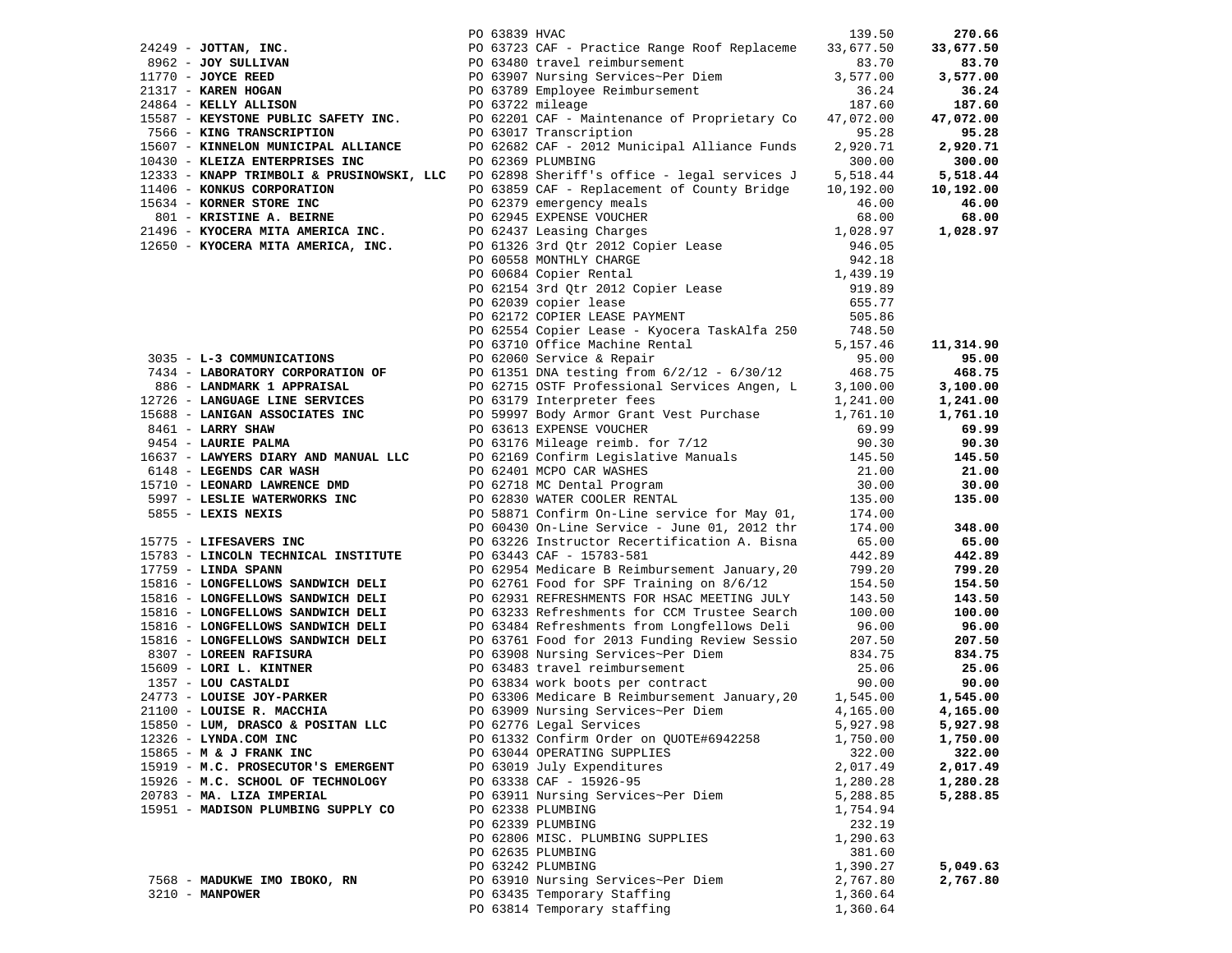|                                       | 9781 - MARIDO SERVICES INC.<br>9781 - MARIDO SERVICES INC.<br>9765 - MARK JAEGER<br>9765 - MARK JAEGER<br>9765 - MARK JAEGER<br>9765 - MARK JAEGER<br>9765 - MARK JAEGER<br>9765 - MARK JAEGER<br>9765 - MARK JAEGER<br>9765 - MARK JAEGER<br>9765 |          |                        |
|---------------------------------------|----------------------------------------------------------------------------------------------------------------------------------------------------------------------------------------------------------------------------------------------------|----------|------------------------|
|                                       |                                                                                                                                                                                                                                                    |          | 9,587.83               |
|                                       |                                                                                                                                                                                                                                                    |          | 3,178.72               |
|                                       |                                                                                                                                                                                                                                                    |          | 69.99                  |
|                                       |                                                                                                                                                                                                                                                    |          | 840.00                 |
|                                       |                                                                                                                                                                                                                                                    |          | 825.30                 |
|                                       |                                                                                                                                                                                                                                                    |          | 216.00                 |
|                                       |                                                                                                                                                                                                                                                    |          | 72.30                  |
|                                       |                                                                                                                                                                                                                                                    |          |                        |
|                                       |                                                                                                                                                                                                                                                    |          |                        |
|                                       | PO 62618 Registration for Deena C. to attend 35.00                                                                                                                                                                                                 |          | 385.00                 |
|                                       |                                                                                                                                                                                                                                                    |          |                        |
|                                       |                                                                                                                                                                                                                                                    |          |                        |
|                                       |                                                                                                                                                                                                                                                    |          | 957,829.67             |
|                                       |                                                                                                                                                                                                                                                    |          | 170.44                 |
|                                       |                                                                                                                                                                                                                                                    |          | 2,240.00               |
|                                       |                                                                                                                                                                                                                                                    |          | 65.00                  |
|                                       |                                                                                                                                                                                                                                                    |          | 90.00                  |
|                                       |                                                                                                                                                                                                                                                    |          | 90.00                  |
|                                       |                                                                                                                                                                                                                                                    |          |                        |
|                                       |                                                                                                                                                                                                                                                    |          | 1,922.13               |
|                                       |                                                                                                                                                                                                                                                    |          | 3,726.00               |
|                                       |                                                                                                                                                                                                                                                    |          | 1,728.81               |
|                                       |                                                                                                                                                                                                                                                    |          | 897.00                 |
|                                       |                                                                                                                                                                                                                                                    |          |                        |
|                                       |                                                                                                                                                                                                                                                    |          | 412.77                 |
|                                       |                                                                                                                                                                                                                                                    |          | 3,341.27               |
|                                       |                                                                                                                                                                                                                                                    |          | 145.74                 |
|                                       |                                                                                                                                                                                                                                                    |          |                        |
|                                       |                                                                                                                                                                                                                                                    |          | 1,064.14               |
|                                       |                                                                                                                                                                                                                                                    |          | 30.00                  |
|                                       |                                                                                                                                                                                                                                                    |          |                        |
|                                       | 2499 Re Mondove of Gould Finding (1992) Various Context (1992) 1991 No. 2013<br>1990 NO CONTINUES CONTRACT DE CONSULTATION CONTRACT DE CONSULTATION (1991) 2013<br>1990 NO CONTRACT DE CONSULTATION (1991) 2013 TO 1991 NOTIFICAT                  |          | 530.87                 |
|                                       |                                                                                                                                                                                                                                                    |          | 153.64                 |
|                                       |                                                                                                                                                                                                                                                    |          | 330.00                 |
|                                       |                                                                                                                                                                                                                                                    |          | 165.00                 |
|                                       |                                                                                                                                                                                                                                                    |          |                        |
|                                       |                                                                                                                                                                                                                                                    |          | 531.87                 |
|                                       |                                                                                                                                                                                                                                                    |          | 200.87                 |
|                                       |                                                                                                                                                                                                                                                    |          | 2,000.00<br>200,000.00 |
|                                       |                                                                                                                                                                                                                                                    |          | 2,132.50               |
|                                       |                                                                                                                                                                                                                                                    |          | 21.00                  |
|                                       |                                                                                                                                                                                                                                                    |          | 11,040.00              |
|                                       |                                                                                                                                                                                                                                                    |          | 504.60                 |
|                                       |                                                                                                                                                                                                                                                    |          | 1,414.00               |
|                                       |                                                                                                                                                                                                                                                    |          |                        |
|                                       |                                                                                                                                                                                                                                                    |          |                        |
|                                       | PO 62370 BLDG MAINT 59.11<br>PO 62492 drill handle, club hammer 25.98<br>PO 62810 MISC. MAINT. SUPPLIES 20.81                                                                                                                                      |          |                        |
|                                       |                                                                                                                                                                                                                                                    |          |                        |
|                                       | PO 62636 BLDG MAINT                                                                                                                                                                                                                                | 548.29   |                        |
|                                       | PO 62834 SHOP SUPPLIES                                                                                                                                                                                                                             | 39.25    |                        |
|                                       | PO 63158 SHOP SUPPLIES                                                                                                                                                                                                                             | 13.98    | 978.17                 |
| 12737 - MORRISTOWN MEMORIAL HOSPITAL  | PO 62754 CAF - Chapter 51 Funding CH51-1221                                                                                                                                                                                                        | 715.00   | 715.00                 |
| 12737 - MORRISTOWN MEMORIAL HOSPITAL  | PO 62755 CAF - Chapter 51 Funding CH51-1202                                                                                                                                                                                                        | 9,590.00 | 9,590.00               |
| 12737 - MORRISTOWN MEMORIAL HOSPITAL  | PO 63683 CAF - Chapter 51 Funding ATLANTIC H                                                                                                                                                                                                       | 1,231.00 | 1,231.00               |
| 12737 - MORRISTOWN MEMORIAL HOSPITAL  | PO 63685 CAF - Chapter 51 Funding Atlantic H                                                                                                                                                                                                       | 2,430.00 | 2,430.00               |
| 16338 - MORRISTOWN NEIGHBORHOOD HOUSE | PO 62654 CAF - JJ-1208 2Q VOUCHER - APRIL 1                                                                                                                                                                                                        | 3,150.00 |                        |
|                                       | PO 62664 CAF - JJ-1204 2Q 2012 VOUCHER- APRI                                                                                                                                                                                                       | 4,237.20 | 7,387.20               |
| 16340 - MORRISTOWN PARKING AUTHORITY  | PO 63161 ELECTRIC - SCHUYLER ANNEX PARKING                                                                                                                                                                                                         | 1,547.02 |                        |
|                                       | PO 63734 INCREMENTAL BOND                                                                                                                                                                                                                          | 1,713.95 |                        |
|                                       | PO 63735 PARKING MAINTENANCE FEE                                                                                                                                                                                                                   | 5,130.00 | 8,390.97               |
| 16341 - MORRISTOWN PARTNERSHIP        | PO 63526 CAF - Freeholder Special Projects                                                                                                                                                                                                         | 7,500.00 |                        |
|                                       |                                                                                                                                                                                                                                                    |          |                        |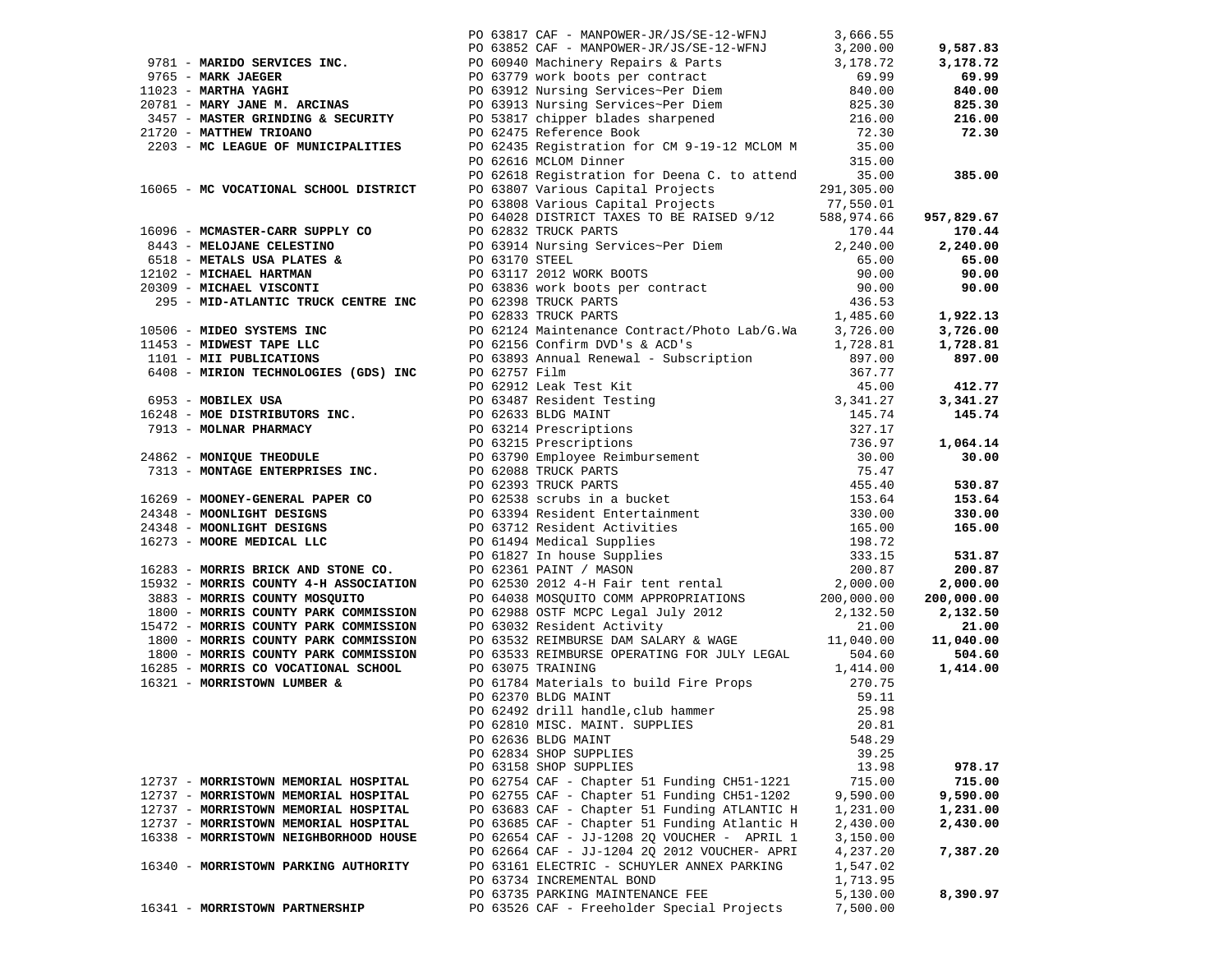|                                                                | PO 63529 Festival on the Green 2011                                                                                                                                                                                                           | 1,704.50            |                  |
|----------------------------------------------------------------|-----------------------------------------------------------------------------------------------------------------------------------------------------------------------------------------------------------------------------------------------|---------------------|------------------|
|                                                                | PO 63988 Festival on the Green 2012<br>PO 63988 Festival on the Green 2012<br>PO 63796 CONSULTATION<br>PO 62341 SERV AGREMENT<br>PO 62890 County Wide Radio System<br>DO 62890 County Wide Radio System                                       | 1,604.50            | 10,809.00        |
| 7206 - MORRISTOWN PATHOLOGY ASSO.                              |                                                                                                                                                                                                                                               | 400.00              |                  |
|                                                                |                                                                                                                                                                                                                                               | 400.00              | 800.00           |
| 16355 - MORSE WATCHMANS INC                                    |                                                                                                                                                                                                                                               | 470.00              | 470.00           |
| 792 - MOTION INDUSTRIES INC                                    |                                                                                                                                                                                                                                               | 400.16              | 400.16           |
| 3350 - MOTOROLA                                                |                                                                                                                                                                                                                                               | 281.00              | 281.00           |
| 21791 - MOTOROLA SOLUTIONS INC                                 | For the NSC Handle Manuscript of the NSC Handle of 50034 CAS CONSIDER PO 62026 Polling Place Rental<br>PO 62026 Polling Place Rental<br>PO 62026 Polling Place Rental<br>PO 62093 SHOP SUPPLIES<br>PO 6342 SHOP SUPPLIES<br>PO 63434 CAF - OJ | 61, 113.54          | 61,113.54        |
| 21791 - MOTOROLA SOLUTIONS INC                                 |                                                                                                                                                                                                                                               | 500.64              | 500.64           |
| 9297 - MOUNT FERN UNITED METHODIST                             |                                                                                                                                                                                                                                               | 50.00               | 50.00            |
| 19501 - MSC INDUSTRIAL SUPPLY CO.                              |                                                                                                                                                                                                                                               | 518.96              |                  |
|                                                                |                                                                                                                                                                                                                                               | 1,191.08            |                  |
|                                                                |                                                                                                                                                                                                                                               | 376.67<br>725.01    | 2,811.72         |
| 24462 - MURDOCH SHOES                                          |                                                                                                                                                                                                                                               | 2,387.00            | 2,387.00         |
| 16698 - N J D E P, BUREAU OF REVENUE                           | PO 62115 Medical Waste Generator Registratio                                                                                                                                                                                                  | 1,000.00            | 1,000.00         |
| 19523 - N.J. NATURAL GAS COMPANY                               | PO 63166 NATURAL GAS - MONTVILLE                                                                                                                                                                                                              | 180.29              | 180.29           |
| 7600 - NAMITHA NARAYAN-REDDY                                   | PO 63522 Conference reimbursement                                                                                                                                                                                                             | 85.00               | 85.00            |
| 20443 - NANCY HERNANDEZ                                        | PO 62176 INMATE MEDICAL CARE                                                                                                                                                                                                                  | 600.00              | 600.00           |
| 12130 - NAT.ORGANIZATION OF BLACK                              | PO 61586 Scholarship Dinner                                                                                                                                                                                                                   | 800.00              | 800.00           |
| 11953 - NATIONAL EMPLOYMENT LAW                                | PO 61984 Conference                                                                                                                                                                                                                           | 670.50              | 670.50           |
| 21122 - NATIONAL FUEL OIL INC.                                 | PO 62092 CAF - Ultra Low Sulfur Diesel                                                                                                                                                                                                        | 13,853.25           | 13,853.25        |
| 21122 - NATIONAL FUEL OIL INC.                                 | PO 62840 CAF - Ultra Low Sulfur Diesel                                                                                                                                                                                                        | 13,032.00           | 13,032.00        |
| 21122 - NATIONAL FUEL OIL INC.                                 | PO 63145 CAF - Ultra Low Sulfur Diesel                                                                                                                                                                                                        | 13,702.50           | 13,702.50        |
| 16533 - NEW HOPE FOUNDATION INC.                               | PO 62743 CAF - Chapter 51 Funding CH51-1204                                                                                                                                                                                                   | 11,745.00           |                  |
|                                                                | PO 62744 CAF - Chapter 51 Funding CH51-1222                                                                                                                                                                                                   | 1,428.00            |                  |
|                                                                | PO 62745 CAF - Chapter 51 Funding CH51-1218                                                                                                                                                                                                   | 2,585.00            |                  |
|                                                                | PO 62746 CAF - Chapter 51 Funding CH51-1219                                                                                                                                                                                                   | 1,485.00            |                  |
|                                                                | PO 63675 CAF - Chapter 51 Funding Adolescent                                                                                                                                                                                                  | 675.00              |                  |
|                                                                | PO 63676 CAF - Chapter 51 Funding New Hope C                                                                                                                                                                                                  | 7,020.00            |                  |
|                                                                | PO 63677 CAF - Chapter 51 Funding NEW HOPE C                                                                                                                                                                                                  | 3,410.00            | 28,348.00        |
| 14560 - NEW JERSEY AIDS SERVICES                               | PO 62764 CAF - Grant in Aid funding for 2012                                                                                                                                                                                                  | 5,260.00            | 5,260.00         |
| 8341 - NEW JERSEY FOUNDATION FOR                               | PO 62828 No Caf                                                                                                                                                                                                                               | 225.00              | 225.00           |
| 16635 - NEW JERSEY LAW JOURNAL                                 | PO 62158 Confirm NJ Procedure & Evidence                                                                                                                                                                                                      | 157.95              | 157.95           |
| 16552 - NEWBRIDGE SERVICES INC                                 | PO 62482 CAF - Subgrant Agreement #NEWSER-11                                                                                                                                                                                                  | 500.00              |                  |
|                                                                | PO 62483 CAF - Subgrant Agreement #NEWSER-11                                                                                                                                                                                                  | 200.00              |                  |
|                                                                | PO 62303 CAF - NEWSER-12M-WIA                                                                                                                                                                                                                 | 400.00              |                  |
|                                                                | PO 62748 CAF - Chapter 51 Funding CH51-1203                                                                                                                                                                                                   | 4,184.00            |                  |
|                                                                | PO 62749 CAF - Chapter 51 Funding CH51-1223                                                                                                                                                                                                   | 8,676.00            |                  |
|                                                                | PO 63457 CAF - NEWSER-12M-WIA                                                                                                                                                                                                                 | 461.00              |                  |
|                                                                | PO 63458 CAF - Subgrant Agreement #NEWSER-11                                                                                                                                                                                                  | 200.00              |                  |
|                                                                | PO 63460 CAF - Subgrant Agreement #NEWSER-11                                                                                                                                                                                                  | 800.00              | 15,421.00        |
| 16552 - NEWBRIDGE SERVICES INC                                 | PO 63686 CAF - Chapter 51 Funding Enhanced o                                                                                                                                                                                                  | 3,970.00            |                  |
|                                                                | PO 63690 CAF - Chapter 51 Funding NEW BRIDGE                                                                                                                                                                                                  | 4,028.00            | 7,998.00         |
| 16163 - NICHOLAS MICCHELLI                                     | PO 62724 iPad Case with Keyboard for Departm                                                                                                                                                                                                  | 137.99              | 137.99           |
| 23981 - NIELSEN DODGE - C-J-R                                  | PO 62395 CAR PARTS                                                                                                                                                                                                                            | 261.20              | 261.20           |
| 23981 - NIELSEN DODGE - C-J-R<br>23981 - NIELSEN DODGE - C-J-R | PO 62841 AUTO PARTS                                                                                                                                                                                                                           | 177.80              | 177.80<br>182.58 |
| 16570 - NISIVOCCIA LLP                                         | PO 63149 AUTO PARTS<br>PO 62923 CAF - Professional Auditing Service                                                                                                                                                                           | 182.58<br>10,021.00 |                  |
|                                                                | PO 62894 CAF - Professional Auditing Service                                                                                                                                                                                                  | 9,302.00            |                  |
|                                                                | PO 63803 CAF - Professional Auditing Service                                                                                                                                                                                                  | 11,363.00           | 30,686.00        |
| 16611 - NJ COUNTY SUPERINTENDENT ASSOC                         | PO 60559 DUES                                                                                                                                                                                                                                 | 250.00              | 250.00           |
| 16633 - NJ INSTITUTE FOR CONTINUING                            | PO 63082 CAMPAING FINANCE                                                                                                                                                                                                                     | 130.00              | 130.00           |
| 16670 - NJ STATE LEAGUE OF                                     | PO 62446 NSLOM conference 2012                                                                                                                                                                                                                | 600.00              | 600.00           |
| 4853 - NJ SUPREME COURT                                        | PO 61594 Filing Fee                                                                                                                                                                                                                           | 200.00              | 200.00           |
| 2105 - NJ WEIGHTS & MEASURES ASSOC.                            | PO 63080 WEIGHTS & MEASURES ANNUAL CONFERENC                                                                                                                                                                                                  | 375.00              | 375.00           |
| 20279 - NJCTBA, PATRICIA MARSH,                                | PO 60741 2012 Annual Educational Conference-                                                                                                                                                                                                  | 1,740.00            |                  |
|                                                                | PO 60935 Registration for 2012 NJCTBA Annua                                                                                                                                                                                                   | 435.00              | 2,175.00         |
| $10662 - NMS$ LABS                                             | PO 62994 CAF - Toxicological Testing Service                                                                                                                                                                                                  | 6,270.50            | 6,270.50         |
| 1359 - NORMAN GALE OLDSMOBILE CORP                             | PO 63150 AUTO PARTS                                                                                                                                                                                                                           | 424.29              | 424.29           |
| 2244 - NORTHAMPTON COMMUNITY COLLEGE                           | PO 63461 CAF - 2244-474                                                                                                                                                                                                                       | 449.00              | 449.00           |
| 10246 - OFFICE OF TEMPORARY ASSISTANCE                         | PO 63173 Estimated County Share of ASSIR for                                                                                                                                                                                                  | 40,000.00           | 40,000.00        |
| 10246 - OFFICE OF TEMPORARY ASSISTANCE                         | PO 63174 Estimated County Share for TANF Rec                                                                                                                                                                                                  | 12,000.00           | 12,000.00        |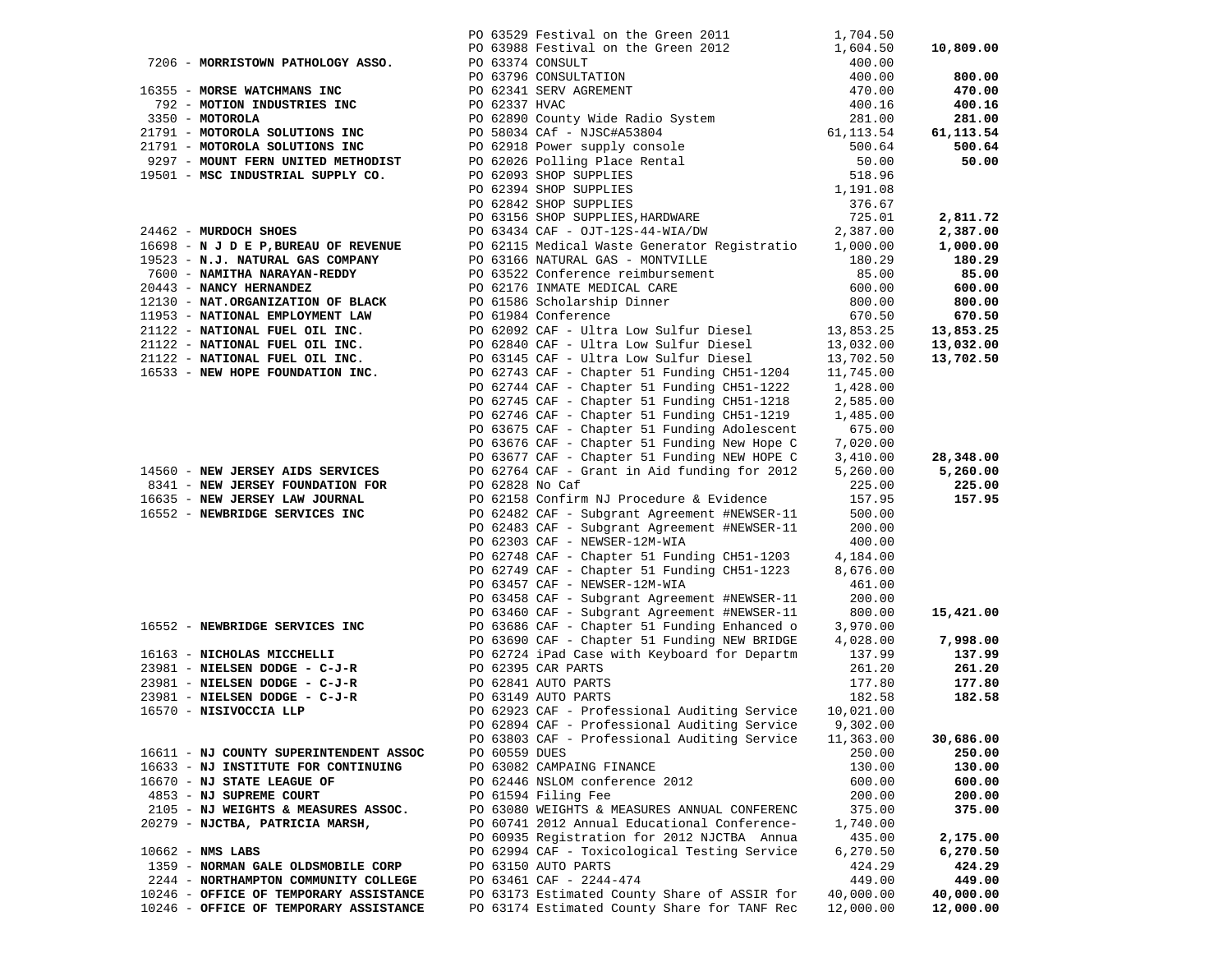| 4654 - OFFICE TEAM                                 |                                    |                                | PO 59494 Temporary Employee - Melissa R. Ste                                                                                                                                                                                                                          | 506.52                |             |
|----------------------------------------------------|------------------------------------|--------------------------------|-----------------------------------------------------------------------------------------------------------------------------------------------------------------------------------------------------------------------------------------------------------------------|-----------------------|-------------|
|                                                    |                                    |                                | PO 61242 Temporary Employee - Melissa Steb                                                                                                                                                                                                                            | 2,405.97              | 2,912.49    |
|                                                    | 10846 - OLD DOMINION BRUSH COMPANY |                                | PO 62095 TRUCK PARTS                                                                                                                                                                                                                                                  | 90.00                 |             |
|                                                    |                                    |                                | PO 62095 TRUCK PARTS<br>PO 62843 TRUCK PARTS<br>PO 63713 Software Maintenance                                                                                                                                                                                         | 240.00                | 330.00      |
|                                                    | 21446 - OPTIMUS EMR, INC.          |                                |                                                                                                                                                                                                                                                                       | 1,336.32              | 1,336.32    |
|                                                    |                                    |                                | ------<br>2929 - ORIENTAL TRADING COMPANY INC. PO 62559 Resident Activities<br>PO 62560 Resident Activities                                                                                                                                                           |                       |             |
|                                                    |                                    |                                | PO 62560 Resident Activities                                                                                                                                                                                                                                          | $40.16$<br>$101.24$   | 141.40      |
|                                                    |                                    |                                |                                                                                                                                                                                                                                                                       | 841.50                | 841.50      |
|                                                    | $16863$ - PABCO INDUSTRIES, LLC    |                                | 16847 - OXFORD UNIVERSITY PRESS PO 58389 Confirm Grove Enc of Amer Art 5V se<br>16863 - PABCO INDUSTRIES, LLC PO 62947 OPERATING SUPPLIES                                                                                                                             | 730.00                | 730.00      |
| $23942 - PTS$                                      |                                    |                                |                                                                                                                                                                                                                                                                       |                       | 675.00      |
|                                                    | 10287 - PANCIELLO CONSTRUCTION LLC |                                | PO 62131 Monthly Payphone Services 675.00<br>PO 63113 CAF - Labor Rates Concrete Replacem 3,480.00                                                                                                                                                                    |                       |             |
|                                                    |                                    |                                | PO 63246 CAF - Labor Rates Concrete Replacem                                                                                                                                                                                                                          | 960.00                |             |
|                                                    |                                    |                                | PO 63692 CAF - Labor Rates Concrete Replacem 3,840.00                                                                                                                                                                                                                 |                       | 8,280.00    |
|                                                    | 16887 - PAPER MART INC             |                                | PO 57676 Office Supplies                                                                                                                                                                                                                                              | 135.38                |             |
|                                                    |                                    |                                | PO 62653 Office Supplies<br>PO 62270 Office Envelopes<br>PO 62428 Office Paper                                                                                                                                                                                        | 2,550.10              |             |
|                                                    |                                    |                                |                                                                                                                                                                                                                                                                       | 1,086.26              |             |
|                                                    |                                    |                                |                                                                                                                                                                                                                                                                       | 145.72                |             |
|                                                    |                                    |                                | PO 62694 paper and envelopes for registry 1,340.05                                                                                                                                                                                                                    |                       | 5,257.51    |
|                                                    |                                    |                                | 24798 - PARK AVENUE WELDING, LLC PO 62184 Retrofit Plate on Vehicle/Lt.G.Penn 1,150.00                                                                                                                                                                                |                       | 1,150.00    |
|                                                    |                                    |                                | 1242 - PARSIPPANY TROY HILLS BD OF ED PO 60637 Rentals for Primary Elections June 311.12                                                                                                                                                                              |                       | 311.12      |
|                                                    |                                    |                                |                                                                                                                                                                                                                                                                       |                       | 3,805.71    |
|                                                    |                                    |                                |                                                                                                                                                                                                                                                                       |                       | 300.00      |
|                                                    |                                    |                                |                                                                                                                                                                                                                                                                       |                       | 25.13       |
|                                                    |                                    |                                |                                                                                                                                                                                                                                                                       |                       | 171.75      |
|                                                    |                                    |                                |                                                                                                                                                                                                                                                                       |                       | 7,389.80    |
|                                                    |                                    |                                |                                                                                                                                                                                                                                                                       |                       | 1,252.50    |
|                                                    |                                    |                                |                                                                                                                                                                                                                                                                       |                       |             |
|                                                    |                                    |                                |                                                                                                                                                                                                                                                                       |                       | 872.50      |
|                                                    |                                    |                                | 1243 - PARSIPPANY TROY HILLS BD OF ED<br>16890 - <b>PARSIPPANY TROY HILLS BD OF ED</b><br>16890 - <b>PARSIPPANY TROY HILLS</b><br>1696 - <b>PARTICIA SWEENEY-PAWLYK</b><br>200.00<br>24637 - <b>PATRICIA SWEENEY-PAWLYK</b><br>200.000<br>24637 - <b>PATRICIA SWE</b> |                       | 1,042.03    |
|                                                    |                                    |                                |                                                                                                                                                                                                                                                                       |                       | 3,823.60    |
|                                                    | 17019 - PHILLIPSBURG SCHOOL BASED  |                                | PO 63318 CAF - PHILS-12Y-WIA<br>PO 63319 CAF - PHILS-12Y-WIA                                                                                                                                                                                                          | 2,666.00              |             |
|                                                    |                                    |                                |                                                                                                                                                                                                                                                                       | 2,461.00              |             |
|                                                    |                                    |                                |                                                                                                                                                                                                                                                                       |                       |             |
|                                                    |                                    |                                |                                                                                                                                                                                                                                                                       |                       |             |
|                                                    |                                    |                                |                                                                                                                                                                                                                                                                       |                       |             |
|                                                    |                                    |                                |                                                                                                                                                                                                                                                                       |                       |             |
|                                                    |                                    |                                |                                                                                                                                                                                                                                                                       |                       |             |
|                                                    |                                    |                                |                                                                                                                                                                                                                                                                       |                       | 12,458.00   |
|                                                    | 17019 - PHILLIPSBURG SCHOOL BASED  |                                |                                                                                                                                                                                                                                                                       |                       |             |
|                                                    |                                    |                                |                                                                                                                                                                                                                                                                       |                       |             |
|                                                    |                                    |                                |                                                                                                                                                                                                                                                                       |                       |             |
|                                                    |                                    |                                |                                                                                                                                                                                                                                                                       |                       |             |
|                                                    |                                    |                                |                                                                                                                                                                                                                                                                       |                       |             |
|                                                    |                                    |                                |                                                                                                                                                                                                                                                                       |                       |             |
|                                                    |                                    |                                |                                                                                                                                                                                                                                                                       |                       |             |
|                                                    |                                    |                                | PO 63320 CAF - PHILS-12Y-WIA 2,461.00<br>PO 63320 CAF - PHILS-12Y-WIA 2,666.00<br>PO 63322 CAF - PHILS-12Y-WIA 205.00<br>PO 63322 CAF - PHILS-12Y-WIA 205.00<br>PO 63322 CAF - PHILS-12Y-WIA 3,025.00<br>PO 63322 CAF - PHILS-12Y-WIA 3,                              |                       | 15,689.00   |
|                                                    | 17066 - PLAINSMAN AUTO SUPPLY      |                                | PO 62397 CAR PARTS                                                                                                                                                                                                                                                    |                       |             |
|                                                    |                                    |                                |                                                                                                                                                                                                                                                                       |                       |             |
|                                                    |                                    |                                |                                                                                                                                                                                                                                                                       |                       | 2,607.55    |
|                                                    | 17084 - POLAND SPRING WATER CO.    |                                | PO 63400 Monthly Charge for Poland Spring Di                                                                                                                                                                                                                          |                       | 20.82 20.82 |
| 810 - POLAND SPRING                                |                                    |                                | PO 62685 bottled water                                                                                                                                                                                                                                                | 100.32                | 100.32      |
|                                                    | 10058 - PORTER LEE CORPORATION     |                                | PO 63083 Annual Support - BEAST                                                                                                                                                                                                                                       | 788.00                | 788.00      |
|                                                    | 7207 - PRACTICE ASSOCIATES INC     |                                | PO 62179 INMATE MEDICAL CARE                                                                                                                                                                                                                                          | 1,052.35              | 1,052.35    |
|                                                    | 10531 - PRECISION HEALTH INC.      |                                | PO 61950 CAF - On-Site Radiology Services<br>PO 62926 CAF - On-Site Radiology Services                                                                                                                                                                                | 850.00                |             |
|                                                    |                                    |                                |                                                                                                                                                                                                                                                                       | 1,300.00              | 2,150.00    |
|                                                    | 17139 - PRIME TIME PERSONNEL INC   | PO 63427 Temp<br>PO 63428 Temp |                                                                                                                                                                                                                                                                       | 1,699.73<br>659.75    | 2,359.48    |
|                                                    |                                    |                                | PO 63008 RMB for materials for childrens pro                                                                                                                                                                                                                          |                       |             |
| 5698 - PRINCESS THOMAS<br>24018 - DOWEL SYLVAN LLC |                                    |                                |                                                                                                                                                                                                                                                                       | 22.23                 | 22.23       |
|                                                    | 3316 - PROJECT SELF SUFFICIENCY    |                                | PO 63482 CAF - Rent for 2 Sylvan Way in Pars<br>PO 63849 CAF - Subgrant Agreement #PSSS3316-                                                                                                                                                                          | 25,332.00<br>2,282.50 | 25,332.00   |
|                                                    |                                    |                                | PO 63850 CAF - Subgrant Agreement #PSSS3316-                                                                                                                                                                                                                          | 82.50                 |             |
|                                                    |                                    |                                | PO 63856 CAF - Subgrant Agreement #PSSS3316-                                                                                                                                                                                                                          | 1,375.00              | 3,740.00    |
| 17189 - PSE&G CO                                   |                                    |                                | PO 63143 GAS - PSE & G - MOMBAG                                                                                                                                                                                                                                       | 2,296.39              | 2,296.39    |
|                                                    |                                    |                                |                                                                                                                                                                                                                                                                       |                       |             |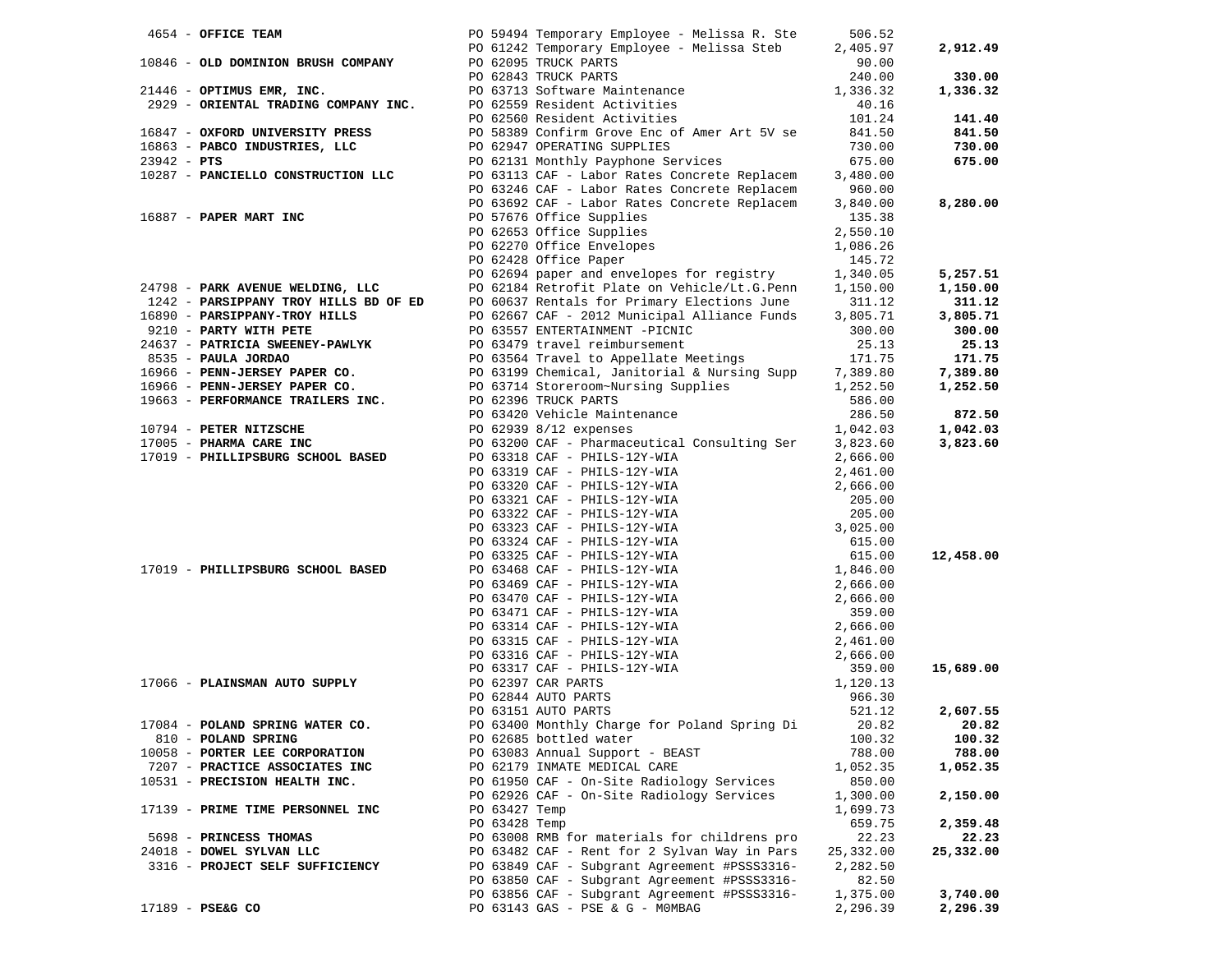| 17452 - RUTGERS, THE STATE UNIVERSITY | PO 62484 CAF - 17452-662                     | 349.50   |           |
|---------------------------------------|----------------------------------------------|----------|-----------|
|                                       | PO 63309 CAF - 17452-766                     | 3,200.00 |           |
|                                       | PO 63472 CAF - 17452-776                     | 3,200.00 |           |
|                                       | PO 63473 CAF - 17452-7                       | 3,200.00 |           |
|                                       | PO 63310 CAF - 17452-9                       | 3,200.00 |           |
|                                       | PO 63311 CAF - 17452-28                      | 3,200.00 |           |
|                                       | PO 63312 CAF - 17452-26                      | 3,200.00 |           |
|                                       | PO 63313 CAF - 17452-8                       | 3,200.00 | 22,749.50 |
| 19806 - RUTGERS UNIVERSITY            | PO 62710 NJ County Administrtors Certificate | 1,400.00 |           |
|                                       | PO 63731 QPA Exam Review                     | 564.00   | 1,964.00  |
| 21012 - SABLAUN WOODS                 | PO 63841 travel reimbursement                | 378.35   | 378.35    |
| 17495 - SAMMONS PRESTON INC.          | PO 63488 Rehabilitation Supplies             | 1,466.22 |           |
|                                       | PO 63401 Rehabilitation Supplies             | 209.32   | 1,675.54  |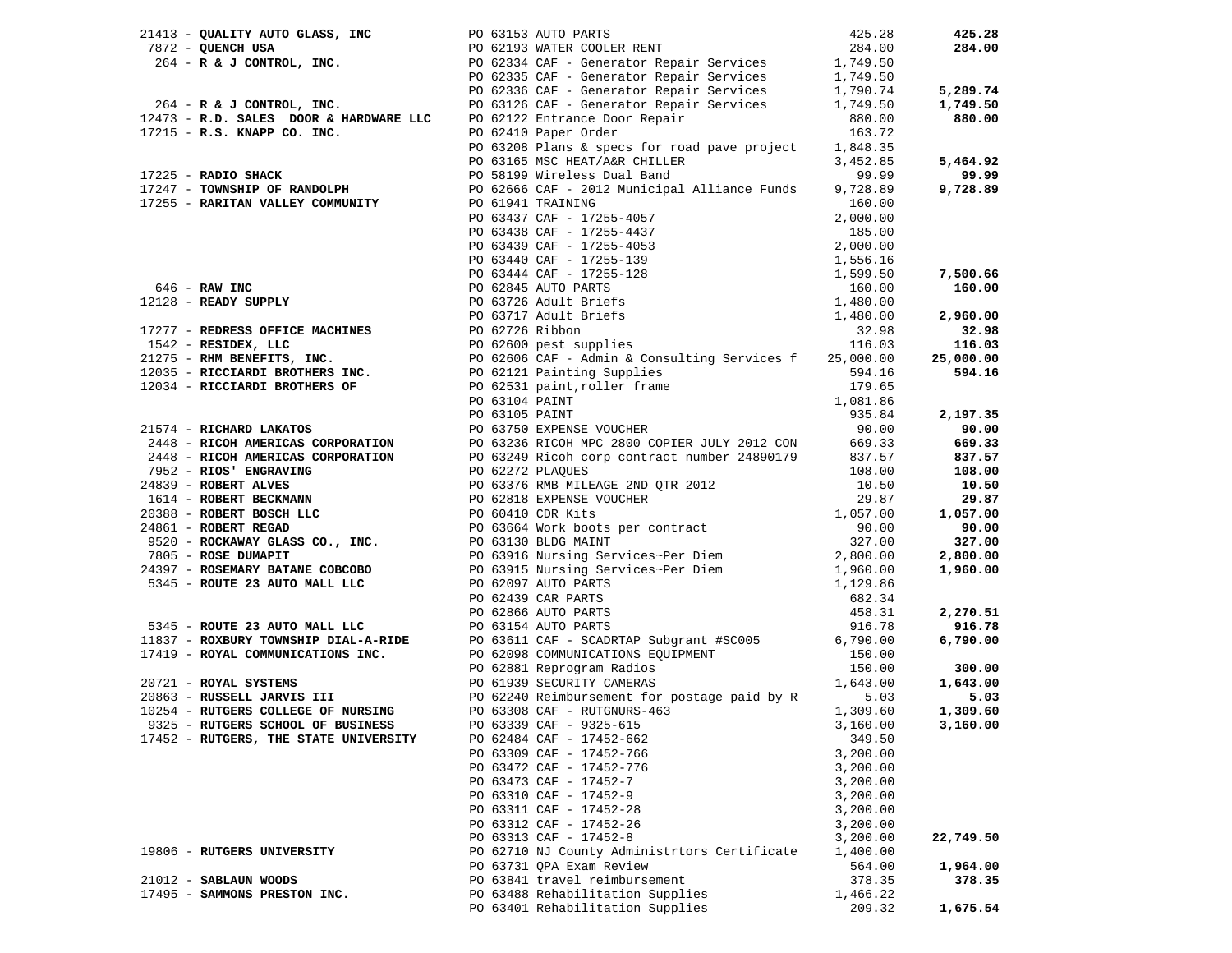| 20410 - SATCOM GLOBAL INC                                         | PO 63474 Satellite Phone Service                                                                                                                                                                                                                                                 | 37.37    | 37.37      |
|-------------------------------------------------------------------|----------------------------------------------------------------------------------------------------------------------------------------------------------------------------------------------------------------------------------------------------------------------------------|----------|------------|
|                                                                   | 17546 - SCHIFANO CONSTRUCTION CORP.<br>PO 63860 CAF - Milling & Resurfacing of Park 268,319.71                                                                                                                                                                                   |          |            |
|                                                                   | PO 63863 CAF - Various Milling & Resurfacing 583,568.27                                                                                                                                                                                                                          |          |            |
|                                                                   | PO 63863 CAF - Various Milling & Resurfacing 7,494.00                                                                                                                                                                                                                            |          | 859,381.98 |
| 3032 - SCIENTIFIC WATER CONDITIONING PO 62808 WATER GUARD SERVICE |                                                                                                                                                                                                                                                                                  | 232.00   | 232.00     |
|                                                                   |                                                                                                                                                                                                                                                                                  |          |            |
|                                                                   |                                                                                                                                                                                                                                                                                  |          |            |
|                                                                   |                                                                                                                                                                                                                                                                                  |          |            |
|                                                                   |                                                                                                                                                                                                                                                                                  |          |            |
|                                                                   |                                                                                                                                                                                                                                                                                  |          |            |
|                                                                   |                                                                                                                                                                                                                                                                                  |          |            |
|                                                                   |                                                                                                                                                                                                                                                                                  |          |            |
|                                                                   |                                                                                                                                                                                                                                                                                  |          |            |
|                                                                   |                                                                                                                                                                                                                                                                                  |          |            |
|                                                                   |                                                                                                                                                                                                                                                                                  |          |            |
|                                                                   |                                                                                                                                                                                                                                                                                  |          |            |
|                                                                   |                                                                                                                                                                                                                                                                                  |          |            |
|                                                                   |                                                                                                                                                                                                                                                                                  |          |            |
|                                                                   |                                                                                                                                                                                                                                                                                  |          |            |
|                                                                   |                                                                                                                                                                                                                                                                                  |          |            |
|                                                                   |                                                                                                                                                                                                                                                                                  |          |            |
|                                                                   |                                                                                                                                                                                                                                                                                  |          |            |
|                                                                   |                                                                                                                                                                                                                                                                                  |          |            |
|                                                                   |                                                                                                                                                                                                                                                                                  |          |            |
|                                                                   |                                                                                                                                                                                                                                                                                  |          |            |
|                                                                   |                                                                                                                                                                                                                                                                                  |          |            |
|                                                                   |                                                                                                                                                                                                                                                                                  |          |            |
|                                                                   |                                                                                                                                                                                                                                                                                  |          |            |
|                                                                   |                                                                                                                                                                                                                                                                                  |          |            |
|                                                                   |                                                                                                                                                                                                                                                                                  |          |            |
|                                                                   |                                                                                                                                                                                                                                                                                  |          |            |
|                                                                   |                                                                                                                                                                                                                                                                                  |          |            |
|                                                                   |                                                                                                                                                                                                                                                                                  |          |            |
|                                                                   |                                                                                                                                                                                                                                                                                  |          |            |
| 9777 - SODEXO, INC & AFFILIATES                                   | PO 62693 sodexo August 2012                                                                                                                                                                                                                                                      | 48.50    |            |
|                                                                   | 3032 - SCIENTIFIC WATER CONDITIONING PO 5863 CAP - Various Milling & MeetuTaching 7,494.00<br>20299 - <b>SOS TESPICON INC</b> - PO 5863 MONTELY IMPRICTION MAINTANEMENT 129, 413, 400<br>20299 - <b>SOS TESPICON INC</b> - PO 51383 MONTELY I<br>PO 62814 CAF - Dietary Services | 6,574.56 |            |
|                                                                   |                                                                                                                                                                                                                                                                                  |          |            |
|                                                                   |                                                                                                                                                                                                                                                                                  |          |            |
|                                                                   |                                                                                                                                                                                                                                                                                  |          |            |
|                                                                   |                                                                                                                                                                                                                                                                                  |          | 15,530.52  |
|                                                                   | VORGIN CONTRET MORRIS COUNTY PO 62951 Catering for Training on 7/11 146.50<br>PO 62951 Catering for Training on 7/11 146.50<br>PO 62930 CAF - Dietary Services 8,275.81<br>PO 63330 WATER - QTR MEM 2755 - SOUTHEAST MORRIS COUNTY P                                             |          | 1,127.31   |
|                                                                   |                                                                                                                                                                                                                                                                                  |          | 8,391.97   |
|                                                                   |                                                                                                                                                                                                                                                                                  |          | 3,234.00   |
|                                                                   | 17772 - SPEEDWELL ELECTRIC MOTORS<br>17772 - SPEEDWELL ELECTRIC MOTORS<br>PO 63127 CAF - Labor Rates On-Site Electric 310.00                                                                                                                                                     |          |            |
|                                                                   |                                                                                                                                                                                                                                                                                  |          | 937.78     |
|                                                                   | 6732 - SPRINT<br>6732 - SPRINT<br>6732 - SPRINT<br>6732 - SPRINT<br>6732 - SPRINT<br>6732 - SPRINT<br>6732 - SPRINT<br>6732 - SPRINT<br>6732 - SPRINT<br>6732 - SPRINT<br>6732 - SPRINT<br>6732 - SPRINT<br>6732 - SPRINT<br>6732 - SPRINT<br>6732 - SPRIN                       |          | 215.37     |
|                                                                   |                                                                                                                                                                                                                                                                                  |          | 4,970.69   |
|                                                                   |                                                                                                                                                                                                                                                                                  |          | 1,188.67   |
|                                                                   |                                                                                                                                                                                                                                                                                  |          | 26,020.00  |
|                                                                   |                                                                                                                                                                                                                                                                                  |          | 15,300.00  |
|                                                                   |                                                                                                                                                                                                                                                                                  |          |            |
|                                                                   | PO 63204 CAF - Intermittent Staffing for Hea 11,091.90                                                                                                                                                                                                                           |          |            |
|                                                                   | PO 63205 CAF - Intermittent Staffing for Hea<br>PO 59170 Confirm Money Market Directory & eD                                                                                                                                                                                     | 3,235.91 | 14,327.81  |
| $17804$ - STANDARD & POOR'S                                       | PO 63608 EXPENSE VOUCHER                                                                                                                                                                                                                                                         | 1,439.53 | 1,439.53   |
| 6097 - STANLEY JACKSON                                            |                                                                                                                                                                                                                                                                                  | 90.00    | 90.00      |
| 4611 - STAPLES BUSINESS ADVANTAGE                                 | PO 61875 Temporary staffing                                                                                                                                                                                                                                                      | 483.96   | 483.96     |
| 4611 - STAPLES BUSINESS ADVANTAGE                                 | PO 61876 Latex Gloves for Fiscal Dept.                                                                                                                                                                                                                                           | 7.58     | 7.58       |
| 4611 - STAPLES BUSINESS ADVANTAGE                                 | PO 61942 OFFICE SUPPLIES                                                                                                                                                                                                                                                         | 1,119.09 | 1,119.09   |
| 4611 - STAPLES BUSINESS ADVANTAGE                                 | PO 62070 SUPPLIES                                                                                                                                                                                                                                                                | 390.64   | 390.64     |
| 4611 - STAPLES BUSINESS ADVANTAGE                                 | PO 62162 Confirm Chair received                                                                                                                                                                                                                                                  | 159.99   | 159.99     |
| 4611 - STAPLES BUSINESS ADVANTAGE                                 | PO 62173 MEMEORY CARD READERS                                                                                                                                                                                                                                                    | 54.18    | 54.18      |
| 4611 - STAPLES BUSINESS ADVANTAGE                                 | PO 62273 OFFICE SUPPLIES                                                                                                                                                                                                                                                         | 1,170.03 | 1,170.03   |
| 4611 - STAPLES BUSINESS ADVANTAGE                                 | PO 62384 Office supply and Credit                                                                                                                                                                                                                                                | 163.33   | 163.33     |
| 4611 - STAPLES BUSINESS ADVANTAGE                                 | PO 62434 OFFICE SUPPLIES                                                                                                                                                                                                                                                         | 143.59   | 143.59     |
| 4611 - STAPLES BUSINESS ADVANTAGE                                 | PO 62442 OFFICE SUPPLIES                                                                                                                                                                                                                                                         | 77.57    | 77.57      |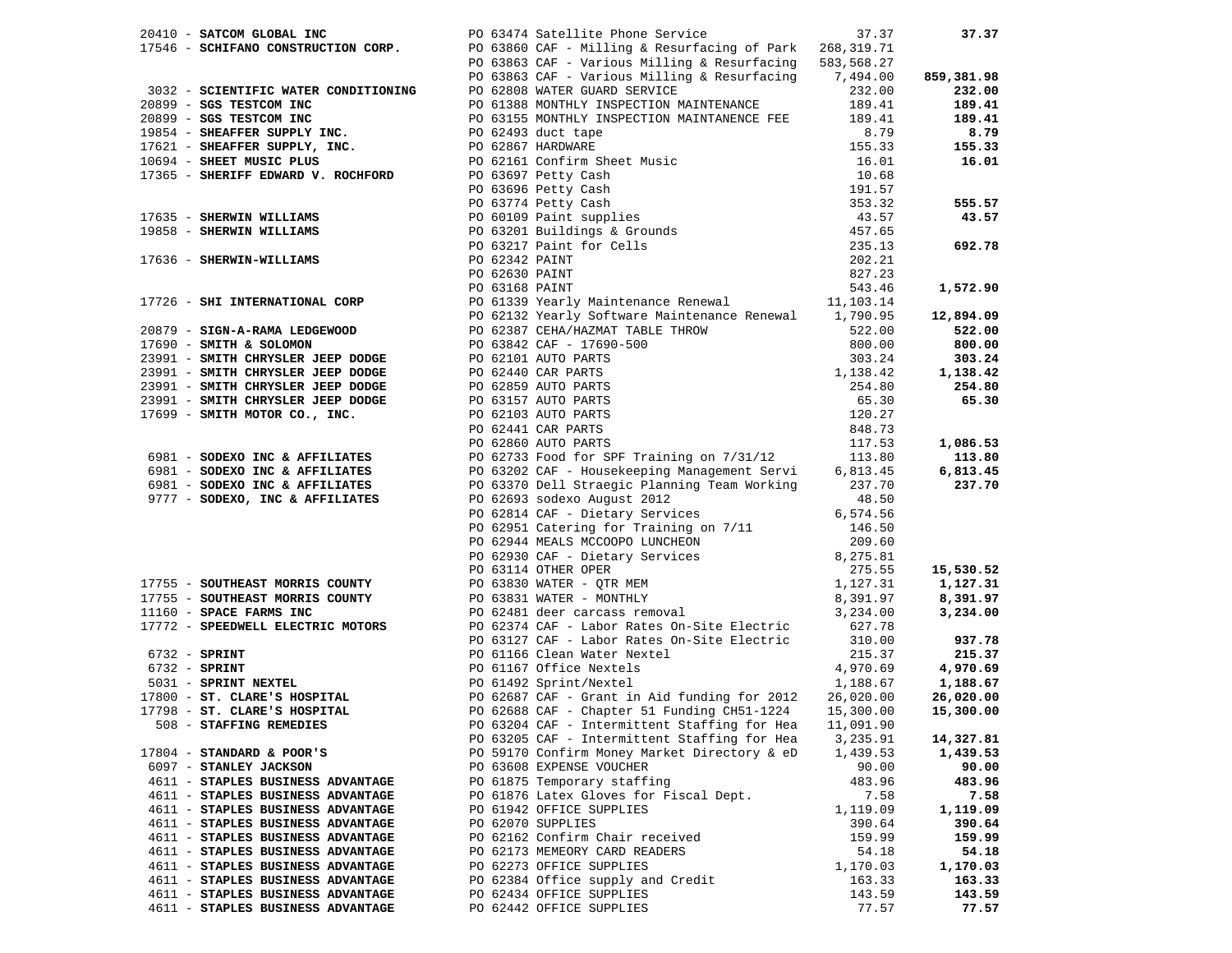|                                                                                     |                                      |                                                                                                                                                                                                                                              |                     | 253.80    |
|-------------------------------------------------------------------------------------|--------------------------------------|----------------------------------------------------------------------------------------------------------------------------------------------------------------------------------------------------------------------------------------------|---------------------|-----------|
|                                                                                     |                                      |                                                                                                                                                                                                                                              |                     | 4,593.93  |
|                                                                                     |                                      |                                                                                                                                                                                                                                              |                     | 2,099.99  |
| 4611 - STAPLES BUSINESS ADVANTAGE                                                   |                                      | 4611 - STAPLES BUSINESS ADVANTAGE PO 62535 office supplies and the control of the control of the control of the control of the control of the control of the control of the control of the control of the control of the contr               | 165.86              | 165.86    |
| 4611 - STAPLES BUSINESS ADVANTAGE                                                   | PO 62703 Suplies<br>PO 62714 Invoice | PO 62714 Invoice for Office & Kitchen Suppli 52.67                                                                                                                                                                                           |                     | 52.67     |
| 4611 - STAPLES BUSINESS ADVANTAGE                                                   |                                      |                                                                                                                                                                                                                                              |                     | 163.31    |
| 4611 - STAPLES BUSINESS ADVANTAGE                                                   |                                      | PO 62714 Invoice for Office & Kitchen Suppli<br>PO 62720 Office Supplies<br>PO 62720 Office Supplies<br>PO 62729 Office Supplies<br>PO 63013 Office Supplies<br>PO 63013 Office Supplies<br>PO 63056 OFFICE SUPPLIES<br>PO 63056 OFFICE SUPP |                     | 1,172.38  |
| 4611 - STAPLES BUSINESS ADVANTAGE                                                   |                                      |                                                                                                                                                                                                                                              |                     | 360.96    |
|                                                                                     |                                      |                                                                                                                                                                                                                                              |                     |           |
| 4611 - STAPLES BUSINESS ADVANTAGE                                                   |                                      |                                                                                                                                                                                                                                              |                     | 174.54    |
| 4611 - STAPLES BUSINESS ADVANTAGE                                                   |                                      |                                                                                                                                                                                                                                              |                     |           |
|                                                                                     |                                      |                                                                                                                                                                                                                                              |                     | 367.71    |
| 4611 - STAPLES BUSINESS ADVANTAGE                                                   |                                      |                                                                                                                                                                                                                                              |                     | 122.57    |
| 4611 - STAPLES BUSINESS ADVANTAGE                                                   |                                      |                                                                                                                                                                                                                                              |                     | 109.48    |
| 4611 - STAPLES BUSINESS ADVANTAGE                                                   |                                      |                                                                                                                                                                                                                                              |                     | 2,473.09  |
| 4611 - STAPLES BUSINESS ADVANTAGE                                                   |                                      |                                                                                                                                                                                                                                              |                     | 119.18    |
| 4611 - STAPLES BUSINESS ADVANTAGE                                                   |                                      |                                                                                                                                                                                                                                              |                     | 1,081.57  |
| 4611 - STAPLES BUSINESS ADVANTAGE                                                   |                                      |                                                                                                                                                                                                                                              |                     | 39.05     |
| 4611 - STAPLES BUSINESS ADVANTAGE                                                   |                                      | PO 63429 Office supplies for ETS                                                                                                                                                                                                             | $325.91$<br>$16.08$ | 325.91    |
| 4611 - STAPLES BUSINESS ADVANTAGE                                                   |                                      | PO 63430 Office supplies for ETS                                                                                                                                                                                                             |                     | 16.08     |
| $17819$ - STAR LEDGER                                                               |                                      |                                                                                                                                                                                                                                              |                     | 309.40    |
| 5021 - STATE SHUTTTLE INC                                                           |                                      | PO 63813 Subscription - Daily & Sunday ; Acc 309.40<br>PO 61900 CAF - Subgrant Agreement #STASHUT-1 3,031.00                                                                                                                                 |                     |           |
|                                                                                     |                                      | PO 63303 CAF - Subgrant Agreement #STASHUT-1                                                                                                                                                                                                 | 4,471.25            |           |
|                                                                                     |                                      | PO 63304 CAF - Subgrant Agreement #STASHUT-1                                                                                                                                                                                                 | 4,380.25            |           |
|                                                                                     |                                      |                                                                                                                                                                                                                                              |                     |           |
|                                                                                     |                                      |                                                                                                                                                                                                                                              |                     |           |
|                                                                                     |                                      |                                                                                                                                                                                                                                              |                     | 20,825.00 |
|                                                                                     |                                      |                                                                                                                                                                                                                                              |                     | 90.00     |
|                                                                                     |                                      |                                                                                                                                                                                                                                              |                     |           |
|                                                                                     |                                      |                                                                                                                                                                                                                                              |                     | 8,369.00  |
|                                                                                     |                                      |                                                                                                                                                                                                                                              |                     | 90.00     |
|                                                                                     |                                      |                                                                                                                                                                                                                                              |                     | 135.00    |
|                                                                                     |                                      |                                                                                                                                                                                                                                              |                     | 90.00     |
|                                                                                     |                                      |                                                                                                                                                                                                                                              |                     | 1,005.00  |
|                                                                                     |                                      |                                                                                                                                                                                                                                              |                     | 1,230.00  |
|                                                                                     |                                      |                                                                                                                                                                                                                                              |                     | 900.00    |
|                                                                                     |                                      |                                                                                                                                                                                                                                              |                     | 360.00    |
|                                                                                     |                                      |                                                                                                                                                                                                                                              |                     | 1,928.08  |
|                                                                                     |                                      |                                                                                                                                                                                                                                              |                     | 1,082.80  |
|                                                                                     |                                      |                                                                                                                                                                                                                                              |                     | 854.57    |
|                                                                                     |                                      |                                                                                                                                                                                                                                              |                     | 2,350.00  |
|                                                                                     |                                      |                                                                                                                                                                                                                                              |                     | 158.70    |
|                                                                                     |                                      |                                                                                                                                                                                                                                              |                     | 1,624.99  |
| 6265 - T & M ASSOCIATES<br>18067 - T J'S SPORTWIDE TROPHY                           |                                      | PO 61945 PLAQUE AND ENGRAVING                                                                                                                                                                                                                | 48.50               | 48.50     |
|                                                                                     |                                      |                                                                                                                                                                                                                                              |                     |           |
|                                                                                     |                                      | 16110 - T. Y. LIN INTERNATIONAL 67620 old Ref# CF09000629000- Replac of R 1,888.14<br>21073 - TECHNOFORCE LLC 63832 CAF - Technoforce-12-WIA/WFNJ 9,478.69                                                                                   |                     | 1,888.14  |
|                                                                                     |                                      |                                                                                                                                                                                                                                              |                     | 9,478.69  |
| 7574 - TELE-MEASUREMENTS, INC.<br>17990 - TELESEARCH INC<br>PO 63425 Temporary stal |                                      | PO 62883 Camera Repair<br>PO 62883 Camera Repair<br>PO 63425 Temporary staffing<br>PO 63425 Temporary staffing<br>PO 63206 Boiler Room Operators<br>PO 63209 Boiler Room Operators<br>PO 63396 Boiler Operators<br>PO 63396 Boiler Operators |                     | 175.00    |
|                                                                                     |                                      |                                                                                                                                                                                                                                              |                     |           |
|                                                                                     |                                      |                                                                                                                                                                                                                                              |                     |           |
|                                                                                     |                                      |                                                                                                                                                                                                                                              |                     |           |
|                                                                                     |                                      |                                                                                                                                                                                                                                              |                     |           |
|                                                                                     |                                      |                                                                                                                                                                                                                                              |                     |           |
|                                                                                     |                                      | PO 63718 Boiler Room Operators                                                                                                                                                                                                               | 3,184.22            | 11,909.94 |
| $21294$ - TETRA TECH                                                                |                                      | PO 56646 CAF - UASI Emergency Management and                                                                                                                                                                                                 | 9,654.22            | 9,654.22  |
| $21294$ - TETRA TECH                                                                |                                      | PO 56648 CAF - UASI Emergency Management and                                                                                                                                                                                                 | 6,526.63            | 6,526.63  |
| $21294$ - TETRA TECH                                                                |                                      | PO 56649 CAF - UASI Emergency Management and                                                                                                                                                                                                 | 6,765.40            | 6,765.40  |
| 4859 - THE INSTITUTE FOR FORENSIC                                                   |                                      | PO 62244 Psychological Eval                                                                                                                                                                                                                  | 325.00              | 325.00    |
| 20797 - THE MUSIAL GROUP PA                                                         |                                      | PO 63820 CAF - Construction Inspection Servi                                                                                                                                                                                                 | 9,520.00            | 9,520.00  |
| 20797 - THE MUSIAL GROUP PA                                                         |                                      | PO 63821 CAF - Final Design and Constr Docs                                                                                                                                                                                                  | 5,395.00            | 5,395.00  |
| 19739 - THE RBA GROUP INC.                                                          |                                      | PO 63271 old Ref# CF09001500000                                                                                                                                                                                                              | 5,953.70            | 5,953.70  |
| $2477$ - THE RECORD                                                                 |                                      | PO 62771 PUBLIC NOTICE                                                                                                                                                                                                                       | 122.06              | 122.06    |
| 5711 - THE TAB GROUP                                                                |                                      | PO 62692 CAF - Records Storage                                                                                                                                                                                                               | 73.50               | 73.50     |
| 6640 - THOMAS ALLEN                                                                 |                                      | PO 63724 2012 WORK BOOTS                                                                                                                                                                                                                     | 90.00               | 90.00     |
|                                                                                     |                                      | PO 63651 Work Boots Per Contract                                                                                                                                                                                                             |                     |           |
| $12101$ - THOMAS COEN                                                               |                                      |                                                                                                                                                                                                                                              | 90.00               | 90.00     |
| 24842 - THOMAS J. MASTRANGELO                                                       |                                      | PO 63379 Expense Requisition                                                                                                                                                                                                                 | 220.00              | 220.00    |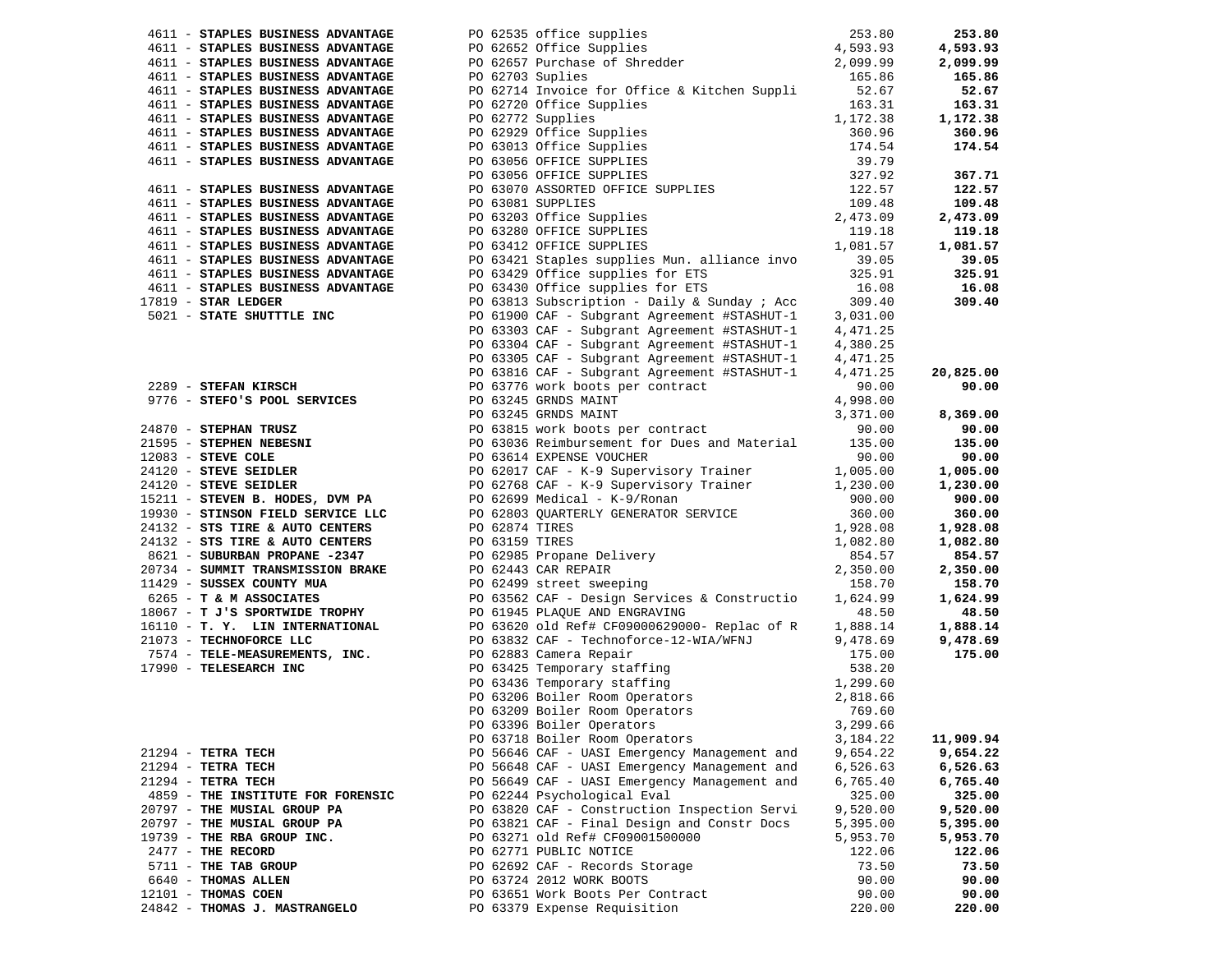| $122$ - TILCON                          |                | PO 62014 Bituminous Concrete                                                   | 2,149.30             |                      |
|-----------------------------------------|----------------|--------------------------------------------------------------------------------|----------------------|----------------------|
|                                         |                | PO 62126 Bituminous Concrete                                                   | 337.90               |                      |
|                                         | PO 62127 Stone |                                                                                | 174.73               |                      |
|                                         |                | PO 62500 Quarry Process                                                        | 212.70               |                      |
|                                         |                | PO 62502 bituminous concrete                                                   | 787.17               |                      |
|                                         |                | PO 63610 CAF - Milling and Resurfacing 2011                                    | 25,462.82            |                      |
|                                         |                | PO 63610 CAF - Milling and Resurfacing 2011                                    | 52, 553. 73          | 81,678.35            |
| 18063 - TINGUE BROWN & CO.              |                | PO 62119 Installation of Machinery Part                                        | 725.00               | 725.00               |
| 21479 - TIOGA SOLAR MORRIS COUNTY 1 LLC |                | PO 63148 Electric / Solar Energy                                               | 3,218.44             | 3,218.44             |
| 281 - TOMAR INDUSTRIES INC              |                | PO 62444 JANITORIAL SUPPLIES                                                   | 292.90               |                      |
|                                         |                | PO 63160 JANITORIAL SUPPLIES                                                   | 167.00               | 459.90               |
| 19271 - TOWNSHIP OF JEFFERSON           |                | PO 62665 CAF - 2012 Municipal Alliance Funds                                   | 4,849.50             | 4,849.50             |
| 1122 - TOWNSHIP OF MORRIS               |                | PO 63720 SEWER- TWP MORRIS                                                     | 48,344.19            | 48,344.19            |
| 16913 - TOWNSHIP OF PARSIPPANY -        |                | PO 63707 WATER - PSTA                                                          | 4,547.56             | 4,547.56             |
| 1905 - TOWNSHIP OF ROCKAWAY             |                | PO 62683 CAF - 2012 Municipal Alliance Funds                                   | 2,644.72             | 2,644.72             |
| 17379 - TOWNSHIP OF ROXBURY             |                | PO 62660 CAF - 2012 Municipal Alliance Funds                                   | 2,400.00             | 2,400.00             |
| $3049$ - TRANE                          |                | PO 62373 EMERGENCY - OTA                                                       | 7,552.00             |                      |
|                                         |                | PO 62631 MOTOR REPL                                                            | 307.70               |                      |
|                                         | PO 63281 HVAC  |                                                                                | 35.10                | 7,894.80             |
| 3486 - TREASURER, STATE OF NEW JERSEY   |                | PO 60951 Air Quality Program                                                   | 4,640.00             | 4,640.00             |
| 19990 - TREASURER-STATE OF NEW JERSEY   |                | PO 60339 7-20-12-7-through 7-19-13 Registrat                                   | 85.00                |                      |
|                                         |                | PO 61217 REGISTRATION RENEWAL FOR MEDICAL WA                                   | 500.00               | 585.00               |
| 10163 - TREVOR HUFFERT                  |                | PO 63775 work boots per contract                                               | 84.99                | 84.99                |
| 24362 - TRUMBA CORPORATION              |                | PO 57993 Connect Services for OPI                                              | 4,379.40             | 4,379.40             |
| 2101 - TURNING POINT, INC               |                | PO 62747 CAF - Chapter 51 Funding CH51-1214                                    | 204.00               |                      |
|                                         |                | PO 63689 CAF - Chapter 51 Funding TURNING PO                                   | 1,020.00             | 1,224.00             |
| 1739 - TURTLE & HUGHES, INC             |                | PO 61946 LIGHT BULBS<br>PO 62365 CAF - Electrical Supplies/Equipment           | 1,142.04             |                      |
|                                         |                |                                                                                | 4,131.59             |                      |
|                                         |                | PO 62298 CAF - Electrical Supplies/Equipment<br>PO 62366 BLDG MAINT            | 1,577.35<br>41.79    |                      |
|                                         |                | PO 62362 CAF - Electrical Supplies/Equipment                                   | 2,156.55             |                      |
|                                         |                | PO 62622 ELECTRICAL                                                            | 1,248.00             | 10,297.32            |
| 1739 - TURTLE & HUGHES, INC             |                | PO 62626 CAF - Electrical Supplies/Equipment                                   | 6,926.51             |                      |
|                                         |                | PO 62627 CAF - Electrical Supplies/Equipment                                   | 587.59               |                      |
|                                         |                | PO 62805 BALLASTS                                                              | 199.84               |                      |
|                                         |                | PO 63247 CAF - Electrical Supplies/Equipment                                   | 1,335.32             | 9,049.26             |
| 18189 - TWILL PRINTING SERVICES         |                | PO 62697 notary certificate envelopes                                          | 984.00               | 984.00               |
| 4144 - U-LINE SHIPPING SUPPLY           |                | PO 62300 Supplies for Mailroom                                                 | 133.11               | 133.11               |
| 9285 - U.S. SECURITY ASSOCIATES, INC.   |                | PO 62102 CAF - Unarmed Security Guards                                         | 6,586.20             |                      |
|                                         |                | PO 62427 CAF - Unarmed Security Guards                                         | 817.60               |                      |
|                                         |                | PO 62758 CAF - Unarmed Security Guards                                         | 2,231.40             |                      |
|                                         |                | PO 62760 CAF - Unarmed Security Guards                                         | 2,214.89             |                      |
|                                         |                | PO 62607 CAF - Unarmed Security Guards                                         | 1,635.20             |                      |
|                                         |                | PO 63207 CAF - Unarmed Security Guards                                         | 4,795.44             |                      |
|                                         |                | PO 63399 CAF - Unarmed Security Guards                                         | 5,020.96             |                      |
|                                         |                | PO 63402 CAF - Unarmed Security Guards                                         | 1,627.90             | 24,929.59            |
| 18233 - UNITED PARCEL SERVICE           |                | PO 62164 Postage to Return Borrowed Material                                   | 112.92               |                      |
|                                         |                | PO 62932 weekly service charge on account #6                                   | 156.34               |                      |
|                                         |                | PO 62991 weekly service charge on account #6                                   | 115.73               | 384.99               |
| 21867 - UNITED WAY OF NORTHERN          |                | PO 62686 CAF - Grant in Aid funding for 2012                                   | 2,500.00             | 2,500.00             |
| 20034 - UNIVERSAL SUPPLY GROUP INC.     |                | PO 63125 PLUMBING                                                              | 41.54                | 41.54                |
| 15732 - UNIVERSAL UNIFORM SALES CO INC  |                | PO 62019 CAF - Custom Fitted Uniforms                                          | 2,088.77             |                      |
|                                         |                | PO 61948 CAF - Custom Fitted Uniforms                                          | 607.25               |                      |
|                                         |                | PO 62669 CAF - Custom Fitted Uniforms                                          | 4,812.48             |                      |
|                                         |                | PO 62670 CAF - Custom Fitted Uniforms                                          | 1,850.57             | 9,359.07             |
| 15732 - UNIVERSAL UNIFORM SALES CO INC  |                | PO 62671 CAF - Custom Fitted Uniforms<br>PO 62672 CAF - Custom Fitted Uniforms | 2,174.15             |                      |
|                                         |                | PO 62921 CAF - Custom Fitted Uniforms                                          | 1,320.00             |                      |
| 15732 - UNIVERSAL UNIFORM SALES CO INC  |                | PO 62978 CAF - Custom Fitted Uniforms                                          | 1,207.97             | 4,702.12<br>5,962.59 |
| 21903 - UROLOGY GROUP OF NJ             |                | PO 62177 INMATE MEDICAL CARE                                                   | 5,962.59<br>1,242.00 | 1,242.00             |
| 20989 - USA ARCHITECTS PLANNERS &       |                | PO 63538 CAF - Layout Design & Final Documen                                   | 10,510.00            | 10,510.00            |
| 20989 - USA ARCHITECTS PLANNERS &       |                | PO 63558 CAF - Layout Design & Final Documen                                   | 10,510.00            | 10,510.00            |
| 18285 - VAN CLEEF ENGINEERING ASSOC     |                | PO 63569 CAF - Design Services for Curbs and                                   | 376.32               | 376.32               |
|                                         |                |                                                                                |                      |                      |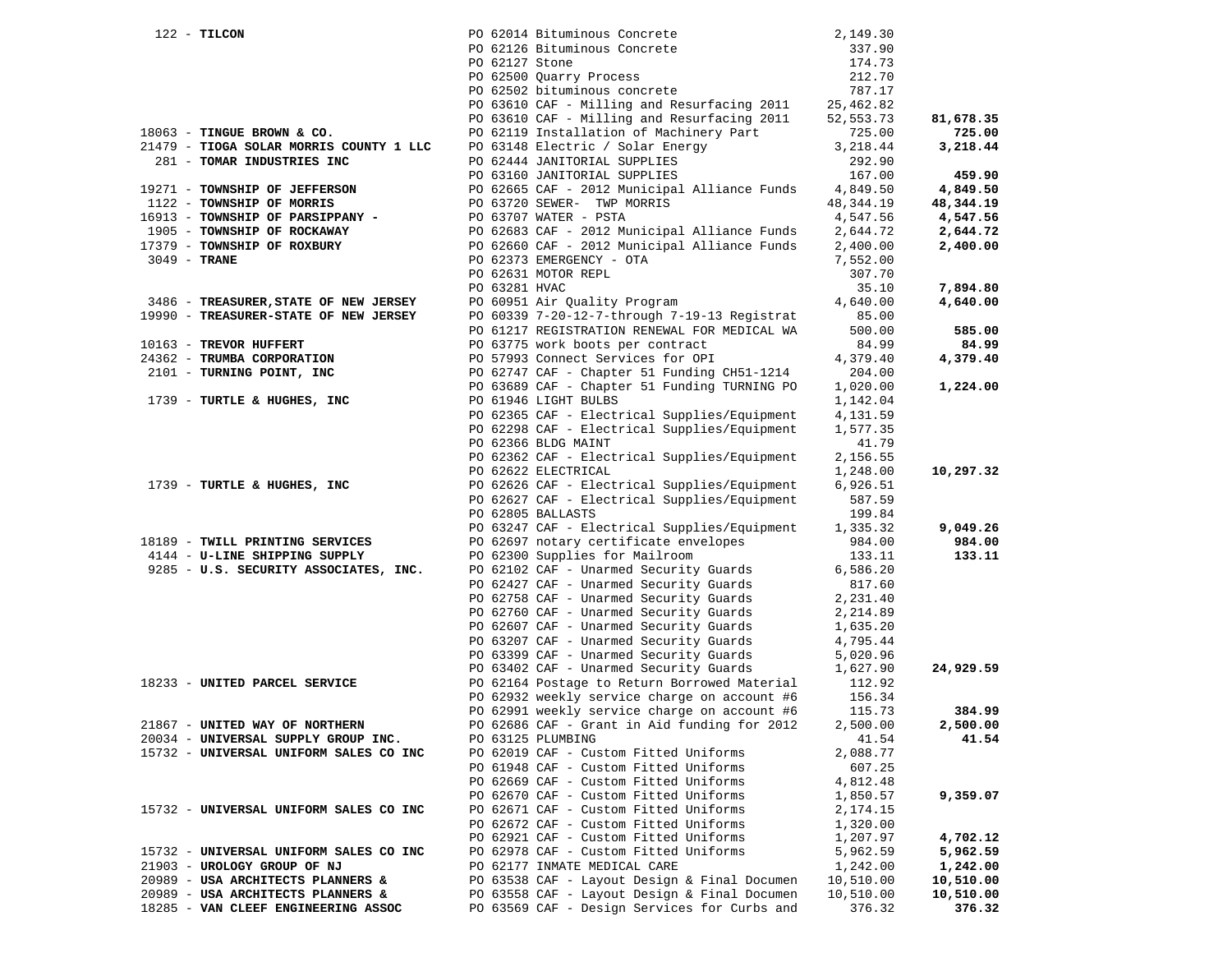|                                    | 10172 - VEOLIA ES SOLID WASTE OF PO 62281 CAF - Refuse Collection and Removal 2,099.07                                                                                                                                                                                                       |           | 2,099.07  |
|------------------------------------|----------------------------------------------------------------------------------------------------------------------------------------------------------------------------------------------------------------------------------------------------------------------------------------------|-----------|-----------|
|                                    |                                                                                                                                                                                                                                                                                              |           | 28.28     |
|                                    |                                                                                                                                                                                                                                                                                              |           | 55.24     |
|                                    |                                                                                                                                                                                                                                                                                              |           | 28.89     |
|                                    |                                                                                                                                                                                                                                                                                              |           | 866.00    |
|                                    |                                                                                                                                                                                                                                                                                              |           | 1,635.52  |
|                                    |                                                                                                                                                                                                                                                                                              |           |           |
|                                    |                                                                                                                                                                                                                                                                                              |           | 1,402.48  |
|                                    |                                                                                                                                                                                                                                                                                              |           | 33.80     |
|                                    |                                                                                                                                                                                                                                                                                              |           | 77.61     |
|                                    |                                                                                                                                                                                                                                                                                              |           | 65.03     |
|                                    |                                                                                                                                                                                                                                                                                              |           | 453.74    |
|                                    |                                                                                                                                                                                                                                                                                              |           | 65.32     |
|                                    |                                                                                                                                                                                                                                                                                              |           | 30.05     |
|                                    |                                                                                                                                                                                                                                                                                              |           | 30.17     |
|                                    |                                                                                                                                                                                                                                                                                              |           | 27.57     |
|                                    |                                                                                                                                                                                                                                                                                              |           | 251.79    |
|                                    |                                                                                                                                                                                                                                                                                              |           |           |
|                                    |                                                                                                                                                                                                                                                                                              |           | 286.97    |
|                                    |                                                                                                                                                                                                                                                                                              |           | 449.00    |
|                                    |                                                                                                                                                                                                                                                                                              |           | 4,527.53  |
|                                    |                                                                                                                                                                                                                                                                                              |           | 449.00    |
|                                    |                                                                                                                                                                                                                                                                                              |           | 2,221.44  |
|                                    |                                                                                                                                                                                                                                                                                              |           |           |
|                                    |                                                                                                                                                                                                                                                                                              |           | 692.15    |
|                                    | 1971 - VENIXON ES SOLID WARTE OF POSSIS PAY LIGE COLLECTION and Removal 2,093,07<br>1986 - VENIXON POSSIS PAY LIGE CONDUITS 2013<br>1986 - VENIXON POSSIS PAY LIGE COMMUNICATION<br>1986 - VENIXON POSSIS PARTICUSE COMMUNICATION<br>                                                        |           |           |
|                                    |                                                                                                                                                                                                                                                                                              |           |           |
|                                    | PO 62924 Monthly Statement 1, 280.36                                                                                                                                                                                                                                                         |           | 1,812.08  |
|                                    |                                                                                                                                                                                                                                                                                              |           |           |
|                                    |                                                                                                                                                                                                                                                                                              |           | 1,802.50  |
|                                    | 18331 - <b>VIRTU WATER METER SERVICES INC</b><br>21185 - <b>VIVIAN BLANDURA</b><br>21185 - <b>VIVIAN BLANDURA</b><br>21185 - <b>VIVIAN BLANDURA</b><br>21185 - <b>VIVIAN BLANDURA</b><br>21185 - <b>VIVIAN BLANDURA</b><br>216 - <b>W.B. MASON COMPANY INC</b><br>216 - <b>W.B. MASON CO</b> |           | 1,960.00  |
|                                    |                                                                                                                                                                                                                                                                                              |           |           |
|                                    | PO 62504 SUPPLIES - JULY 2012 CUST # C10337 245.34                                                                                                                                                                                                                                           |           |           |
|                                    |                                                                                                                                                                                                                                                                                              |           |           |
|                                    |                                                                                                                                                                                                                                                                                              |           |           |
|                                    |                                                                                                                                                                                                                                                                                              |           |           |
|                                    |                                                                                                                                                                                                                                                                                              |           |           |
|                                    |                                                                                                                                                                                                                                                                                              |           |           |
|                                    |                                                                                                                                                                                                                                                                                              |           | 4,435.93  |
|                                    |                                                                                                                                                                                                                                                                                              |           |           |
|                                    |                                                                                                                                                                                                                                                                                              |           | 388.97    |
|                                    |                                                                                                                                                                                                                                                                                              |           | 281.38    |
|                                    |                                                                                                                                                                                                                                                                                              |           | 295.00    |
|                                    |                                                                                                                                                                                                                                                                                              |           |           |
|                                    |                                                                                                                                                                                                                                                                                              |           |           |
|                                    |                                                                                                                                                                                                                                                                                              |           |           |
|                                    |                                                                                                                                                                                                                                                                                              |           | 1,749.68  |
|                                    |                                                                                                                                                                                                                                                                                              |           | 360.28    |
|                                    |                                                                                                                                                                                                                                                                                              |           | 195.00    |
|                                    |                                                                                                                                                                                                                                                                                              |           | 74.99     |
|                                    |                                                                                                                                                                                                                                                                                              |           | 14.70     |
| 18437 - WEST PAYMENT CENTER        | PO 62016 NJ Session Laws 2011 - (6/5/12 - 7/                                                                                                                                                                                                                                                 | 169.00    | 169.00    |
| 10812 - WEST PAYMENT CENTER        | PO 62933 nj session laws 2011 hardbound vol                                                                                                                                                                                                                                                  | 338.00    | 338.00    |
| 10812 - WEST PAYMENT CENTER        | PO 63023 Online Charges                                                                                                                                                                                                                                                                      | 1,221.35  | 1,221.35  |
| 24510 - WESTERN SHELTER SYSTEMS    | PO 59682 CAF - GS-07F-8700C                                                                                                                                                                                                                                                                  | 84,582.57 | 84,582.57 |
|                                    | PO 63035 CAF - 2012 Municipal Alliance Funds                                                                                                                                                                                                                                                 | 1,547.22  |           |
| 18452 - WHARTON BORO MUNICIPAL     | PO 63843 WATER - WHARTON                                                                                                                                                                                                                                                                     |           | 1,547.22  |
| 18453 - WHARTON WATER DEPARTMENT   |                                                                                                                                                                                                                                                                                              | 130.00    | 130.00    |
| 10826 - WHITES HEALTHCARE          | PO 63072 Residents Medication                                                                                                                                                                                                                                                                | 1,162.42  | 1,162.42  |
| 13246 - WILLIAM F. BARNISH         | PO 63481 CAF - Rent for property at 91-93 Ba                                                                                                                                                                                                                                                 | 7,087.72  | 7,087.72  |
| 7524 - WILLIAM G. STEPHENS         | PO 63649 Work Boots Per Contract                                                                                                                                                                                                                                                             | 90.00     | 90.00     |
| 8335 - WILLIAM PATERSON UNIVERSITY | PO 63855 CAF - 8335-633                                                                                                                                                                                                                                                                      | 2,372.74  | 2,372.74  |
| 11394 - WILLIAM SCHIEVELLA         | PO 63011 Community Affairs Expense                                                                                                                                                                                                                                                           | 41.70     |           |
|                                    | PO 63012 Convention Expenses                                                                                                                                                                                                                                                                 | 910.41    |           |
|                                    | PO 63542 Community Affairs Expenses                                                                                                                                                                                                                                                          | 89.94     | 1,042.05  |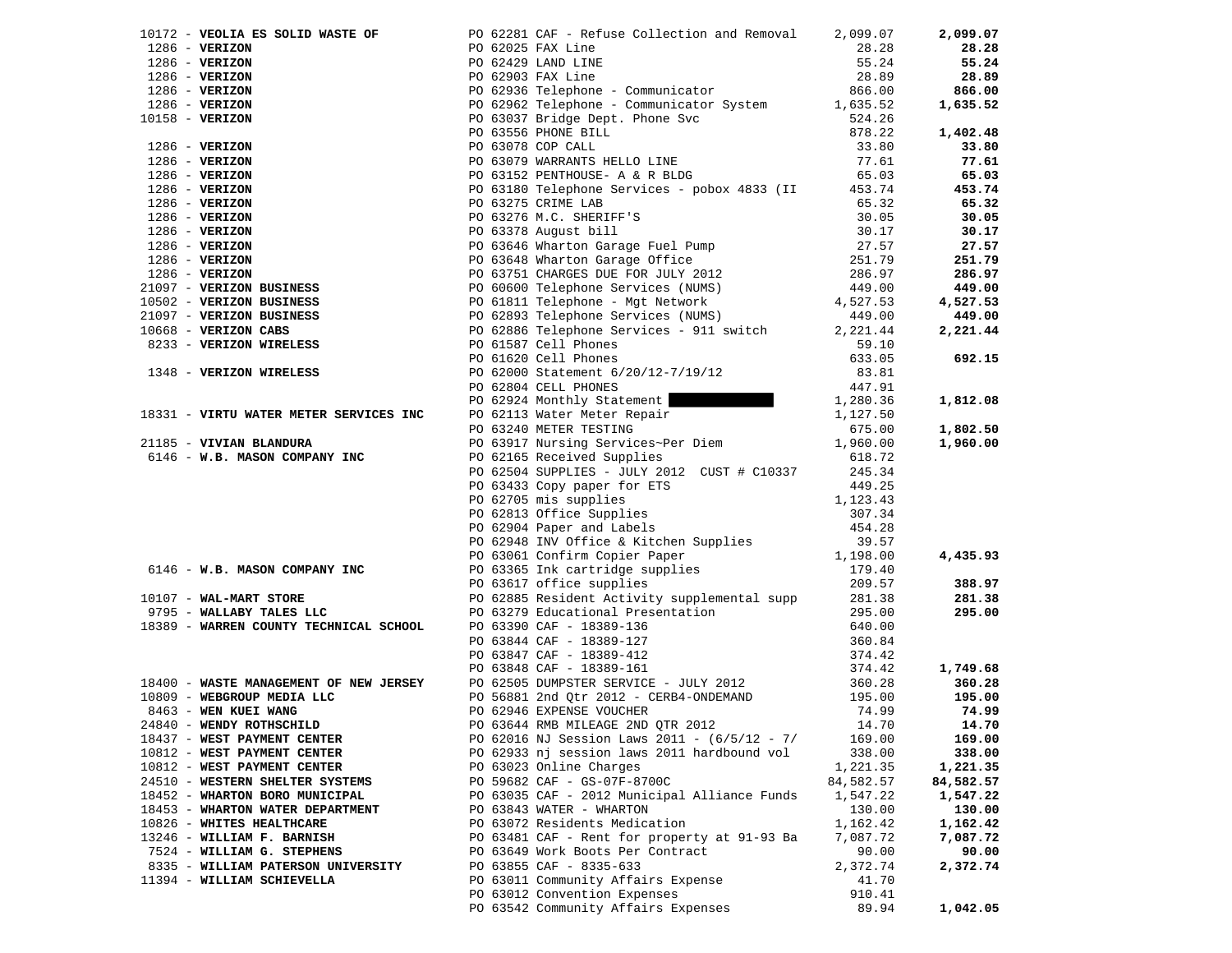| $11042$ - WILLIAM SERGENT          | 90.00<br>PO 63652 Work Boots Per Contract                | 90.00        |
|------------------------------------|----------------------------------------------------------|--------------|
| 10823 - WILLIAM ZABRISKIE          | PO 63837 work boots per contract<br>90.00                | 90.00        |
| $24843$ - WOLF-GORDON INC.         | PO 63673 White Board Surface Paint<br>935.70             | 935.70       |
| 1604 - WORKFORCE ADVANTAGE         | 6,435.73<br>PO 63426 CAF - WORKADVT-JR/JS/SE-12-WFNJ     |              |
|                                    | PO 63459 CAF - WORKADVT-JR/JS/SE-12-WFNJ<br>205.00       |              |
|                                    | 410.00<br>PO 63465 CAF - WORKADVT-JR/JS/SE-12-WFNJ       |              |
|                                    | 410.00<br>PO 63326 CAF - WORKADVT-JR/JS/SE-12-WFNJ       |              |
|                                    | PO 63327 CAF - WORKADVT-JR/JS/SE-12-WFNJ<br>615.00       | 8,075.73     |
| $18564$ - XEROX CORP               | PO 62935 maintenance on 6204 wide format for<br>186.93   | 186.93       |
| 20685 - YMP CONSULTING ENGINEERING | PO 63822 CAF - Design & Construction Admin f<br>3,084.93 | 3,084.93     |
| 20129 - YORK MOTORS, INC.          | PO 63131 O/S SERV<br>459.00                              | 459.00       |
| TOTAL                              |                                                          | 6,785,490.62 |
|                                    |                                                          |              |

Total to be paid from Fund 01 Current Fund 4,282,378.25<br>
Total to be paid from Fund 02 Grant Fund 1,360,517.61 Total to be paid from Fund 02 Grant Fund  **Total to be paid from Fund 04 County Capital 1,122,992.42**  Total to be paid from Fund 13 Dedicated Trust

 **------------- 6,785,490.62**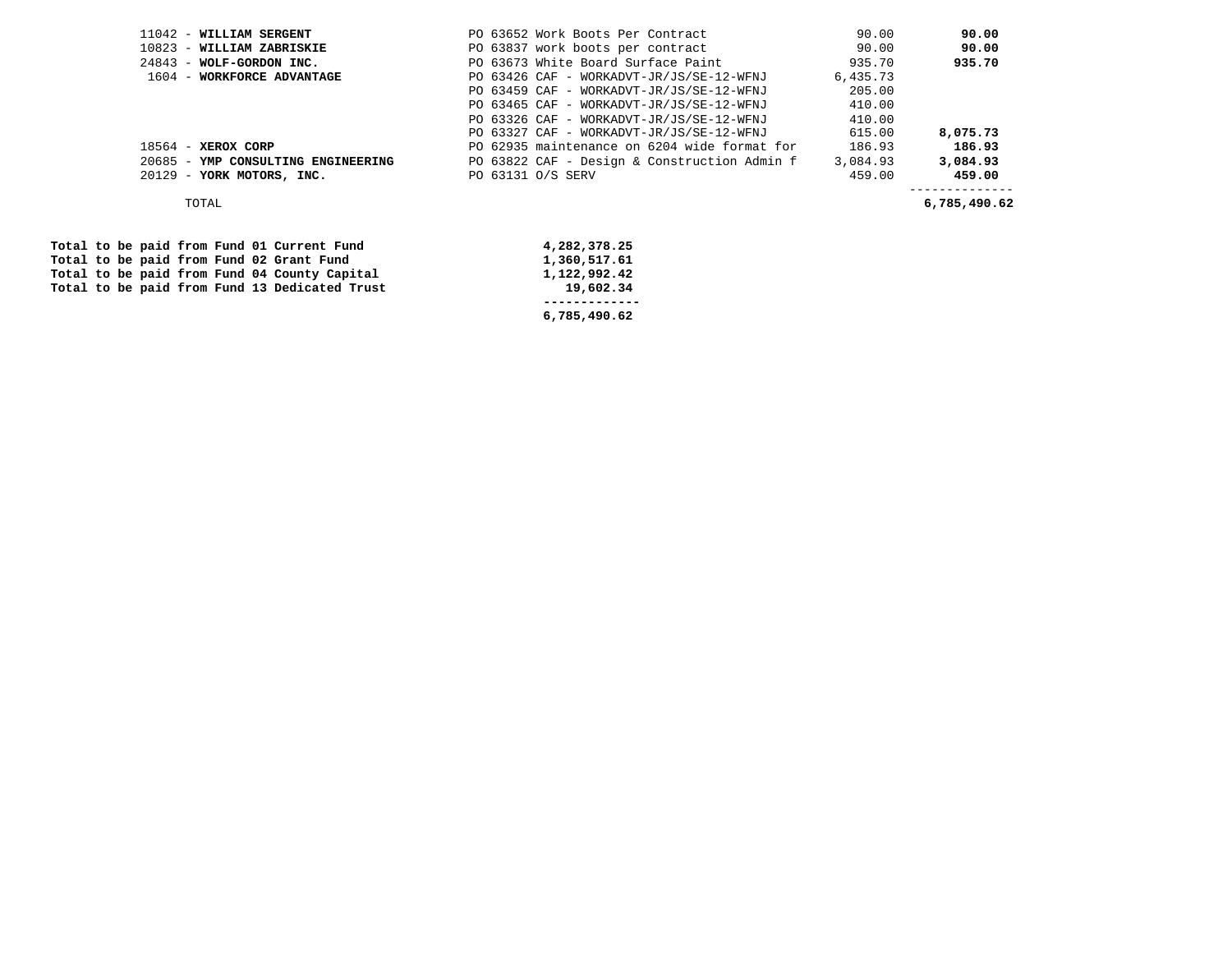|                      |                                      |                                                       | 19.35    |                           |
|----------------------|--------------------------------------|-------------------------------------------------------|----------|---------------------------|
|                      | 64146 COUNTY OF MORRIS               | 2ND 1/2 AUGUST 2012                                   | 0.45     |                           |
| 01-201-20-100100-068 | POSTAGE & METERED MAIL               | TOTAL FOR ACCOUNT                                     |          | 19.80                     |
|                      | 62616 MC LEAGUE OF MUNICIPALITIES    | Reservation for John Bonanni to attend t              | 35.00    |                           |
|                      | 62446 NJ STATE LEAGUE OF             | Registration for the John Bonanni, Mary J             | 150.00   |                           |
|                      | 63418 CAROL SPENCER                  | Travel to AC for NJAC 6/7/12                          | 73.36    |                           |
|                      | 63418 CAROL SPENCER                  | Tolls to and from AC for NJAC 6/7/12                  | 14.55    |                           |
|                      | 63418 CAROL SPENCER                  | Internet Access in AC hotel room 6/7/12               | 13.90    |                           |
|                      | 63418 CAROL SPENCER                  | Parking Bally's 6/7/12                                | 5.00     |                           |
|                      | 63418 CAROL SPENCER                  | Shared Services, County CIO's meeting in              | 29.40    |                           |
|                      | 63418 CAROL SPENCER                  | Meeting with Gene Feyl & Margaret Nordst              | 6.94     |                           |
| 01-201-20-100100-082 | TRAVEL EXPENSE                       | TOTAL FOR ACCOUNT                                     |          | 328.15                    |
|                      | 62427 U.S. SECURITY ASSOCIATES, INC. | Service at St Clare's Behavioral Health               | 817.60   |                           |
|                      | 57993 TRUMBA CORPORATION             | Connect services special publisher, even              | 3,479.40 |                           |
|                      | 57993 TRUMBA CORPORATION             | No-recurring fees for client service tim              | 900.00   |                           |
|                      | 63508 CRT COMPUTER SERVICES          | Web hosting services for various County               | 3,690.00 |                           |
|                      | 63402 U.S. SECURITY ASSOCIATES, INC. | 573-1067-001 Service for St Claire's Beh              | 817.60   |                           |
|                      | 63402 U.S. SECURITY ASSOCIATES, INC. | Unarmed security quard service for St Cl              | 810.30   |                           |
|                      | 62607 U.S. SECURITY ASSOCIATES, INC. | 573-1067-001 Services at St. Clare's Beh              | 817.60   |                           |
|                      |                                      | Services at St. Clare's Behavioral Healt              | 817.60   |                           |
|                      |                                      |                                                       |          |                           |
|                      | 62607 U.S. SECURITY ASSOCIATES, INC. |                                                       |          |                           |
| 01-201-20-100100-084 | OTHER OUTSIDE SERVICES               | TOTAL FOR ACCOUNT                                     |          | 12,150.10                 |
|                      | TOTAL for County Administrator       |                                                       |          | ============<br>14,043.77 |
|                      |                                      |                                                       |          |                           |
| 63387 CATHY BURD     |                                      | Hotel for NELI conference 2 nights 8/15-              | 435.80   |                           |
| 63387 CATHY BURD     |                                      | Road trip for NELI conference from Morri              | 157.36   |                           |
|                      | 61984 NATIONAL EMPLOYMENT LAW        | Public Sector EEO & Employment Law Confe              | 670.50   |                           |
|                      | 60210 HCP CONSULTING GROUP, LLC      | June 29th New Manager Training                        | 1,800.00 |                           |
|                      | 60210 HCP CONSULTING GROUP, LLC      | July 11 New Manager Training Program                  | 1,800.00 |                           |
| 01-201-20-105100-039 | EDUCATION SCHOOLS & TRAINING         | TOTAL FOR ACCOUNT                                     |          | 4,863.66                  |
|                      | 62384 STAPLES BUSINESS ADVANTAGE     | 7/25/2012 NYC 1054187                                 | 184.51   |                           |
|                      | 62384 STAPLES BUSINESS ADVANTAGE     | 7/25/2012 NYC 1054187                                 | 22.98    |                           |
|                      | 62384 STAPLES BUSINESS ADVANTAGE     | 4/06/2012 NYC1054187 CREDIT MEMO                      | $-6.40$  |                           |
|                      | 62384 STAPLES BUSINESS ADVANTAGE     |                                                       | $-37.76$ |                           |
| 01-201-20-105100-058 | OFFICE SUPPLIES & STATIONERY         | 4/04/2012 NYC1054187 CREDIT MEMO<br>TOTAL FOR ACCOUNT |          | 163.33                    |
| <b>Personnel</b>     | 64146 COUNTY OF MORRIS               | 2ND 1/2 AUGUST 2012                                   | 66.45    |                           |

## **List of Bills (Department/Account Detail) - CENTRALIZED DISBURSEMENT ACCOUNT**

**Current Fund** 

 **0FFICE SUPPLIES & STATIONERY TOTAL FOR ACCOUNT 145.72** 

 **Account P0 # Vendor Description Payment Account Total** 

62428 PAPER MART INC<br>
62428 PAPER MART INC office paper<br> **145.72 145.72**<br> **145.72 165.72** 

 62710 RUTGERS UNIVERSITY NJ County Administrator's Certificate Pr 700.00 62710 RUTGERS UNIVERSITY NJ County Administrator's Certificate Pr 700.00  **01-201-20-100100-039** *EDUCATION SCHOOLS & TRAINING* **TOTAL FOR ACCOUNT 1,400.00**

**County Administrator**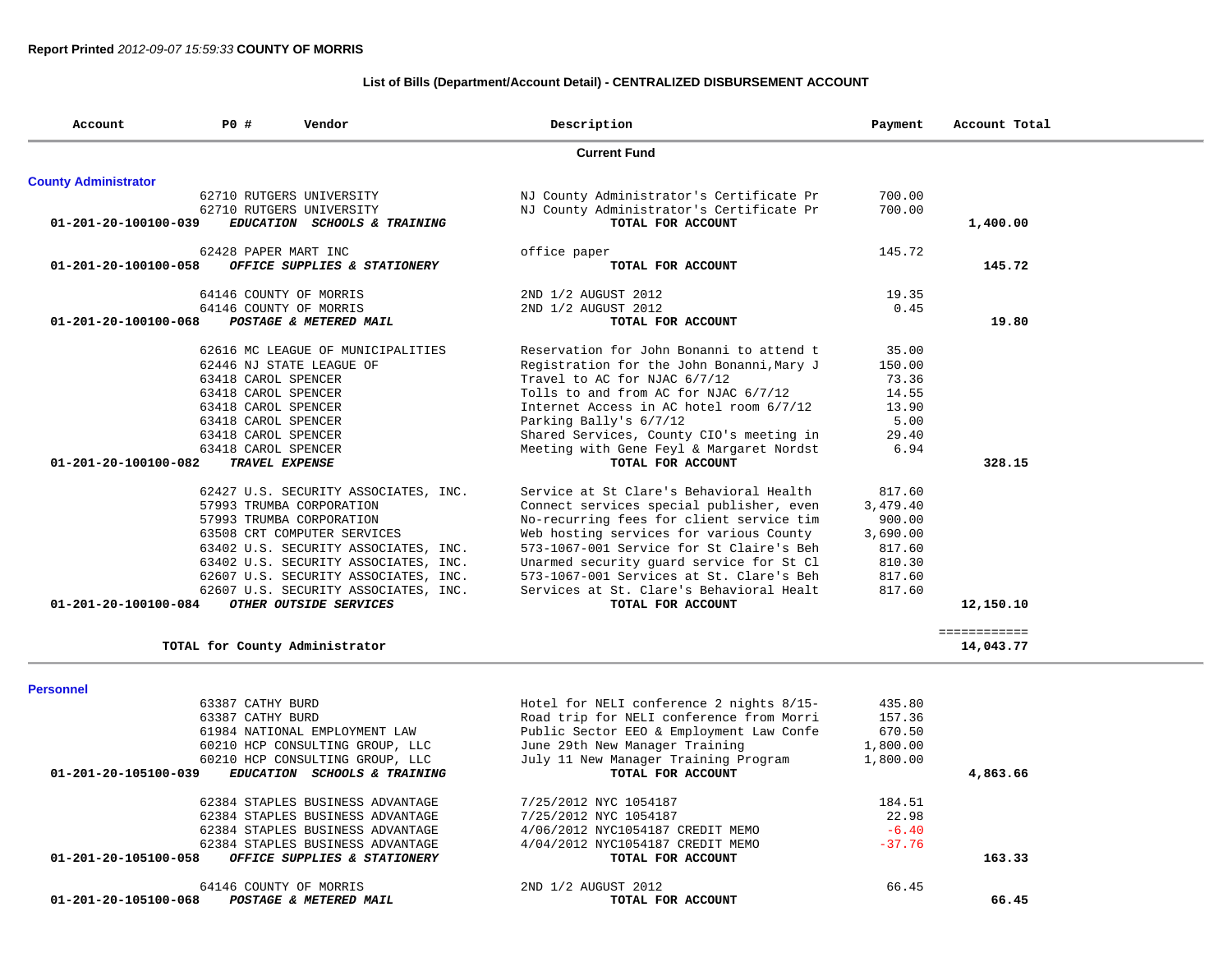**01-201-20-105100-077** *SOCIAL SERVICE COSTS* **TOTAL FOR ACCOUNT 146.50**

**TOTAL for Personnel 5,239.94**

62951 SODEXO, INC & AFFILIATES Breakfast Catering Event for Personnel 146.50

146.50

| <b>Board of Chosen Freeholders</b>                     |                                                                     |                 |                        |
|--------------------------------------------------------|---------------------------------------------------------------------|-----------------|------------------------|
| 64146 COUNTY OF MORRIS                                 | 2ND 1/2 AUGUST 2012                                                 | 175.85          |                        |
| 64146 COUNTY OF MORRIS                                 | 2ND 1/2 AUGUST 2012                                                 | 331.49          |                        |
| 01-201-20-110100-068<br>POSTAGE & METERED MAIL         | TOTAL FOR ACCOUNT                                                   |                 | 507.34                 |
| 63233 LONGFELLOWS SANDWICH DELI                        | Sandwich Platter for 8 people                                       | 72.00           |                        |
| 63233 LONGFELLOWS SANDWICH DELI                        | Assorted Drinks                                                     | 12.00           |                        |
| 63233 LONGFELLOWS SANDWICH DELI                        | Cookie Platter                                                      | 16.00           |                        |
| 62616 MC LEAGUE OF MUNICIPALITIES                      | Reservations for the following to attend                            | 280.00          |                        |
| 62446 NJ STATE LEAGUE OF                               | Registration for the following to attend                            | 350.00          |                        |
| 63379 THOMAS J. MASTRANGELO                            | Reimbursement for hotel charges for the                             | 210.00          |                        |
| 63379 THOMAS J. MASTRANGELO                            | Additional room charges                                             | 10.00           |                        |
| 63988 MORRISTOWN PARTNERSHIP                           | Fees for Festival on the Green 9/30/12                              | 1,604.50        |                        |
| 63526 MORRISTOWN PARTNERSHIP                           | 2012 General Operating Expenses                                     | 7,500.00        |                        |
| 63370 SODEXO INC & AFFILIATES                          | 8/14/12 Breakfast for 20 people                                     | 60.50           |                        |
| 63370 SODEXO INC & AFFILIATES                          | 8/14/12 Lunch for 20 people                                         | 116.40          |                        |
| 63370 SODEXO INC & AFFILIATES                          | 8/15/12 Breakfast for 20 people                                     | 60.80           |                        |
| SPECIAL PROJECTS<br>01-201-20-110100-079               | TOTAL FOR ACCOUNT                                                   |                 | 10,292.20              |
| 62437 KYOCERA MITA AMERICA INC.                        | 7629689-001 for 07/20/12-10/19/12                                   | 1,028.97        |                        |
| OFFICE MACHINES - RENTAL<br>01-201-20-110100-164       | TOTAL FOR ACCOUNT                                                   |                 | 1,028.97               |
| 63529 MORRISTOWN PARTNERSHIP                           | Festival on the Green 2011 11/4/11                                  | 1,704.50        |                        |
| (2011) SPECIAL PROJECTS<br>01-203-20-110100-079        | TOTAL FOR ACCOUNT                                                   |                 | 1,704.50               |
|                                                        |                                                                     |                 | ============           |
| TOTAL for Board of Chosen Freeholders                  |                                                                     |                 | 13,533.01              |
|                                                        |                                                                     |                 |                        |
| <b>Clerk of the Board</b>                              |                                                                     |                 |                        |
| 63239 DAILY RECORD                                     | Christopher Statile $(p/d \ 8/14)$                                  | 50.08<br>126.52 |                        |
| 62995 DAILY RECORD<br>62995 DAILY RECORD               | BOILER REPLACEMENT 8/13/12<br>CHILLER PLANT 8/07/12                 | 123.92          |                        |
|                                                        |                                                                     |                 |                        |
| 62995 DAILY RECORD<br>63744 DAILY RECORD               | MILLING RESURFACE 8/07/12                                           | 124.96<br>65.68 |                        |
| 63570 DAILY RECORD                                     | \$1,500,000 Renovations/ Improvements Cou<br>BOILER SERVICE 8/22/12 | 78.68           |                        |
| 63570 DAILY RECORD                                     | FIRE ALARM MAINTENANCE 8/21/12                                      | 70.36           |                        |
| 01-201-20-110105-022<br><b>ADVERTISING</b>             | TOTAL FOR ACCOUNT                                                   |                 | 640.20                 |
|                                                        |                                                                     |                 |                        |
| TOTAL for Clerk of the Board                           |                                                                     |                 | ============<br>640.20 |
|                                                        |                                                                     |                 |                        |
| <b>County Clerk</b>                                    |                                                                     |                 |                        |
| 62933 WEST PAYMENT CENTER                              | 1000433730 nj session laws 2011 hardbouo                            | 338.00          |                        |
| 01-201-20-120100-028<br><b>BOOKS &amp; PERIODICALS</b> | TOTAL FOR ACCOUNT                                                   |                 | 338.00                 |
|                                                        |                                                                     |                 |                        |
| 62935 XEROX CORP                                       | base charge for $5/1/12$ to $6/30/12$ meter u                       | 112.26          |                        |
| 62935 XEROX CORP                                       | maintenance charge on 7335 printer ser.#                            | 49.72           |                        |
| 62935 XEROX CORP                                       | maintenance on WC7335 printer ser.# FKA-                            | 24.95           |                        |
|                                                        |                                                                     |                 |                        |
| 01-201-20-120100-044<br>EQUIPMENT SERVICE AGREEMENTS   | TOTAL FOR ACCOUNT                                                   |                 | 186.93                 |

62721 IMAGE ACCESS CORP kodak archive media 16mmx215ft film 3,882.00

 **01-201-20-120100-054** *MICROFILMING* **TOTAL FOR ACCOUNT 4,472.00**

 ============ 5,239.94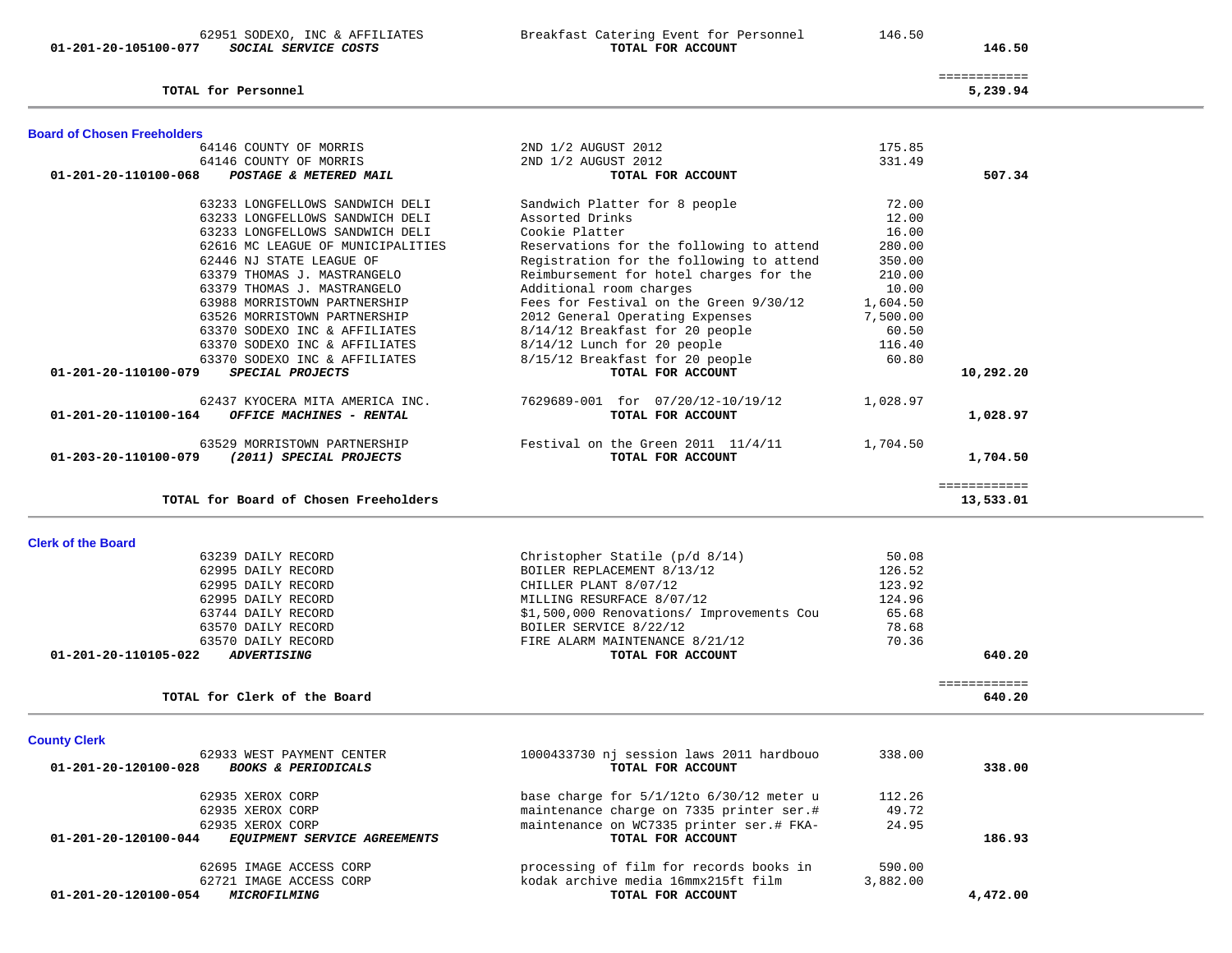| TOTAL for County Clerk                                                                                               |                                                                                                          |                   | ============<br>20,880.87 |
|----------------------------------------------------------------------------------------------------------------------|----------------------------------------------------------------------------------------------------------|-------------------|---------------------------|
| 62894 NISIVOCCIA LLP<br>01-203-20-120100-024<br>(2011) AUDIT                                                         | professional fees for accounting auditin<br>TOTAL FOR ACCOUNT                                            | 9,302.00          | 9,302.00                  |
| 01-201-20-120100-095<br>OTHER ADMINISTRATIVE SUPPLIES                                                                | TOTAL FOR ACCOUNT                                                                                        |                   | 100.32                    |
| 62685 POLAND SPRING<br>62685 POLAND SPRING                                                                           | 0429033129 6/15/12-7/14/12<br>$5/15/12-6/14/12$<br>0429033129                                            | 43.89<br>56.43    |                           |
| 62991 UNITED PARCEL SERVICE<br>62932 UNITED PARCEL SERVICE<br>01-201-20-120100-084<br>OTHER OUTSIDE SERVICES         | weekly servicecharge on account# 6x7742<br>weeking service charge on account #6x774<br>TOTAL FOR ACCOUNT | 115.73<br>156.34  | 272.07                    |
|                                                                                                                      |                                                                                                          |                   |                           |
| 62694 PAPER MART INC<br>62697 TWILL PRINTING SERVICES<br>$01 - 201 - 20 - 120100 - 069$<br><b>PRINTING</b>           | envelopes white wove windod for bookkeep<br>notary certificate envelopes<br>TOTAL FOR ACCOUNT            | 366.00<br>984.00  | 2,324.05                  |
| 62694 PAPER MART INC                                                                                                 | paper for office                                                                                         | 974.05            |                           |
| 64146 COUNTY OF MORRIS<br>01-201-20-120100-068<br>POSTAGE & METERED MAIL                                             | 2ND 1/2 AUGUST 2012<br>TOTAL FOR ACCOUNT                                                                 | 2,688.57          | 2,688.57                  |
| 62692 THE TAB GROUP<br>01-201-20-120100-059<br>OTHER GENERAL EXPENSES                                                | retrieval 6/19/12 delivery and pick-up<br>TOTAL FOR ACCOUNT                                              | 73.50             | 73.50                     |
| 62705 W.B. MASON COMPANY INC<br>62705 W.B. MASON COMPANY INC<br>01-201-20-120100-058<br>OFFICE SUPPLIES & STATIONERY | mis office supplies<br>mis office supplies<br>TOTAL FOR ACCOUNT                                          | 1,025.73<br>97.70 | 1,123.43                  |

| 62029 ATLANTIC TOMORROWS OFFICE                          | CLICKS USED FROM 3/30/12 THROUGH 6/29/12 | 40.96    |          |
|----------------------------------------------------------|------------------------------------------|----------|----------|
| 62904 W.B. MASON COMPANY INC                             | Paper and Labels                         | 454.28   |          |
| 01-201-20-121100-058<br>OFFICE SUPPLIES & STATIONERY     | TOTAL FOR ACCOUNT                        |          | 495.24   |
| 62025 VERIZON                                            | 973 984-8412 477 35Y 6/22/12             | 28.28    |          |
| 62024 DEER PARK                                          | 0435067756 5/15/12-6/14/12               | 21.06    |          |
| 62903 VERIZON                                            | 973 984-8412 477 35Y 7/22/12             | 28.89    |          |
| 01-201-20-121100-059<br>OTHER GENERAL EXPENSES           | TOTAL FOR ACCOUNT                        |          | 78.23    |
| 62026 MOUNT FERN UNITED METHODIST                        | Polling Place Rental                     | 50.00    |          |
| 60637 PARSIPPANY TROY HILLS BD OF ED                     | Rentals for Primary Elections July 11, 2 | 311.12   |          |
| 01-201-20-121100-067<br>POLLING PLACE RENTAL             | TOTAL FOR ACCOUNT                        |          | 361.12   |
| 64146 COUNTY OF MORRIS                                   | 2ND 1/2 AUGUST 2012                      | 23.90    |          |
| $01 - 201 - 20 - 121100 - 068$<br>POSTAGE & METERED MAIL | TOTAL FOR ACCOUNT                        |          | 23.90    |
| 62023 DOMINION VOTING SYSTEMS INC                        | Tally work on Primary                    | 6,149.94 |          |
| 01-201-20-121100-096<br><b>ELECTION OFFICER</b>          | TOTAL FOR ACCOUNT                        |          | 6,149.94 |
|                                                          |                                          |          |          |
| TOTAL for County Board of Elections                      |                                          |          | 7,108.43 |

| <b>Superintendent of Elections</b><br>63419 BRIAN HAMILTON<br>01-201-20-121105-057<br>NATIONAL VOTER REGISTRATION | State Voter Registration August Committe<br>TOTAL FOR ACCOUNT | 51.34  | 51.34  |
|-------------------------------------------------------------------------------------------------------------------|---------------------------------------------------------------|--------|--------|
| 64146 COUNTY OF MORRIS<br>01-201-20-121105-068<br>POSTAGE & METERED MAIL                                          | 2ND 1/2 AUGUST 2012<br>TOTAL FOR ACCOUNT                      | 942.80 | 942.80 |
| 63400 POLAND SPRING WATER CO.<br>01-201-20-121105-095<br>OTHER ADMINISTRATIVE SUPPLIES                            | 7/01/12-7/31/12<br>0427719620<br>TOTAL FOR ACCOUNT            | 20.82  | 20.82  |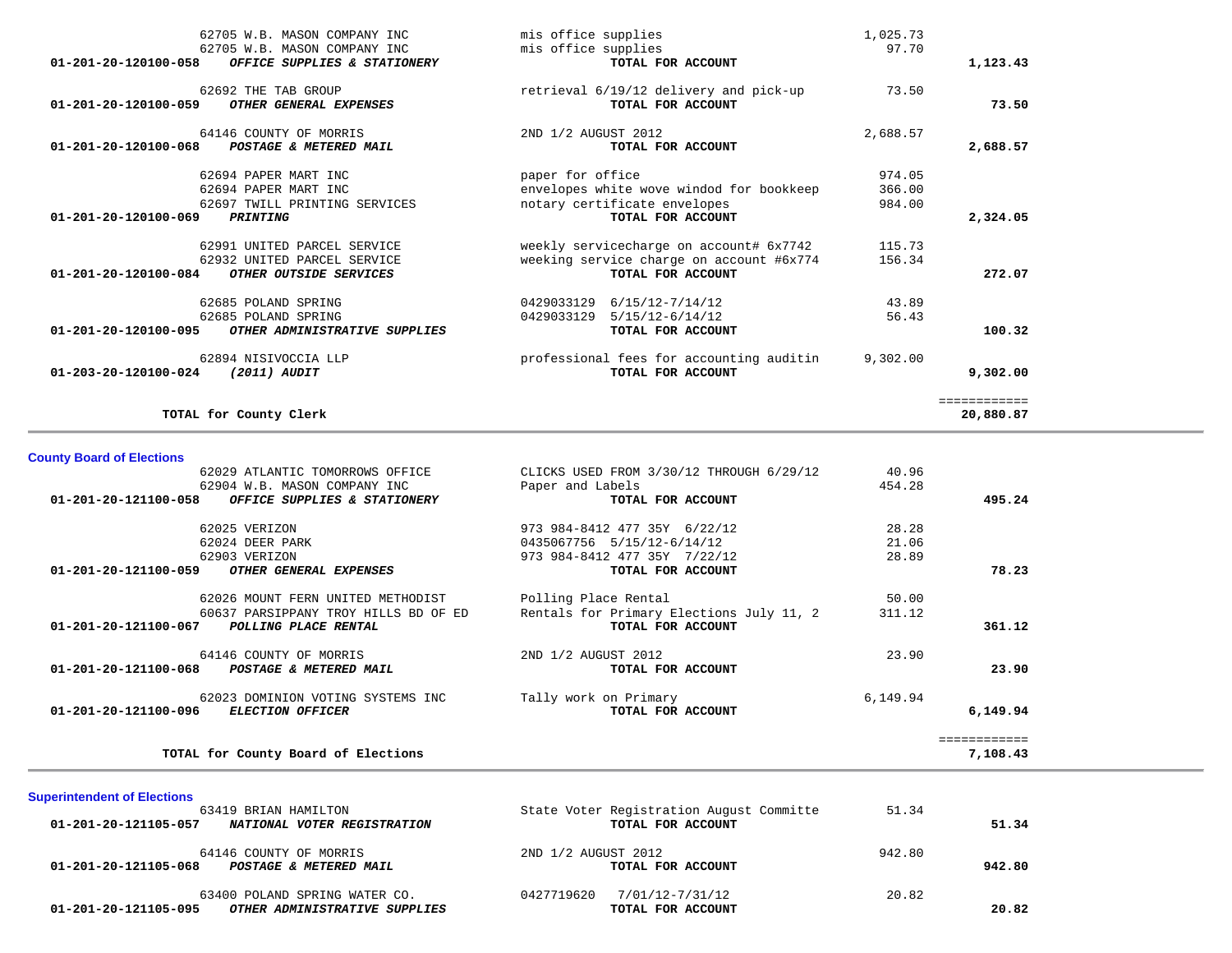|                                     | 62071 DOMINION VOTING SYSTEMS INC<br>62071 DOMINION VOTING SYSTEMS INC<br>ELECTRONIC VOTING MACHINE | Cartridge Shroud Assy w/PCB<br>Freight<br>TOTAL FOR ACCOUNT   | 1,170.00<br>6.72 | 1,176.72                  |  |
|-------------------------------------|-----------------------------------------------------------------------------------------------------|---------------------------------------------------------------|------------------|---------------------------|--|
| 01-201-20-121105-104                |                                                                                                     |                                                               |                  |                           |  |
|                                     | TOTAL for Superintendent of Elections                                                               |                                                               |                  | ============<br>2,191.68  |  |
| <b>County Elections (Cty Clerk)</b> |                                                                                                     |                                                               |                  |                           |  |
| 01-201-20-121110-068                | 64146 COUNTY OF MORRIS<br>POSTAGE & METERED MAIL                                                    | 2ND 1/2 AUGUST 2012<br>TOTAL FOR ACCOUNT                      | 123.93           | 123.93                    |  |
| 01-201-20-121110-084                | 62701 DOMINION VOTING SYSTEMS INC<br>OTHER OUTSIDE SERVICES                                         | june 5,2012 on site wineds tally (dawn s<br>TOTAL FOR ACCOUNT | 2,250.00         | 2,250.00                  |  |
|                                     | TOTAL for County Elections (Cty Clerk)                                                              |                                                               |                  | ============<br>2,373.93  |  |
| <b>County Treasurer</b>             |                                                                                                     |                                                               |                  |                           |  |
| 01-201-20-130100-068                | 64146 COUNTY OF MORRIS<br>POSTAGE & METERED MAIL                                                    | 2ND 1/2 AUGUST 2012<br>TOTAL FOR ACCOUNT                      | 227.25           | 227.25                    |  |
| 01-201-20-130100-073                | 63524 CITYSIDE ARCHIVES, LTD<br>RECORDS MANAGMENT SERVICES                                          | TREASURER<br>TOTAL FOR ACCOUNT                                | 14.95            | 14.95                     |  |
|                                     | TOTAL for County Treasurer                                                                          |                                                               |                  | ============<br>242.20    |  |
| <b>Purchasing Division</b>          |                                                                                                     |                                                               |                  |                           |  |
| 01-201-20-130105-068                | 64146 COUNTY OF MORRIS<br>POSTAGE & METERED MAIL                                                    | 2ND 1/2 AUGUST 2012<br>TOTAL FOR ACCOUNT                      | 101.00           | 101.00                    |  |
| 01-201-20-130105-095                | 63252 DEER PARK<br>OTHER ADMINISTRATIVE SUPPLIES                                                    | $0434495552$ $7/15/12 - 8/14/12$<br>TOTAL FOR ACCOUNT         | 16.72            | 16.72                     |  |
|                                     | TOTAL for Purchasing Division                                                                       |                                                               |                  | ============<br>117.72    |  |
| <b>Office Services</b>              |                                                                                                     |                                                               |                  |                           |  |
|                                     | 63230 DEER PARK<br>62300 U-LINE SHIPPING SUPPLY                                                     | 0434565925 7-15-12-8-14-12<br>Aluminum hand truck - pneumatic | 10.45<br>115.00  |                           |  |
|                                     | 62300 U-LINE SHIPPING SUPPLY                                                                        | Freight                                                       | 18.11            |                           |  |
| 01-201-20-130110-058                | OFFICE SUPPLIES & STATIONERY                                                                        | TOTAL FOR ACCOUNT                                             |                  | 143.56                    |  |
|                                     | 62240 RUSSELL JARVIS III                                                                            | Reimbursement for postage paid by Russel                      | 5.03             |                           |  |
| 01-201-20-130110-068                | 64146 COUNTY OF MORRIS<br>POSTAGE & METERED MAIL                                                    | 2ND 1/2 AUGUST 2012<br>TOTAL FOR ACCOUNT                      | 0.90             | 5.93                      |  |
| 01-201-20-130110-069                | 63375 COUNTY COLLEGE OF MORRIS<br>PRINTING                                                          | Printing Services for August 2012<br>TOTAL FOR ACCOUNT        | 15,333.33        | 15,333.33                 |  |
|                                     | TOTAL for Office Services                                                                           |                                                               |                  | ============<br>15,482.82 |  |

#### **Medical Services**

 59152 ATLANTIC HEALTH Chest Xrays for Gerald Flatt - Animal Co 264.00 62949 CLINICAL REFERENCE LABORATORY Medical Services Laboratory Services Jul 377.00 Morris View B&G Employee Chest Xrays - E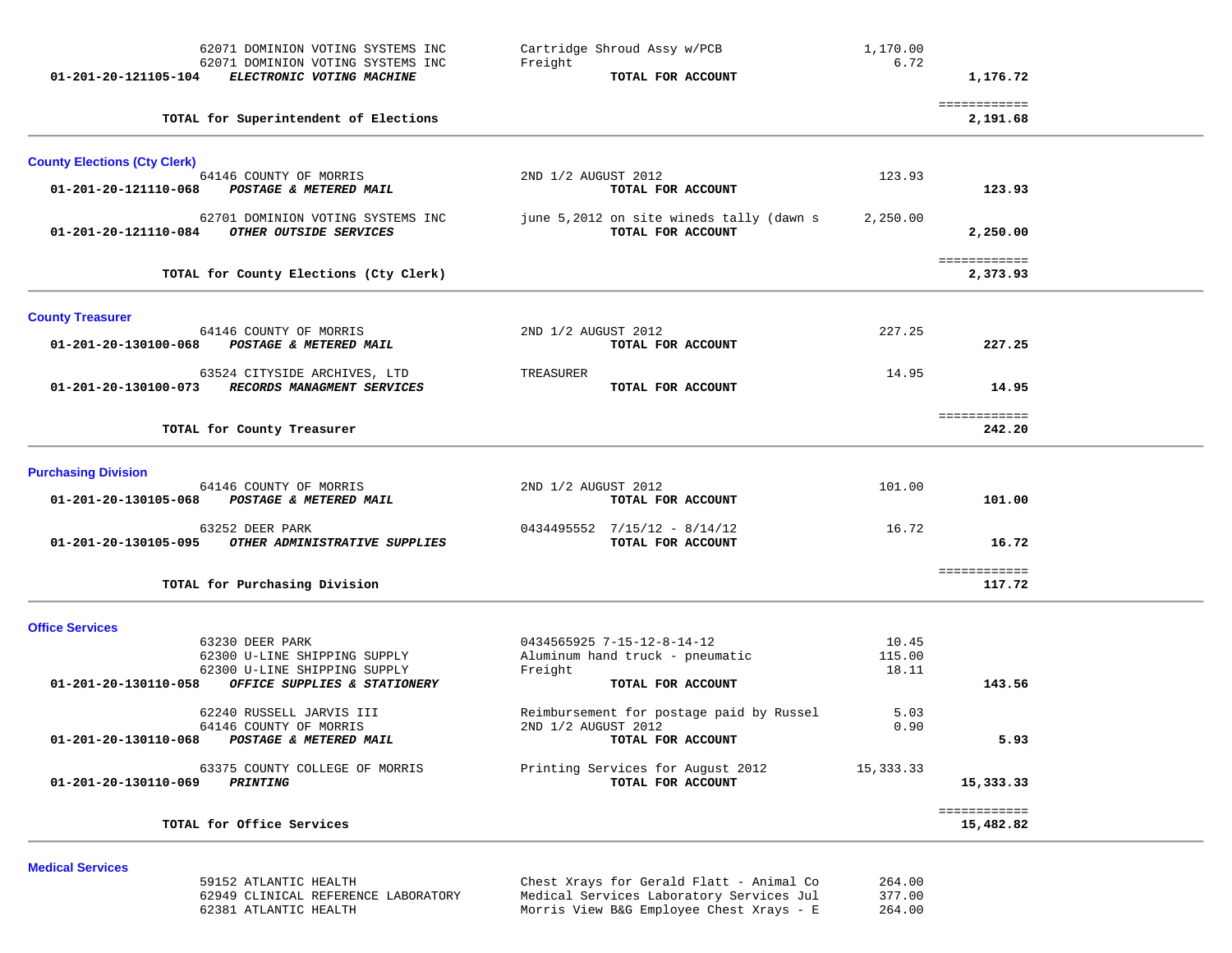| 01-201-20-130115-049                                      | 62381 ATLANTIC HEALTH<br>LABORATORY SERVICES                         | Morris View Employee Chest Xray - Umeh N<br>TOTAL FOR ACCOUNT | 264.00    | 1,169.00                  |  |
|-----------------------------------------------------------|----------------------------------------------------------------------|---------------------------------------------------------------|-----------|---------------------------|--|
| 01-201-20-130115-068                                      | 64146 COUNTY OF MORRIS<br>POSTAGE & METERED MAIL                     | 2ND 1/2 AUGUST 2012<br>TOTAL FOR ACCOUNT                      | 39.30     | 39.30                     |  |
|                                                           | TOTAL for Medical Services                                           |                                                               |           | ============<br>1,208.30  |  |
| <b>Annual Audit</b><br>01-203-20-135100-024               | 63803 NISIVOCCIA LLP<br>(2011) AUDIT                                 | Balance due for professional fees for ac<br>TOTAL FOR ACCOUNT | 11,363.00 | 11,363.00                 |  |
|                                                           | TOTAL for Annual Audit                                               |                                                               |           | ============<br>11,363.00 |  |
| <b>Information Technology Div</b><br>01-201-20-140100-044 | 61339 SHI INTERNATIONAL CORP<br>EQUIPMENT SERVICE AGREEMENTS         | LogLogic Yearly Support<br>TOTAL FOR ACCOUNT                  | 11,103.14 | 11,103.14                 |  |
| 01-201-20-140100-054                                      | 62129 ALTERNATIVE MICROGRAPHICS INC<br><i>MICROFILMING</i>           | Microfilming as Per Invoice<br>TOTAL FOR ACCOUNT              | 1,732.40  | 1,732.40                  |  |
| 01-201-20-140100-073                                      | 63622 CITYSIDE ARCHIVES, LTD<br>RECORDS MANAGMENT SERVICES           | OFFICE SERVICES 7/1/12-7/31/12 DATED 8/0<br>TOTAL FOR ACCOUNT | 3,519.48  | 3,519.48                  |  |
| 01-201-20-140100-078                                      | 62132 SHI INTERNATIONAL CORP<br><b>SOFTWARE MAINTENANCE</b>          | Adobe CS Design & Web Premium - Upgrade<br>TOTAL FOR ACCOUNT  | 1,790.95  | 1,790.95                  |  |
| 01-201-20-140100-098                                      | 62725 COMPUTER CABLE & CONNECTOR CO<br>OTHER OPERATING&REPAIR SUPPLY | USB to Ethernet Adapter<br>TOTAL FOR ACCOUNT                  | 15.50     | 15.50                     |  |
|                                                           | TOTAL for Information Technology Div                                 |                                                               |           | ============<br>18,161.47 |  |

### **O.L.I.S.**

| 61332 LYNDA.COM INC                                                                  | 5 lyndaPro licenses + 1 complimentary ad                        | 1,750.00 |                          |
|--------------------------------------------------------------------------------------|-----------------------------------------------------------------|----------|--------------------------|
| 01-201-20-140105-039<br><i>EDUCATION</i><br><b>SCHOOLS &amp; TRAINING</b>            | TOTAL FOR ACCOUNT                                               |          | 1,750.00                 |
| 62143 DEER PARK<br>01-201-20-140105-058<br>OFFICE SUPPLIES & STATIONERY              | 0438862047 dated 07/17/12 Billing Period<br>TOTAL FOR ACCOUNT   | 16.72    | 16.72                    |
| 62142 ATLANTIC TOMORROWS OFFICE<br>01-201-20-140105-069<br>PRINTING                  | 10199 - Order#3222922 dated 07/17/12 2nd<br>TOTAL FOR ACCOUNT   | 21.84    | 21.84                    |
| 56881 WEBGROUP MEDIA LLC<br>01-201-20-140105-084<br>OTHER OUTSIDE SERVICES           | $CERB4-ONDEMAND Cerb4 On-Demand - Olis.ce$<br>TOTAL FOR ACCOUNT | 195.00   | 195.00                   |
| 61326 KYOCERA MITA AMERICA, INC.<br>01-201-20-140105-164<br>OFFICE MACHINES - RENTAL | 7629689-017 dated 06/17/12; Billing Peri<br>TOTAL FOR ACCOUNT   | 946.05   | 946.05                   |
| TOTAL for O.L.I.S.                                                                   |                                                                 |          | ============<br>2,929.61 |

**County Board of Taxation** 

| 62720 STAPLES BUSINESS ADVANTAGE<br>01-201-20-150100-058<br>OFFICE SUPPLIES & STATIONERY | Toner staples<br>TOTAL FOR ACCOUNT | 163.31<br>163.31 |
|------------------------------------------------------------------------------------------|------------------------------------|------------------|
| 64146 COUNTY OF MORRIS                                                                   | 2ND 1/2 AUGUST 2012                | 121.94           |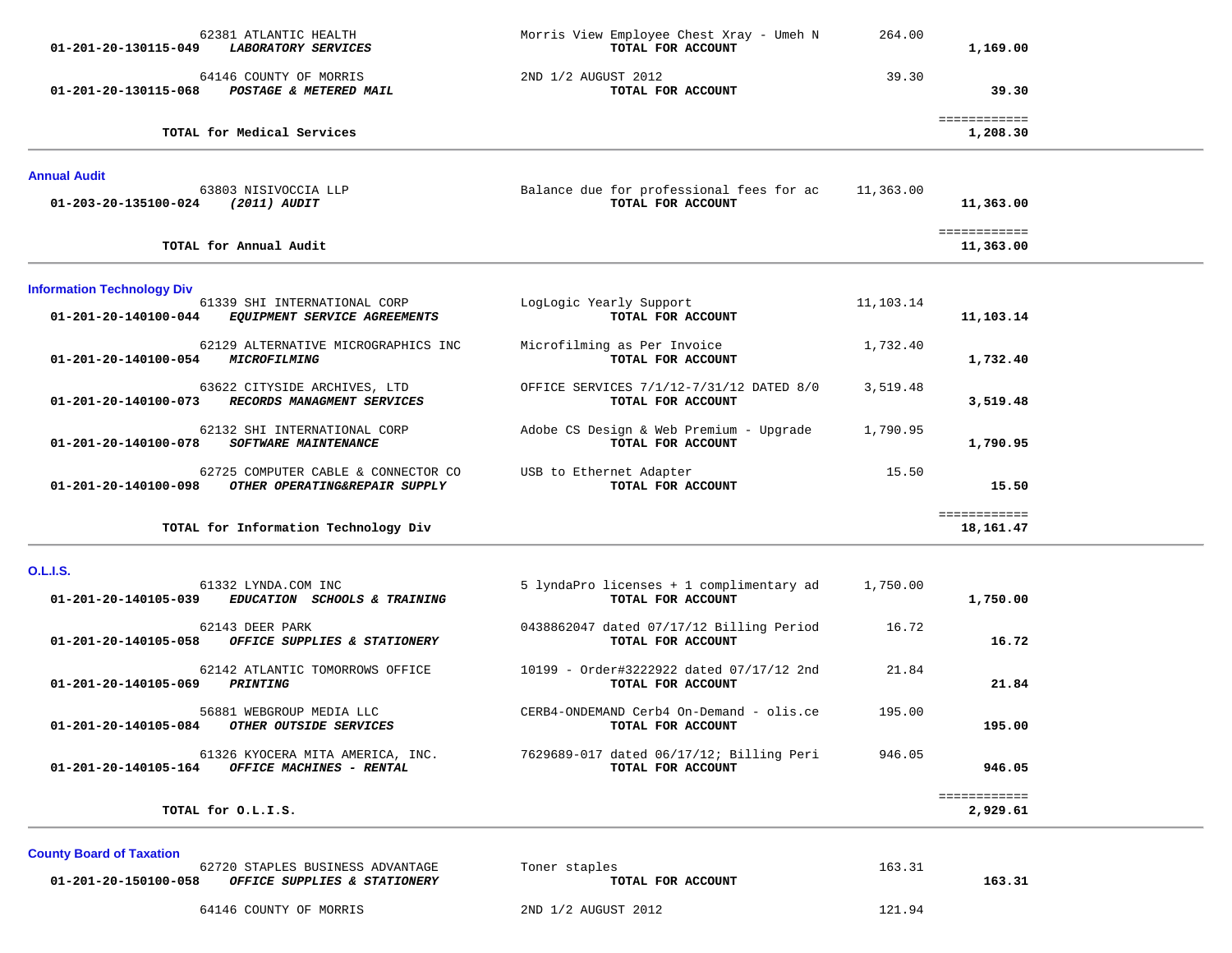| 01-201-20-150100-068 | POSTAGE & METERED MAIL | TOTAL FOR ACCOUNT |
|----------------------|------------------------|-------------------|
|                      |                        |                   |

**TOTAL for County Board of Taxation 285.25**

121.94

============

| ס כ<br>в<br>э<br>o |  |
|--------------------|--|
|                    |  |

5,597.39

| <b>County Counsel</b>                          |                                   |          |              |
|------------------------------------------------|-----------------------------------|----------|--------------|
| 62899 CARMAGNOLA & RITARDI LLC                 | complaint                         | 59.00    |              |
| 62898 KNAPP TRIMBOLI & PRUSINOWSKI, LLC        | PBA 298-2011 contract neg.        | 2,674.44 |              |
| 62898 KNAPP TRIMBOLI & PRUSINOWSKI, LLC        | PBA 298 & Wm.Williams             | 228.00   |              |
| 62898 KNAPP TRIMBOLI & PRUSINOWSKI, LLC        | ACLU meeting                      | 1,008.00 |              |
| 62898 KNAPP TRIMBOLI & PRUSINOWSKI, LLC        | Delaney, Simpson & Little (disc.) | 588.00   |              |
| 62898 KNAPP TRIMBOLI & PRUSINOWSKI, LLC        | Flores-official misconduct        | 624.00   |              |
| 62898 KNAPP TRIMBOLI & PRUSINOWSKI, LLC        | C/O Horrot and Tracular (disc.)   | 240.00   |              |
| 62898 KNAPP TRIMBOLI & PRUSINOWSKI, LLC        | General                           | 84.00    |              |
| 62898 KNAPP TRIMBOLI & PRUSINOWSKI, LLC        | SOA 2010 contract. neg. (CO)      | 72.00    |              |
| 01-201-20-155100-051<br>LEGAL                  | TOTAL FOR ACCOUNT                 |          | 5,577.44     |
| 64146 COUNTY OF MORRIS                         | 2ND 1/2 AUGUST 2012               | 19.95    |              |
| 01-201-20-155100-068<br>POSTAGE & METERED MAIL | TOTAL FOR ACCOUNT                 |          | 19.95        |
|                                                |                                   |          | ============ |

**TOTAL for County Counsel 5,597.39**

**County Surrogate** 

|                                | 62066 C                                           | CONFERENCE REGISTRATION FOR SURROGATE JO | 750.00 |        |
|--------------------------------|---------------------------------------------------|------------------------------------------|--------|--------|
| 01-201-20-160100-023           | ASSOCIATIONS AND MEMBERSHIPS                      | TOTAL FOR ACCOUNT                        |        | 750.00 |
|                                | 63082 NJ INSTITUTE FOR CONTINUING                 | 103149 CAMPAIGN FINANCE                  | 130.00 |        |
| $01 - 201 - 20 - 160100 - 039$ | <b>EDUCATION</b><br><i>SCHOOLS &amp; TRAINING</i> | TOTAL FOR ACCOUNT                        |        | 130.00 |
|                                | 62070 STAPLES BUSINESS ADVANTAGE                  | SUPPLIES                                 | 188.54 |        |
|                                | 62070 STAPLES BUSINESS ADVANTAGE                  | SUPPLIES                                 | 202.10 |        |
|                                | 63081 STAPLES BUSINESS ADVANTAGE                  | 04-3390816,8/2/2012                      | 109.48 |        |
| 01-201-20-160100-058           | OFFICE SUPPLIES & STATIONERY                      | TOTAL FOR ACCOUNT                        |        | 500.12 |
|                                | 64146 COUNTY OF MORRIS                            | 2ND 1/2 AUGUST 2012                      | 280.74 |        |
| 01-201-20-160100-068           | POSTAGE & METERED MAIL                            | TOTAL FOR ACCOUNT                        |        | 280.74 |
|                                | 62067 JOHN PECORARO                               | ROUND TRIP FOR COANJ                     | 82.60  |        |
|                                | 62067 JOHN PECORARO                               | GS PARKWAY TOLLS                         | 3.75   |        |
|                                | 63753 JOHN PECORARO                               | SURROGATE PRESENTATION TO ROXBURY ROTARY | 13.30  |        |
| 01-201-20-160100-082           | TRAVEL EXPENSE                                    | TOTAL FOR ACCOUNT                        |        | 99.65  |
|                                | 62069 DEER PARK                                   | 0434552170,6/15-7/14/12                  | 14.04  |        |
|                                | 62069 DEER PARK                                   | 0434552170,5/15-6/14/12                  | 10.45  |        |
|                                |                                                   | TOTAL FOR ACCOUNT                        |        | 24.49  |

**Engineering** 

| 63617 W.B. MASON COMPANY INC                         | Avery Filing Labels, HP Ink Cartridges, N | 209.57 |        |
|------------------------------------------------------|-------------------------------------------|--------|--------|
| 56524 DEER PARK                                      | 0434495495 3-15-12-4-14-12                | 43.41  |        |
| 63366 DEER PARK                                      | 0434495495 7-15-12-8-14-12                | 30.97  |        |
| 63365 W.B. MASON COMPANY INC                         | HEW 51645A140Black Ink Cartridges         | 179.40 |        |
| 01-201-20-165100-058<br>OFFICE SUPPLIES & STATIONERY | TOTAL FOR ACCOUNT                         |        | 463.35 |
| 64146 COUNTY OF MORRIS                               | 2ND 1/2 AUGUST 2012                       | 4.50   |        |
| 64146 COUNTY OF MORRIS                               | 2ND 1/2 AUGUST 2012                       | 152.01 |        |
| 01-201-20-165100-068<br>POSTAGE & METERED MAIL       | TOTAL FOR ACCOUNT                         |        | 156.51 |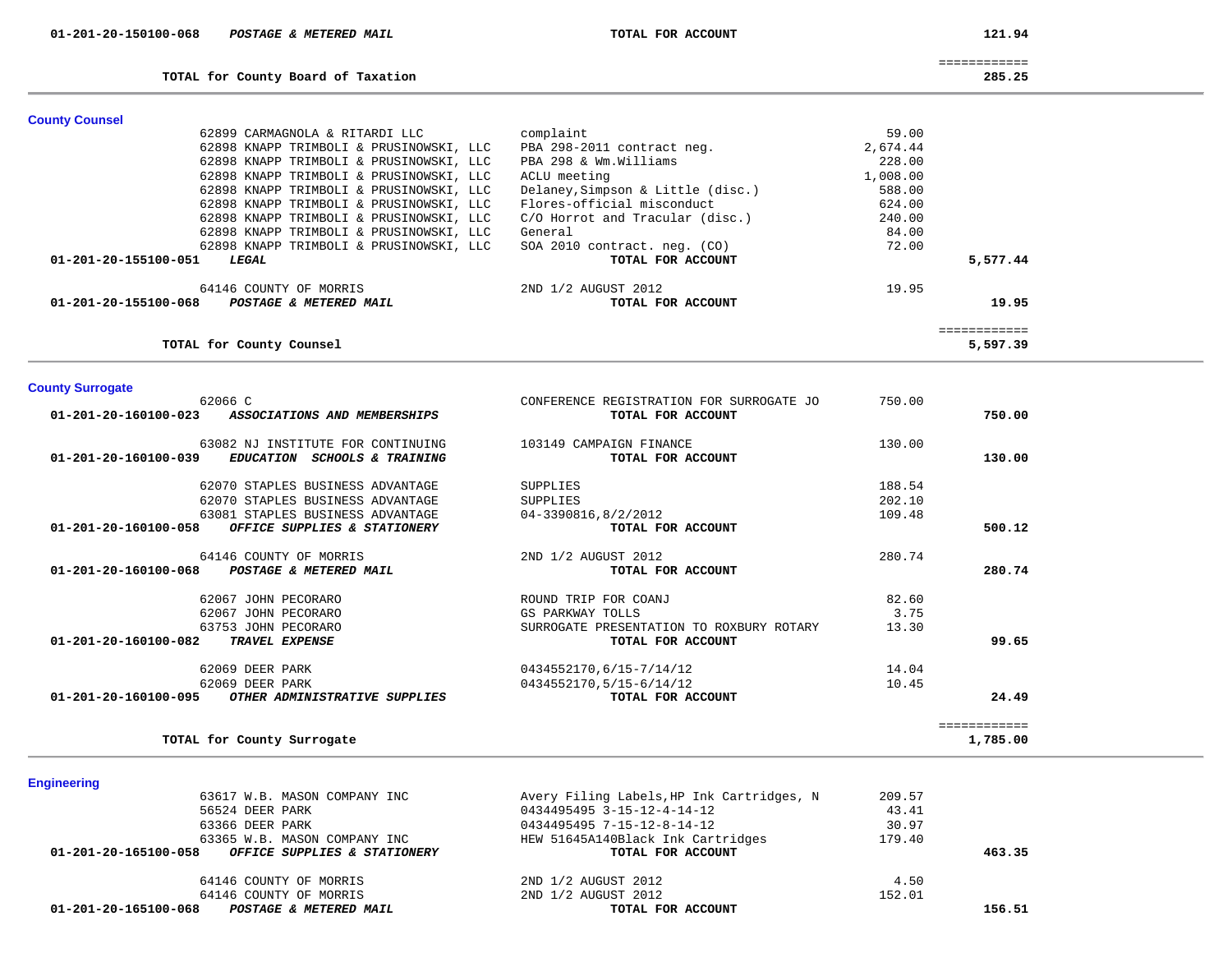| 62446 NJ STATE LEAGUE OF<br>63616 CLIFF WOLFE<br>63616 CLIFF WOLFE                        | Registration for Steve Hammond to attend<br>North Jersey Chapter Dues<br>NJSPLS Membership Dies | 50.00<br>25.00<br>210.00 |                          |  |
|-------------------------------------------------------------------------------------------|-------------------------------------------------------------------------------------------------|--------------------------|--------------------------|--|
| 01-201-20-165100-082<br>TRAVEL EXPENSE                                                    | TOTAL FOR ACCOUNT                                                                               |                          | 285.00                   |  |
| 63596 GERALD FLATT<br>UNIFORM & CLOTHING ALLOWANCE<br>01-201-20-165100-207                | Work Boots<br>TOTAL FOR ACCOUNT                                                                 | 90.00                    | 90.00                    |  |
| 62600 RESIDEX, LLC                                                                        | Bait Sta mouse, protecta jr each (12 eac                                                        | 103.05                   |                          |  |
| 62600 RESIDEX, LLC<br>CHEMICALS & SPRAYS<br>01-201-20-165100-225                          | Freight<br>TOTAL FOR ACCOUNT                                                                    | 12.98                    | 116.03                   |  |
| TOTAL for Engineering                                                                     |                                                                                                 |                          | ============<br>1,110.89 |  |
| <b>Heritage Commission</b>                                                                |                                                                                                 |                          |                          |  |
| 63071 AMANDA HEFFERAN<br>01-201-20-175100-079<br>SPECIAL PROJECTS                         | CONSULTING SERVICES FOR JULY 2012<br>TOTAL FOR ACCOUNT                                          | 750.00                   | 750.00                   |  |
|                                                                                           |                                                                                                 |                          | ============             |  |
| TOTAL for Heritage Commission                                                             |                                                                                                 |                          | 750.00                   |  |
| <b>Planning Board</b>                                                                     |                                                                                                 |                          |                          |  |
| 62435 MC LEAGUE OF MUNICIPALITIES<br>EDUCATION SCHOOLS & TRAINING<br>01-201-20-180100-039 | Registration for Christine Marion, Plann<br>TOTAL FOR ACCOUNT                                   | 35.00                    | 35.00                    |  |
| 62410 R.S. KNAPP CO. INC.                                                                 | P19BP 20 LB Paper 150' x 3'                                                                     | 143.08                   |                          |  |
| 62410 R.S. KNAPP CO. INC.<br>01-201-20-180100-058<br>OFFICE SUPPLIES & STATIONERY         | Shipping<br>TOTAL FOR ACCOUNT                                                                   | 20.64                    | 163.72                   |  |
|                                                                                           |                                                                                                 |                          |                          |  |
| TOTAL for Planning Board                                                                  |                                                                                                 |                          | ============<br>198.72   |  |
|                                                                                           |                                                                                                 |                          |                          |  |
| <b>Transportation Management</b><br>62416 BLOCK & COMPANY INC                             | Nameplate for Joseph Russo - Invoice #13                                                        | 13.49                    |                          |  |
| 62416 BLOCK & COMPANY INC<br>01-201-20-180105-058<br>OFFICE SUPPLIES & STATIONERY         | Shipping<br>TOTAL FOR ACCOUNT                                                                   | 7.00                     | 20.49                    |  |
|                                                                                           |                                                                                                 |                          |                          |  |
| TOTAL for Transportation Management                                                       |                                                                                                 |                          | ============<br>20.49    |  |
| <b>PDT - General Admin</b>                                                                |                                                                                                 |                          |                          |  |
| 62618 MC LEAGUE OF MUNICIPALITIES<br>01-201-20-180115-039<br>EDUCATION SCHOOLS & TRAINING | Registration for Deena Cybulksi, Directo<br>TOTAL FOR ACCOUNT                                   | 35.00                    | 35.00                    |  |
| 62714 STAPLES BUSINESS ADVANTAGE                                                          | Office and Kitchen Supplies Invoice Date                                                        | 20.66                    |                          |  |
| 62714 STAPLES BUSINESS ADVANTAGE<br>62948 W.B. MASON COMPANY INC                          | Office and Kitchen Supplies Invoice Date<br>Office and Kitchen Supplies Customer #C1            | 32.01<br>39.57           |                          |  |
| 62415 BLOCK & COMPANY INC                                                                 | Name plate for William DiBartolo - Radiu                                                        | 13.49                    |                          |  |
| 62415 BLOCK & COMPANY INC                                                                 | Shipping                                                                                        | 6.99                     |                          |  |
| 01-201-20-180115-058<br>OFFICE SUPPLIES & STATIONERY                                      | TOTAL FOR ACCOUNT                                                                               |                          | 112.72                   |  |
| 64146 COUNTY OF MORRIS<br>POSTAGE & METERED MAIL<br>01-201-20-180115-068                  | 2ND 1/2 AUGUST 2012<br>TOTAL FOR ACCOUNT                                                        | 122.25                   | 122.25                   |  |
| 62446 NJ STATE LEAGUE OF<br>01-201-20-180115-082<br>TRAVEL EXPENSE                        | Registration for Deena Cybulski to atten<br>TOTAL FOR ACCOUNT                                   | 50.00                    | 50.00                    |  |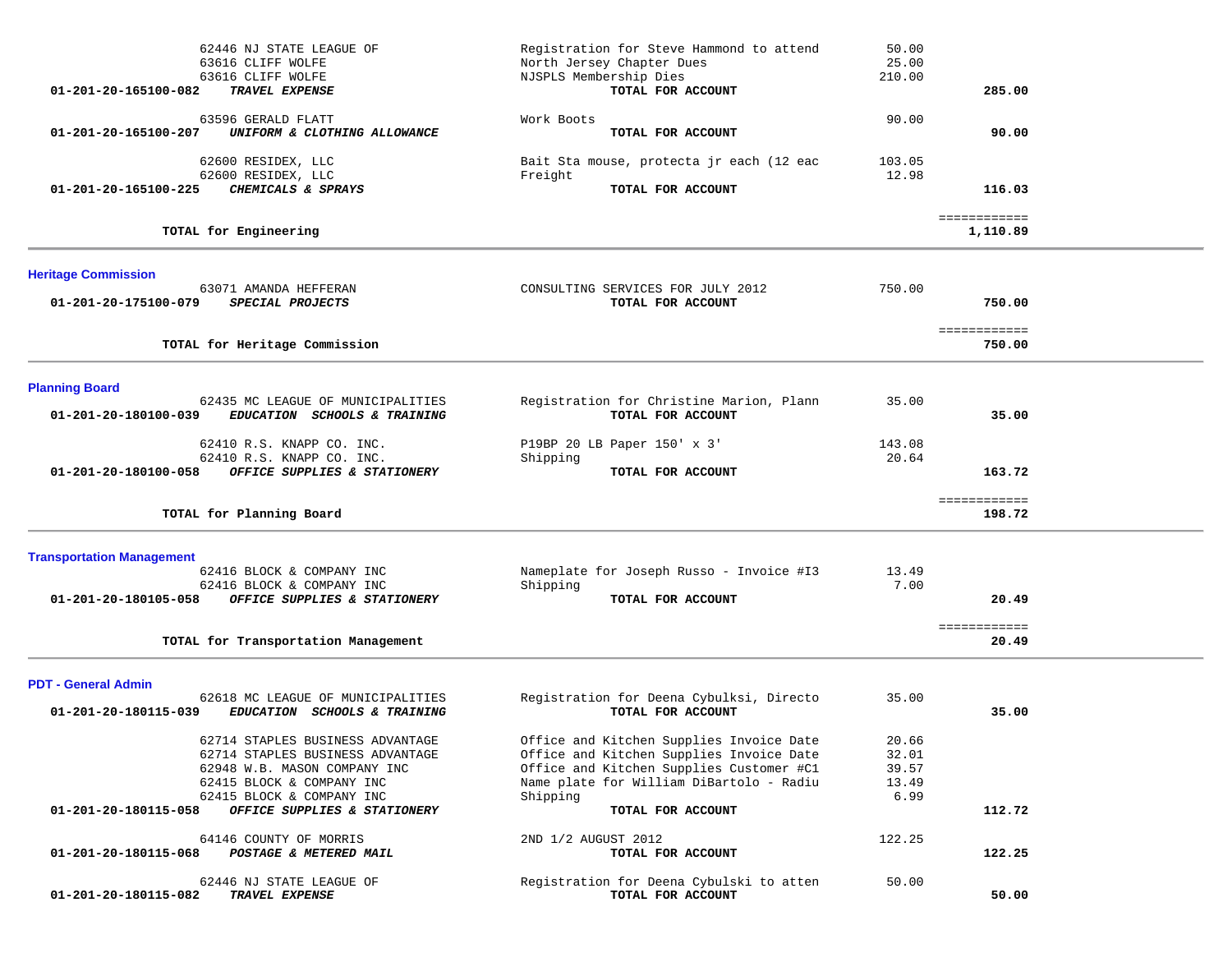| TOTAL for PDT - General Admin                        |                                     |           | ============<br>691.67 |
|------------------------------------------------------|-------------------------------------|-----------|------------------------|
| <b>County Weights &amp; Measures</b>                 |                                     |           |                        |
| 63080 NJ WEIGHTS & MEASURES ASSOC.                   | E. BLAFER<br>W&M 2012               | 125.00    |                        |
| 63080 NJ WEIGHTS & MEASURES ASSOC.                   | R. HECK W&M 2012                    | 125.00    |                        |
| 63080 NJ WEIGHTS & MEASURES ASSOC.                   | A. GUERNICA<br>W&M 2012             | 125.00    |                        |
| 01-201-22-201100-039<br>EDUCATION SCHOOLS & TRAINING | TOTAL FOR ACCOUNT                   |           | 375.00                 |
| 62504 W.B. MASON COMPANY INC                         | PAPER CLIP DISPENSER                | 4.29      |                        |
| 62504 W.B. MASON COMPANY INC                         | CALCULATORS                         | 39.96     |                        |
| 62504 W.B. MASON COMPANY INC                         | AA BATTERIES                        | 24.92     |                        |
| 62504 W.B. MASON COMPANY INC                         | <b>BULLETIN BOARD</b>               | 43.96     |                        |
| 62504 W.B. MASON COMPANY INC                         | <b>BINDERS</b>                      | 11.73     |                        |
| 62504 W.B. MASON COMPANY INC                         | LABELS- 5160 AVERY                  | 98.80     |                        |
| 62504 W.B. MASON COMPANY INC                         | HANDSET CORD                        | 8.99      |                        |
| 62504 W.B. MASON COMPANY INC                         | HANDSET TWIST CONNECTOR             | 5.99      |                        |
| 62504 W.B. MASON COMPANY INC                         | PUSH PINS CLEAR                     | 3.35      |                        |
| 62504 W.B. MASON COMPANY INC                         | PUSH PINS, ASSORTED COLOR           | 3.35      |                        |
| OFFICE SUPPLIES & STATIONERY<br>01-201-22-201100-058 | TOTAL FOR ACCOUNT                   |           | 245.34                 |
| 64146 COUNTY OF MORRIS                               | 2ND 1/2 AUGUST 2012                 | 6.30      |                        |
| 01-201-22-201100-068<br>POSTAGE & METERED MAIL       | TOTAL FOR ACCOUNT                   |           | 6.30                   |
| 62961 EMPLOYMENT HORIZONS, INC.                      | <b>JULY 2012</b>                    | 829.00    |                        |
| 62505 WASTE MANAGEMENT OF NEW JERSEY                 | 100-0070654-0836-6 8/01/2012        | 360.28    |                        |
| 63372 DEER PARK                                      | ACT 0426700738 7/152012 - 8/14/2012 | 11.12     |                        |
| 01-201-22-201100-084<br>OTHER OUTSIDE SERVICES       | TOTAL FOR ACCOUNT                   |           | 1,200.40               |
| 63143 PSE&G CO                                       | REF # MOMBAG/ 65-513-961-00 W & M   | 103.96    |                        |
| 01-201-22-201100-141<br>NATURAL GAS                  | TOTAL FOR ACCOUNT                   |           | 103.96                 |
| 63536 COUNTY OF MORRIS                               | WEIGHTS & MEASURES                  | 37,019.58 |                        |
| 63531 COUNTY OF MORRIS                               | WEIGHTS & MEASURES                  | 36,181.82 |                        |
| 01-201-22-201100-329<br>HOSPITAL INSURANCE PREMIUMS  | TOTAL FOR ACCOUNT                   |           | 73,201.40              |
|                                                      |                                     |           | ============           |

 62411 ATLANTIC TOMORROWS OFFICE ID#G30550 (Front Office) 3/30/12 - 6/29/ 171.92 62411 ATLANTIC TOMORROWS OFFICE ID#G23963 (Back Office - Large room) 3/3 199.78<br> **199.78** TOTAL FOR ACCOUNT

## **Employee Group Insurance**

|                      | 62950 GAETANO SPINELLA                | Medicare B 1/2012- 6/2012                             | 1,198.80  |              |
|----------------------|---------------------------------------|-------------------------------------------------------|-----------|--------------|
|                      | 62952 ESTATE OF ALICE WACHTEL         | Medicare B 1/2012- 6/2012                             | 99.90     |              |
|                      | 62955 ESTATE OF DORIS STIERLI         | Medicare B 1/2012- 6/2012                             | 599.40    |              |
|                      | 62954 LINDA SPANN                     | Medicare B 1/2012- 6/2012                             | 799.20    |              |
|                      | 62953 ALFRED SMITH                    | Medicare B 1/2012- 6/2012                             | 1,098.90  |              |
|                      | 62957 DISCOVERY BENEFITS INC.         | COBRA 7/2012 Main County and Morris View              | 882.60    |              |
|                      | 62958 DISCOVERY BENEFITS INC.         | COBRA 75/2012 Offices of Temporary Assis 71.50        |           |              |
|                      | 62959 HORIZON BLUE CROSS BLUE SHIELD  | August 2012 HMO Main Cty and Morris View 1,396,410.34 |           |              |
|                      | 62956 HORIZON BLUE CROSS BLUE SHIELD  | Dental Coverage for the month of August               | 45,646.27 |              |
|                      | 63363 ESTATE OF GERALDINE CONNERS     | Medicare B 1/2012- 6/2012                             | 299.70    |              |
|                      | 63306 LOUISE JOY-PARKER               | Medicare B 1/2012- 6/2012                             | 1,545.00  |              |
|                      | 62606 RHM BENEFITS, INC.              | June, July 2012 Health Benefit Consultin              | 25,000.00 |              |
| 01-201-23-220100-090 | EMPLOYEE GROUP INSURANCE EXPENDITURES | TOTAL FOR ACCOUNT                                     |           | 1,473,651.61 |
|                      |                                       |                                                       |           |              |

TOTAL for Employee Group Insurance

**TOTAL for County Weights & Measures 75,132.40**

01-201-20-180115-164 OFFICE MACHINES - RENTAL

 ============ ============<br>1,473,651.61

75,132.40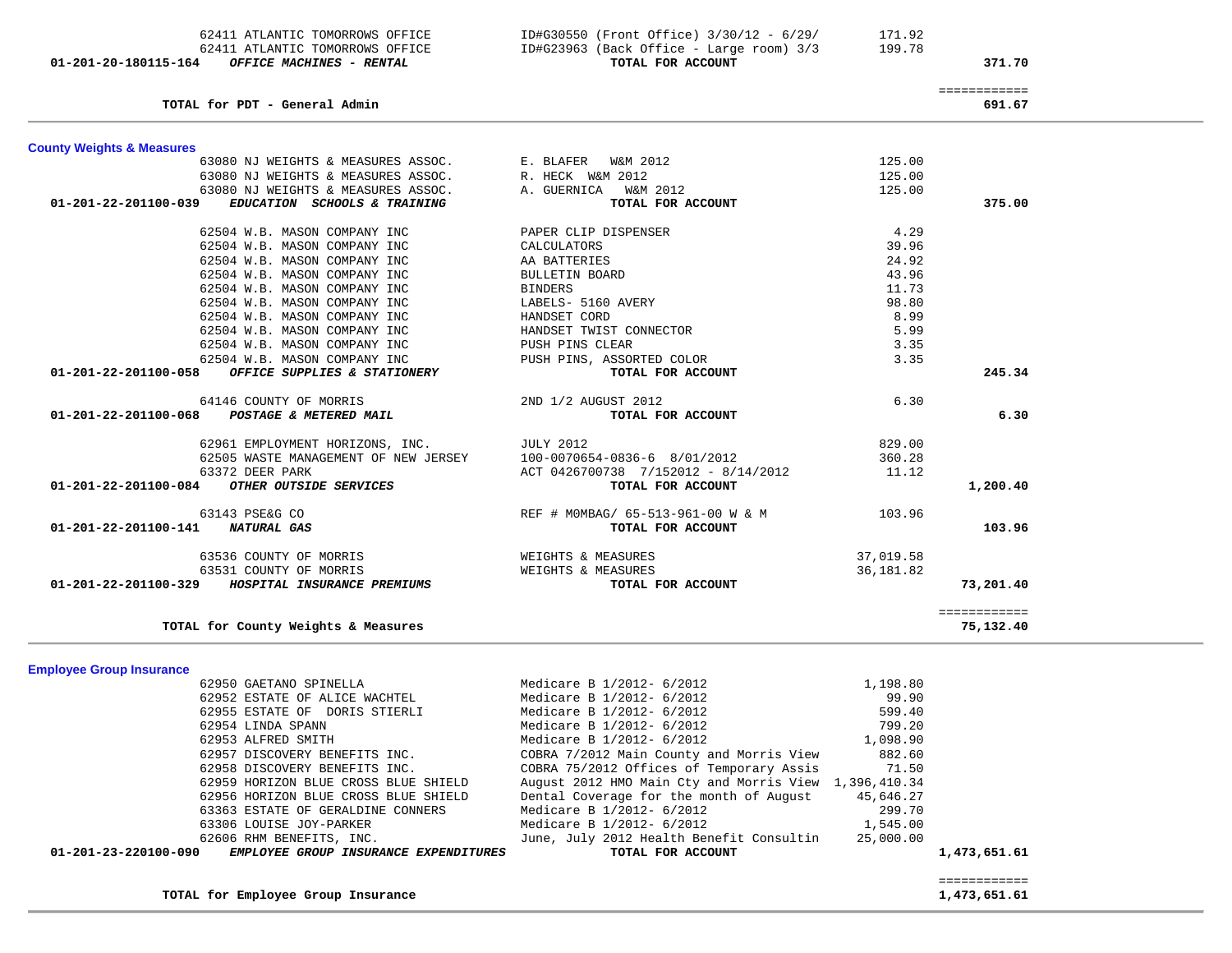| 63858 AT&T MOBILITY                                                              |                                                                                      | 46.65      |              |
|----------------------------------------------------------------------------------|--------------------------------------------------------------------------------------|------------|--------------|
| 01-201-25-252100-031<br>CELLULAR PHONES/PAGERS                                   | TOTAL FOR ACCOUNT                                                                    |            | 84.02        |
| 63518 DEER PARK                                                                  | Water Service                                                                        | 10.45      |              |
| 01-201-25-252100-058<br>OFFICE SUPPLIES & STATIONERY                             | TOTAL FOR ACCOUNT                                                                    |            | 10.45        |
| 62963 ALPHA GRAPHICS MORRISTOWN                                                  | Parking Placards per Attached Invoice Da                                             | 192.50     |              |
| 63210 AGWAY MORRISTOWN                                                           | Propane Refill 20# (2)                                                               | 60.00      |              |
| 63084 ACS FIREHOUSE SOFTWARE                                                     | Software support renewal for multiple mo                                             | 700.00     |              |
| 62937 ATLANTIC TOMORROWS OFFICE                                                  | Color Impression Fee - $3/30/12-6/29/12$                                             | 132.58     |              |
| 62781 DONALD J. PARKS, INC.                                                      | Service - 60 Ton Crane @ prevailing wage                                             | 850.00     |              |
| 63420 PERFORMANCE TRAILERS INC.                                                  | ASAP Unit maintenance per Attached Date                                              | 286.50     |              |
| OTHER GENERAL EXPENSES<br>01-201-25-252100-059                                   | TOTAL FOR ACCOUNT                                                                    |            | 2,221.58     |
|                                                                                  |                                                                                      |            |              |
| 64146 COUNTY OF MORRIS                                                           | 2ND 1/2 AUGUST 2012                                                                  | 0.45       |              |
| POSTAGE & METERED MAIL<br>01-201-25-252100-068                                   | TOTAL FOR ACCOUNT                                                                    |            | 0.45         |
| 62554 KYOCERA MITA AMERICA, INC.                                                 | 7629689-028 KYOCERA MITA COPIER                                                      | 748.50     |              |
| 01-201-25-252100-164<br>OFFICE MACHINES - RENTAL                                 | TOTAL FOR ACCOUNT                                                                    |            | 748.50       |
|                                                                                  |                                                                                      |            | ============ |
| TOTAL for Office of Emergency Management                                         |                                                                                      |            | 3,065.00     |
|                                                                                  |                                                                                      |            |              |
| <b>Communications Center</b>                                                     |                                                                                      |            |              |
| 63220 DEER PARK                                                                  | 7/31/12, 0434508784 for 7/1-7/31/12                                                  | 80.73      |              |
| 01-201-25-252105-058<br>OFFICE SUPPLIES & STATIONERY                             | TOTAL FOR ACCOUNT                                                                    |            | 80.73        |
| 63178 FEDEX                                                                      | 8/6-Per invoice fedex delivery charges                                               | 67.37      |              |
| 64146 COUNTY OF MORRIS                                                           | 2ND 1/2 AUGUST 2012                                                                  | 62.80      |              |
| $01 - 201 - 25 - 252105 - 068$<br>POSTAGE & METERED MAIL                         | TOTAL FOR ACCOUNT                                                                    |            | 130.17       |
| 62201 KEYSTONE PUBLIC SAFETY INC.                                                | XMobile CAD Licenses (155 users)                                                     | 42,234.00  |              |
| 62201 KEYSTONE PUBLIC SAFETY INC.                                                | XMobile Chat Licenses (22 Users)                                                     | 207.00     |              |
| 62201 KEYSTONE PUBLIC SAFETY INC.                                                | XMobile Server                                                                       | 4,631.00   |              |
| 62888 ENFORSYS POLICE SYSTEMS INC                                                | Maintenance of Proprietary computer Soft                                             | 75,000.00  |              |
| <b>SOFTWARE MAINTENANCE</b><br>01-201-25-252105-078                              | TOTAL FOR ACCOUNT                                                                    |            | 122,072.00   |
| 63179 LANGUAGE LINE SERVICES                                                     | $902 - 0110022$ , $7/31/12$ $(7/1 - 7/31/12)$                                        | 1,241.00   |              |
| 01-201-25-252105-117<br><b>INTERPRETOR FEES</b>                                  | TOTAL FOR ACCOUNT                                                                    |            | 1,241.00     |
| 58034 MOTOROLA SOLUTIONS INC                                                     | 5/24/12-3rd Quarter Service Agreement fr                                             | 61, 113.54 |              |
| 62890 MOTOROLA                                                                   | CONNECTORS XTL5000                                                                   | 206.00     |              |
| 62890 MOTOROLA                                                                   | PORTABLE PROGRAMMING CABLE                                                           | 75.00      |              |
| 01-201-25-252105-131<br>COUNTY WIDE RADIO SYSTEM                                 | TOTAL FOR ACCOUNT                                                                    |            | 61,394.54    |
| 63221 JERSEY CENTRAL POWER & LIGHT                                               |                                                                                      | 376.26     |              |
| 63590 JERSEY CENTRAL POWER & LIGHT                                               | 10 00 78 7724 2 1, 8/14 Gillette(7/12-8/<br>10 00 78 7716 0 5, 8/17 Dover(7/18-8/16/ | 395.00     |              |
|                                                                                  |                                                                                      |            |              |
| 63781 JERSEY CENTRAL POWER & LIGHT<br><b>ELECTRICITY</b><br>01-201-25-252105-137 | 10 00 78 7744 2 7, 8/24/12 Boonton(7/25-<br>TOTAL FOR ACCOUNT                        | 646.53     | 1,417.79     |
|                                                                                  |                                                                                      |            |              |
|                                                                                  |                                                                                      |            | ============ |
| TOTAL for Communications Center                                                  |                                                                                      |            | 186,336.23   |

63474 SATCOM GLOBAL INC **Iridium SIM Card** 

**County Medical Examiner Office**

**Office of Emergency Management**

 **01-201-25-254100-035** *CONSULTATION FEE* **TOTAL FOR ACCOUNT 4,175.00**

 63796 MORRISTOWN PATHOLOGY ASSO. CASE 21-12-0119, 8/20/12 400.00 63478 GENE DX CASE 21-11-0243 3,375.00 63374 MORRISTOWN PATHOLOGY ASSO. CASE 14-12-0437 7/30/12 400.00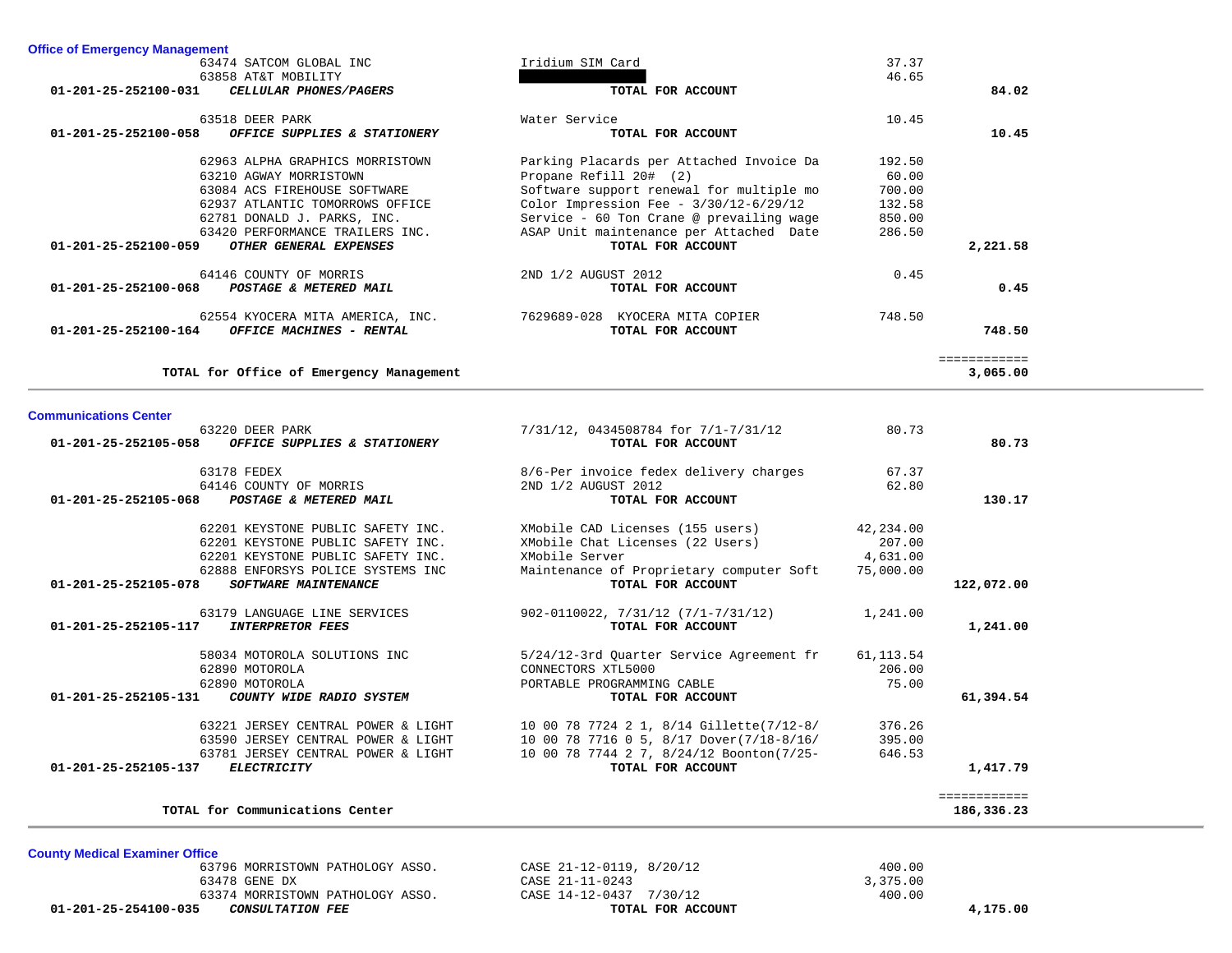|          | 0434597878, 8/16/12      | 63643 DEER PARK                                   |
|----------|--------------------------|---------------------------------------------------|
|          | TOTAL FOR ACCOUNT        | 01-201-25-254100-058 OFFICE SUPPLIES & STATIONERY |
| 278.64   | CASE 14-12-0531, 8/20/12 | 63647 FEDEX                                       |
| 14.70    | RMB MILEAGE 2ND QTR 2012 | 63644 WENDY ROTHSCHILD                            |
| 50.40    | RMB MILEAGE 2ND OTR 2012 | 63373 CAROLE BOUTILIER                            |
| 27.30    | RMB MILAGE 2ND QTR 2012  | 63371 GIOVANNA ALVES                              |
| 10.50    | RMB MILEAGE 2ND OTR 2012 | 63376 ROBERT ALVES                                |
|          | TOTAL FOR ACCOUNT        | 01-201-25-254100-059<br>OTHER GENERAL EXPENSES    |
| 11.65    | 2ND 1/2 AUGUST 2012      | 64146 COUNTY OF MORRIS                            |
|          | TOTAL FOR ACCOUNT        | 01-201-25-254100-068 POSTAGE & METERED MAIL       |
| 4,940.00 | MORRIS 7/12              | 62994 NMS LABS                                    |
| 776.00   | SUSSEX 7/12              | 62994 NMS LABS                                    |
| 554.50   | WARREN 7/12              | 62994 NMS LABS                                    |
|          | TOTAL FOR ACCOUNT        | 01-201-25-254100-084<br>OTHER OUTSIDE SERVICES    |
| 993.60   | BODY BAGS 7/18/12        | 62993 CENTENNIAL PRODUCTS INC.                    |
| 166.44   | FREIGHT                  | 62993 CENTENNIAL PRODUCTS INC.                    |
| 97.50    | SEALS 7/18/12            | 62993 CENTENNIAL PRODUCTS INC.                    |
| 8.43     | FREIGHT                  | 62993 CENTENNIAL PRODUCTS INC.                    |
| 532.00   | DNA CARDS, 7/24/12       | 62993 CENTENNIAL PRODUCTS INC.                    |
| 9.74     | FREIGHT                  | 62993 CENTENNIAL PRODUCTS INC.                    |
|          | TOTAL FOR ACCOUNT        | 01-201-25-254100-203 X-RAY & MEDICAL SUPPLIES     |
|          |                          |                                                   |

# **County Sheriff's Department**

| 01-201-25-270100-031 | 62000 VERIZON WIRELESS<br><i>CELLULAR PHONES/PAGERS</i> | 682268073-00001 JUN 20 - JUL 19, 2012<br>TOTAL FOR ACCOUNT      | 83.81    | 83.81    |
|----------------------|---------------------------------------------------------|-----------------------------------------------------------------|----------|----------|
| 01-201-25-270100-050 | 62016 WEST PAYMENT CENTER<br><b>LAW BOOKS</b>           | Acct#1000692998, Inv dtd 7/4/12, Hardbound<br>TOTAL FOR ACCOUNT | 169.00   | 169.00   |
|                      | 60678 ALL JERSEY FENCE CO.                              | TWO -(6x6x12)Kennels                                            | 1,130.00 |          |
|                      | 60678 ALL JERSEY FENCE CO.                              | ONE - (6x6) Panel With Gate                                     | 185.00   |          |
|                      | 60678 ALL JERSEY FENCE CO.                              | Delivery Charge                                                 | 150.00   |          |
|                      | 62728 FRANK PEREZ                                       | Reimbursement - Materials for Kennels to                        | 501.93   |          |
|                      | 63696 SHERIFF EDWARD V. ROCHFORD                        | Mock Assessment food for assesors                               | 103.58   |          |
|                      | 63696 SHERIFF EDWARD V. ROCHFORD                        | Portable canopy                                                 | 87.99    |          |
|                      | 63273 DEER PARK                                         | Water Supply for the month of 07/15/12-0                        | 167.25   |          |
| 01-201-25-270100-059 | OTHER GENERAL EXPENSES                                  | TOTAL FOR ACCOUNT                                               |          | 2,325.75 |
|                      | 62124 MIDEO SYSTEMS INC                                 | EXTENDED Maintenance Agreement - SERVER                         | 3,726.00 |          |
| 01-201-25-270100-064 | <b>PHOTOGRAPHIC SUPPIES</b>                             | TOTAL FOR ACCOUNT                                               |          | 3,726.00 |
|                      | 64146 COUNTY OF MORRIS                                  | 2ND 1/2 AUGUST 2012                                             | 360.83   |          |
|                      | 01-201-25-270100-068 POSTAGE & METERED MAIL             | TOTAL FOR ACCOUNT                                               |          | 360.83   |
|                      | 63774 SHERIFF EDWARD V. ROCHFORD                        | P.Digavero - pizza for search and rescue                        | 160.00   |          |
|                      | 63774 SHERIFF EDWARD V. ROCHFORD                        | M.Nunn - Tolls                                                  | 37.30    |          |
|                      | 63774 SHERIFF EDWARD V. ROCHFORD                        | G. Elorette - drinks for swearing in                            | 32.02    |          |
|                      | 63774 SHERIFF EDWARD V. ROCHFORD                        | S. Ackerman - pizza for search and rescu                        | 115.00   |          |
|                      | 63774 SHERIFF EDWARD V. ROCHFORD                        | D. Kenny - Tolls                                                | 9.00     |          |
| 01-201-25-270100-082 | TRAVEL EXPENSE                                          | TOTAL FOR ACCOUNT                                               |          | 353.32   |
|                      | 62768 STEVE SEIDLER                                     | Training K-9 dogs - $7/23/12$ - $7/27/12$ (2                    | 1,230.00 |          |
|                      | 62017 STEVE SEIDLER                                     | Training - $7/9/12, 7/10/12, 7/11/12, 7/13/1$                   | 1,005.00 |          |
|                      | 62760 U.S. SECURITY ASSOCIATES, INC.                    | 573-1067-000 GUARDS-7/20/12-7/26/12, Inv                        | 2,214.89 |          |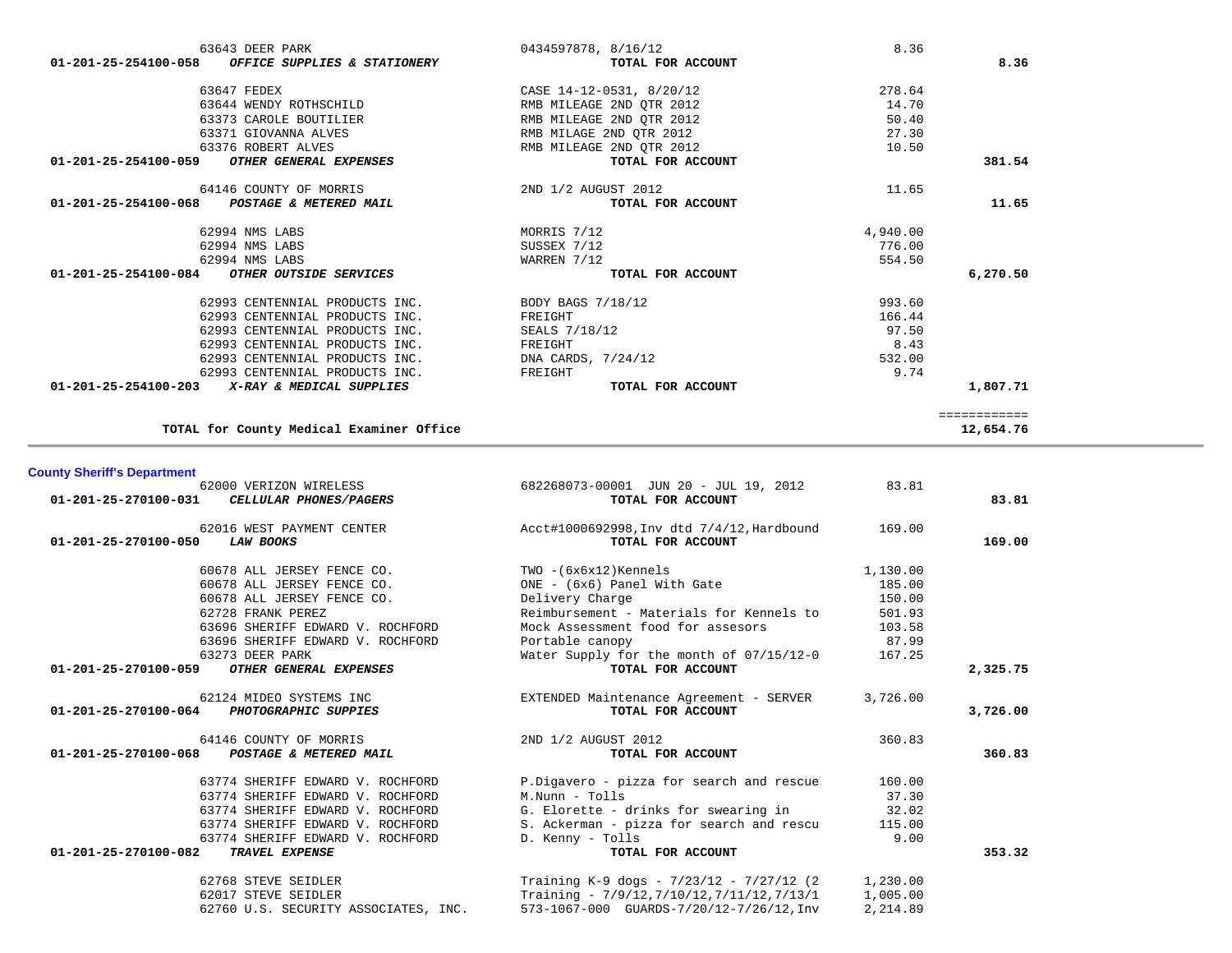| 62758 U.S. SECURITY ASSOCIATES, INC.<br>01-201-25-270100-084<br>OTHER OUTSIDE SERVICES | 573-1067-000 GUARDS - 7/13/12-7/19/12, In<br>GUARDS - 6/22/12-6/28/12, Inv dtd 6/28/12<br>62102 U.S. SECURITY ASSOCIATES, INC. GUARDS - $6/22/12-6/28/12$ , Inv dtd $6/28/12$<br>62102 U.S. SECURITY ASSOCIATES, INC. GUARDS - $6/29/12-7/5/12$ , Inv dtd $7/5/12$<br>62102 U.S. SECURITY ASSOCIATES, INC. GUARDS - $7/6/12-7/1$<br>TOTAL FOR ACCOUNT | 2,231.40<br>2,341.91<br>1,897.29<br>2,347.00 | 13,267.49 |
|----------------------------------------------------------------------------------------|-------------------------------------------------------------------------------------------------------------------------------------------------------------------------------------------------------------------------------------------------------------------------------------------------------------------------------------------------------|----------------------------------------------|-----------|
|                                                                                        |                                                                                                                                                                                                                                                                                                                                                       |                                              |           |
| 62703 STAPLES BUSINESS ADVANTAGE<br>62772 STAPLES BUSINESS ADVANTAGE                   | A.Noboa - laser fax<br>K. Shively - tacks<br>K.Shively - Office Supplies<br>K.Shively - Folders, ink<br>A.Noboa - color ink<br>TWO - NAKAJIMA black ribbon inslues of i                                                                                                                                                                               | 165.86<br>3.10                               |           |
| 62772 STAPLES BUSINESS ADVANTAGE                                                       |                                                                                                                                                                                                                                                                                                                                                       |                                              |           |
| 62772 STAPLES BUSINESS ADVANTAGE                                                       |                                                                                                                                                                                                                                                                                                                                                       | 788.98<br>257.54                             |           |
| 62772 STAPLES BUSINESS ADVANTAGE                                                       |                                                                                                                                                                                                                                                                                                                                                       | 122.76                                       |           |
| 62726 REDRESS OFFICE MACHINES                                                          | TWO - NAKAJIMA black ribbon includes Shi 32.98                                                                                                                                                                                                                                                                                                        |                                              |           |
| OTHER ADMINISTRATIVE SUPPLIES<br>01-201-25-270100-095                                  | TOTAL FOR ACCOUNT                                                                                                                                                                                                                                                                                                                                     |                                              | 1,371.22  |
| 63697 SHERIFF EDWARD V. ROCHFORD Blank rounds for K-9                                  |                                                                                                                                                                                                                                                                                                                                                       | 10.68                                        |           |
| 01-201-25-270100-115 AMMUNITION                                                        | TOTAL FOR ACCOUNT                                                                                                                                                                                                                                                                                                                                     |                                              | 10.68     |
|                                                                                        | 61492 SPRINT NEXTEL (1,188.67)<br>63083 PORTER LEE CORPORATION FEE - BEAST Barcode System / 1yr (Sept.20 788.00<br>62924 VERIZON WIRELESS (482559481-00001 7/2/12 - 8/1/12,Inv dtd 1,280.36<br>1,280.36<br>1,280.36<br>1,280.36                                                                                                                       |                                              |           |
|                                                                                        |                                                                                                                                                                                                                                                                                                                                                       |                                              |           |
|                                                                                        |                                                                                                                                                                                                                                                                                                                                                       |                                              |           |
| 01-201-25-270100-161                                                                   |                                                                                                                                                                                                                                                                                                                                                       |                                              | 3,257.03  |
| 01-201-25-270100-185<br>FOOD                                                           | 62057 FAUNA FOODS CORP. The Sags of Dog Food-PFB 44-1bs, Cust #9624, 937.50<br>TOTAL FOR ACCOUNT                                                                                                                                                                                                                                                      |                                              | 937.50    |
| 01-201-25-270100-189<br><b>MEDICAL</b>                                                 | 62699 STEVEN B. HODES, DVM PA RONAN-Injury to paw $(7/26/12 \& 7/30/12)$ , 900.00<br>TOTAL FOR ACCOUNT                                                                                                                                                                                                                                                |                                              | 900.00    |
| 60675 CALEA                                                                            | Nameplates (1-499)Item #0050300090000, In 48.00                                                                                                                                                                                                                                                                                                       |                                              |           |
| 60675 CALEA                                                                            | Shipping & Handling                                                                                                                                                                                                                                                                                                                                   | 6.50                                         |           |
| 62018 GILBY'S SCREEN PRINTING                                                          | Academy apparel: A. Fernandez, C. Birch, E. H 1,440.00                                                                                                                                                                                                                                                                                                |                                              |           |
| 62670 UNIVERSAL UNIFORM SALES CO INC                                                   | Sharrock - emblems, shirt                                                                                                                                                                                                                                                                                                                             | 151.72                                       |           |
| 62670 UNIVERSAL UNIFORM SALES CO INC<br>62670 UNIVERSAL UNIFORM SALES CO INC           | Leo - shirt, emblems, footwear 332.30                                                                                                                                                                                                                                                                                                                 | 157.58                                       |           |
| 62670 UNIVERSAL UNIFORM SALES CO INC                                                   | Wilfong - shirt, pants<br>Stanton - shirt, pants<br>Salamone - embelms, shirt, alterations                                                                                                                                                                                                                                                            | 157.58                                       |           |
| 62670 UNIVERSAL UNIFORM SALES CO INC                                                   |                                                                                                                                                                                                                                                                                                                                                       | 179.36                                       |           |
| 62670 UNIVERSAL UNIFORM SALES CO INC                                                   | Zienowicz - belt                                                                                                                                                                                                                                                                                                                                      | 69.95                                        |           |
| 62670 UNIVERSAL UNIFORM SALES CO INC                                                   | Kovacs - Uniform                                                                                                                                                                                                                                                                                                                                      | 802.08                                       |           |
| 62669 UNIVERSAL UNIFORM SALES CO INC                                                   | Lowe - Uniform<br>Lowe - Uniform<br>Cicerone-Brown - Uniform<br>Ohlsen- Uniform<br>Birch - Uniform<br>Fernandez - Uniform<br>Abate - Uniform<br>McMahon - Footwear<br>Tomasini - Footwear<br>Reilly - Footwear<br>Perez - Footwear<br>McMahon - Footwear<br>DelTurco - Footwear<br>D                                                                  | 802.08                                       |           |
| 62669 UNIVERSAL UNIFORM SALES CO INC                                                   |                                                                                                                                                                                                                                                                                                                                                       | 802.08                                       |           |
| 62669 UNIVERSAL UNIFORM SALES CO INC                                                   |                                                                                                                                                                                                                                                                                                                                                       | 802.08                                       |           |
| 62669 UNIVERSAL UNIFORM SALES CO INC                                                   |                                                                                                                                                                                                                                                                                                                                                       | 802.08                                       |           |
| 62669 UNIVERSAL UNIFORM SALES CO INC                                                   |                                                                                                                                                                                                                                                                                                                                                       | 802.08                                       |           |
| 62669 UNIVERSAL UNIFORM SALES CO INC<br>62672 UNIVERSAL UNIFORM SALES CO INC           |                                                                                                                                                                                                                                                                                                                                                       | 802.08<br>220.00                             |           |
| 62672 UNIVERSAL UNIFORM SALES CO INC                                                   |                                                                                                                                                                                                                                                                                                                                                       | 220.00                                       |           |
| 62672 UNIVERSAL UNIFORM SALES CO INC                                                   |                                                                                                                                                                                                                                                                                                                                                       | 220.00                                       |           |
| 62672 UNIVERSAL UNIFORM SALES CO INC                                                   |                                                                                                                                                                                                                                                                                                                                                       | 220.00                                       |           |
| 62672 UNIVERSAL UNIFORM SALES CO INC                                                   |                                                                                                                                                                                                                                                                                                                                                       | 220.00                                       |           |
| 62672 UNIVERSAL UNIFORM SALES CO INC                                                   | DelTurco - Footwear                                                                                                                                                                                                                                                                                                                                   | 220.00                                       |           |
| 62671 UNIVERSAL UNIFORM SALES CO INC                                                   | Hanna - Uniform                                                                                                                                                                                                                                                                                                                                       | 802.08                                       |           |
| 62671 UNIVERSAL UNIFORM SALES CO INC                                                   | Ornelas - Uniform                                                                                                                                                                                                                                                                                                                                     | 802.08                                       |           |
| 62671 UNIVERSAL UNIFORM SALES CO INC                                                   | Puzio - taclite with zipper                                                                                                                                                                                                                                                                                                                           | 129.99                                       |           |
| 62671 UNIVERSAL UNIFORM SALES CO INC<br>62671 UNIVERSAL UNIFORM SALES CO INC           | Warrnett - haedwear                                                                                                                                                                                                                                                                                                                                   | 220.00                                       |           |
| 62019 UNIVERSAL UNIFORM SALES CO INC                                                   | Rawa - footwear<br>Puzio - Pants                                                                                                                                                                                                                                                                                                                      | 220.00<br>85.90                              |           |
| 62019 UNIVERSAL UNIFORM SALES CO INC                                                   | Szekula - Boots, Flaps                                                                                                                                                                                                                                                                                                                                | 261.67                                       |           |
| 62019 UNIVERSAL UNIFORM SALES CO INC                                                   | Zeinowicz - Boots, Pants                                                                                                                                                                                                                                                                                                                              | 316.20                                       |           |
| 62019 UNIVERSAL UNIFORM SALES CO INC                                                   | Rae - Boots                                                                                                                                                                                                                                                                                                                                           | 100.04                                       |           |
| 62019 UNIVERSAL UNIFORM SALES CO INC                                                   | Post - Flaps                                                                                                                                                                                                                                                                                                                                          | 141.72                                       |           |
| 62019 UNIVERSAL UNIFORM SALES CO INC                                                   | Pennino - Boots                                                                                                                                                                                                                                                                                                                                       | 100.04                                       |           |
| 62019 UNIVERSAL UNIFORM SALES CO INC                                                   | Stanton - Tie, Shirts                                                                                                                                                                                                                                                                                                                                 | 685.45                                       |           |
| 62019 UNIVERSAL UNIFORM SALES CO INC                                                   | Digavero - Shirt, Pants, Footwear                                                                                                                                                                                                                                                                                                                     | 397.75                                       |           |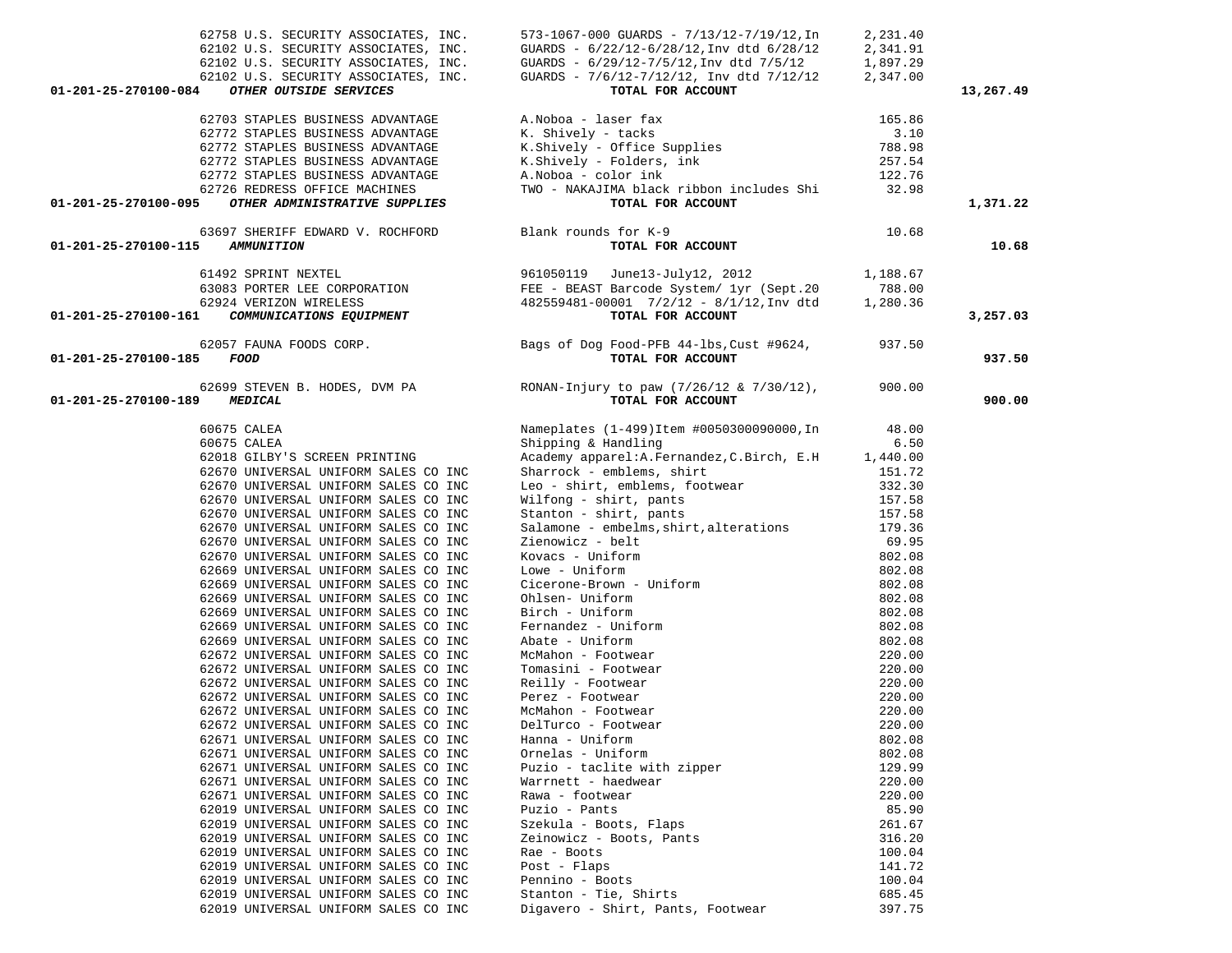| 62187 INTEGRATED COMPUTER SOLUTIONS<br>62187 INTEGRATED COMPUTER SOLUTIONS<br>01-201-25-270100-262<br>MACHINERY REPAIRS & PARTS                                                                                                                                                                      | HP Laserjet 3600dn - Paper tray, pick-up<br>HP Laserjet 3550 - Printer repair for Ad<br>TOTAL FOR ACCOUNT                                                                                                                          | 295.00<br>395.00                                               | 690.00                    |
|------------------------------------------------------------------------------------------------------------------------------------------------------------------------------------------------------------------------------------------------------------------------------------------------------|------------------------------------------------------------------------------------------------------------------------------------------------------------------------------------------------------------------------------------|----------------------------------------------------------------|---------------------------|
| 62184 PARK AVENUE WELDING, LLC<br><b>VEHICLE REPAIRS</b><br>01-201-25-270100-291                                                                                                                                                                                                                     | Retrofit cage from older vehicle plate #<br>TOTAL FOR ACCOUNT                                                                                                                                                                      | 1,150.00                                                       | 1,150.00                  |
| 62923 NISIVOCCIA LLP<br>(2011) AUDIT<br>01-203-25-270100-024                                                                                                                                                                                                                                         | Balance due for professional auditing se<br>TOTAL FOR ACCOUNT                                                                                                                                                                      | 10,021.00                                                      | 10,021.00                 |
| TOTAL for County Sheriff's Department                                                                                                                                                                                                                                                                |                                                                                                                                                                                                                                    |                                                                | ============<br>53,939.84 |
| <b>County Prosecutor's Office</b>                                                                                                                                                                                                                                                                    |                                                                                                                                                                                                                                    |                                                                |                           |
| 61167 SPRINT<br>61587 VERIZON WIRELESS<br>61620 VERIZON WIRELESS                                                                                                                                                                                                                                     | Account #949480113-Deducted Equipment Ch<br>Account #882249917-00001 JUN 10-JUL 09,2<br>Account #982471570-00001 JUN 13-JUL 12,                                                                                                    | 4,970.69<br>59.10<br>633.05                                    |                           |
| CELLULAR PHONES/PAGERS<br>01-201-25-275100-031<br>61472 ATLANTIC TOMORROWS OFFICE<br>61491 JOHNSTON COMMUNICATIONS<br>62273 STAPLES BUSINESS ADVANTAGE<br>62273 STAPLES BUSINESS ADVANTAGE<br>DATA PROCESSING SUPPLIES<br>01-201-25-275100-037                                                       | TOTAL FOR ACCOUNT<br>CLICKS USED FROM 3/30/12-6/29/12<br>Service call to move extentions to the S<br>CUSTOMER #NYC1054187 ASSORTED HP TONER C<br>HP 13 CYAN, MAGEMTA & YELLOW INK CARTRID<br>TOTAL FOR ACCOUNT                     | 1,077.79<br>350.00<br>1,051.33<br>118.70                       | 5,662.84<br>2,597.82      |
| 63563 JAN MONRAD<br>EDUCATION SCHOOLS & TRAINING<br>01-201-25-275100-039                                                                                                                                                                                                                             | Airfare for "Technical Assistance Respoi<br>TOTAL FOR ACCOUNT                                                                                                                                                                      | 506.60                                                         | 506.60                    |
| 62475 MATTHEW TRIOANO<br>63023 WEST PAYMENT CENTER<br>01-201-25-275100-050<br><b>LAW BOOKS</b>                                                                                                                                                                                                       | DIAGNOSTIC & STATISTICAL MANUAL OF MENTA<br>Westlaw Online Charge for July, 2012** A<br>TOTAL FOR ACCOUNT                                                                                                                          | 72.30<br>1,221.35                                              | 1,293.65                  |
| 62434 STAPLES BUSINESS ADVANTAGE<br>62434 STAPLES BUSINESS ADVANTAGE<br>62434 STAPLES BUSINESS ADVANTAGE<br>62270 PAPER MART INC<br>63013 STAPLES BUSINESS ADVANTAGE<br>63013 STAPLES BUSINESS ADVANTAGE<br>63013 STAPLES BUSINESS ADVANTAGE<br>OFFICE SUPPLIES & STATIONERY<br>01-201-25-275100-058 | ACCOUNT #NYC 1054187** PENS, SCISSORS, 9X<br>MED RED FLAIR PENS<br>10 PK ECONOMY BOXES<br>47130 ENVELOPES<br>Account #NYC 1054187-Hello Badges<br>Phone Message Books, Folder Index-Poly Le<br>RCRD BK 500 PG<br>TOTAL FOR ACCOUNT | 28.21<br>46.08<br>69.30<br>1,086.26<br>3.63<br>24.34<br>146.57 | 1,404.39                  |
| 63014 FEDEX<br>62413 FEDEX<br>62413 FEDEX<br>64146 COUNTY OF MORRIS<br>01-201-25-275100-068<br>POSTAGE & METERED MAIL                                                                                                                                                                                | Account #1051-0576-2 (July 27-August 3,<br>Account #1051-0576-2 (July 24- July 30,<br>Account #1051-0576-2 (July 18-July 23,<br>2ND 1/2 AUGUST 2012<br>TOTAL FOR ACCOUNT                                                           | 225.81<br>261.53<br>278.42<br>779.66                           | 1,545.42                  |
| 63019 M.C. PROSECUTOR'S EMERGENT<br>01-201-25-275100-079<br>SPECIAL PROJECTS                                                                                                                                                                                                                         | Reimburse Prosecutor's Revolving Fund fo<br>TOTAL FOR ACCOUNT                                                                                                                                                                      | 2,017.49                                                       | 2,017.49                  |
| 63015 A.R.T. AGENCY, INC                                                                                                                                                                                                                                                                             | State vs Vanessa Brown** Requested by AP                                                                                                                                                                                           | 173.80                                                         |                           |

62921 UNIVERSAL UNIFORM SALES CO INC Crooker - emblems 10.00

62921 UNIVERSAL UNIFORM SALES CO INC Zienowicz - Boots 100.04

62921 UNIVERSAL UNIFORM SALES CO INC Dunn- uniform 156.81

 62757 MIRION TECHNOLOGIES (GDS) INC Acct#11512S, Inv dtd 7/31/12 367.77  **01-201-25-270100-203** *X-RAY & MEDICAL SUPPLIES* **TOTAL FOR ACCOUNT 367.77**

 **01-201-25-270100-202** *UNIFORM AND ACCESSORIES* **TOTAL FOR ACCOUNT 14,948.44**

62921 UNIVERSAL UNIFORM SALES CO INC Dept - alterations 62921 UNIVERSAL UNIFORM SALES CO INC Zienowicz - Boots

62921 UNIVERSAL UNIFORM SALES CO INC Weiler - footwear

62921 UNIVERSAL UNIFORM SALES CO INC Casale - shirts

447.50

220.00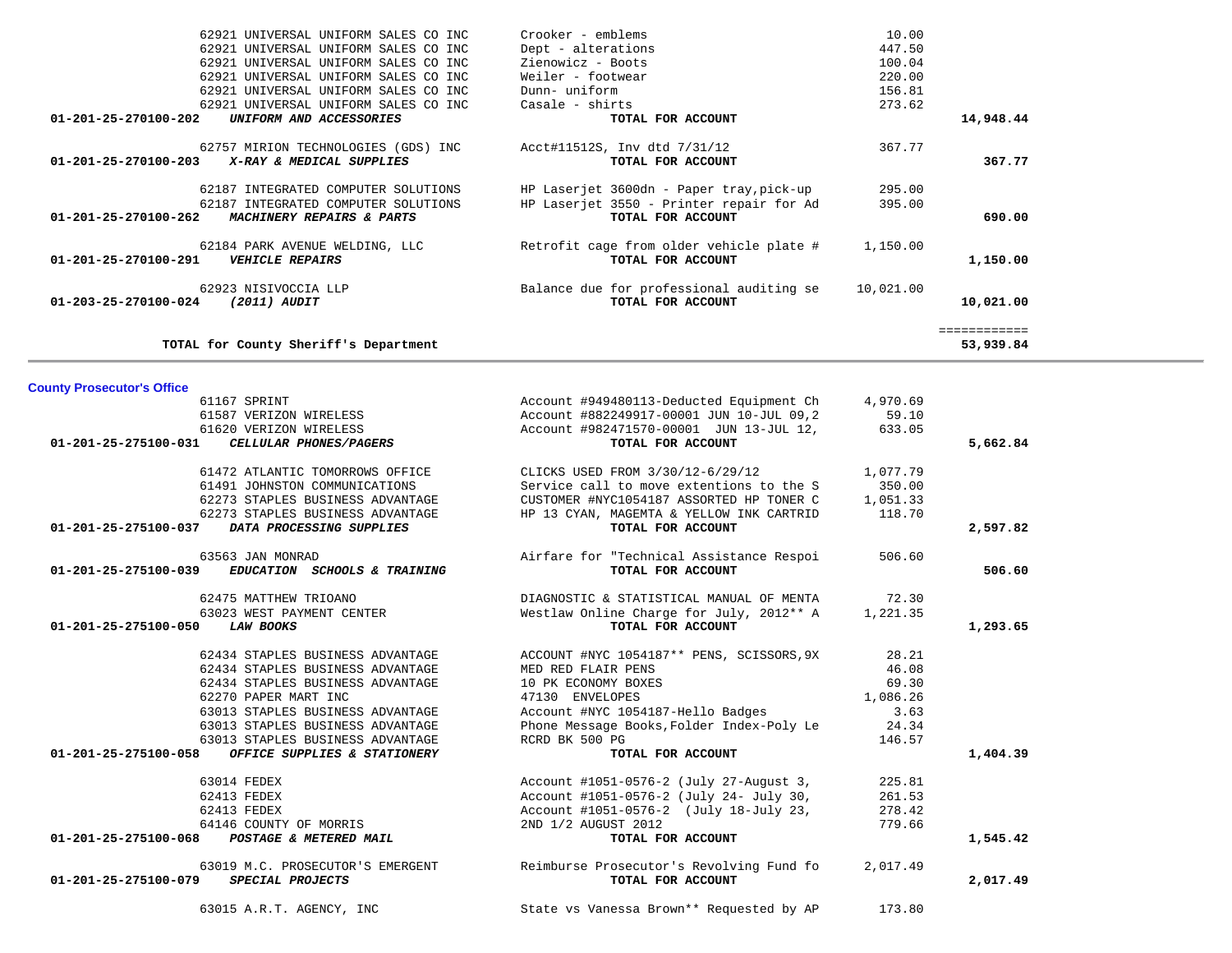| <b>County Jail</b>                                                          |                                                               |        |        |
|-----------------------------------------------------------------------------|---------------------------------------------------------------|--------|--------|
| 62283 CHRIS KLEIN<br>01-201-25-280100-028<br><b>BOOKS &amp; PERIODICALS</b> | REIMBURSEMENT FOR ACA BOOK PAID VIA CRED<br>TOTAL FOR ACCOUNT | 73.50  | 73.50  |
| 62804 VERIZON WIRELESS<br>01-201-25-280100-031<br>CELLULAR PHONES/PAGERS    | 885699058-00001 JUN27 - JUL 26, 2012<br>TOTAL FOR ACCOUNT     | 447.91 | 447.91 |
| 61956 ATLANTIC TRAINING CENTER                                              | 3 CPR CARDS DATED 7.25.12                                     | 30.00  |        |
| 61197 ATLANTIC TACTICAL OF NJ, INC.                                         | TRAINING RED GUNS AND TRAINING BATONS DA                      | 394.72 |        |
| 61941 RARITAN VALLEY COMMUNITY                                              | TRAINING FOR DAVIDEK AND CILURSO DATED 6                      | 160.00 |        |
| 01-201-25-280100-039<br>EDUCATION SCHOOLS & TRAINING                        | TOTAL FOR ACCOUNT                                             |        | 584.72 |

============

TOTAL for County Prosecutor's Office

# 60410 ROBERT BOSCH LLC Part#F00K-108-597 Ford 150.00 60410 ROBERT BOSCH LLC Part#F00K-108-598 Chrysler 150.00 60410 ROBERT BOSCH LLC Freight 17.00 62274 APG SECURITY SYSTEMS LLC REMOVAL OF THE i3DVR RECORDING UNITS (CO 580.00 61359 DELL MARKETING L.P. Quote #620640361-Dell Latitude E5520-- A 1,882.33 63024 GTS WELCO Account #LB927\*\* Helium Balloon 40 148CF 171.18 62420 GTS WELCO Account LB927-HELIUM TANK RENTAL 6/20-7/ 43.47 63673 WOLF-GORDON INC. WINK Clear Wtrite Erase Finish\*\* Attent 875.00 63673 WOLF-GORDON INC. shipping 60.70 63749 HEWLETT-PACKARD COMPANY HP Laser Jet P2055DN Printer 763.50 62474 JOHN BRICK, PHD Expert Witness for State vs Vanessa E. B 4,000.00 61594 NJ SUPREME COURT Filing Fee: State vs Hertel, Donald (A-3 200.00 63543 CHRISTOPHER DORN Lodging, Meals and Car Rental for Extrad 318.59 63543 CHRISTOPHER DORN Fuel- Fugitive IAD Return 44.00

|                                |                                                             | RE: Travel to 6/8/12-Municipal Prosecuto                                                             | 171.75   |          |
|--------------------------------|-------------------------------------------------------------|------------------------------------------------------------------------------------------------------|----------|----------|
|                                |                                                             |                                                                                                      | 21.00    |          |
|                                |                                                             | 2012 COPS Convention-Transportation, lod                                                             | 910.41   |          |
| 01-201-25-275100-082           |                                                             |                                                                                                      |          | 1,103.16 |
|                                |                                                             |                                                                                                      |          |          |
|                                | 62400 ALPHA GRAPHICS MORRISTOWN                             | 114 MCPO PARKING PLACARDS                                                                            | 875.00   |          |
|                                | 62473 DIRIGO SOFTWARE                                       | AR-Pro Program*ACCIDENT RECONSTRUCTION P                                                             | 99.00    |          |
|                                | 62430 JOHN WILLS STUDIOS                                    | MORRIS COUNTY PROSECUTOR'S OFFICE '06 W/                                                             | 840.00   |          |
|                                | 62430 JOHN WILLS STUDIOS                                    | SHIPPING                                                                                             | 49.88    |          |
|                                | 61586 NAT.ORGANIZATION OF BLACK                             | 25th Annual Scholarship Dinner Attend                                                                | 800.00   |          |
|                                | 58199 RADIO SHACK                                           | NG N600 Wireless Dual Band (Prosecutor R                                                             | 99.99    |          |
|                                | 62272 RIOS' ENGRAVING                                       | PLAOUE WITH ENGRAVING                                                                                | 79.00    |          |
|                                | 62272 RIOS' ENGRAVING                                       | BRASS PLATE W/ENGRAVING                                                                              | 29.00    |          |
|                                | 63011 WILLIAM SCHIEVELLA                                    | Folding Chairs for events                                                                            | 41.70    |          |
|                                | 62429 VERIZON                                               | ACCOUNT #973 984-2133 421 22Y** FOR 7/22                                                             | 55.24    |          |
|                                | 63542 WILLIAM SCHIEVELLA                                    | LEDR Program-Criminal Justice Day                                                                    | 89.94    |          |
|                                | 60410 ROBERT BOSCH LLC                                      | Part#F00K108780-Nissan                                                                               | 120.00   |          |
|                                |                                                             |                                                                                                      | 120.00   |          |
|                                | 60410 ROBERT BOSCH LLC<br>60410 ROBERT BOSCH LLC            | Part#F00K108785-Chrysler<br>Part#F00K-108-783 Ford                                                   | 150.00   |          |
|                                | 60410 ROBERT BOSCH LLC                                      | Part#F00K-108-547 Honda                                                                              | 150.00   |          |
|                                | 60410 ROBERT BOSCH LLC<br>60410 ROBERT BOSCH LLC            | Part#F00K-108-709 Fiat<br>Part#F00K-108-710 Fiat                                                     | 50.00    |          |
|                                |                                                             |                                                                                                      | 150.00   |          |
|                                | 60410 ROBERT BOSCH LLC                                      | Part#F00K-108-597 Ford                                                                               | 150.00   |          |
|                                | 60410 ROBERT BOSCH LLC                                      | Part#F00K-108-598 Chrysler                                                                           | 150.00   |          |
|                                | 60410 ROBERT BOSCH LLC                                      | Freight                                                                                              | 17.00    |          |
|                                | 62274 APG SECURITY SYSTEMS LLC                              | REMOVAL OF THE i3DVR RECORDING UNITS (CO                                                             | 580.00   |          |
|                                | 61359 DELL MARKETING L.P.                                   |                                                                                                      |          |          |
|                                | 63024 GTS WELCO                                             | Quote #620640361-Dell Latitude E5520-- A 1,882.33<br>Account #LB927** Helium Balloon 40 148CF 171.18 |          |          |
|                                | 62420 GTS WELCO                                             | Account LB927-HELIUM TANK RENTAL 6/20-7/                                                             | 43.47    |          |
|                                | 63673 WOLF-GORDON INC.                                      | WINK Clear Wtrite Erase Finish** Attent                                                              | 875.00   |          |
|                                | 63673 WOLF-GORDON INC.                                      | shipping                                                                                             | 60.70    |          |
|                                | 63749 HEWLETT-PACKARD COMPANY                               | HP Laser Jet P2055DN Printer                                                                         | 763.50   |          |
| 01-201-25-275100-118           | <b>INVESTIGATION EXPENSE</b>                                | TOTAL FOR ACCOUNT                                                                                    |          | 8,491.93 |
|                                |                                                             |                                                                                                      |          |          |
|                                | 62474 JOHN BRICK, PHD                                       | Expert Witness for State vs Vanessa E. B                                                             | 4,000.00 |          |
| 01-201-25-275100-121           | WITNESS FEES AND MILEAGE                                    | TOTAL FOR ACCOUNT                                                                                    |          | 4,000.00 |
|                                | 61594 NJ SUPREME COURT                                      | Filing Fee: State vs Hertel, Donald (A-3                                                             | 200.00   |          |
|                                | 63543 CHRISTOPHER DORN                                      | Lodging, Meals and Car Rental for Extrad                                                             | 318.59   |          |
|                                |                                                             | Fuel- Fugitive IAD Return                                                                            | 44.00    |          |
| 01-201-25-275100-126           | 63543 CHRISTOPHER DORN<br><i>COURT EXPENSES-EXTRADITION</i> | ive IAD Return<br><b>TOTAL FOR ACCOUNT</b>                                                           |          | 562.59   |
|                                |                                                             |                                                                                                      |          |          |
|                                | 63017 KING TRANSCRIPTION                                    | AP Dave Bruno- State vs Jamal Morris<br>TOTAL FOR ACCOUNT                                            | 95.28    |          |
| $01 - 203 - 25 - 275100 - 081$ | (2011) TRANSCRIPTS                                          |                                                                                                      |          | 95.28    |
|                                |                                                             |                                                                                                      |          |          |

============<br>29,454.97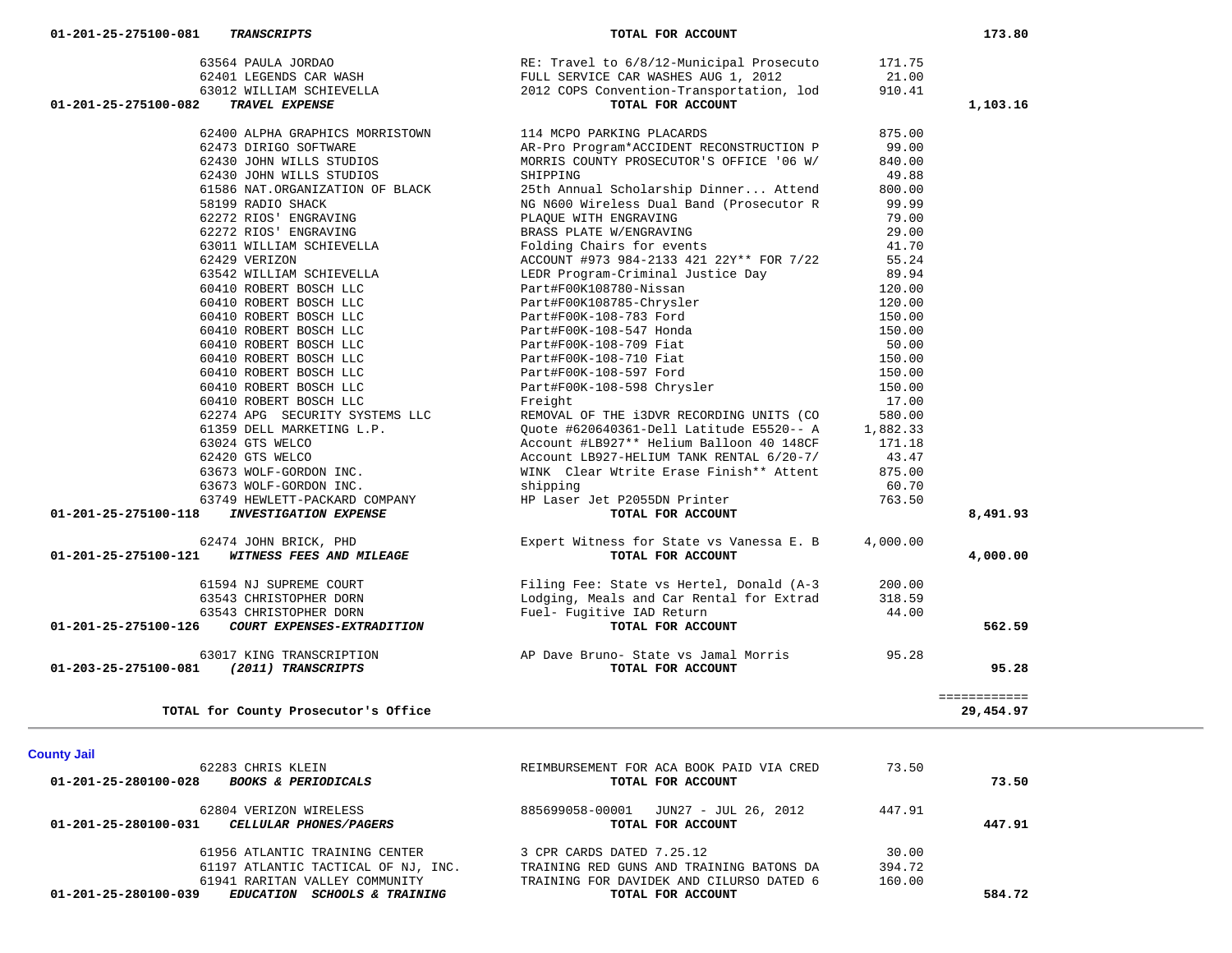| $\begin{tabular}{lllllllllll} \multicolumn{4}{c }{62808 SCIENTIFIC WATER CONDITIONING} & \multicolumn{4}{c }{WATER GUARD SERVICE PAYMENT FOR AUG., SEP} & \multicolumn{4}{c }{232.00} \\ \multicolumn{4}{c }{62809 ATC SERVICES INC} & \multicolumn{4}{c }{CONTRACT PAYMENT FOR HVAC FOR AUG.SEPT.0 & \multicolumn{4}{c }{4,176.50} \\ \multicolumn{4}{c }{62809 ATC SERVICES INC} & \multicolumn{4}{c }{CONTRACT PAYMENT FOR HVAC FOR AUG.SEPT.0 & \multicolumn{4}{c }{$ |                                                                                  |           | 4,408.50  |
|---------------------------------------------------------------------------------------------------------------------------------------------------------------------------------------------------------------------------------------------------------------------------------------------------------------------------------------------------------------------------------------------------------------------------------------------------------------------------|----------------------------------------------------------------------------------|-----------|-----------|
|                                                                                                                                                                                                                                                                                                                                                                                                                                                                           |                                                                                  |           |           |
|                                                                                                                                                                                                                                                                                                                                                                                                                                                                           |                                                                                  |           | 1,642.00  |
|                                                                                                                                                                                                                                                                                                                                                                                                                                                                           |                                                                                  |           |           |
|                                                                                                                                                                                                                                                                                                                                                                                                                                                                           |                                                                                  |           |           |
|                                                                                                                                                                                                                                                                                                                                                                                                                                                                           |                                                                                  |           |           |
|                                                                                                                                                                                                                                                                                                                                                                                                                                                                           |                                                                                  |           |           |
|                                                                                                                                                                                                                                                                                                                                                                                                                                                                           |                                                                                  |           |           |
|                                                                                                                                                                                                                                                                                                                                                                                                                                                                           |                                                                                  |           |           |
|                                                                                                                                                                                                                                                                                                                                                                                                                                                                           |                                                                                  |           |           |
|                                                                                                                                                                                                                                                                                                                                                                                                                                                                           |                                                                                  |           |           |
|                                                                                                                                                                                                                                                                                                                                                                                                                                                                           |                                                                                  |           |           |
|                                                                                                                                                                                                                                                                                                                                                                                                                                                                           |                                                                                  |           |           |
|                                                                                                                                                                                                                                                                                                                                                                                                                                                                           |                                                                                  |           |           |
|                                                                                                                                                                                                                                                                                                                                                                                                                                                                           |                                                                                  |           |           |
|                                                                                                                                                                                                                                                                                                                                                                                                                                                                           |                                                                                  |           | 2,958.24  |
|                                                                                                                                                                                                                                                                                                                                                                                                                                                                           |                                                                                  |           |           |
| 01-201-25-260100-04<br>61815 DELL MARKETING L.P.<br>61815 DELL MARKETING L.P.<br>61942 STAPLES BUSINESS ADVANTAGE OPTICE SUPPLIES DATED 7.19.12<br>61942 STAPLES BUSINESS ADVANTAGE OPTICE SUPPLIES DATED 7.19.12<br>61942 STAPLES BUSI                                                                                                                                                                                                                                   |                                                                                  |           | 82.47     |
|                                                                                                                                                                                                                                                                                                                                                                                                                                                                           |                                                                                  |           |           |
|                                                                                                                                                                                                                                                                                                                                                                                                                                                                           |                                                                                  |           | 291.96    |
|                                                                                                                                                                                                                                                                                                                                                                                                                                                                           |                                                                                  |           |           |
|                                                                                                                                                                                                                                                                                                                                                                                                                                                                           |                                                                                  |           |           |
|                                                                                                                                                                                                                                                                                                                                                                                                                                                                           |                                                                                  |           |           |
|                                                                                                                                                                                                                                                                                                                                                                                                                                                                           |                                                                                  |           |           |
|                                                                                                                                                                                                                                                                                                                                                                                                                                                                           |                                                                                  |           |           |
|                                                                                                                                                                                                                                                                                                                                                                                                                                                                           |                                                                                  |           |           |
|                                                                                                                                                                                                                                                                                                                                                                                                                                                                           |                                                                                  |           |           |
|                                                                                                                                                                                                                                                                                                                                                                                                                                                                           |                                                                                  |           |           |
|                                                                                                                                                                                                                                                                                                                                                                                                                                                                           |                                                                                  |           |           |
| 19 19 19 19 2018 ACME AMERICAN REPAIRS INC.<br>61188 ACME AMERICAN REPAIRS INC.<br>62802 ELEVATOR MAINTENANCE CORP<br>62802 ELEVATOR MAINTENANCE CORP<br>6281 VEOLIA ES SOLID WASTE OF PEACILITY REFUSE REMOVAL FOR AUGUST 2012 DATE<br>                                                                                                                                                                                                                                  |                                                                                  |           | 7,431.25  |
|                                                                                                                                                                                                                                                                                                                                                                                                                                                                           |                                                                                  |           |           |
| VALUE ON TRIE CONTRA (4,610.40<br>VALUE ON TRIE CONTRA (4,610.40<br>SI936 CY DRAKE LOCKSMITHS, INC.<br>ELECTRITY CAMERAS PLUS FREIGHT DATED 7. 40.00<br>62977 CY DRAKE LOCKSMITHS, INC.<br>62977 CY DRAKE LOCKSMITHS, INC.<br>62977 CY DRA                                                                                                                                                                                                                                |                                                                                  |           | 4,610.40  |
|                                                                                                                                                                                                                                                                                                                                                                                                                                                                           |                                                                                  |           |           |
|                                                                                                                                                                                                                                                                                                                                                                                                                                                                           |                                                                                  |           |           |
|                                                                                                                                                                                                                                                                                                                                                                                                                                                                           |                                                                                  |           |           |
|                                                                                                                                                                                                                                                                                                                                                                                                                                                                           |                                                                                  |           | 1,829.35  |
|                                                                                                                                                                                                                                                                                                                                                                                                                                                                           |                                                                                  |           |           |
|                                                                                                                                                                                                                                                                                                                                                                                                                                                                           |                                                                                  |           | 284.00    |
|                                                                                                                                                                                                                                                                                                                                                                                                                                                                           | 62172 KYOCERA MITA AMERICA, INC. LEASE PAYMENT FOR INTAKE COPIER FROM 7.1 505.86 |           |           |
| OFFICE MACHINES - RENTAL<br>01-201-25-280100-164                                                                                                                                                                                                                                                                                                                                                                                                                          | TOTAL FOR ACCOUNT                                                                |           | 505.86    |
| 61949 ARAMARK CORRECTIONAL SERVICES                                                                                                                                                                                                                                                                                                                                                                                                                                       | STAFF AND INMATE MEALS DATED 7.18.12                                             | 17,118.05 |           |
| 62836 ARAMARK CORRECTIONAL SERVICES                                                                                                                                                                                                                                                                                                                                                                                                                                       | STAFF AND INMATE MEALS DATED 8.8.12                                              | 16,904.30 |           |
| 62836 ARAMARK CORRECTIONAL SERVICES                                                                                                                                                                                                                                                                                                                                                                                                                                       | GUEST MEALS DATED 8.8.12                                                         | 350.00    |           |
| 62836 ARAMARK CORRECTIONAL SERVICES                                                                                                                                                                                                                                                                                                                                                                                                                                       | INMATE MEALS DATED 8.8.12                                                        | 100.89    |           |
| 62171 ARAMARK CORRECTIONAL SERVICES                                                                                                                                                                                                                                                                                                                                                                                                                                       | STAFF AND INMATE MEALS DATED 7.26.12                                             | 16,781.18 |           |
| 62282 ARAMARK CORRECTIONAL SERVICES                                                                                                                                                                                                                                                                                                                                                                                                                                       | STAFF AND INMATE MEALS DATED 8.2.12                                              | 16,644.38 |           |
| 63416 ARAMARK CORRECTIONAL SERVICES                                                                                                                                                                                                                                                                                                                                                                                                                                       | STAFF AND INMATE MEALS DATED 8.16.12                                             | 16,351.97 |           |
| 01-201-25-280100-185 FOOD                                                                                                                                                                                                                                                                                                                                                                                                                                                 | TOTAL FOR ACCOUNT                                                                |           | 84,250.77 |
| 61217 TREASURER-STATE OF NEW JERSEY                                                                                                                                                                                                                                                                                                                                                                                                                                       | REGISTRATION RENEWAL FOR MEDICAL WASTE F                                         | 500.00    |           |
| 62179 PRACTICE ASSOCIATES INC                                                                                                                                                                                                                                                                                                                                                                                                                                             | MEDICAL CARE FOR A.BARNHILL DATED 6.21.1                                         | 446.55    |           |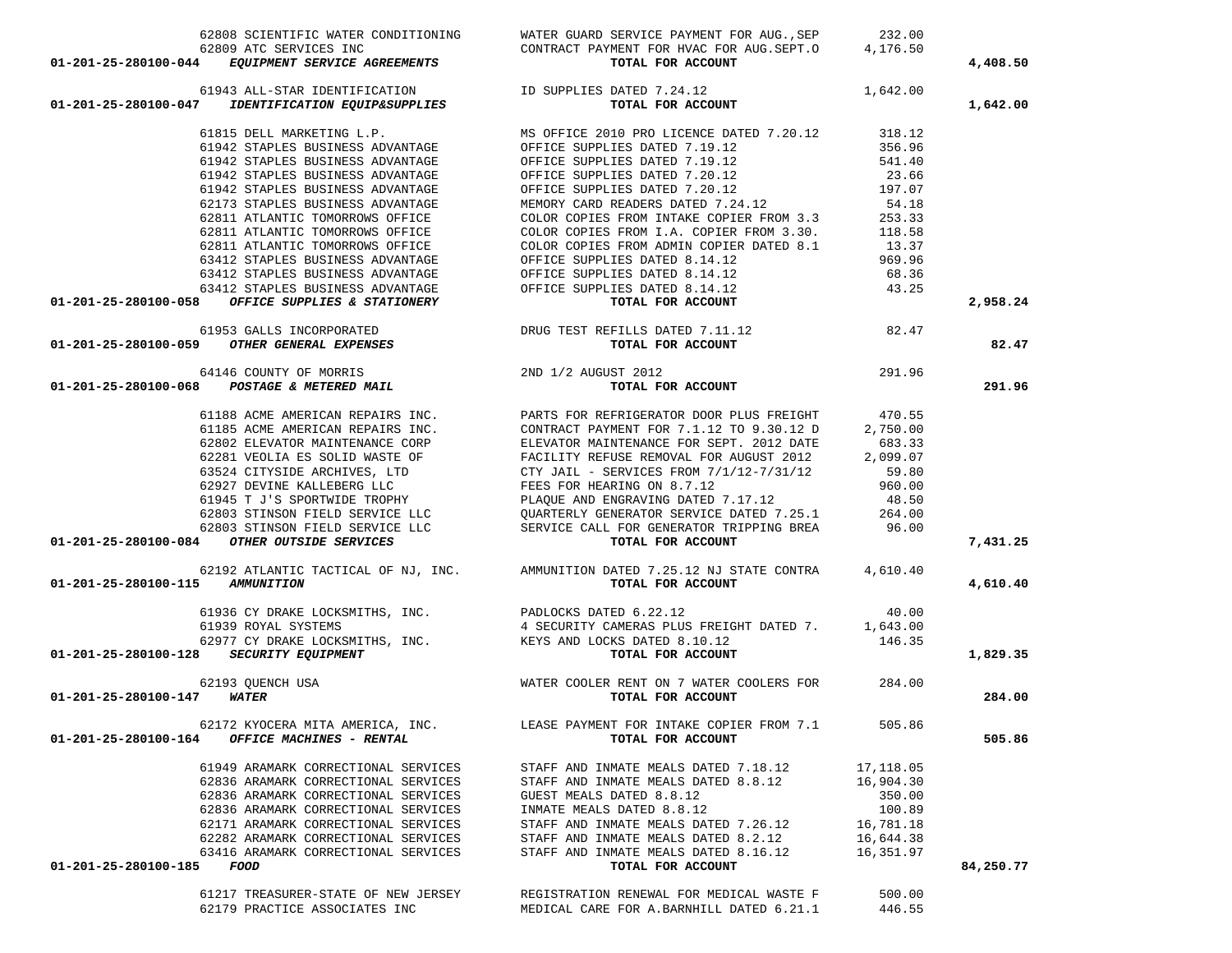| 01-201-25-280100-189 MEDICAL                                                                                                                                                                                                                                                                                                                                                                | MEDICAL CARE FOR J.RODRIGUEZVANEGAS DATE<br>TOTAL FOR ACCOUNT<br>2 CITATION BARS DATED 7.13.12<br>19.90<br>2 CITATION BARS DATED 7.13.12<br>UNIFORMS FOR CHLETSOS DATED 6.27.12<br>141.72<br>UNIFORMS FOR JENKINS DATED 7.2.12<br>445.63<br>UNIF | 40,464.49 |
|---------------------------------------------------------------------------------------------------------------------------------------------------------------------------------------------------------------------------------------------------------------------------------------------------------------------------------------------------------------------------------------------|--------------------------------------------------------------------------------------------------------------------------------------------------------------------------------------------------------------------------------------------------|-----------|
| 61948 UNIVERSAL UNIFORM SALES CO INC                                                                                                                                                                                                                                                                                                                                                        |                                                                                                                                                                                                                                                  |           |
| 61948 UNIVERSAL UNIFORM SALES CO INC                                                                                                                                                                                                                                                                                                                                                        |                                                                                                                                                                                                                                                  |           |
| 61948 UNIVERSAL UNIFORM SALES CO INC                                                                                                                                                                                                                                                                                                                                                        |                                                                                                                                                                                                                                                  |           |
| 62978 UNIVERSAL UNIFORM SALES CO INC                                                                                                                                                                                                                                                                                                                                                        |                                                                                                                                                                                                                                                  |           |
| 62978 UNIVERSAL UNIFORM SALES CO INC                                                                                                                                                                                                                                                                                                                                                        |                                                                                                                                                                                                                                                  |           |
| 62978 UNIVERSAL UNIFORM SALES CO INC                                                                                                                                                                                                                                                                                                                                                        |                                                                                                                                                                                                                                                  |           |
| 62978 UNIVERSAL UNIFORM SALES CO INC                                                                                                                                                                                                                                                                                                                                                        |                                                                                                                                                                                                                                                  |           |
| 62978 UNIVERSAL UNIFORM SALES CO INC                                                                                                                                                                                                                                                                                                                                                        |                                                                                                                                                                                                                                                  |           |
| 62978 UNIVERSAL UNIFORM SALES CO INC                                                                                                                                                                                                                                                                                                                                                        |                                                                                                                                                                                                                                                  |           |
| 62978 UNIVERSAL UNIFORM SALES CO INC                                                                                                                                                                                                                                                                                                                                                        |                                                                                                                                                                                                                                                  |           |
|                                                                                                                                                                                                                                                                                                                                                                                             |                                                                                                                                                                                                                                                  |           |
|                                                                                                                                                                                                                                                                                                                                                                                             |                                                                                                                                                                                                                                                  |           |
|                                                                                                                                                                                                                                                                                                                                                                                             |                                                                                                                                                                                                                                                  |           |
| 62978 UNIVERSAL UNIFORM SALES CO INC<br>62978 UNIVERSAL UNIFORM SALES CO INC<br>62978 UNIVERSAL UNIFORM SALES CO INC<br>62978 UNIVERSAL UNIFORM SALES CO INC<br>62978 UNIVERSAL UNIFORM SALES CO INC<br>662.51<br>662.51<br>01-201-25-280100                                                                                                                                                |                                                                                                                                                                                                                                                  | 6,569.84  |
|                                                                                                                                                                                                                                                                                                                                                                                             |                                                                                                                                                                                                                                                  |           |
|                                                                                                                                                                                                                                                                                                                                                                                             |                                                                                                                                                                                                                                                  |           |
|                                                                                                                                                                                                                                                                                                                                                                                             |                                                                                                                                                                                                                                                  |           |
|                                                                                                                                                                                                                                                                                                                                                                                             |                                                                                                                                                                                                                                                  |           |
|                                                                                                                                                                                                                                                                                                                                                                                             |                                                                                                                                                                                                                                                  |           |
|                                                                                                                                                                                                                                                                                                                                                                                             |                                                                                                                                                                                                                                                  |           |
| $\begin{tabular}{lllllllllllllllllllll} \multicolumn{4}{c }{\text{\small 61946 TURTLE & HUGHES, INC}} & & & & & & & & & & & & 1,142.04\\ \hline 60148 \text{ CULTLIGAN} & & & & & & & & & & & 1,142.04\\ 60148 \text{ CULTLIGAN} & & & & & & & & & & 1,142.04\\ 62810 \text{ MORRISTOM IUMBER & & & & & & & & & & 158.0\\ 62810 \text{ MORRISTOM IUMBER} & & & & & & & & & 158.0\\ 62810 \$ |                                                                                                                                                                                                                                                  | 3,328.32  |
|                                                                                                                                                                                                                                                                                                                                                                                             |                                                                                                                                                                                                                                                  |           |
|                                                                                                                                                                                                                                                                                                                                                                                             |                                                                                                                                                                                                                                                  |           |
|                                                                                                                                                                                                                                                                                                                                                                                             |                                                                                                                                                                                                                                                  |           |
|                                                                                                                                                                                                                                                                                                                                                                                             |                                                                                                                                                                                                                                                  |           |
|                                                                                                                                                                                                                                                                                                                                                                                             |                                                                                                                                                                                                                                                  |           |
|                                                                                                                                                                                                                                                                                                                                                                                             |                                                                                                                                                                                                                                                  |           |
|                                                                                                                                                                                                                                                                                                                                                                                             |                                                                                                                                                                                                                                                  |           |
|                                                                                                                                                                                                                                                                                                                                                                                             |                                                                                                                                                                                                                                                  |           |
|                                                                                                                                                                                                                                                                                                                                                                                             |                                                                                                                                                                                                                                                  |           |
|                                                                                                                                                                                                                                                                                                                                                                                             |                                                                                                                                                                                                                                                  |           |
|                                                                                                                                                                                                                                                                                                                                                                                             |                                                                                                                                                                                                                                                  | 11,845.35 |
|                                                                                                                                                                                                                                                                                                                                                                                             |                                                                                                                                                                                                                                                  |           |

62179 PRACTICE ASSOCIATES INC MEDICAL CARE FOR A.BARNHILL DATED 6.22.1 158.60

62179 PRACTICE ASSOCIATES INC 62179 MEDICAL CARE FOR J.LUPO DATED 7.2.12 130.00 61179 CONTRACT PHARMACY SERVICES INC INMATE MEDICATION JUNE 2012 DATED 6.30.1 18,042.14 62176 NANCY HERNANDEZ MEDICAL CARE FOR B.DAVIS DATED 5/5,6,12, 600.00 62180 ATLANTIC AMBULANCE CORP. MEDICAL CARE FOR W.AIELLO DATED 7.10.12 1,188.20 62180 ATLANTIC AMBULANCE CORP. MEDICAL CARE FOR M.SPADY DATED 7.2.12 1,188.20

 61950 PRECISION HEALTH INC. INMATE XRAYSFOR JUNE 2012 DATED 7.5.12 850.00 61951 BIO- REFERENCE LABORATORIES INMATE LAB WORK FOR JUNE 2012 DATED 7.1. 105.05

62179 PRACTICE ASSOCIATES INC MEDICAL CARE FOR A.BARNHILL DATED 6.25.1

62179 PRACTICE ASSOCIATES INC MEDICAL CARE FOR A.BARNHILL DATED 6.26.1

62178 AFFILIATED EYE SURGEONS OF MEDICAL CARE FOR P.DASILVA DATED 2.8.12

158.60

158.60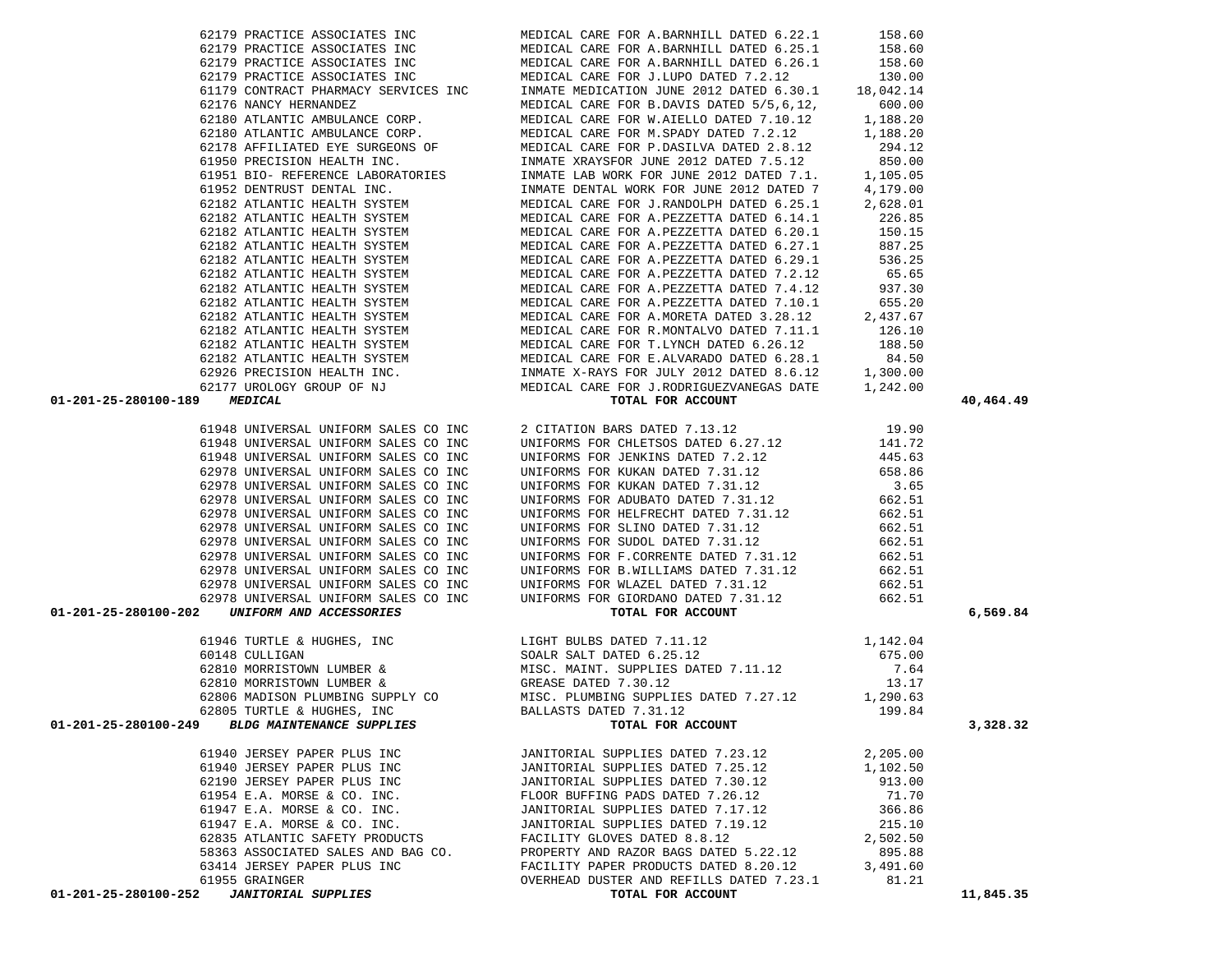| TOTAL for County Youth Detention Facilit                         |                                                                                        |                  | 13,388.78                  |  |
|------------------------------------------------------------------|----------------------------------------------------------------------------------------|------------------|----------------------------|--|
|                                                                  |                                                                                        |                  | ============               |  |
| MACHINERY REPAIRS & PARTS<br>01-201-25-281100-262                | TOTAL FOR ACCOUNT                                                                      |                  | 504.95                     |  |
| 62883 TELE-MEASUREMENTS, INC.                                    | Security Camera Repair                                                                 | 175.00           |                            |  |
| 62882 BATTERIES PLUS<br>62881 ROYAL COMMUNICATIONS INC.          | 7.5 V NIMH RAY9012NM batteries<br>Labor to reprogram 10 HT750 radios and 2             | 179.95<br>150.00 |                            |  |
|                                                                  |                                                                                        |                  |                            |  |
| 01-201-25-281100-252<br><b>JANITORIAL SUPPLIES</b>               | TOTAL FOR ACCOUNT                                                                      |                  | 237.80                     |  |
| 63216 CENTRAL POLY CORP                                          | Clear Liners                                                                           | 59.45            |                            |  |
| 63216 CENTRAL POLY CORP                                          | Black liners                                                                           | 178.35           |                            |  |
| 01-201-25-281100-189<br><b>MEDICAL</b>                           | TOTAL FOR ACCOUNT                                                                      |                  | 1,771.14                   |  |
| 63072 WHITES HEALTHCARE                                          | Medication Credit-April, 2012                                                          | $-175.75$        |                            |  |
| 63072 WHITES HEALTHCARE                                          | Medication Credit-June                                                                 | $-162.66$        |                            |  |
| 63072 WHITES HEALTHCARE                                          | Medication Credit-May                                                                  | $-37.23$         |                            |  |
| 63072 WHITES HEALTHCARE                                          | Mediccations for June, 2012                                                            | 642.17           |                            |  |
| 63072 WHITES HEALTHCARE                                          | Medications for May 2012                                                               | 895.89           |                            |  |
| 60339 TREASURER-STATE OF NEW JERSEY                              | Annual Registration Fee                                                                | 85.00            |                            |  |
| 61494 MOORE MEDICAL LLC<br>62244 THE INSTITUTE FOR FORENSIC      | Otoscope bulb, ophthalmoscope, scissors, h<br>Psychological Evaluation for JDO Candida | 198.72<br>325.00 |                            |  |
|                                                                  |                                                                                        |                  |                            |  |
| $01 - 201 - 25 - 281100 - 185$<br>FOOD                           | TOTAL FOR ACCOUNT                                                                      |                  | 8,317.61                   |  |
| 63266 DEER PARK                                                  | 0434495636 7-15-12-8-14-12                                                             | 41.80            |                            |  |
| 62930 SODEXO, INC & AFFILIATES                                   | Snacks & Groceries                                                                     | 1,594.47         |                            |  |
| 62930 SODEXO, INC & AFFILIATES                                   | Contractural Charge                                                                    | 2,752.00         |                            |  |
| 62930 SODEXO, INC & AFFILIATES                                   | meals                                                                                  | 3,929.34         |                            |  |
| OFFICE MACHINES - RENTAL<br>01-201-25-281100-164                 | TOTAL FOR ACCOUNT                                                                      |                  | 1,439.19                   |  |
| 60684 KYOCERA MITA AMERICA, INC.                                 | 7629689-046 2 Copier Rentals                                                           | 1,439.19         |                            |  |
|                                                                  |                                                                                        |                  |                            |  |
| 01-201-25-281100-068<br>POSTAGE & METERED MAIL                   | TOTAL FOR ACCOUNT                                                                      |                  | 117.25                     |  |
| 64146 COUNTY OF MORRIS                                           | 2ND 1/2 AUGUST 2012                                                                    | 117.25           |                            |  |
|                                                                  |                                                                                        |                  |                            |  |
| OTHER GENERAL EXPENSES<br>01-201-25-281100-059                   | TOTAL FOR ACCOUNT                                                                      |                  | 344.88                     |  |
| 61497 BOB BARKER COMPANY, INC.<br>63217 SHERWIN WILLIAMS         | deodorant<br>Green paint, Jail Off White Paint for ce                                  | 109.75<br>235.13 |                            |  |
|                                                                  |                                                                                        |                  |                            |  |
| OFFICE SUPPLIES & STATIONERY<br>01-201-25-281100-058             | TOTAL FOR ACCOUNT                                                                      |                  | 360.96                     |  |
| 62929 STAPLES BUSINESS ADVANTAGE                                 | ink jets                                                                               | 360.96           |                            |  |
|                                                                  |                                                                                        |                  |                            |  |
| 01-201-25-281100-039<br>EDUCATION SCHOOLS & TRAINING             | Mammal presentation<br>TOTAL FOR ACCOUNT                                               |                  | 295.00                     |  |
| <b>County Youth Detention Facilit</b><br>63279 WALLABY TALES LLC |                                                                                        | 295.00           |                            |  |
|                                                                  |                                                                                        |                  |                            |  |
|                                                                  |                                                                                        |                  |                            |  |
| TOTAL for County Jail                                            |                                                                                        |                  | ============<br>177,321.98 |  |
|                                                                  |                                                                                        |                  |                            |  |
| <b>SAFETY ITEMS</b><br>01-201-25-280100-266                      | TOTAL FOR ACCOUNT                                                                      |                  | 207.00                     |  |
| 62188 HEARTSTATION                                               | BATTERY FOR AED DATED 7.18.12                                                          | 27.00            |                            |  |
| 61937 FIRE AND SECURITY TECHNOLOGIES                             | 2 BATTERIES FOR FIRE ALARM DATED 7.25.12                                               | 180.00           |                            |  |
| 01-201-25-280100-262<br>MACHINERY REPAIRS & PARTS                | TOTAL FOR ACCOUNT                                                                      |                  | 5,506.05                   |  |
| 62807 CARRIER CORPORATION                                        | HVAC REPAIRS DATED 7.25.12                                                             | 614.00           |                            |  |
| 62189 GYM SOURCE                                                 | MAINTENANCE ON ELLIPTICAL DATED 7.31.12                                                | 200.00           |                            |  |

61944 CARRIER CORPORATION BOILER PARTS AND REPAIR DATED 7.18.12 4,692.05

**Road Repairs** 

 **01-201-26-290100-036** *CONTRACTED SERVICES* **TOTAL FOR ACCOUNT 3,234.00**

62481 SPACE FARMS INC<br> **62481 SPACE FARMS INC**<br> **62481 SPACE FARMS INC**<br> **62481 SPACE FARMS INC**<br> **62481 SPACE FARMS INC**<br> **62481 SPACE FARMS INCLUSION SPACE TOTAL FOR ACCOUNT**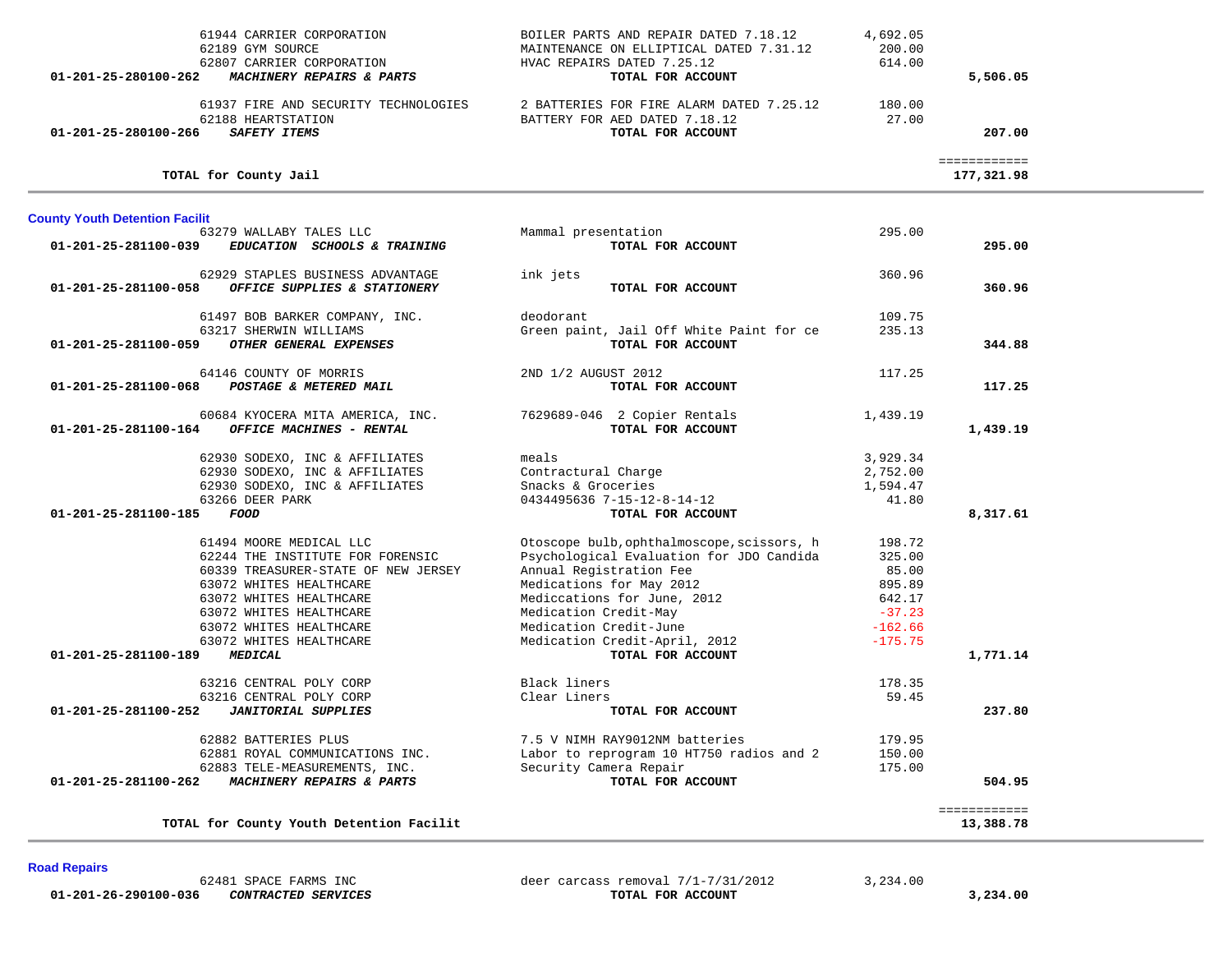|                      | 62535 STAPLES BUSINESS ADVANTAGE                 | toner, tape TZE, copier paper                       | 179.79   |          |
|----------------------|--------------------------------------------------|-----------------------------------------------------|----------|----------|
|                      | 62535 STAPLES BUSINESS ADVANTAGE                 | 4-line phone                                        | 74.01    |          |
| 01-201-26-290100-058 | OFFICE SUPPLIES & STATIONERY                     | TOTAL FOR ACCOUNT                                   |          | 253.80   |
|                      |                                                  |                                                     |          |          |
| 01-201-26-290100-068 | 64146 COUNTY OF MORRIS<br>POSTAGE & METERED MAIL | 2ND 1/2 AUGUST 2012<br>TOTAL FOR ACCOUNT            | 0.90     | 0.90     |
|                      |                                                  |                                                     |          |          |
|                      | 63646 VERIZON                                    | 973 361-8682 980 26Y billing date 8-1-20 27.57      |          |          |
|                      | 63648 VERIZON                                    | 973 361-2726 132 16Y billing date 8/1/20            | 251.79   |          |
| 01-201-26-290100-146 | <b>TELEPHONE</b>                                 | TOTAL FOR ACCOUNT                                   |          | 279.36   |
|                      | 62379 KORNER STORE INC                           | meals 4/19-5/6/2012                                 | 40.00    |          |
|                      | 62379 KORNER STORE INC                           | 15% tip                                             | 6.00     |          |
| 01-201-26-290100-188 | <b>MEALS</b>                                     | TOTAL FOR ACCOUNT                                   |          | 46.00    |
|                      |                                                  |                                                     |          |          |
|                      | 63386 CHRIS NEWKIRK                              | work boots                                          | 90.00    |          |
|                      | 62691 EDWARD BRETT                               | boots per contract                                  | 82.95    |          |
|                      | 63777 ARTHUR FRENZEL                             | work boots                                          | 90.00    |          |
|                      | 63835 CHRIS NIETZ                                | work boots                                          | 90.00    |          |
|                      | 63818 DAVID TILLSON                              | work boots                                          | 90.00    |          |
|                      | 63825 DARREN COSTANZA                            | work boots                                          | 90.00    |          |
|                      | 63695 EVERTON DUHANEY                            | work boots                                          | 90.00    |          |
|                      | 63650 GREG ST. JOHN                              | work boots                                          | 90.00    |          |
|                      | 63824 JOHN BOWER                                 | work boots                                          | 90.00    |          |
|                      | 63823 JAY BUERGER                                | work boots                                          | 69.99    |          |
|                      | 63826 JEFF PALK                                  | work boots                                          | 84.99    |          |
|                      | 63834 LOU CASTALDI                               | work boots                                          | 90.00    |          |
|                      | 63836 MICHAEL VISCONTI                           | work boots                                          | 90.00    |          |
|                      | 63779 MARK JAEGER                                | work boots                                          | 69.99    |          |
|                      | 63776 STEFAN KIRSCH                              | work boots                                          | 90.00    |          |
|                      | 63651 THOMAS COEN                                | work boots                                          | 90.00    |          |
|                      | 63775 TREVOR HUFFERT                             | work boots                                          | 84.99    |          |
|                      | 63837 WILLIAM ZABRISKIE                          | work boots                                          | 90.00    |          |
|                      | 63652 WILLIAM SERGENT                            | work boots                                          | 90.00    |          |
|                      | 63649 WILLIAM G. STEPHENS                        | boots per contract                                  | 90.00    |          |
| 01-201-26-290100-207 | UNIFORM & CLOTHING ALLOWANCE                     | TOTAL FOR ACCOUNT                                   |          | 1,742.91 |
|                      | 62502 TILCON                                     | $I - 5$                                             | 215.87   |          |
|                      | 62502 TILCON                                     | $I - 5$                                             | 160.44   |          |
|                      | 62502 TILCON                                     | $I - 5$                                             | 410.86   |          |
|                      | 62126 TILCON                                     | $I - 5$                                             | 157.77   |          |
|                      | 62126 TILCON                                     | $I - 5$                                             | 180.13   |          |
|                      | 62014 TILCON                                     | $I - 5$                                             | 282.50   |          |
|                      | 62014 TILCON                                     | $I - 5$                                             | 94.34    |          |
|                      | 62014 TILCON                                     | $I - 5$                                             | 1,212.37 |          |
|                      | 62014 TILCON                                     | $I - 5$                                             | 560.09   |          |
| 01-201-26-290100-222 | <b>BITUMINOUS CONCRETE</b>                       | TOTAL FOR ACCOUNT                                   |          | 3,274.37 |
|                      |                                                  |                                                     |          |          |
|                      | 62533 HARRISON SUPPLY                            | catch basin blocks, pallets, mortar cement 1,778.64 |          |          |
| 01-201-26-290100-224 | CATCH BASIN DRAINAGE & PIPES                     | TOTAL FOR ACCOUNT                                   |          | 1,778.64 |
|                      | 61634 COUNTY WELDING SUPPLY CO                   | acetylene, oxygen                                   | 8.85     |          |
|                      | 62490 DELTA PRODUCTS CO                          | hex bolts, nut, flat washers                        | 429.64   |          |
|                      | 62488 COUNTY WELDING SUPPLY CO                   | oxygen compressed                                   | 24.99    |          |
|                      | 62488 COUNTY WELDING SUPPLY CO                   | acetylene                                           | 8.85     |          |
| 01-201-26-290100-238 | <b>SIGNAGE</b>                                   | TOTAL FOR ACCOUNT                                   |          | 472.33   |
|                      |                                                  |                                                     |          |          |
|                      | 62500 TILCON                                     | quarry process                                      | 212.70   |          |
|                      | 62127 TILCON                                     | quarry process                                      | 174.73   |          |
| 01-201-26-290100-244 | <b>STONE</b>                                     | TOTAL FOR ACCOUNT                                   |          | 387.43   |
|                      | 62491 GRINNELL RECYCLING INC.                    | disposable recycling 7/20-7/27/2012                 | 172.18   |          |
|                      | 62491 GRINNELL RECYCLING INC.                    |                                                     | 470.45   |          |
|                      |                                                  |                                                     |          |          |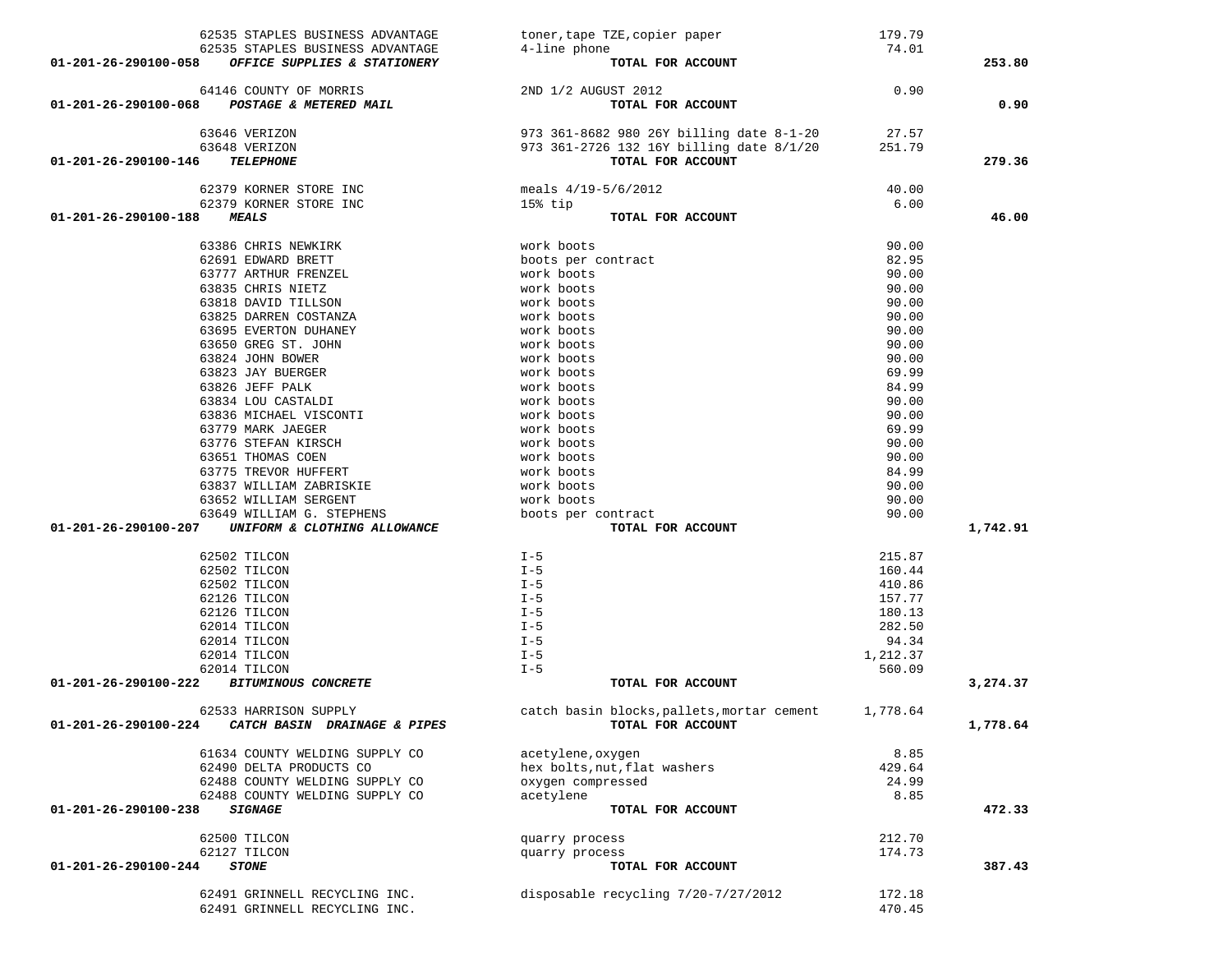| 60187 CABLEVISION                                                | 07876-512349-019 7/1-7/31/2012                               | 69.19    |                           |  |
|------------------------------------------------------------------|--------------------------------------------------------------|----------|---------------------------|--|
| 62125 CABLEVISION<br><b>SAFETY ITEMS</b><br>01-201-26-290100-266 | 07876-512349-018/31/2012 Hanover Garage<br>TOTAL FOR ACCOUNT | 69.19    | 138.38                    |  |
|                                                                  |                                                              |          |                           |  |
| TOTAL for Road Repairs                                           |                                                              |          | ============<br>12,803.57 |  |
|                                                                  |                                                              |          |                           |  |
| <b>Bridges and Culverts</b>                                      |                                                              |          |                           |  |
| 63037 VERIZON                                                    | 973 361-6688 142 79Y 8/01/12                                 | 524.26   |                           |  |
| 01-201-26-292100-146<br><b>TELEPHONE</b>                         | TOTAL FOR ACCOUNT                                            |          | 524.26                    |  |
| 60109 SHERWIN WILLIAMS                                           | 4 inch-4X1/21 Stripe Mini R                                  | 9.19     |                           |  |
| 60109 SHERWIN WILLIAMS                                           | Handypro Disp Lnrs                                           | 8.00     |                           |  |
| 60109 SHERWIN WILLIAMS                                           | 4 inch-4X1/2 stripe mini R                                   | 18.38    |                           |  |
| 60109 SHERWIN WILLIAMS                                           | handy roller pail                                            | 8.00     |                           |  |
| 01-201-26-292100-234<br><i><b>PAINT</b></i>                      | TOTAL FOR ACCOUNT                                            |          | 43.57                     |  |
| 61537 ATLANTIC TOMORROWS OFFICE                                  | Maintenance Contract No. 65612Taskalfa 2                     | 18.11    |                           |  |
| <b>EQUIPMENT RENTAL</b><br>01-201-26-292100-259                  | TOTAL FOR ACCOUNT                                            |          | 18.11                     |  |
|                                                                  |                                                              |          | ============              |  |
| TOTAL for Bridges and Culverts                                   |                                                              |          | 585.94                    |  |
|                                                                  |                                                              |          |                           |  |
| <b>Shade Tree Commission</b>                                     |                                                              |          |                           |  |
| 63815 STEPHAN TRUSZ                                              | work boots                                                   | 90.00    |                           |  |
| 63664 ROBERT REGAD                                               | work boots                                                   | 90.00    |                           |  |
| 01-201-26-300100-207<br>UNIFORM & CLOTHING ALLOWANCE             | TOTAL FOR ACCOUNT                                            |          | 180.00                    |  |
| 53817 MASTER GRINDING & SECURITY                                 | blades sharpened                                             | 216.00   |                           |  |
| MACHINERY REPAIRS & PARTS<br>01-201-26-300100-262                | TOTAL FOR ACCOUNT                                            |          | 216.00                    |  |
| 62538 MOONEY-GENERAL PAPER CO                                    | scrubs in a bucket                                           | 153.64   |                           |  |
| SAFETY ITEMS<br>01-201-26-300100-266                             | TOTAL FOR ACCOUNT                                            |          | 153.64                    |  |
|                                                                  |                                                              |          | ============              |  |
| TOTAL for Shade Tree Commission                                  |                                                              |          | 549.64                    |  |
| <b>Buildings &amp; Grounds</b>                                   |                                                              |          |                           |  |
| 63482 DOWEL SYLVAN LLC                                           | 850-104-ST104/ RENT FOR DUTTON CENTER/ O                     | 5,895.00 |                           |  |
| 63482 DOWEL SYLVAN LLC                                           | 850-201-ST201/ RENT FOR DUTTON CENTER/ O                     | 6,538.50 |                           |  |
| 63482 DOWEL SYLVAN LLC                                           | 850-202-ST202/ RENT FOR DUTTON CENTER/ O                     | 5,502.00 |                           |  |
| 63482 DOWEL SYLVAN LLC                                           | 850-203-ST203/ RENT FOR DUTTON CENTER/ O                     | 7,396.50 |                           |  |
| 63481 WILLIAM F. BARNISH                                         | RENT FOR DOVER PROBATION/ OCTOBER 2012                       | 7,087.72 |                           |  |
| 01-201-26-310100-029<br><b>BUILDING RENTAL</b>                   | TOTAL FOR ACCOUNT                                            |          | 32,419.72                 |  |
| 62341 MORSE WATCHMANS INC                                        | SERVICE CONTRACT (2000/2001/3000/3001)                       | 470.00   |                           |  |
| 01-201-26-310100-044 EQUIPMENT SERVICE AGREEMENTS                | TOTAL FOR ACCOUNT                                            |          | 470.00                    |  |
| 63107 LAZ PARKING                                                | 590803109/ JUROR PARKING - JUNE 2012 - 0                     | 5,197.50 |                           |  |
| 63107 LAZ PARKING                                                | 590803109/ JUROR PARKING - JULY 2012                         | 5,008.50 |                           |  |
| 63735 MORRISTOWN PARKING AUTHORITY                               | PARKING MAINTENANCE FEE / AUGUST 2012                        | 5,130.00 |                           |  |
| 01-201-26-310100-062<br>PARKING LOT RENTAL                       | TOTAL FOR ACCOUNT                                            |          | 15,336.00                 |  |
|                                                                  |                                                              |          |                           |  |
|                                                                  |                                                              |          |                           |  |
|                                                                  |                                                              |          |                           |  |

62491 GRINNELL RECYCLING INC. 179.70

 62492 MORRISTOWN LUMBER & drill ham handle,club hammer 25.98 62531 RICCIARDI BROTHERS OF epoxy coater, sleeve, roller frame 179.65<br>62493 SHEAFFER SUPPLY INC. duct tape duct tape 62493 SHEAFFER SUPPLY INC. duct tape 8.79

 **01-201-26-290100-260** *CONSTRUCTION MATERIALS* **TOTAL FOR ACCOUNT 1,195.45**

62499 SUSSEX COUNTY MUA<br>
CTMO0001CM street sweeping 7/27/2012<br> **CONSTRUCTION MATERIALS**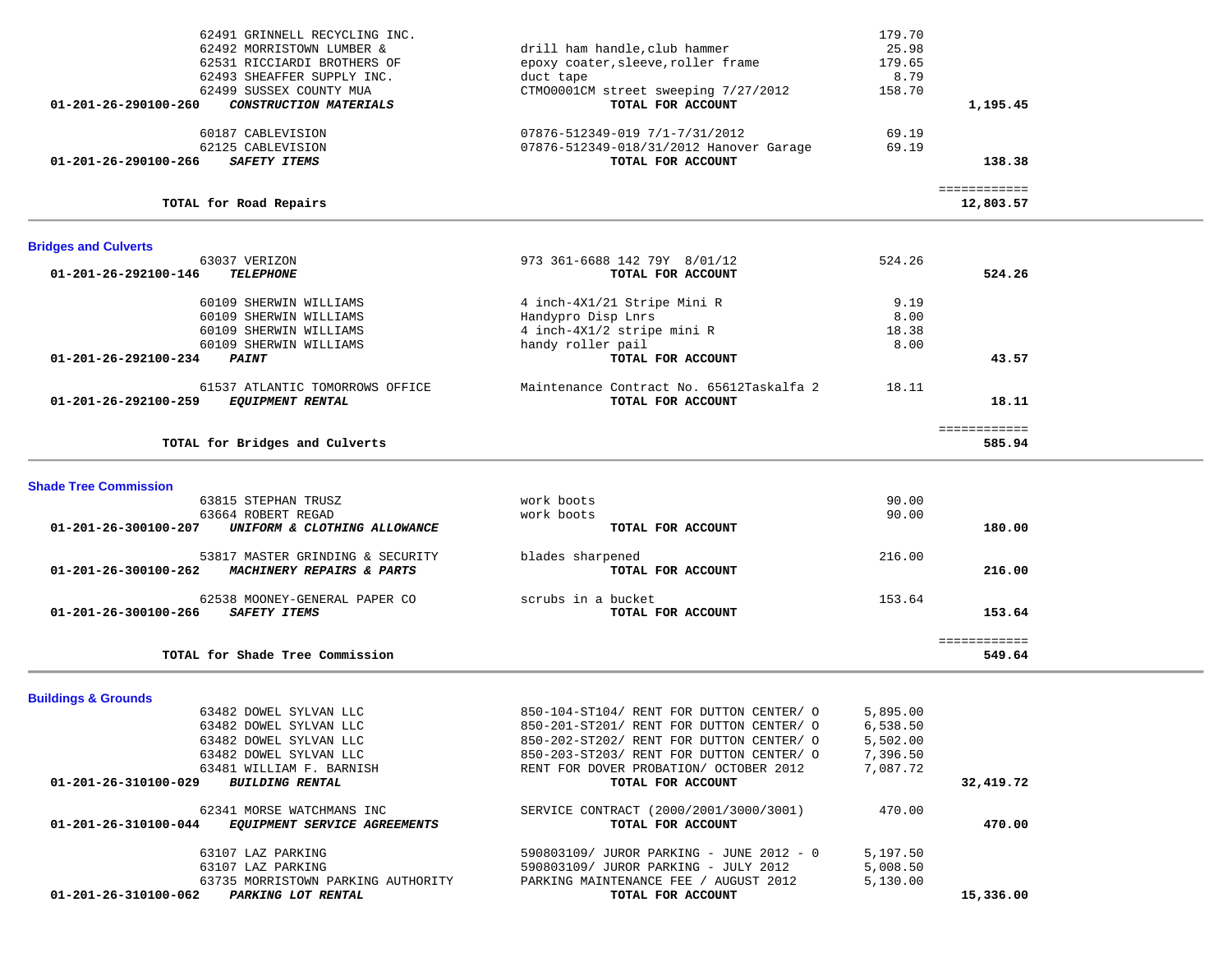|                                                                                                                                                                         |        | 36,449.00 |
|-------------------------------------------------------------------------------------------------------------------------------------------------------------------------|--------|-----------|
|                                                                                                                                                                         |        |           |
|                                                                                                                                                                         |        |           |
|                                                                                                                                                                         |        | 68.97     |
|                                                                                                                                                                         |        |           |
| 63114 SODEXO, INC & AFFILIATES<br>63121 ALLEN PAPER & SUPPLY CO<br><b>01-201-26-310100-098</b> OTHER OPERATING&REPAIR SUPPLY<br>70TAL FOR ACCOUNT<br>TOR ACCOUNT        | 275.55 |           |
|                                                                                                                                                                         |        |           |
|                                                                                                                                                                         |        |           |
|                                                                                                                                                                         |        | 857.99    |
|                                                                                                                                                                         |        |           |
|                                                                                                                                                                         |        | 280.00    |
| 63122 COMPLETE SECURITY SYSTEMS RE: A & R BLDG/ 07-25-12<br><b>01-201-26-310100-128</b> SECURITY EQUIPMENT SYSTEMS RE: A & R BLDG/ 07-25-12<br><b>TOTAL FOR ACCOUNT</b> |        |           |
|                                                                                                                                                                         |        |           |
|                                                                                                                                                                         |        |           |
|                                                                                                                                                                         |        |           |
|                                                                                                                                                                         |        |           |
|                                                                                                                                                                         |        |           |
|                                                                                                                                                                         |        | 449.98    |
|                                                                                                                                                                         |        |           |
|                                                                                                                                                                         |        |           |
|                                                                                                                                                                         |        |           |
|                                                                                                                                                                         |        |           |
|                                                                                                                                                                         |        | 186.77    |
|                                                                                                                                                                         |        |           |
|                                                                                                                                                                         |        |           |
|                                                                                                                                                                         |        |           |
|                                                                                                                                                                         |        |           |
|                                                                                                                                                                         |        |           |
|                                                                                                                                                                         |        |           |
|                                                                                                                                                                         |        |           |
|                                                                                                                                                                         |        |           |
|                                                                                                                                                                         |        |           |
|                                                                                                                                                                         |        |           |
|                                                                                                                                                                         |        |           |
|                                                                                                                                                                         |        |           |
|                                                                                                                                                                         |        |           |
|                                                                                                                                                                         |        |           |
|                                                                                                                                                                         |        |           |
|                                                                                                                                                                         |        |           |
|                                                                                                                                                                         |        |           |
|                                                                                                                                                                         |        |           |
|                                                                                                                                                                         |        |           |
|                                                                                                                                                                         |        |           |
|                                                                                                                                                                         |        |           |
|                                                                                                                                                                         |        |           |
|                                                                                                                                                                         |        |           |
|                                                                                                                                                                         |        |           |
|                                                                                                                                                                         |        |           |
|                                                                                                                                                                         |        | 12,365.70 |

 63108 EMPLOYMENT HORIZONS, INC. CLEANING SERVICES - JULY 2012/ DATED 07- 30,384.00 63108 EMPLOYMENT HORIZONS, INC. GROUNDSKEEPING SERVICES - JULY 2012/ DAT 2,635.00 63167 ELEVATOR MAINTENANCE CORP 749 / RE: A & R BLDG 711.12 711.12 733.30 63167 ELEVATOR MAINTENANCE CORP 757 / RE: CH 533.30

 63167 ELEVATOR MAINTENANCE CORP 758 / RE: SCHUYLER 355.56 63167 ELEVATOR MAINTENANCE CORP 759 / RE: CH 355.56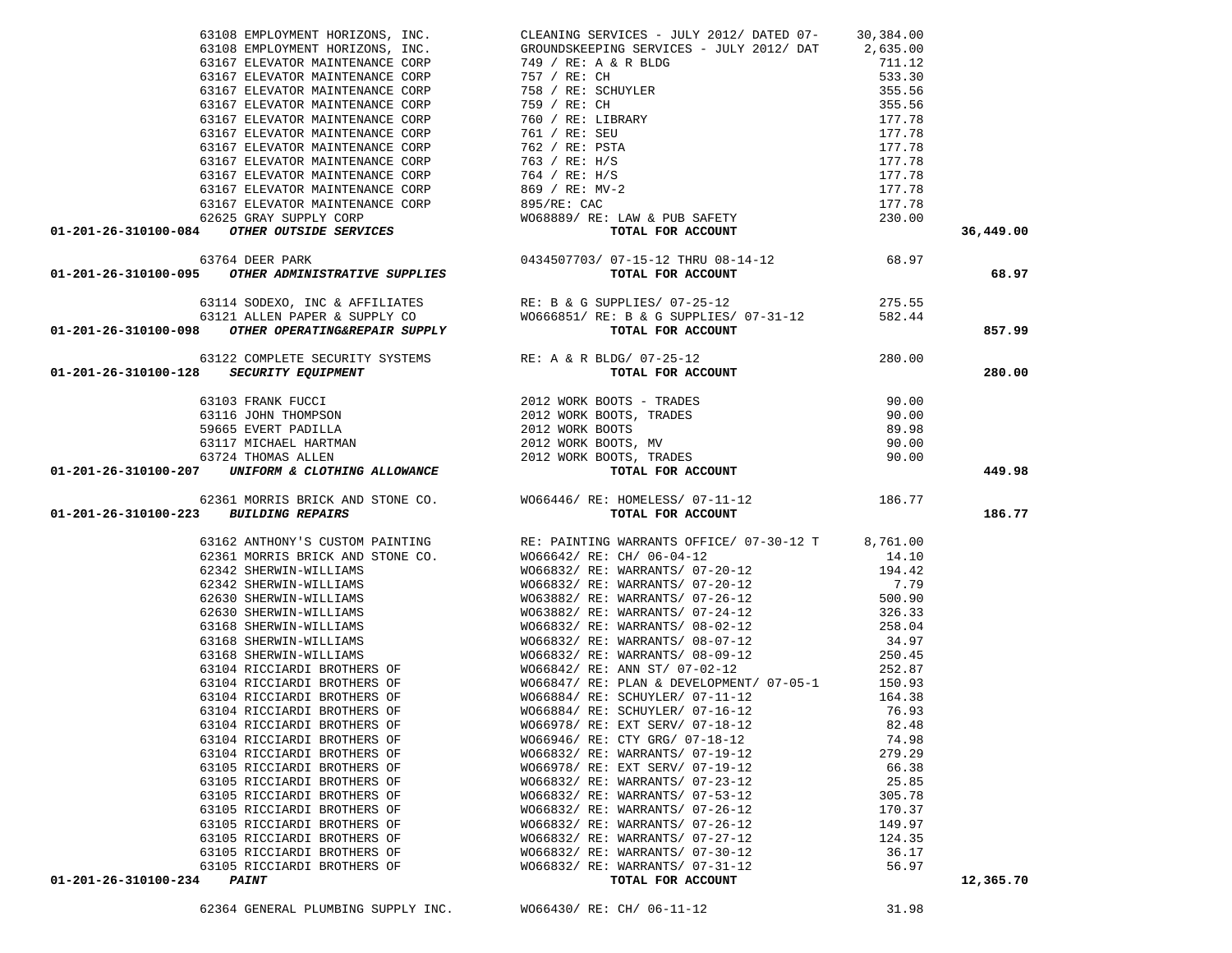|                                                                                                                                                                                                                              |                                                                                                                                                                   |          | 4,132.52 |
|------------------------------------------------------------------------------------------------------------------------------------------------------------------------------------------------------------------------------|-------------------------------------------------------------------------------------------------------------------------------------------------------------------|----------|----------|
| 621510 cm 20110 and protos (i.e) one control and the state of the 1911 cm 2012 cm 20121 and 2012 cm 20121 and 2012 cm 2012 cm 2012 cm 2012 cm 2012 cm 2012 cm 2012 cm 2012 cm 2012 cm 2012 cm 2012 cm 2012 cm 2012 cm 2012 c |                                                                                                                                                                   |          |          |
|                                                                                                                                                                                                                              |                                                                                                                                                                   |          |          |
|                                                                                                                                                                                                                              |                                                                                                                                                                   |          | 426.23   |
|                                                                                                                                                                                                                              |                                                                                                                                                                   |          |          |
|                                                                                                                                                                                                                              |                                                                                                                                                                   |          |          |
|                                                                                                                                                                                                                              |                                                                                                                                                                   |          |          |
|                                                                                                                                                                                                                              |                                                                                                                                                                   |          |          |
|                                                                                                                                                                                                                              |                                                                                                                                                                   |          |          |
|                                                                                                                                                                                                                              |                                                                                                                                                                   |          |          |
|                                                                                                                                                                                                                              |                                                                                                                                                                   |          |          |
|                                                                                                                                                                                                                              |                                                                                                                                                                   |          |          |
|                                                                                                                                                                                                                              |                                                                                                                                                                   |          |          |
|                                                                                                                                                                                                                              |                                                                                                                                                                   |          |          |
|                                                                                                                                                                                                                              |                                                                                                                                                                   |          |          |
|                                                                                                                                                                                                                              |                                                                                                                                                                   |          |          |
|                                                                                                                                                                                                                              |                                                                                                                                                                   |          |          |
|                                                                                                                                                                                                                              |                                                                                                                                                                   |          |          |
|                                                                                                                                                                                                                              |                                                                                                                                                                   |          |          |
|                                                                                                                                                                                                                              |                                                                                                                                                                   |          |          |
|                                                                                                                                                                                                                              |                                                                                                                                                                   |          |          |
|                                                                                                                                                                                                                              |                                                                                                                                                                   |          |          |
|                                                                                                                                                                                                                              |                                                                                                                                                                   |          |          |
|                                                                                                                                                                                                                              |                                                                                                                                                                   |          |          |
|                                                                                                                                                                                                                              |                                                                                                                                                                   |          |          |
|                                                                                                                                                                                                                              |                                                                                                                                                                   |          |          |
|                                                                                                                                                                                                                              |                                                                                                                                                                   |          |          |
|                                                                                                                                                                                                                              |                                                                                                                                                                   |          | 3,274.00 |
|                                                                                                                                                                                                                              | 63245 STEFO'S POOL SERVICES<br>63245 STEFO'S POOL SERVICES RE: 9-11 MEMORIAL MAINTENANCE/ DATED 04-<br>63245 STEFO'S POOL SERVICES<br>63245 STEFO'S POOL SERVICES |          |          |
|                                                                                                                                                                                                                              |                                                                                                                                                                   |          |          |
|                                                                                                                                                                                                                              |                                                                                                                                                                   |          |          |
|                                                                                                                                                                                                                              | 63245 STEFO'S POOL SERVICES RE: 9-11 MEMORIAL MAINTENANCE/ DATED 07-                                                                                              | 893.00   |          |
| 63245 STEFO'S POOL SERVICES                                                                                                                                                                                                  | RE: 9-11 MEMORIAL MAINTENANCE/ DATED 06-                                                                                                                          | 685.00   |          |
| 62371 GRASS ROOTS TURF PRODUCTS INC                                                                                                                                                                                          | W06856/ RE: 9-11/ 07-26-12                                                                                                                                        | 284.15   |          |
| 62636 MORRISTOWN LUMBER &                                                                                                                                                                                                    | W066907/ RE: GRNDS MAINT/ 07-11-12                                                                                                                                | 56.94    |          |
| GROUND MAINTENANCE SUPPLIES<br>01-201-26-310100-251                                                                                                                                                                          | TOTAL FOR ACCOUNT                                                                                                                                                 |          | 5,339.09 |
|                                                                                                                                                                                                                              |                                                                                                                                                                   |          |          |
| 62619 JERSEY PAPER PLUS INC                                                                                                                                                                                                  | W066775/ RE: STOCK/ 07-05-12                                                                                                                                      | 672.00   |          |
| 62619 JERSEY PAPER PLUS INC                                                                                                                                                                                                  | WO67009/RE: JANTORIAL SUPPLIES/07-23-1                                                                                                                            | 4,679.00 |          |
| 62619 JERSEY PAPER PLUS INC                                                                                                                                                                                                  | WO67009/RE: JANTORIAL SUPPLIES/08-06-1                                                                                                                            | 1,605.00 |          |
| <b>JANITORIAL SUPPLIES</b><br>01-201-26-310100-252                                                                                                                                                                           | TOTAL FOR ACCOUNT                                                                                                                                                 |          | 6,956.00 |
|                                                                                                                                                                                                                              |                                                                                                                                                                   |          |          |
| 63131 YORK MOTORS, INC.                                                                                                                                                                                                      | WO67138/ RE: B & G/ 08-10-12                                                                                                                                      | 459.00   |          |
| 62335 R & J CONTROL, INC.                                                                                                                                                                                                    | 002839/ A & R BLDG-KOHLER                                                                                                                                         | 174.95   |          |

62335 R & J CONTROL, INC.  $003113/$  CAC BLDG 174.95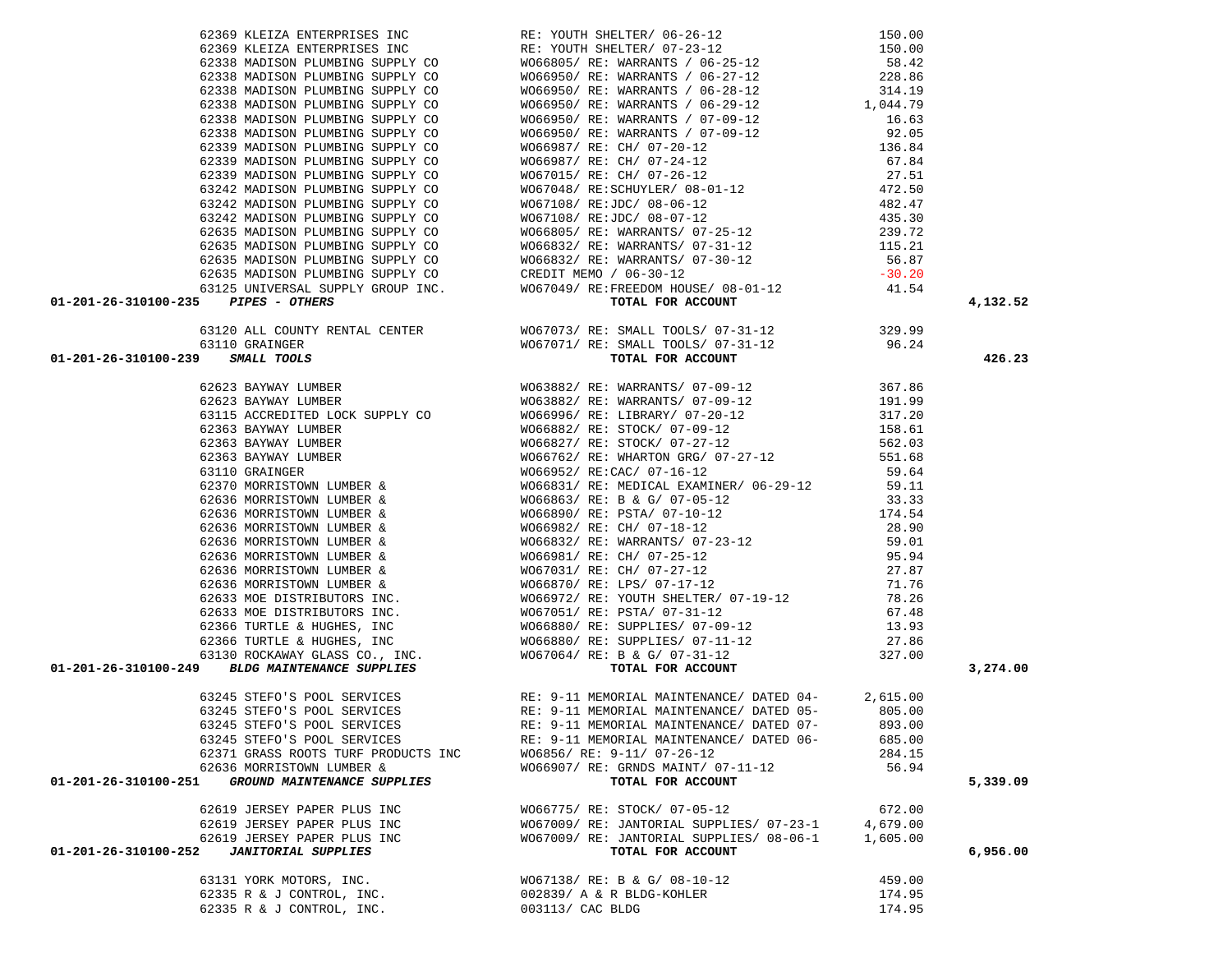| 01-201-26-310100-264<br>HEAT & A/C | TOTAL FOR ACCOUNT                       |          | 24, 169. 41 |
|------------------------------------|-----------------------------------------|----------|-------------|
| 63110 GRAINGER                     | W067100/ RE: SCHUYLER/ 08-07-12         | 592.86   |             |
| 62365 TURTLE & HUGHES, INC         | W066809/ RE: CTY GRG/ 06-29-12          | 81.06    |             |
| 62365 TURTLE & HUGHES, INC         | W066820/ RE: CTY GRG/ 06-29-12          | 22.84    |             |
| 62365 TURTLE & HUGHES, INC         | W066820/ RE: CTY GRG/ 06-29-12          | 23.26    |             |
| 62365 TURTLE & HUGHES, INC         | W066820/ RE: CTY GRG/ 06-29-12          | 141.09   |             |
| 62365 TURTLE & HUGHES, INC         | W066820/ RE: CTY GRG/ 07-02-12          | 187.14   |             |
| 62365 TURTLE & HUGHES, INC         | W066850/ RE: STOCK/ 07-05-12            | 1,993.60 |             |
| 62365 TURTLE & HUGHES, INC         | W066596/ RE: STOCK - ELEVATOR/ 07-05-12 | 1,659.76 |             |
|                                    |                                         |          |             |

62335 R & J CONTROL, INC.  $174.95$  62335 R & J CONTROL, INC. 003108/ HEALTH MNGMNT 174.95 62335 R & J CONTROL, INC. 002841/ JDC 174.95 62335 R & J CONTROL, INC. 003109/ MONTVILLE 174.95 62335 R & J CONTROL, INC.<br>62335 R & J CONTROL, INC.  $002869 /$  SCHUYLER  $174.95$ <br>62335 R & J CONTROL, INC. 62335 R & J CONTROL,  $INC.$  $62335$  R & J CONTROL, INC.  $00$  $62335$  R & J CONTROL, INC.  $0($  $62334$  R & J CONTROL, INC.  $0($  $62334$  R & J CONTROL, INC.  $0($ 62334 R & J CONTROL, INC. 00  $62334$  R & J CONTROL, INC.  $0<sup>1</sup>$  $62334$  R & J CONTROL, INC.  $0<sup>1</sup>$  $62334$  R & J CONTROL, INC.  $0<sup>1</sup>$  $62334$  R & J CONTROL, INC.  $0$  $62334$  R & J CONTROL, INC.  $0<sup>1</sup>$  $62334$  R & J CONTROL, INC.  $0$  $62334$  R & J CONTROL, INC.  $0$  $62336$  R  $\&$  J CONTROL, INC.  $0$ 62336 R & J CONTROL, INC. 00 62336 R & J CONTROL, INC. 00 62336 R & J CONTROL, INC. 00 63240 VIRTU WATER METER SERVICES INC 9 63241 AQUARIUS SUPPLY, INC. WORG WORKER 63119 AIRWICK PROF PRODUCTS OF WORLD  $63126$  R & J CONTROL, INC.  $0$  $63126$  R  $\&$  J CONTROL, INC.  $0$ 63126 R & J CONTROL, INC. 00  $63126$  R  $\&$  J CONTROL, INC.  $0$ 63126 R & J CONTROL, INC. 00 63126 R & J CONTROL, INC. 00 63126 R & J CONTROL, INC. 00 63126 R & J CONTROL, INC.  $0<sup>1</sup>$ 63126 R & J CONTROL, INC.  $0<sup>0</sup>$  $63126$  R & J CONTROL, INC.  $0$ 

|  | 2013 A $\frac{1}{2}$ C. F. C. F. C. F. C. F. C. F. C. F. C. F. C. F. C. F. C. F. C. F. C. F. C. F. C. F. C. F. C. F. C. F. C. F. C. F. C. F. C. F. C. F. C. F. C. F. C. F. C. F. C. F. C. F. C. F. C. F. C. F. C. F. C. F. C. F. | 9,205.62 |
|--|----------------------------------------------------------------------------------------------------------------------------------------------------------------------------------------------------------------------------------|----------|
|  |                                                                                                                                                                                                                                  |          |
|  |                                                                                                                                                                                                                                  |          |
|  |                                                                                                                                                                                                                                  |          |
|  |                                                                                                                                                                                                                                  |          |
|  |                                                                                                                                                                                                                                  |          |
|  |                                                                                                                                                                                                                                  |          |
|  |                                                                                                                                                                                                                                  |          |
|  |                                                                                                                                                                                                                                  |          |
|  |                                                                                                                                                                                                                                  |          |
|  |                                                                                                                                                                                                                                  |          |
|  |                                                                                                                                                                                                                                  |          |
|  |                                                                                                                                                                                                                                  |          |
|  |                                                                                                                                                                                                                                  |          |
|  |                                                                                                                                                                                                                                  |          |
|  |                                                                                                                                                                                                                                  |          |
|  |                                                                                                                                                                                                                                  |          |
|  |                                                                                                                                                                                                                                  |          |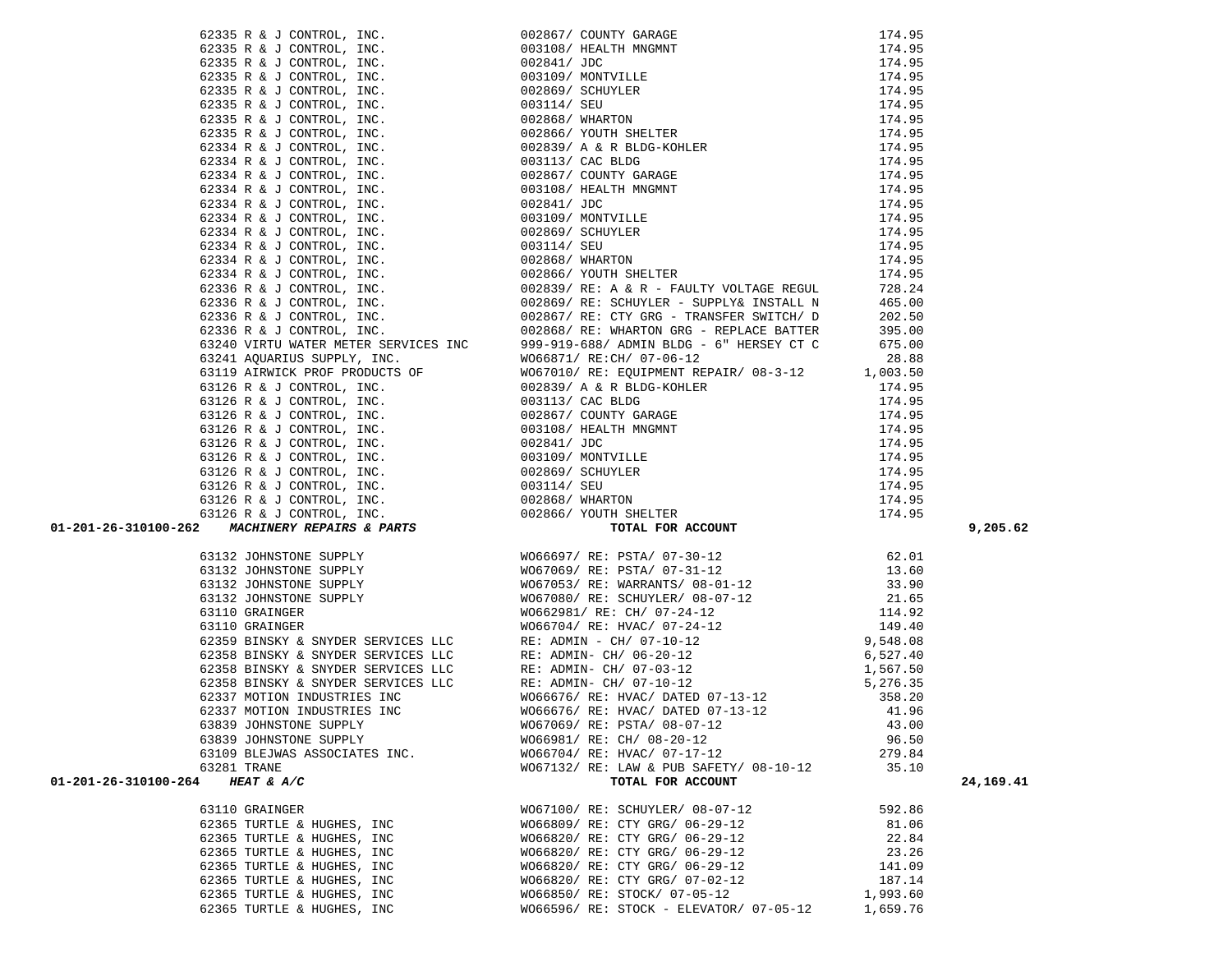| 62627 TURTLE & HUGHES, INC                                                                | W063882/ RE: WARRANTS/ 07-23-12                                                                                                                                                                                                                                                                                                                                                                                                              | 14.53  |              |  |
|-------------------------------------------------------------------------------------------|----------------------------------------------------------------------------------------------------------------------------------------------------------------------------------------------------------------------------------------------------------------------------------------------------------------------------------------------------------------------------------------------------------------------------------------------|--------|--------------|--|
| 62627 TURTLE & HUGHES, INC                                                                | WO63882/RE: WARRANTS/07-17-12<br>WO63882/RE: WARRANTS/07-26-12<br>WO63882/RE: WARRANTS/07-26-12<br>WO63882/RE: WARRANTS/07-30-12                                                                                                                                                                                                                                                                                                             | 55.40  |              |  |
| 62627 TURTLE & HUGHES, INC                                                                |                                                                                                                                                                                                                                                                                                                                                                                                                                              | 483.91 |              |  |
| 62627 TURTLE & HUGHES, INC                                                                |                                                                                                                                                                                                                                                                                                                                                                                                                                              |        |              |  |
| 62627 TURTLE & HUGHES, INC                                                                |                                                                                                                                                                                                                                                                                                                                                                                                                                              |        |              |  |
| 62627 TURTLE & HUGHES, INC                                                                | WO63882/RE: WARRANTS/07-26-12<br>WO63882/RE: WARRANTS/07-30-12<br>WO63882/RE: WARRANTS/07-30-12<br>WO63882/RE: WARRANTS/07-31-12<br>4.57<br>WO67020/RE: ANN ST DECK/07-25-12<br>4.36                                                                                                                                                                                                                                                         |        |              |  |
| 62362 TURTLE & HUGHES, INC                                                                |                                                                                                                                                                                                                                                                                                                                                                                                                                              |        |              |  |
| 62362 TURTLE & HUGHES, INC                                                                | WO67020/RE: ANN ST DECK/07-26-12 67.82<br>WO67021/RE: STOCK/07-26-12 1,496.13                                                                                                                                                                                                                                                                                                                                                                |        |              |  |
| 62362 TURTLE & HUGHES, INC                                                                |                                                                                                                                                                                                                                                                                                                                                                                                                                              |        |              |  |
|                                                                                           |                                                                                                                                                                                                                                                                                                                                                                                                                                              |        |              |  |
|                                                                                           |                                                                                                                                                                                                                                                                                                                                                                                                                                              |        |              |  |
|                                                                                           |                                                                                                                                                                                                                                                                                                                                                                                                                                              |        |              |  |
|                                                                                           |                                                                                                                                                                                                                                                                                                                                                                                                                                              |        |              |  |
|                                                                                           |                                                                                                                                                                                                                                                                                                                                                                                                                                              |        |              |  |
|                                                                                           |                                                                                                                                                                                                                                                                                                                                                                                                                                              |        |              |  |
|                                                                                           |                                                                                                                                                                                                                                                                                                                                                                                                                                              |        |              |  |
|                                                                                           |                                                                                                                                                                                                                                                                                                                                                                                                                                              |        |              |  |
|                                                                                           |                                                                                                                                                                                                                                                                                                                                                                                                                                              |        |              |  |
|                                                                                           |                                                                                                                                                                                                                                                                                                                                                                                                                                              |        |              |  |
|                                                                                           |                                                                                                                                                                                                                                                                                                                                                                                                                                              |        |              |  |
|                                                                                           |                                                                                                                                                                                                                                                                                                                                                                                                                                              |        |              |  |
|                                                                                           |                                                                                                                                                                                                                                                                                                                                                                                                                                              |        |              |  |
|                                                                                           |                                                                                                                                                                                                                                                                                                                                                                                                                                              |        |              |  |
|                                                                                           |                                                                                                                                                                                                                                                                                                                                                                                                                                              |        |              |  |
|                                                                                           |                                                                                                                                                                                                                                                                                                                                                                                                                                              |        |              |  |
|                                                                                           |                                                                                                                                                                                                                                                                                                                                                                                                                                              |        |              |  |
|                                                                                           |                                                                                                                                                                                                                                                                                                                                                                                                                                              |        |              |  |
|                                                                                           |                                                                                                                                                                                                                                                                                                                                                                                                                                              |        |              |  |
|                                                                                           |                                                                                                                                                                                                                                                                                                                                                                                                                                              |        |              |  |
|                                                                                           |                                                                                                                                                                                                                                                                                                                                                                                                                                              |        |              |  |
|                                                                                           |                                                                                                                                                                                                                                                                                                                                                                                                                                              |        |              |  |
|                                                                                           |                                                                                                                                                                                                                                                                                                                                                                                                                                              |        |              |  |
| 01-201-26-310100-265 ELECTRICAL                                                           | 62362 TURTLE & HUGHES, INC (1992) NE: ARR STUCK 1992, 1992, 1992, 1992, 1993, 2012<br>62362 TURTLE & HUGHES, INC (1992) NE: TOCK (1992) 211-12<br>62362 TURTLE & HUGHES, INC (1993) 97<br>62362 TURTLE & HUGHES, INC (1993) 97<br>622                                                                                                                                                                                                        |        | 17,672.55    |  |
|                                                                                           | $\begin{minipage}[c]{0.9cm} \begin{minipage}[c]{0.9cm} \begin{minipage}[c]{0.9cm} \begin{minipage}[c]{0.9cm} \begin{minipage}[c]{0.9cm} \begin{minipage}[c]{0.9cm} \begin{minipage}[c]{0.9cm} \begin{minipage}[c]{0.9cm} \begin{minipage}[c]{0.9cm} \begin{minipage}[c]{0.9cm} \begin{minipage}[c]{0.9cm} \begin{minipage}[c]{0.9cm} \begin{minipage}[c]{0.9cm} \begin{minipage}[c]{0.9cm} \begin{minipage}[c]{0.9cm} \begin{minipage}[c]{0$ |        |              |  |
| 01-201-26-310100-267 INCREMENTAL BOND COSTS                                               |                                                                                                                                                                                                                                                                                                                                                                                                                                              |        | 1,713.95     |  |
|                                                                                           |                                                                                                                                                                                                                                                                                                                                                                                                                                              |        |              |  |
| 62622 TURTLE & HUGHES, INC<br>01-203-26-310100-265 (2011) ELECTRICAL<br>TOTAL FOR ACCOUNT |                                                                                                                                                                                                                                                                                                                                                                                                                                              |        |              |  |
|                                                                                           |                                                                                                                                                                                                                                                                                                                                                                                                                                              |        | 1,248.00     |  |
|                                                                                           |                                                                                                                                                                                                                                                                                                                                                                                                                                              |        | ============ |  |
| TOTAL for Buildings & Grounds                                                             |                                                                                                                                                                                                                                                                                                                                                                                                                                              |        | 173,021.50   |  |
| <b>Motor Services Center</b>                                                              |                                                                                                                                                                                                                                                                                                                                                                                                                                              |        |              |  |
|                                                                                           | 63075 MORRIS CO VOCATIONAL SCHOOL WELDING TECHNOLOGY COURSE 3408F12 GEORGE 1,095.00                                                                                                                                                                                                                                                                                                                                                          |        |              |  |
|                                                                                           |                                                                                                                                                                                                                                                                                                                                                                                                                                              | 319.00 |              |  |
| $01-201-26-315100-039$ EDUCATION SCHOOLS & TRAINING                                       | 63075 MORRIS CO VOCATIONAL SCHOOL WELDING WORKSHOP COURSE 3411F12 CARL LAN<br>TOTAL FOR ACCOUNT                                                                                                                                                                                                                                                                                                                                              |        | 1,414.00     |  |
|                                                                                           |                                                                                                                                                                                                                                                                                                                                                                                                                                              |        |              |  |
| 62442 STAPLES BUSINESS ADVANTAGE                                                          | WALL POCKET, TAPE DISPNSR, TAG KEY                                                                                                                                                                                                                                                                                                                                                                                                           | 56.95  |              |  |
| 62442 STAPLES BUSINESS ADVANTAGE                                                          | TAPE DISPENSR, TAG KEY                                                                                                                                                                                                                                                                                                                                                                                                                       | 20.62  |              |  |
| 63280 STAPLES BUSINESS ADVANTAGE                                                          | INK CART, MARKER, TAPE, LABEL TAPE                                                                                                                                                                                                                                                                                                                                                                                                           | 119.18 |              |  |
| 01-201-26-315100-058<br>OFFICE SUPPLIES & STATIONERY                                      | TOTAL FOR ACCOUNT                                                                                                                                                                                                                                                                                                                                                                                                                            |        | 196.75       |  |
| 62089 J & D SALES & SERVICE LLC                                                           | CHEMICALS                                                                                                                                                                                                                                                                                                                                                                                                                                    | 245.00 |              |  |
| 61388 SGS TESTCOM INC                                                                     | MONTHLY INSPECTION MAINTENANCE -JULY                                                                                                                                                                                                                                                                                                                                                                                                         | 189.41 |              |  |
| 62093 MSC INDUSTRIAL SUPPLY CO.                                                           | TWLLETTS, COVERALL                                                                                                                                                                                                                                                                                                                                                                                                                           | 239.60 |              |  |
| 62093 MSC INDUSTRIAL SUPPLY CO.                                                           | WASHER                                                                                                                                                                                                                                                                                                                                                                                                                                       | 27.93  |              |  |
| 62093 MSC INDUSTRIAL SUPPLY CO.                                                           | LIMITER                                                                                                                                                                                                                                                                                                                                                                                                                                      | 121.52 |              |  |
| 62093 MSC INDUSTRIAL SUPPLY CO.                                                           | ADHESIVE                                                                                                                                                                                                                                                                                                                                                                                                                                     | 92.31  |              |  |
| 62093 MSC INDUSTRIAL SUPPLY CO.                                                           | <b>BRUSH</b>                                                                                                                                                                                                                                                                                                                                                                                                                                 | 37.60  |              |  |

62085 DELTA PRODUCTS CO **DRILL BIT, FASTENER, KEY BLANK** 

620.66

62365 TURTLE & HUGHES, INC WO66820/ RE: CTY GRG/ 07-06-12 22.84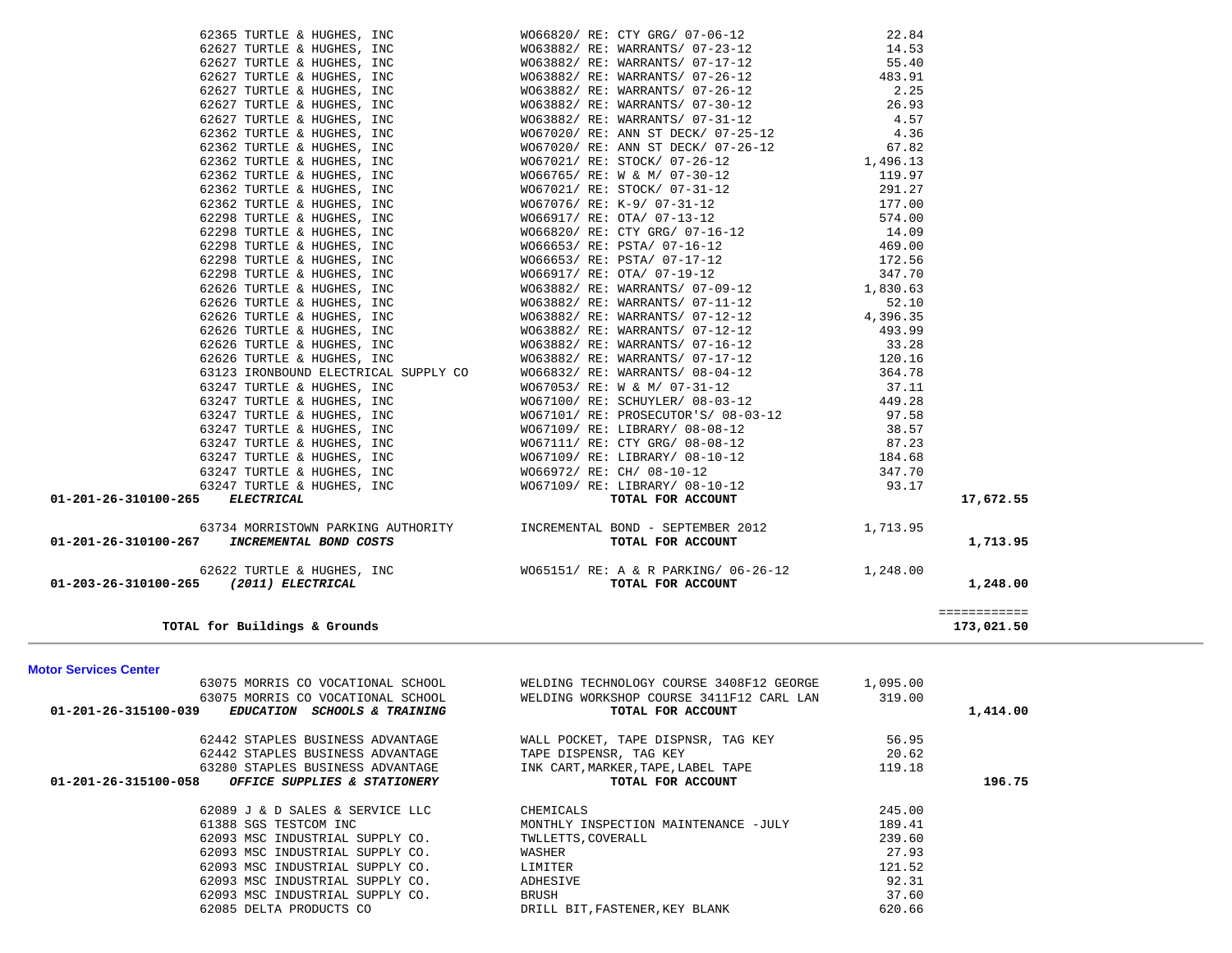|                                                                                                                                                                                                                                     |                         |           | 8,295.27 |
|-------------------------------------------------------------------------------------------------------------------------------------------------------------------------------------------------------------------------------------|-------------------------|-----------|----------|
|                                                                                                                                                                                                                                     |                         |           |          |
|                                                                                                                                                                                                                                     |                         |           |          |
| 623/94 NOC INDUSTRIAL GUPPAY CO. WITE, WISCONSIN INTERFERENCE (2013)<br>623/94 NOC INDUSTRIAL GUPPAY CO. RECUPRENCE, SUSSENGE ILITERE 246, 12<br>623/94 NOC INDUSTRIAL GUPPAY CO. RECUPRENCE, SUSSENGE ILITERE 246, 12<br>623/94 NO |                         |           |          |
|                                                                                                                                                                                                                                     |                         |           | 150.00   |
|                                                                                                                                                                                                                                     |                         |           |          |
|                                                                                                                                                                                                                                     |                         |           |          |
|                                                                                                                                                                                                                                     |                         |           |          |
|                                                                                                                                                                                                                                     |                         |           |          |
|                                                                                                                                                                                                                                     |                         |           |          |
|                                                                                                                                                                                                                                     |                         |           |          |
|                                                                                                                                                                                                                                     |                         |           |          |
|                                                                                                                                                                                                                                     |                         |           |          |
|                                                                                                                                                                                                                                     |                         |           |          |
|                                                                                                                                                                                                                                     |                         |           |          |
|                                                                                                                                                                                                                                     |                         |           |          |
|                                                                                                                                                                                                                                     |                         |           |          |
|                                                                                                                                                                                                                                     |                         |           |          |
| 62919 JOHN CRAIGHEAD                                                                                                                                                                                                                | WORK BOOTS PER CONTRACT | 90.00     |          |
|                                                                                                                                                                                                                                     |                         |           |          |
| 62879 GEORGE VAN YAHRES                                                                                                                                                                                                             | WORK BOOTS PER CONTRACT | 90.00     |          |
| 63867 JOHN MACLEAN                                                                                                                                                                                                                  | WORK BOOTS PER CONTRACT | 74.99     |          |
| 63750 RICHARD LAKATOS<br>01-201-26-315100-207                                                                                                                                                                                       | WORK BOOTS PER CONTRACT | 90.00     |          |
| UNIFORM & CLOTHING ALLOWANCE                                                                                                                                                                                                        | TOTAL FOR ACCOUNT       |           | 1,924.84 |
|                                                                                                                                                                                                                                     |                         |           |          |
| 62875 DAVID WEBER OIL COMPANY                                                                                                                                                                                                       | GEAR LUBE               | 516.00    |          |
| 62875 DAVID WEBER OIL COMPANY                                                                                                                                                                                                       | CREDIT                  | $-120.00$ |          |
| 01-201-26-315100-232<br>LUBRICANTS & ANTI FREEZE                                                                                                                                                                                    | TOTAL FOR ACCOUNT       |           | 396.00   |
|                                                                                                                                                                                                                                     |                         |           |          |
| 63137 CREVELING SAW MILL                                                                                                                                                                                                            | LUMBER                  | 639.75    |          |
| 01-201-26-315100-233<br><i><b>LUMBER</b></i>                                                                                                                                                                                        | TOTAL FOR ACCOUNT       |           | 639.75   |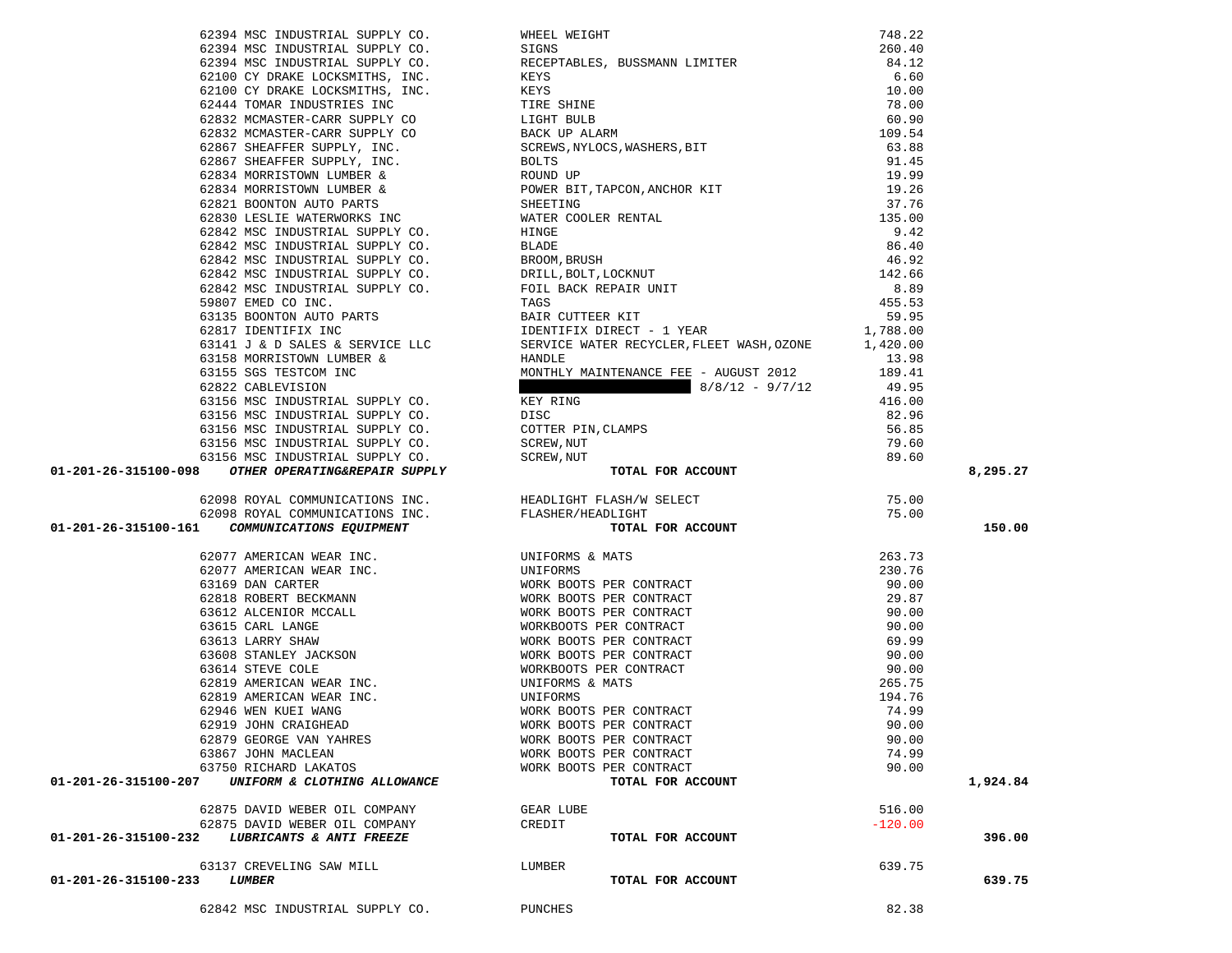| 62844 PLAINSMAN AUTO SUPPLY                                                                                                                                                  | TOOL                                                                                                                                                                                                                               | 2.89             |          |
|------------------------------------------------------------------------------------------------------------------------------------------------------------------------------|------------------------------------------------------------------------------------------------------------------------------------------------------------------------------------------------------------------------------------|------------------|----------|
|                                                                                                                                                                              |                                                                                                                                                                                                                                    |                  |          |
|                                                                                                                                                                              |                                                                                                                                                                                                                                    |                  |          |
|                                                                                                                                                                              |                                                                                                                                                                                                                                    |                  |          |
|                                                                                                                                                                              |                                                                                                                                                                                                                                    |                  | 566.57   |
|                                                                                                                                                                              |                                                                                                                                                                                                                                    |                  |          |
|                                                                                                                                                                              |                                                                                                                                                                                                                                    |                  | 622.93   |
|                                                                                                                                                                              | $65.00$ איזוו $\Gamma$                                                                                                                                                                                                             |                  |          |
| 63170 METALS USA PLATES & CARBON SQUARE TUBE 3 STEEL TOTAL P<br>01-201-26-315100-243 STEEL                                                                                   | TOTAL FOR ACCOUNT                                                                                                                                                                                                                  |                  | 65.00    |
|                                                                                                                                                                              |                                                                                                                                                                                                                                    |                  |          |
| 62874 STS TIRE & AUTO CENTERS                                                                                                                                                | TIRES                                                                                                                                                                                                                              | 456.00           |          |
|                                                                                                                                                                              |                                                                                                                                                                                                                                    | 292.50           |          |
|                                                                                                                                                                              |                                                                                                                                                                                                                                    | 942.10           |          |
|                                                                                                                                                                              |                                                                                                                                                                                                                                    | 237.48           |          |
| 62874 STS TIRE & AUTO CENTERS<br>62874 STS TIRE & AUTO CENTERS<br>62874 STS TIRE & AUTO CENTERS<br>62874 STS TIRE & AUTO CENTERS<br>63159 STS TIRE & AUTO CENTERS<br>5 TIRES |                                                                                                                                                                                                                                    | 1,082.80         |          |
| 01-201-26-315100-245 TIRES                                                                                                                                                   | TOTAL FOR ACCOUNT                                                                                                                                                                                                                  |                  | 3,010.88 |
|                                                                                                                                                                              |                                                                                                                                                                                                                                    |                  |          |
|                                                                                                                                                                              |                                                                                                                                                                                                                                    |                  |          |
|                                                                                                                                                                              |                                                                                                                                                                                                                                    |                  | 363.75   |
|                                                                                                                                                                              |                                                                                                                                                                                                                                    |                  |          |
|                                                                                                                                                                              |                                                                                                                                                                                                                                    |                  |          |
|                                                                                                                                                                              |                                                                                                                                                                                                                                    |                  | 381.90   |
|                                                                                                                                                                              | <b>FORM SUPPLIES TOTAL FOR ACCOUNT THE SECTION OF A SUPPLIES (SORE MOTAL FOR ACCOUNT 6.2018 MONTAGE ENTERPRIESE INC.</b> (SEEDIT 6.2016 AMERICAN HOSE & HYDRAULICS PUMP REPAIR 6.2019 JET-VAC INC (SEEDIT 6.239 MID-ATLANTIC TRUCK |                  |          |
|                                                                                                                                                                              |                                                                                                                                                                                                                                    | 246.17           |          |
|                                                                                                                                                                              |                                                                                                                                                                                                                                    | $-170.70$        |          |
|                                                                                                                                                                              |                                                                                                                                                                                                                                    | 1,251.85         |          |
|                                                                                                                                                                              |                                                                                                                                                                                                                                    | 263.00           |          |
|                                                                                                                                                                              |                                                                                                                                                                                                                                    | 417.82           |          |
|                                                                                                                                                                              |                                                                                                                                                                                                                                    | 155.10           |          |
|                                                                                                                                                                              |                                                                                                                                                                                                                                    | 281.43           |          |
|                                                                                                                                                                              |                                                                                                                                                                                                                                    | 29.32            |          |
|                                                                                                                                                                              |                                                                                                                                                                                                                                    | 1,631.96         |          |
|                                                                                                                                                                              |                                                                                                                                                                                                                                    | 246.58           |          |
|                                                                                                                                                                              |                                                                                                                                                                                                                                    | 90.00            |          |
|                                                                                                                                                                              |                                                                                                                                                                                                                                    | 8.12             |          |
|                                                                                                                                                                              |                                                                                                                                                                                                                                    | 27.55            |          |
|                                                                                                                                                                              |                                                                                                                                                                                                                                    | 102.36           |          |
|                                                                                                                                                                              |                                                                                                                                                                                                                                    | 49.06            |          |
|                                                                                                                                                                              |                                                                                                                                                                                                                                    | 417.82<br>453.70 |          |
|                                                                                                                                                                              |                                                                                                                                                                                                                                    | 59.00            |          |
|                                                                                                                                                                              |                                                                                                                                                                                                                                    | 32.62            |          |
|                                                                                                                                                                              |                                                                                                                                                                                                                                    | $-21.70$         |          |
|                                                                                                                                                                              |                                                                                                                                                                                                                                    | 45.30            |          |
|                                                                                                                                                                              |                                                                                                                                                                                                                                    | 464.36           |          |
| 62829 JENSON & MITCHELL INC                                                                                                                                                  | SPRING, U-BOLT KIT                                                                                                                                                                                                                 | 2,851.16         |          |
| 62829 JENSON & MITCHELL INC                                                                                                                                                  | CREDIT                                                                                                                                                                                                                             | $-84.40$         |          |
| 62833 MID-ATLANTIC TRUCK CENTRE INC                                                                                                                                          | <b>BATTERY</b>                                                                                                                                                                                                                     | 169.54           |          |
| 62833 MID-ATLANTIC TRUCK CENTRE INC                                                                                                                                          | BRACKET, NUT, BOLT                                                                                                                                                                                                                 | 218.06           |          |
| 62833 MID-ATLANTIC TRUCK CENTRE INC                                                                                                                                          | KIT, FILTER                                                                                                                                                                                                                        | 393.28           |          |
| 62833 MID-ATLANTIC TRUCK CENTRE INC                                                                                                                                          | DRIVE                                                                                                                                                                                                                              | 663.08           |          |
| 62833 MID-ATLANTIC TRUCK CENTRE INC                                                                                                                                          | NUT, BOLT                                                                                                                                                                                                                          | 41.64            |          |
| 63144 BEYER BROS CORP                                                                                                                                                        | PIPE                                                                                                                                                                                                                               | 701.41           |          |
| 63133 BEYER FORD                                                                                                                                                             | ARM                                                                                                                                                                                                                                | 139.69           |          |
| 63142 JESCO INC.                                                                                                                                                             | <b>BUSHING</b>                                                                                                                                                                                                                     | 51.43            |          |
| 63142 JESCO INC.                                                                                                                                                             | WINDSHILED, WEATHERSTRIP                                                                                                                                                                                                           | 424.97           |          |
| 63142 JESCO INC.                                                                                                                                                             | CREDIT                                                                                                                                                                                                                             | $-75.08$         |          |
| 63150 NORMAN GALE OLDSMOBILE CORP                                                                                                                                            | WIRE KIT, SPARK PLUG, GASKET, VALVE                                                                                                                                                                                                | 330.66           |          |
| 63150 NORMAN GALE OLDSMOBILE CORP                                                                                                                                            | SENSOR, SOLENOID                                                                                                                                                                                                                   | 93.63            |          |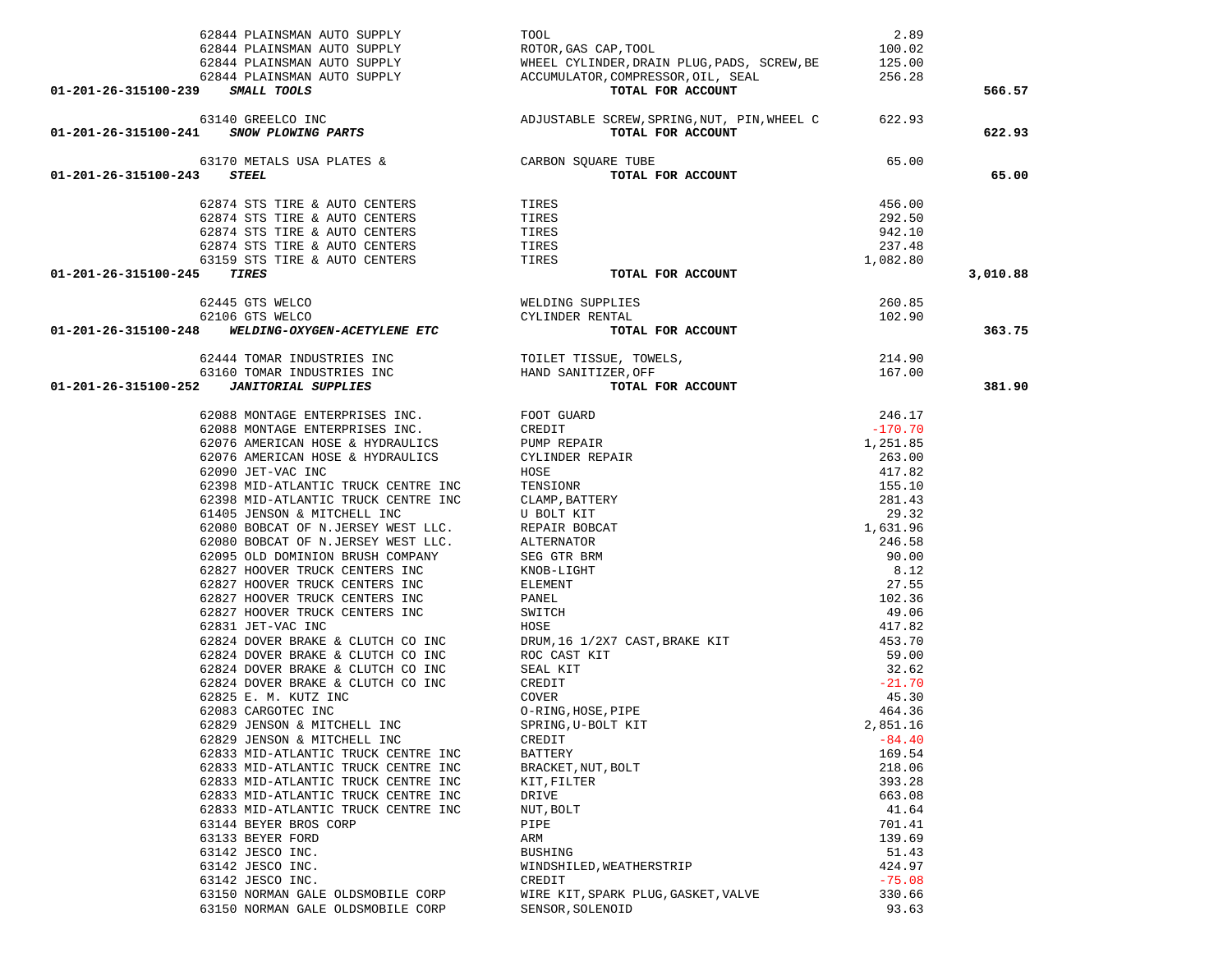| 62843 OLD DOMINION BRUSH COMPANY                                                                                                                                                                                                                          |                                                                                                                                                                                     |          |           |
|-----------------------------------------------------------------------------------------------------------------------------------------------------------------------------------------------------------------------------------------------------------|-------------------------------------------------------------------------------------------------------------------------------------------------------------------------------------|----------|-----------|
|                                                                                                                                                                                                                                                           |                                                                                                                                                                                     |          |           |
| 01-201-26-315100-261 SPARE PARTS FOR EQUIPMENT<br>62079 A W DIRECT INC<br>62079 A W DIRECT INC<br>62394 MSC INDUSTRIAL SUPPLY CO.<br>8AFETY GLASSES<br>01-201-26-315100-266 SAFETY TEMS<br>62097 ROUTE 23 AUTO MALL LLC<br>62097 ROUTE 23 A               |                                                                                                                                                                                     |          | 12,265.52 |
|                                                                                                                                                                                                                                                           |                                                                                                                                                                                     |          |           |
|                                                                                                                                                                                                                                                           |                                                                                                                                                                                     |          | 98.34     |
|                                                                                                                                                                                                                                                           |                                                                                                                                                                                     |          |           |
|                                                                                                                                                                                                                                                           |                                                                                                                                                                                     |          |           |
|                                                                                                                                                                                                                                                           |                                                                                                                                                                                     |          |           |
|                                                                                                                                                                                                                                                           |                                                                                                                                                                                     |          |           |
|                                                                                                                                                                                                                                                           |                                                                                                                                                                                     |          |           |
| 62097 ROUTE 23 AUTO MALL LLC<br>62097 ROUTE 23 AUTO MALL LLC                                                                                                                                                                                              |                                                                                                                                                                                     |          |           |
|                                                                                                                                                                                                                                                           |                                                                                                                                                                                     |          |           |
| 62097 ROUTE 23 AUTO MALL LLC<br>62097 ROUTE 23 AUTO MALL LLC                                                                                                                                                                                              |                                                                                                                                                                                     |          |           |
|                                                                                                                                                                                                                                                           |                                                                                                                                                                                     |          |           |
| 62097 ROUTE 23 AUTO MALL LLC<br>60616 AUTOZONE, INC.<br>60616 AUTOZONE, INC.                                                                                                                                                                              |                                                                                                                                                                                     |          |           |
|                                                                                                                                                                                                                                                           |                                                                                                                                                                                     |          |           |
| 62101 SMITH CHRYSLER JEEP DODGE<br>62101 SMITH CHRYSLER JEEP DODGE                                                                                                                                                                                        |                                                                                                                                                                                     |          |           |
| 62101 SMITH CHRYSLER JEEP DODGE                                                                                                                                                                                                                           |                                                                                                                                                                                     |          |           |
| 62101 SMITH CHRYSLER JEEP DODGE                                                                                                                                                                                                                           |                                                                                                                                                                                     |          |           |
|                                                                                                                                                                                                                                                           |                                                                                                                                                                                     |          |           |
|                                                                                                                                                                                                                                                           |                                                                                                                                                                                     |          |           |
|                                                                                                                                                                                                                                                           |                                                                                                                                                                                     |          |           |
|                                                                                                                                                                                                                                                           | RADIATOR, CALIPER, FILTER, PADS, ROTOR, FUEL                                                                                                                                        | 775.24   |           |
|                                                                                                                                                                                                                                                           | CALIPER, FAN MOTOR WHEEL, VENT VISR, TUBE N 471.44                                                                                                                                  |          |           |
|                                                                                                                                                                                                                                                           | FILTERS, PINS                                                                                                                                                                       | 39.04    |           |
| 62101 SMITH CHRYSLER JEEP DODGE<br>62103 SMITH MOTOR CO., INC.<br>62845 RAW INC<br>62823 D&B AUTO SUPPLY<br>62823 D&B AUTO SUPPLY<br>62823 D&B AUTO SUPPLY<br>62823 D&B AUTO SUPPLY<br>62823 D&B AUTO SUPPLY<br>62823 D&B AUTO SUPPLY<br>62820 BEYER FORD | BLASTER, FILTER, ROTOR, PADS, REPAIR KIT, COI                                                                                                                                       | 1,247.26 |           |
|                                                                                                                                                                                                                                                           | CREDIT                                                                                                                                                                              | $-50.00$ |           |
|                                                                                                                                                                                                                                                           | CREDIT<br>WHEEL<br>FILLER<br>RADIATOR<br>CREDIT<br>MIRROR<br>WIRE, HORN KIT<br>BELT, BULB<br>C HERSEE, FUSE PACK                                                                    | 17.58    |           |
|                                                                                                                                                                                                                                                           |                                                                                                                                                                                     | 138.99   |           |
|                                                                                                                                                                                                                                                           |                                                                                                                                                                                     | 134.83   |           |
|                                                                                                                                                                                                                                                           |                                                                                                                                                                                     | $-6.49$  |           |
| 62826 FLEMINGTON BUICK CHEVROLET                                                                                                                                                                                                                          |                                                                                                                                                                                     | 26.22    |           |
|                                                                                                                                                                                                                                                           |                                                                                                                                                                                     | 98.43    |           |
| 62826 FLEMINGTON BUICK CHEVROLET<br>62844 PLAINSMAN AUTO SUPPLY<br>62844 PLAINSMAN AUTO SUPPLY<br>62844 PLAINSMAN AUTO SUPPLY<br>63151 PLAINSMAN AUTO SUPPLY<br>63151 PLAINSMAN AUTO SUPPLY<br>83151 PLAINSMAN AUTO SUPPLY                                |                                                                                                                                                                                     | 51.09    |           |
|                                                                                                                                                                                                                                                           |                                                                                                                                                                                     | 33.59    |           |
|                                                                                                                                                                                                                                                           | BRAKE ANCOR PIN, SPARK PLUG, ARMOR ALL, BR                                                                                                                                          | 397.43   |           |
|                                                                                                                                                                                                                                                           |                                                                                                                                                                                     | 401.79   |           |
|                                                                                                                                                                                                                                                           |                                                                                                                                                                                     | 35.09    |           |
| 63151 PLAINSMAN AUTO SUPPLY                                                                                                                                                                                                                               |                                                                                                                                                                                     | 84.24    |           |
| 62860 SMITH MOTOR CO., INC.                                                                                                                                                                                                                               |                                                                                                                                                                                     | 100.51   |           |
| 62860 SMITH MOTOR CO., INC.                                                                                                                                                                                                                               |                                                                                                                                                                                     | 17.02    |           |
| 62859 SMITH CHRYSLER JEEP DODGE                                                                                                                                                                                                                           |                                                                                                                                                                                     | 98.15    |           |
| 62859 SMITH CHRYSLER JEEP DODGE                                                                                                                                                                                                                           |                                                                                                                                                                                     | 156.65   |           |
| 63134 BEYER CHRYSLER JEEP                                                                                                                                                                                                                                 | BRAKE ANCOR PIN, SPARK PLOG, ARNOR ALL, BR<br>SCREW, PUMP, BELT, ROTOR, PAD, SHOE<br>FORD DK, ADJUST KIT, MAXI PACK<br>NOTOR<br>TUBE<br>KEY<br>ACTUATOR, GASKET<br>SENSOR<br>SENSOR | 73.75    |           |
|                                                                                                                                                                                                                                                           | HUB CAP, FILTER, ROTOR, PADS, ACCUMULATOR, A                                                                                                                                        | 854.62   |           |
| 53138 D&B AUTO SUPPLY<br>63138 D&B AUTO SUPPLY<br>63138 D&B AUTO SUPPLY<br>63138 D&B AUTO SUPPLY<br>63138 D&B AUTO SUPPLY                                                                                                                                 | FAN ASSY, DRIVE AXLE, FILTERS, ROTOR, PAD,                                                                                                                                          | 584.17   |           |
|                                                                                                                                                                                                                                                           | GASKET, MUFFLER, U-BOLT, INSULATOR PIPE, HAN                                                                                                                                        | 347.57   |           |
|                                                                                                                                                                                                                                                           | CREDIT                                                                                                                                                                              | $-14.96$ |           |
| 63138 D&B AUTO SUPPLY                                                                                                                                                                                                                                     | CREDIT                                                                                                                                                                              | $-55.00$ |           |
| 63138 D&B AUTO SUPPLY                                                                                                                                                                                                                                     | CREDIT                                                                                                                                                                              | $-55.60$ |           |
| 63139 FLEMINGTON BUICK CHEVROLET                                                                                                                                                                                                                          | CONTROL                                                                                                                                                                             | 32.67    |           |
| 63139 FLEMINGTON BUICK CHEVROLET                                                                                                                                                                                                                          | FILTER                                                                                                                                                                              | 58.32    |           |
| 62841 NIELSEN DODGE - C-J-R                                                                                                                                                                                                                               | SHAFT                                                                                                                                                                               | 133.60   |           |
| 62841 NIELSEN DODGE - C-J-R                                                                                                                                                                                                                               | LATCH                                                                                                                                                                               | 44.20    |           |
| 63149 NIELSEN DODGE - C-J-R                                                                                                                                                                                                                               | RETAINER                                                                                                                                                                            | 49.20    |           |
| 63149 NIELSEN DODGE - C-J-R                                                                                                                                                                                                                               | LINE                                                                                                                                                                                | 31.88    |           |
| 63149 NIELSEN DODGE - C-J-R                                                                                                                                                                                                                               | VEHICLE REPAIR (6-69)                                                                                                                                                               | 101.50   |           |
| 63153 QUALITY AUTO GLASS, INC                                                                                                                                                                                                                             | WINDSHIELD REPLACEMENT (3-84)                                                                                                                                                       | 210.36   |           |
| 63153 QUALITY AUTO GLASS, INC                                                                                                                                                                                                                             | WINDSHIELD REPLACED (4-41)                                                                                                                                                          | 214.92   |           |
| 62866 ROUTE 23 AUTO MALL LLC                                                                                                                                                                                                                              | GLASS, SPACER                                                                                                                                                                       | 133.94   |           |
| 62866 ROUTE 23 AUTO MALL LLC                                                                                                                                                                                                                              | KIT                                                                                                                                                                                 | 62.48    |           |
|                                                                                                                                                                                                                                                           |                                                                                                                                                                                     |          |           |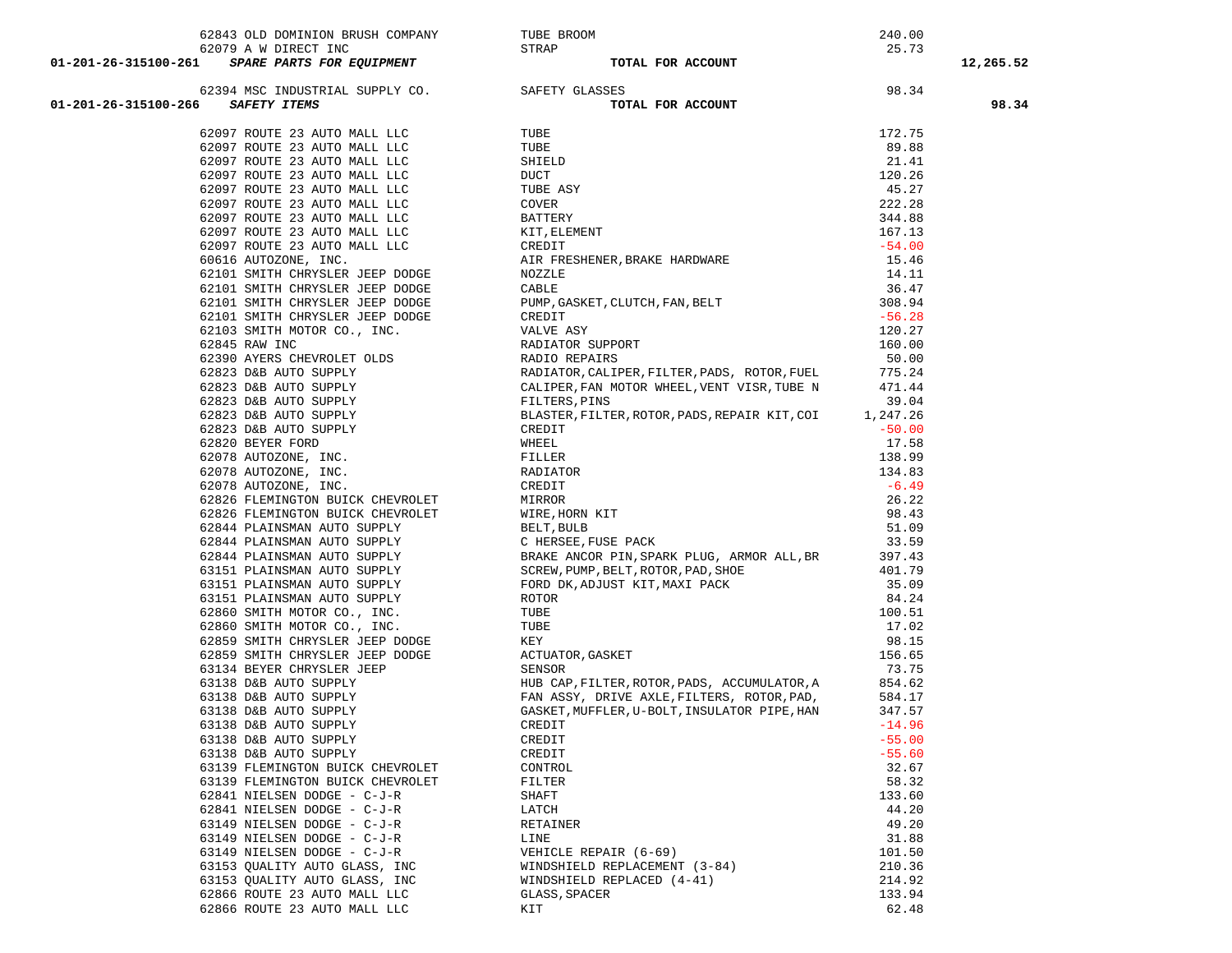TOTAL for Motor Services Center

|  |  |  | 50,162.40 |  |  |  |
|--|--|--|-----------|--|--|--|

| 62393 MONTAGE ENTERPRISES INC.                        | CREDIT MEMO       | $-426.22$ |              |
|-------------------------------------------------------|-------------------|-----------|--------------|
| 01-203-26-315100-261 (2011) SPARE PARTS FOR EQUIPMENT | TOTAL FOR ACCOUNT |           | 1,041.40     |
|                                                       |                   |           |              |
|                                                       |                   |           |              |
|                                                       |                   |           |              |
|                                                       |                   |           |              |
|                                                       |                   |           |              |
|                                                       |                   |           |              |
|                                                       |                   |           |              |
|                                                       |                   |           |              |
|                                                       |                   |           |              |
|                                                       |                   |           |              |
|                                                       |                   |           |              |
|                                                       |                   |           |              |
|                                                       |                   |           |              |
|                                                       |                   |           |              |
|                                                       |                   |           |              |
|                                                       |                   |           |              |
|                                                       |                   |           |              |
|                                                       |                   |           |              |
|                                                       |                   |           |              |
|                                                       |                   |           |              |
|                                                       |                   |           |              |
|                                                       |                   |           |              |
|                                                       |                   |           |              |
|                                                       |                   |           |              |
|                                                       |                   |           |              |
|                                                       |                   |           |              |
|                                                       |                   |           |              |
|                                                       |                   |           |              |
|                                                       |                   |           |              |
|                                                       |                   |           |              |
|                                                       |                   |           |              |
|                                                       |                   |           |              |
|                                                       |                   |           |              |
|                                                       |                   |           |              |
|                                                       |                   |           |              |
|                                                       |                   |           |              |
| 01-203-26-315100-291                                  |                   |           | 8,630.98     |
|                                                       |                   |           |              |
|                                                       |                   |           | ============ |

| 63157 SMITH CHRYSLER JEEP DODGE                          | CREDIT            | $-9.88$   |
|----------------------------------------------------------|-------------------|-----------|
| 01-201-26-315100-291<br><b>VEHICLE REPAIRS</b>           | TOTAL FOR ACCOUNT |           |
| 62396 PERFORMANCE TRAILERS INC.                          | <b>IJNDERAXLE</b> | 586.00    |
| 62393 MONTAGE ENTERPRISES INC.                           | PIN, RING, BLADE  | 881.62    |
| 62393 MONTAGE ENTERPRISES INC.                           | CREDIT MEMO       | $-426.22$ |
| (2011) SPARE PARTS FOR EOUIPMENT<br>01-203-26-315100-261 | TOTAL FOR ACCOUNT |           |

| 62866 ROUTE 23 AUTO MALL LLC                                                                     | FAN, MOTOR                                 | 44.58                           |           |
|--------------------------------------------------------------------------------------------------|--------------------------------------------|---------------------------------|-----------|
| 62866 ROUTE 23 AUTO MALL LLC                                                                     | COVER                                      | 77.52                           |           |
| 62866 ROUTE 23 AUTO MALL LLC                                                                     | TUBE                                       | 38.10                           |           |
| 62866 ROUTE 23 AUTO MALL LLC                                                                     | TUBE, HOSE                                 | 101.69                          |           |
| 63154 ROUTE 23 AUTO MALL LLC                                                                     | BATTERY                                    | 290.88                          |           |
| 63154 ROUTE 23 AUTO MALL LLC                                                                     | TUBE, ACCUMULATOR                          | 335.61                          |           |
| 63154 ROUTE 23 AUTO MALL LLC                                                                     | CYLINDER                                   | 239.81                          |           |
| 63154 ROUTE 23 AUTO MALL LLC                                                                     | ACCUMULATOR                                | 76.30                           |           |
| 63154 ROUTE 23 AUTO MALL LLC                                                                     | CREDIT                                     | $-25.82$                        |           |
| 63157 SMITH CHRYSLER JEEP DODGE                                                                  | LINE                                       | 75.18                           |           |
| 63157 SMITH CHRYSLER JEEP DODGE CREDIT                                                           |                                            | $-9.88$                         |           |
| 01-201-26-315100-291    VEHICLE REPAIRS                                                          | TOTAL FOR ACCOUNT                          |                                 | 10,098.52 |
|                                                                                                  |                                            | 586.00                          |           |
| 62393 MONTAGE ENTERPRISES INC. PIN, RING, BLADE                                                  |                                            | 881.62                          |           |
|                                                                                                  |                                            | $-426.22$                       |           |
| 62393 MONTAGE ENTERPRISES INC. CREDIT MEMO 01-203-26-315100-261 (2011) SPARE PARTS FOR EQUIPMENT | TOTAL FOR ACCOUNT                          |                                 | 1,041.40  |
| 62438 AIR BRAKE & EQUIPMENT WIPER BLADES                                                         |                                            | 285.90                          |           |
| 62397 PLAINSMAN AUTO SUPPLY                                                                      | SEAT BELT, REFRIGERANT                     | 763.39                          |           |
| 62397 PLAINSMAN AUTO SUPPLY                                                                      | OIL CAP, BRAKE ROTR, BRUSH, CONNECTOR, PIN | 217.83                          |           |
| 62397 PLAINSMAN AUTO SUPPLY                                                                      | BLOWER, FAN MOTOR                          | 52.27                           |           |
| 62397 PLAINSMAN AUTO SUPPLY                                                                      | GASKET SET, CLAMP, FAN MOTOR 66.64         |                                 |           |
| 62391 D&B AUTO SUPPLY                                                                            | BRAKE ROTOR, AIR FILTER, BRAKE PADS, AIR   | 831.38                          |           |
| 62391 D&B AUTO SUPPLY                                                                            | BRAKE PADS, AIR FILTER AND BRAKLEEN AERO   | 144.87                          |           |
| 62391 D&B AUTO SUPPLY                                                                            | BRAKE KIT, BLOWETR SAAY AND CALIPER WHEE   | 222.75                          |           |
| 62391 D&B AUTO SUPPLY                                                                            | FHP BELT, FLUID DOT, SERP BELT, PTEX RIG   | 820.76                          |           |
| $62201$ Bep $\lambda$ Hmo $\alpha$ HDDLY                                                         | $\bigcap_{n\geq 0}$                        | $\overline{10}$ $\overline{00}$ |           |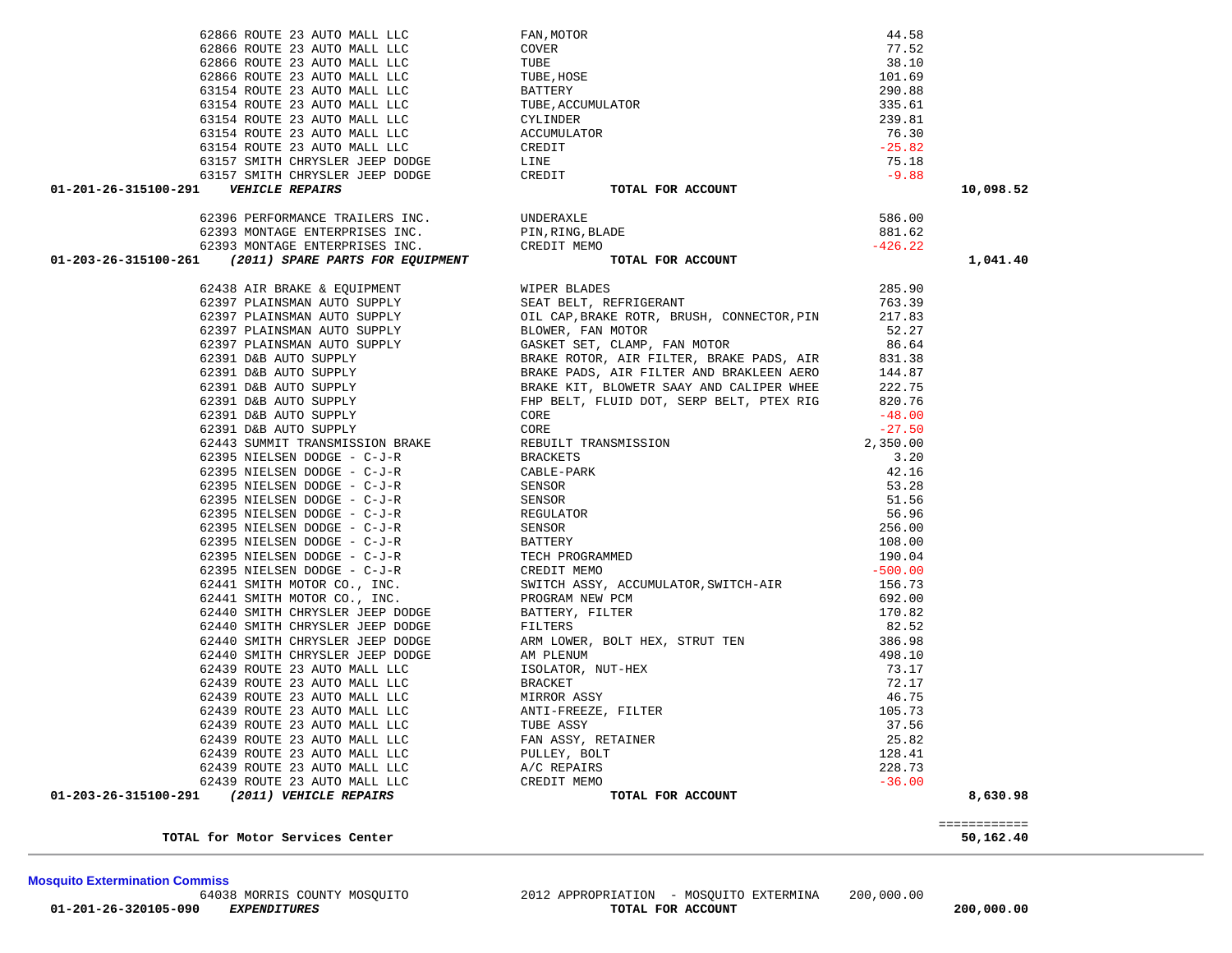| TOTAL for Mosquito Extermination Commiss                   |                                          |              | 200,000.00 |
|------------------------------------------------------------|------------------------------------------|--------------|------------|
| <b>Health Management</b>                                   |                                          |              |            |
| 62039 KYOCERA MITA AMERICA, INC.                           | Acct# 7629689-048 lease for copier invoi | 655.77       |            |
| 64146 COUNTY OF MORRIS                                     | 2ND 1/2 AUGUST 2012                      | 18.60        |            |
| $01 - 201 - 27 - 330100 - 210$<br>ENVIRONMENTAL COMPLIANCE | TOTAL FOR ACCOUNT                        |              | 674.37     |
| 62912 MIRION TECHNOLOGIES (GDS) INC                        | 91333L                                   | 45.00        |            |
| 63530 DEER PARK                                            | 0434540191 billing period 7/15/12-8/14/1 | 35.69        |            |
| 62918 MOTOROLA SOLUTIONS INC                               | Customer # 1000268020 0005purchase order | 500.64       |            |
| 01-201-27-330100-258<br><b>EQUIPMENT</b>                   | TOTAL FOR ACCOUNT                        |              | 581.33     |
|                                                            |                                          | ============ |            |
| TOTAL for Health Management                                |                                          |              | 1,255.70   |
| <b>Human Services</b>                                      |                                          |              |            |
| 60192 FRED PRYOR SEMINARS                                  | Shelia Carter Human Services attending a | 179.00       |            |
| EDUCATION SCHOOLS & TRAINING<br>01-201-27-331100-039       | TOTAL FOR ACCOUNT                        |              | 179.00     |
| 64146 COUNTY OF MORRIS                                     | 2ND 1/2 AUGUST 2012                      | 132.95       |            |
| 01-201-27-331100-068<br>POSTAGE & METERED MAIL             | TOTAL FOR ACCOUNT                        |              | 132.95     |
| 62931 LONGFELLOWS SANDWICH DELI                            | SANDWICHES FOR 15 PEOPLE                 | 135.00       |            |
| 62931 LONGFELLOWS SANDWICH DELI                            | 2 LITERS OF SODA                         | 4.50         |            |
| 62931 LONGFELLOWS SANDWICH DELI                            | WATER                                    | 4.00         |            |
| 62693 SODEXO, INC & AFFILIATES                             | Refreshments for attendees at the Dept D | 48.50        |            |
| 01-201-27-331100-088<br>MEETING EXP ADVISORY BOARD ETC     | TOTAL FOR ACCOUNT                        |              | 192.00     |
| 63249 RICOH AMERICAS CORPORATION                           | For Payment of MPC3500 Ricoh copier on a | 837.57       |            |
| 63236 RICOH AMERICAS CORPORATION                           | PAYMENT FOR RICOH MPC 2800 COPIER CONTRA | 669.33       |            |
| $01 - 201 - 27 - 331100 - 164$<br>OFFICE MACHINES - RENTAL | TOTAL FOR ACCOUNT                        |              | 1,506.90   |

============

**TOTAL for Human Services 2,010.85**

**Youth Shelter** 

2,010.85

| 63229 AMY S JACOB, LCSW                                    | Staff Training 7/26/2012                 | 600.00   |          |
|------------------------------------------------------------|------------------------------------------|----------|----------|
| 63226 LIFESAVERS INC                                       | Instructor Recetification                | 65.00    |          |
| 01-201-27-331110-039<br>EDUCATION SCHOOLS & TRAINING       | TOTAL FOR ACCOUNT                        |          | 665.00   |
| 62813 W.B. MASON COMPANY INC                               | General office supplies                  | 307.34   |          |
| 01-201-27-331110-058<br>OFFICE SUPPLIES & STATIONERY       | TOTAL FOR ACCOUNT                        |          | 307.34   |
| 63032 MORRIS COUNTY PARK COMMISSION                        | Admission 8/12/12                        | 14.00    |          |
| 63032 MORRIS COUNTY PARK COMMISSION                        | Skate Rentals 8/12/12                    | 7.00     |          |
| 62885 WAL-MART STORE                                       | 6032202020168804 Resident Activity Suppl | 281.38   |          |
| 01-201-27-331110-059<br>OTHER GENERAL EXPENSES             | TOTAL FOR ACCOUNT                        |          | 302.38   |
| 64146 COUNTY OF MORRIS                                     | 2ND 1/2 AUGUST 2012                      | 0.90     |          |
| $01 - 201 - 27 - 331110 - 068$<br>POSTAGE AND METERED MAIL | TOTAL FOR ACCOUNT                        |          | 0.90     |
| 62814 SODEXO, INC & AFFILIATES                             | Contractural Charge                      | 2,752.00 |          |
| 62814 SODEXO, INC & AFFILIATES                             | Lunch Meals                              | 727.56   |          |
| 62814 SODEXO, INC & AFFILIATES                             | Dinner Meals                             | 802.38   |          |
| 62814 SODEXO, INC & AFFILIATES                             | Snacks & Groceries                       | 2,292.62 |          |
| 63027 ALBERTSON INC                                        | 6030-3751-0002 6118 8/06/12 Supplemental | 124.43   |          |
| 63272 DEER PARK                                            | 0434508388 7/15/12-8/14/12               | 20.90    |          |
| 01-201-27-331110-185<br><i>FOOD</i>                        | TOTAL FOR ACCOUNT                        |          | 6,719.89 |

============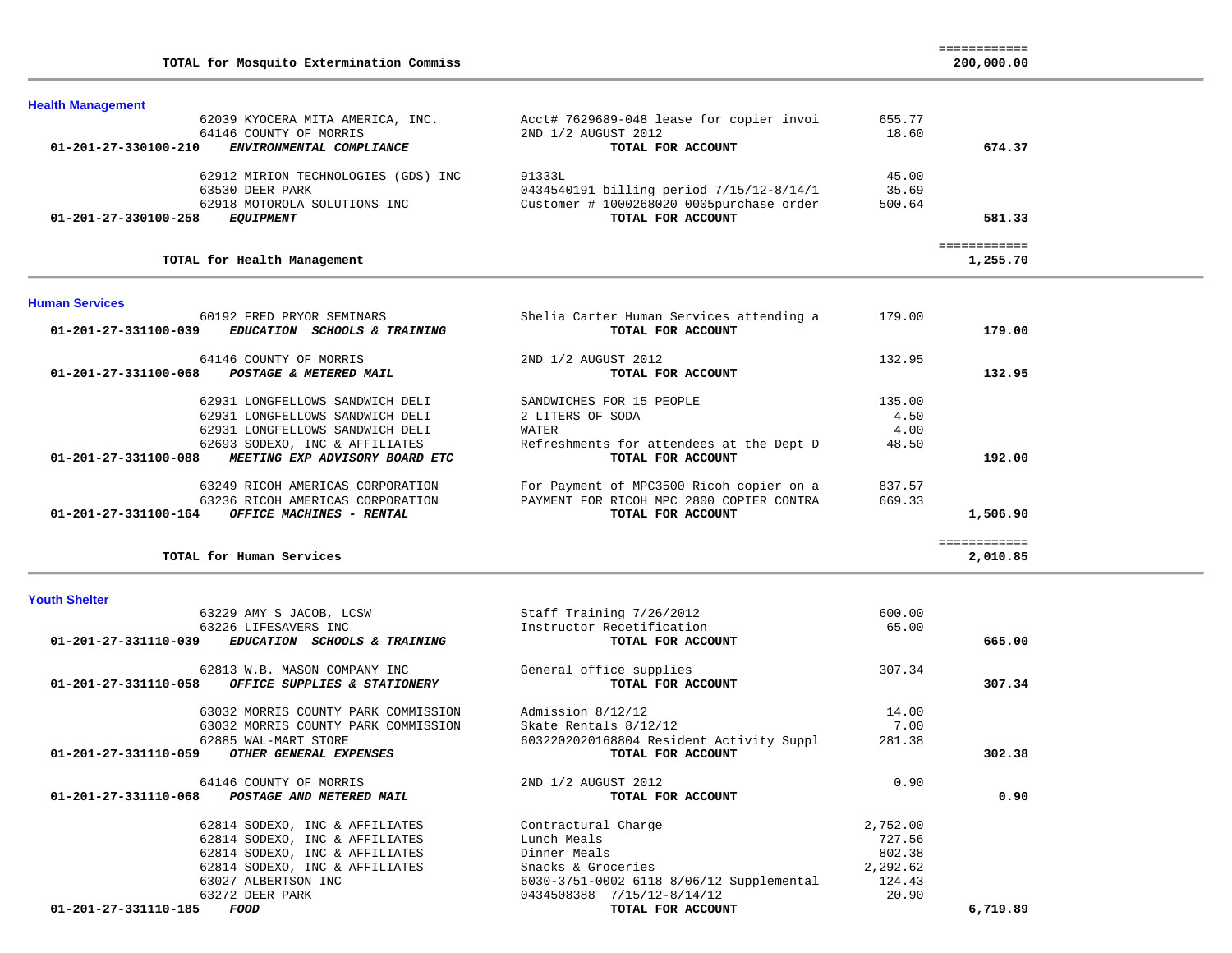9,184.50

TOTAL for Youth Shelter

62815 CROSS COUNTRY EDUCATION, LLC

|                                | 01-201-27-333100-039 EDUCATION SCHOOLS & TRAINING                                                                   | TOTAL FOR ACCOUNT                                                                                             |                                      | 626.00 |
|--------------------------------|---------------------------------------------------------------------------------------------------------------------|---------------------------------------------------------------------------------------------------------------|--------------------------------------|--------|
| 01-201-27-333100-048           | 62945 KRISTINE A. BEIRNE<br>INSURANCE                                                                               | Car Insurance Reimbursement for Jul 2012<br>TOTAL FOR ACCOUNT                                                 | 12.00                                | 12.00  |
| 01-201-27-333100-058           | 63056 STAPLES BUSINESS ADVANTAGE<br>OFFICE SUPPLIES & STATIONERY                                                    | HP 42A Toner, DPS reman toner HP C9720A<br>TOTAL FOR ACCOUNT                                                  | 295.19                               | 295.19 |
|                                | 63044 M & J FRANK INC<br>63044 M & J FRANK INC<br>62828 NEW JERSEY FOUNDATION FOR<br>62944 SODEXO, INC & AFFILIATES | 55 Coffee Urn<br>100 Coffee Urn<br>Aug.-Sept.<br>Renaissance 300 un<br>Meals for MCCOOPO Luncheon May 18,2012 | 128.00<br>139.00<br>225.00<br>209.60 |        |
| 01-201-27-333100-059           | OTHER GENERAL EXPENSES                                                                                              | TOTAL FOR ACCOUNT                                                                                             |                                      | 701.60 |
|                                | 64146 COUNTY OF MORRIS<br>01-201-27-333100-068 POSTAGE & METERED MAIL                                               | 2ND 1/2 AUGUST 2012<br>TOTAL FOR ACCOUNT                                                                      | 310.04                               | 310.04 |
| $01 - 201 - 27 - 333100 - 082$ | 62945 KRISTINE A. BEIRNE<br>63706 BARBARA FLINT<br><b>TRAVEL EXPENSE</b>                                            | Miles reimbursement for Jul 2012<br>Miles reimbursement for Aug 2012, Fedex<br>TOTAL FOR ACCOUNT              | 56.00<br>26.42                       | 82.42  |
| 01-201-27-333100-084           | 62770 DR HERMAN HUBER<br>OTHER OUTSIDE SERVICES                                                                     | Competency Evaluation of APS client (GB)<br>TOTAL FOR ACCOUNT                                                 | 400.00                               | 400.00 |
| 01-203-27-333100-059           | 63044 M & J FRANK INC<br>(2011) OTHER GENERAL EXPENSES                                                              | 30 Cup Coffee Urn<br>TOTAL FOR ACCOUNT                                                                        | 55.00                                | 55.00  |

# **Office on Aging**

| 61827 MOORE MEDICAL LLC                            | Bacitracin Ointment              | 23.78  |              |
|----------------------------------------------------|----------------------------------|--------|--------------|
| 61827 MOORE MEDICAL LLC                            | Ibuprofen                        | 8.67   |              |
| 61827 MOORE MEDICAL LLC                            | Medi-First Cough Drops           | 4.89   |              |
| 61827 MOORE MEDICAL LLC                            | acetaminophen                    | 4.95   |              |
| 61827 MOORE MEDICAL LLC                            | Utility scissors                 | 13.39  |              |
| 61827 MOORE MEDICAL LLC                            | benzoyle Peroxide                | 57.90  |              |
| 61827 MOORE MEDICAL LLC                            | examine gowns                    | 31.29  |              |
| 01-201-27-331110-189<br><i><b>MEDICAL</b></i>      | TOTAL FOR ACCOUNT                |        | 144.87       |
| 61493 CENTRAL POLY CORP                            | $23x17x46$ ; $3.0m11$ black bags | 310.00 |              |
| 63227 JERSEY PAPER PLUS INC                        | 9" white paper plate             | 126.00 |              |
| 63227 JERSEY PAPER PLUS INC                        | 51803 Classic Foil               | 38.20  |              |
| 63227 JERSEY PAPER PLUS INC                        | C-Fold Towels                    | 85.74  |              |
| 63227 JERSEY PAPER PLUS INC                        | Kitchen Roll Towel 2 ply         | 115.74 |              |
| 63227 JERSEY PAPER PLUS INC                        | Clorox Liquid Bleach             | 51.96  |              |
| 63227 JERSEY PAPER PLUS INC                        | Windex Trigger spray             | 66.20  |              |
| 63227 JERSEY PAPER PLUS INC                        | white facial tissueq             | 62.00  |              |
| 01-201-27-331110-252<br><b>JANITORIAL SUPPLIES</b> | TOTAL FOR ACCOUNT                |        | 855.84       |
| 61827 MOORE MEDICAL LLC                            | Purell TFX TouchFree             | 95.37  |              |
| 61827 MOORE MEDICAL LLC                            | Purell TFX Gel Refill            | 91.96  |              |
| 61827 MOORE MEDICAL LLC                            | Fuel Charge                      | 0.95   |              |
| 01-201-27-331110-258<br><i>EQUIPMENT</i>           | TOTAL FOR ACCOUNT                |        | 188.28       |
|                                                    |                                  |        | ============ |

62815 CROSS COUNTRY EDUCATION, LLC Continuing Education, Topic:Mental Statu 159.00

62815 CROSS COUNTRY EDUCATION, LLC<br>62816 CAREER TRACK 149.00

Topic :Dealing with difficult People, Da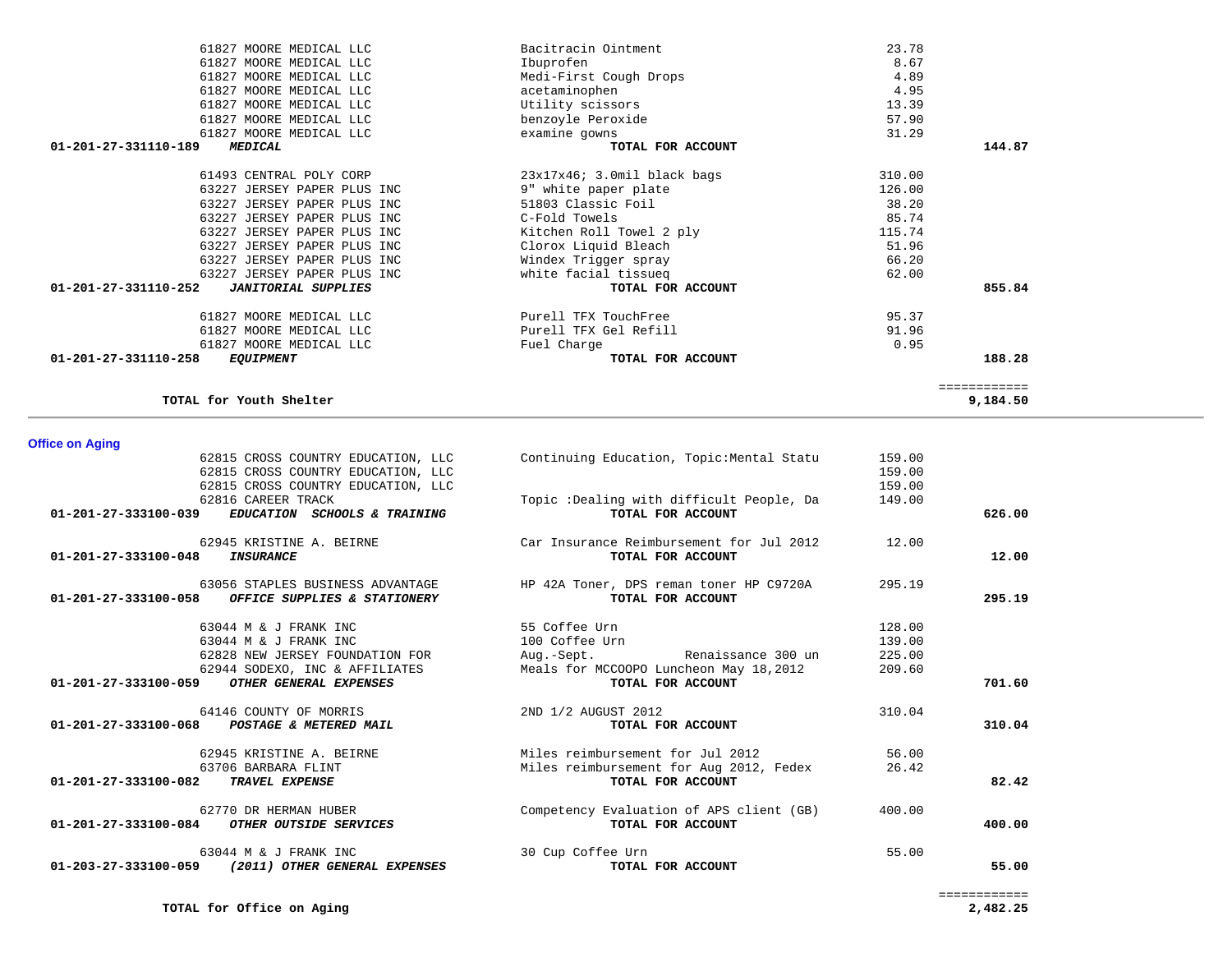| Grant in Aid                                                                                                                                                                                                                                          |                                                                                                                                                                                                                                            |           |           |
|-------------------------------------------------------------------------------------------------------------------------------------------------------------------------------------------------------------------------------------------------------|--------------------------------------------------------------------------------------------------------------------------------------------------------------------------------------------------------------------------------------------|-----------|-----------|
|                                                                                                                                                                                                                                                       |                                                                                                                                                                                                                                            |           |           |
|                                                                                                                                                                                                                                                       |                                                                                                                                                                                                                                            |           |           |
|                                                                                                                                                                                                                                                       |                                                                                                                                                                                                                                            |           |           |
| ant in Aid<br>62763 ALFRE INC.<br>63679 ALFRE INC.<br>63679 ALFRE INC.<br>63679 ALFRE INC.<br>63679 ALFRE INC.<br>63679 ALFRE INC.<br>63679 ALFRE INC.<br>63679 ALFRE INC.<br>63679 ALFRE INC.<br>63679 ALFRE INC.<br>63679 ALFRE INC.<br>63679 ALFRE |                                                                                                                                                                                                                                            |           | 2,060.00  |
| 62764 NEW JERSEY AIDS SERVICES Substance Abuse Sessions                                                                                                                                                                                               | $5,260.00$<br>COUNT                                                                                                                                                                                                                        |           |           |
| 01-201-27-342000-454 GRANT IN AID GIA: ERIC JOHNSON                                                                                                                                                                                                   | TOTAL FOR ACCOUNT                                                                                                                                                                                                                          |           | 5,260.00  |
|                                                                                                                                                                                                                                                       |                                                                                                                                                                                                                                            |           |           |
|                                                                                                                                                                                                                                                       |                                                                                                                                                                                                                                            |           |           |
|                                                                                                                                                                                                                                                       |                                                                                                                                                                                                                                            |           |           |
|                                                                                                                                                                                                                                                       |                                                                                                                                                                                                                                            |           |           |
|                                                                                                                                                                                                                                                       |                                                                                                                                                                                                                                            |           |           |
|                                                                                                                                                                                                                                                       |                                                                                                                                                                                                                                            |           |           |
|                                                                                                                                                                                                                                                       |                                                                                                                                                                                                                                            |           |           |
|                                                                                                                                                                                                                                                       |                                                                                                                                                                                                                                            |           |           |
|                                                                                                                                                                                                                                                       |                                                                                                                                                                                                                                            |           |           |
|                                                                                                                                                                                                                                                       |                                                                                                                                                                                                                                            |           |           |
|                                                                                                                                                                                                                                                       |                                                                                                                                                                                                                                            |           |           |
|                                                                                                                                                                                                                                                       |                                                                                                                                                                                                                                            |           |           |
|                                                                                                                                                                                                                                                       |                                                                                                                                                                                                                                            |           |           |
|                                                                                                                                                                                                                                                       |                                                                                                                                                                                                                                            |           |           |
|                                                                                                                                                                                                                                                       |                                                                                                                                                                                                                                            |           |           |
|                                                                                                                                                                                                                                                       |                                                                                                                                                                                                                                            |           |           |
|                                                                                                                                                                                                                                                       |                                                                                                                                                                                                                                            |           |           |
|                                                                                                                                                                                                                                                       |                                                                                                                                                                                                                                            |           |           |
|                                                                                                                                                                                                                                                       |                                                                                                                                                                                                                                            |           |           |
|                                                                                                                                                                                                                                                       |                                                                                                                                                                                                                                            |           |           |
|                                                                                                                                                                                                                                                       |                                                                                                                                                                                                                                            |           |           |
|                                                                                                                                                                                                                                                       |                                                                                                                                                                                                                                            |           |           |
|                                                                                                                                                                                                                                                       |                                                                                                                                                                                                                                            |           |           |
|                                                                                                                                                                                                                                                       |                                                                                                                                                                                                                                            |           |           |
|                                                                                                                                                                                                                                                       |                                                                                                                                                                                                                                            |           |           |
|                                                                                                                                                                                                                                                       |                                                                                                                                                                                                                                            |           |           |
| 01-201-27-342000-455 GRANT IN AID GIA:DOVER HOUSING AUTHORITY                                                                                                                                                                                         |                                                                                                                                                                                                                                            |           | 13,348.25 |
|                                                                                                                                                                                                                                                       | 54 GRANT TAXID GEAL EXEC JOBISON TOTAL FOR ACCOUNT (1999) 7.5<br>62689 DOVER HOUSING AUTHOLITY (ILLIANE STITERD) 597.75<br>62689 DOVER HOUSING AUTHORITY (ILLIANE STITERD) 597.75<br>62689 DOVER HOUSING AUTHORITY (ILLIANE STIPRD)        |           |           |
| 62741 FAMILY SERVICE OF MORRIS COUNTY Alcohol and Drug Outreach                                                                                                                                                                                       |                                                                                                                                                                                                                                            | 9,065.00  |           |
| 01-201-27-342000-462 GRANT IN AID GIA: FAMILY SERVICES                                                                                                                                                                                                | TOTAL FOR ACCOUNT                                                                                                                                                                                                                          |           | 9,065.00  |
| 62973 HOPE HOUSE                                                                                                                                                                                                                                      | Chore Period 7/1/12- 4,157.00<br>Fix-It Period 7/1/ 1,653.00<br>Substance Abuse Case Mgmt Services 2,390.00<br>35 Individual Counseling Sessions @ \$58. 2,061.00<br>7 Living with Aids Coping skills @ \$294. 2,060.00<br>5 AIDS Educatio |           |           |
| 62972 HOPE HOUSE                                                                                                                                                                                                                                      |                                                                                                                                                                                                                                            |           |           |
| 62753 HOPE HOUSE                                                                                                                                                                                                                                      |                                                                                                                                                                                                                                            |           |           |
| 63244 HOPE HOUSE                                                                                                                                                                                                                                      |                                                                                                                                                                                                                                            |           |           |
| 63244 HOPE HOUSE                                                                                                                                                                                                                                      |                                                                                                                                                                                                                                            |           |           |
| 63244 HOPE HOUSE                                                                                                                                                                                                                                      |                                                                                                                                                                                                                                            |           |           |
| 63688 HOPE HOUSE                                                                                                                                                                                                                                      |                                                                                                                                                                                                                                            |           |           |
| 63688 HOPE HOUSE                                                                                                                                                                                                                                      | 106 CASE MANAGEMENT $\circ$ \$30.00 3,180.00<br><b>TOTAL FOR ACCOUNT</b>                                                                                                                                                                   |           |           |
| GRANT IN AID GIA: HOPEHOUSEOPERTNFIXIT<br>01-201-27-342000-480                                                                                                                                                                                        | TOTAL FOR ACCOUNT                                                                                                                                                                                                                          |           | 16,405.00 |
| 62687 ST. CLARE'S HOSPITAL                                                                                                                                                                                                                            | Chemical Dependency Services                                                                                                                                                                                                               | 26,020.00 |           |
| 01-201-27-342000-484 GRANT IN AID AID MENT HLTH CNT-ST CLARES                                                                                                                                                                                         | TOTAL FOR ACCOUNT                                                                                                                                                                                                                          |           | 26,020.00 |
| 62686 UNITED WAY OF NORTHERN                                                                                                                                                                                                                          | Housing 2nd quarter APRIL 1, 2012 THROU                                                                                                                                                                                                    | 2,500.00  |           |
| GRANT IN AID: UNITED WAY OF NORTHERN NJ<br>01-201-27-342000-485                                                                                                                                                                                       | TOTAL FOR ACCOUNT                                                                                                                                                                                                                          |           | 2,500.00  |
| 62752 DAYTOP VILLAGE OF NJ, INC.                                                                                                                                                                                                                      | Adolescent Residential and OP Services                                                                                                                                                                                                     | 2,470.00  |           |
| 63682 DAYTOP VILLAGE OF NJ, INC.                                                                                                                                                                                                                      | OUTPATIENT DAYS IN JULY                                                                                                                                                                                                                    | 1,040.00  |           |
| GRANT IN AID: DAYTOP<br>01-201-27-342000-490                                                                                                                                                                                                          | TOTAL FOR ACCOUNT                                                                                                                                                                                                                          |           | 3,510.00  |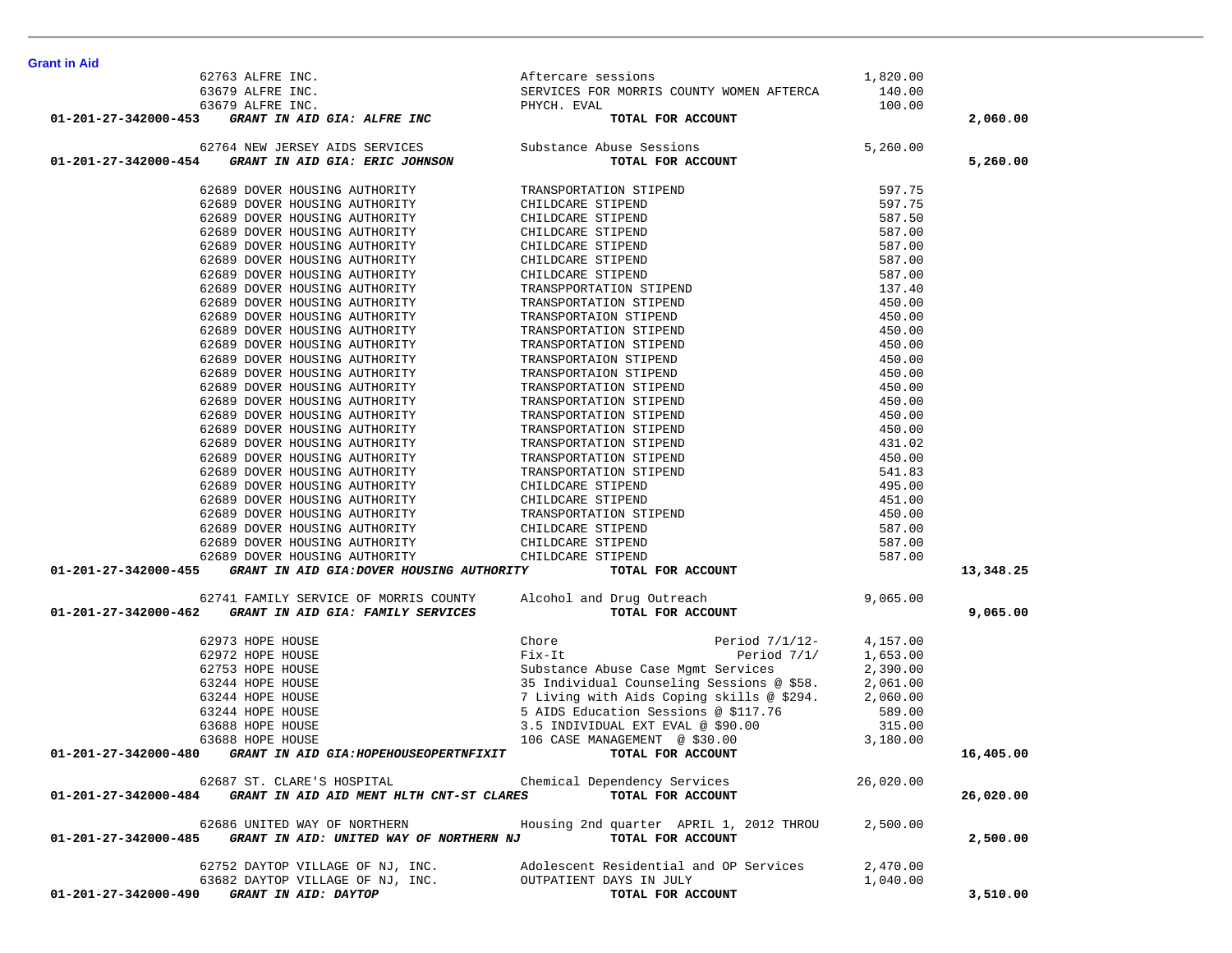| 01-201-27-342000-494                    | 63235 CHILDREN ON THE GREEN<br>GRANT IN AID: CHILDREN OF THE GREEN            | 107 WORK TRAINING HOURS @ \$12.91 TO PAY<br>TOTAL FOR ACCOUNT     | 1,380.00  | 1,380.00                  |
|-----------------------------------------|-------------------------------------------------------------------------------|-------------------------------------------------------------------|-----------|---------------------------|
|                                         | TOTAL for Grant in Aid                                                        |                                                                   |           | ============<br>79,548.25 |
| <b>Seniors, Disabled &amp; Veterans</b> |                                                                               |                                                                   |           |                           |
| 01-201-27-343100-036                    | 62979 FAMILY SERVICE OF MORRIS COUNTY<br>CONTRACTED SERVICES - ADULT DAY CARE | <b>MVAD</b><br>Period July 2<br>TOTAL FOR ACCOUNT                 | 25,550.96 | 25,550.96                 |
|                                         | TOTAL for Seniors, Disabled & Veterans                                        |                                                                   |           | ============<br>25,550.96 |
| <b>County Board of Social Service</b>   |                                                                               |                                                                   |           |                           |
|                                         | 62652 STAPLES BUSINESS ADVANTAGE                                              | Order no. 70879000267-000-001                                     | 335.55    |                           |
|                                         | 62652 STAPLES BUSINESS ADVANTAGE                                              | Order no. 70879000267-000-002                                     | 4,258.38  |                           |
|                                         | 61349 ADVANCED MICRO DISTRIBUTION                                             | HP P3005 Maintenance Kit (Core Exchange)                          | 672.00    |                           |
|                                         | 62653 PAPER MART INC                                                          | Paperline Multi $(R)$ White $8 \frac{1}{2} \times 11 - 0$         | 728.60    |                           |
|                                         | 62653 PAPER MART INC                                                          | Order no. 84341/07-11-12                                          | 1,821.50  |                           |
| 01-201-27-345100-058                    | OFFICE SUPPLIES & STATIONERY                                                  | TOTAL FOR ACCOUNT                                                 |           | 7,816.03                  |
|                                         | 62657 STAPLES BUSINESS ADVANTAGE                                              | HSM 390.3 Cross Cut Shredder - Order no.                          | 2,099.99  |                           |
| 01-201-27-345100-163                    | <b>OFFICE MACHINES</b>                                                        | TOTAL FOR ACCOUNT                                                 |           | 2,099.99                  |
|                                         |                                                                               |                                                                   |           |                           |
|                                         | 62658 ATLANTIC TOMORROWS OFFICE                                               | Labor charges for Shredder/Ser. call 794                          | 158.00    |                           |
| 01-201-27-345100-166                    | <b>OFFICE MACHINE- REPAIR</b>                                                 | TOTAL FOR ACCOUNT                                                 |           | 158.00                    |
|                                         |                                                                               |                                                                   |           |                           |
| 01-201-27-345100-257 RENTAL - OTHER     | 63622 CITYSIDE ARCHIVES, LTD                                                  | OFFICE OF TEMP ASSISTANCE<br>TOTAL FOR ACCOUNT                    | 440.75    | 440.75                    |
|                                         |                                                                               |                                                                   |           |                           |
|                                         | 63177 JOHNSON & JOHNSON, ESQS                                                 | Legal services rendered for the month of                          | 5,040.00  |                           |
|                                         | 63177 JOHNSON & JOHNSON, ESQS                                                 | Child Support - Support Services                                  | 749.90    |                           |
| 01-201-27-345100-325                    | SPECIAL SERVICES                                                              | TOTAL FOR ACCOUNT                                                 |           | 5,789.90                  |
|                                         |                                                                               |                                                                   |           |                           |
|                                         | 63176 LAURIE PALMA                                                            | FSS -Mileage reimb. for July 2012                                 | 90.30     |                           |
| 01-201-27-345100-332                    | <i><b>MILEAGE</b></i>                                                         | TOTAL FOR ACCOUNT                                                 |           | 90.30                     |
|                                         | 63215 MOLNAR PHARMACY                                                         |                                                                   | 44.61     |                           |
|                                         | 63215 MOLNAR PHARMACY                                                         |                                                                   | 692.36    |                           |
|                                         | 63214 MOLNAR PHARMACY                                                         |                                                                   | 64.81     |                           |
|                                         | 63214 MOLNAR PHARMACY                                                         |                                                                   | 50.01     |                           |
|                                         | 63214 MOLNAR PHARMACY                                                         |                                                                   | 38.00     |                           |
|                                         | 63214 MOLNAR PHARMACY                                                         |                                                                   | 174.35    |                           |
| 01-201-27-345100-338                    | HEALTH RELATED SERVICES                                                       | TOTAL FOR ACCOUNT                                                 |           | 1,064.14                  |
|                                         |                                                                               |                                                                   |           |                           |
| 01-201-27-345100-351                    | 61351 LABORATORY CORPORATION OF<br><b>PATERNITY EXPENSES</b>                  | DNA testing from $6/2/12$ to $6/30/12$ - Acc<br>TOTAL FOR ACCOUNT | 468.75    | 468.75                    |
|                                         |                                                                               |                                                                   |           |                           |
|                                         |                                                                               |                                                                   |           | ============              |
|                                         | TOTAL for County Board of Social Service                                      |                                                                   |           | 17,927.86                 |
|                                         |                                                                               |                                                                   |           |                           |
| <b>MV:Administration</b>                |                                                                               |                                                                   |           |                           |
|                                         | 63396 TELESEARCH INC                                                          | $01365 - 000, 8/12/2012$                                          | 3,299.66  |                           |
|                                         | 63204 STAFFING REMEDIES                                                       | 132589,5/23/2012                                                  | 3,038.72  |                           |
|                                         | 63204 STAFFING REMEDIES                                                       | 132589,6/6/2012                                                   | 2,271.60  |                           |
|                                         | 63204 STAFFING REMEDIES                                                       | 132589,6/13/2012                                                  | 1,305.85  |                           |

63204 STAFFING REMEDIES 132589,6/20/2012 132589,6/2012<br>63204 STAFFING REMEDIES 132589,7/5/2012 1,923.29<br>63204 STAFFING REMEDIES 132589,7/11/2012 1,605.13

63205 STAFFING REMEDIES 132589,7/25/2012 3,235.91

63204 STAFFING REMEDIES 132589,7/5/2012<br>63204 STAFFING REMEDIES 132589,7/11/2012 63204 STAFFING REMEDIES 132589,7/11/2012<br>63205 STAFFING REMEDIES 132589,7/25/2012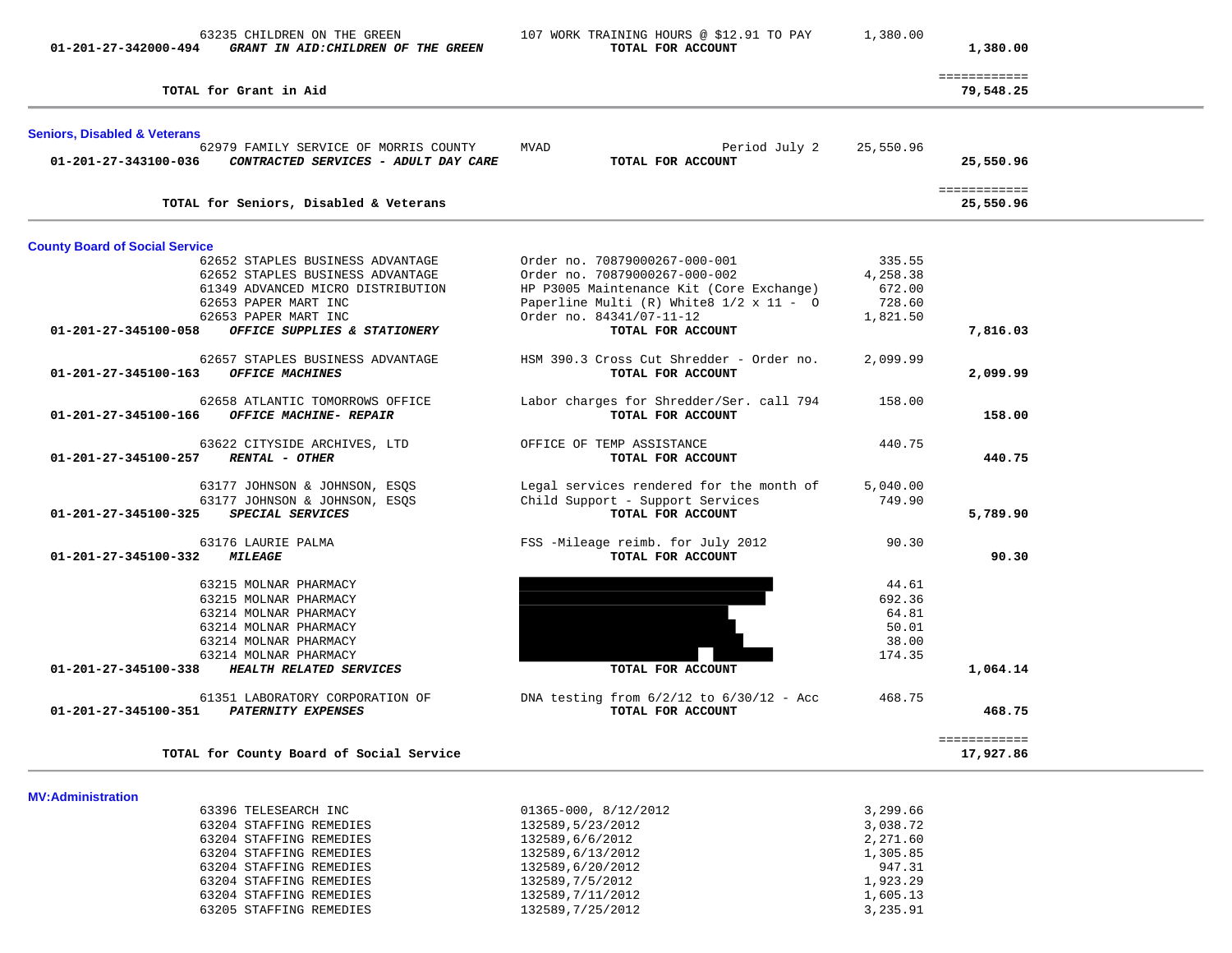| 63190 BARON HR HEALTHCARE LLC                                                                                                                                                                                                                                                |                                                                 |           |              |
|------------------------------------------------------------------------------------------------------------------------------------------------------------------------------------------------------------------------------------------------------------------------------|-----------------------------------------------------------------|-----------|--------------|
| 63190 BARON HR HEALTHCARE LLC                                                                                                                                                                                                                                                |                                                                 |           |              |
| 63718 TELESEARCH INC                                                                                                                                                                                                                                                         |                                                                 |           |              |
| 63894 AKUA OPOMEA ABEBRESE                                                                                                                                                                                                                                                   |                                                                 |           |              |
| 63895 ANGELIKA KOMOLIBIO                                                                                                                                                                                                                                                     |                                                                 |           |              |
| 63896 ARNEL P GARCIA                                                                                                                                                                                                                                                         |                                                                 |           |              |
| 63897 BINU ILLIMOOTTIL JOSEPH                                                                                                                                                                                                                                                |                                                                 |           |              |
| 63898 CHARLES NADARAJAH                                                                                                                                                                                                                                                      |                                                                 |           |              |
| 63899 CHRISNADINE FRANCOIS                                                                                                                                                                                                                                                   |                                                                 |           |              |
| 63900 DANILO LAPID                                                                                                                                                                                                                                                           |                                                                 |           |              |
| 63901 EVELYN TOLENTINO                                                                                                                                                                                                                                                       |                                                                 |           |              |
|                                                                                                                                                                                                                                                                              |                                                                 |           |              |
|                                                                                                                                                                                                                                                                              |                                                                 |           |              |
|                                                                                                                                                                                                                                                                              |                                                                 |           |              |
|                                                                                                                                                                                                                                                                              |                                                                 |           |              |
|                                                                                                                                                                                                                                                                              |                                                                 |           |              |
|                                                                                                                                                                                                                                                                              |                                                                 |           |              |
|                                                                                                                                                                                                                                                                              |                                                                 |           |              |
|                                                                                                                                                                                                                                                                              |                                                                 |           |              |
|                                                                                                                                                                                                                                                                              |                                                                 |           |              |
|                                                                                                                                                                                                                                                                              |                                                                 |           |              |
|                                                                                                                                                                                                                                                                              |                                                                 |           |              |
|                                                                                                                                                                                                                                                                              |                                                                 |           |              |
|                                                                                                                                                                                                                                                                              |                                                                 |           |              |
|                                                                                                                                                                                                                                                                              |                                                                 |           |              |
|                                                                                                                                                                                                                                                                              |                                                                 |           |              |
|                                                                                                                                                                                                                                                                              |                                                                 |           |              |
|                                                                                                                                                                                                                                                                              |                                                                 |           |              |
|                                                                                                                                                                                                                                                                              |                                                                 |           |              |
|                                                                                                                                                                                                                                                                              |                                                                 |           |              |
|                                                                                                                                                                                                                                                                              |                                                                 |           |              |
|                                                                                                                                                                                                                                                                              |                                                                 |           | 112,878.48   |
|                                                                                                                                                                                                                                                                              |                                                                 |           |              |
| 63193 FAMILY SERVICE OF MORRIS COUNTY Social Work, July~2012                                                                                                                                                                                                                 |                                                                 | 21,000.00 |              |
| 01-201-27-350100-036 CONTRACTED SERVICES                                                                                                                                                                                                                                     | TOTAL FOR ACCOUNT                                               |           | 21,000.00    |
| $63713 \text{ OPTIMUS EMR}, \text{INC}.\\ \textbf{01-201-27-350100-040} \text{ ELECTRONIC DATA PROCESSING}$                                                                                                                                                                  | 1020,9/1/2012                                                   | 1,336.32  |              |
|                                                                                                                                                                                                                                                                              | TOTAL FOR ACCOUNT                                               |           | 1,336.32     |
| 63203 STAPLES BUSINESS ADVANTAGE                                                                                                                                                                                                                                             | 1032198,8/2/2012                                                | 53.98     |              |
| 63203 STAPLES BUSINESS ADVANTAGE                                                                                                                                                                                                                                             | 1032198,8/1/2012                                                | 2,219.55  |              |
| 63203 STAPLES BUSINESS ADVANTAGE                                                                                                                                                                                                                                             | 1032198,8/1/2012                                                | 199.56    |              |
| 57676 PAPER MART INC                                                                                                                                                                                                                                                         | 85921,4/16/2912                                                 | 135.38    |              |
| 01-201-27-350100-058 OFFICE SUPPLIES & STATIONERY                                                                                                                                                                                                                            | TOTAL FOR ACCOUNT                                               |           | 2,608.47     |
|                                                                                                                                                                                                                                                                              |                                                                 |           |              |
|                                                                                                                                                                                                                                                                              |                                                                 | 150.82    |              |
| $64146 \text{ COUNTY OF MORRIS} \begin{array}{lll} & 64146 \text{ COUNTY OF MORRIS} & \text{2ND 1/2 AUGUST 2012} \\ & 01\texttt{-}201\texttt{-}27\texttt{-}350100\texttt{-}068 & \textbf{POSTAGE & \textbf{MSTERED MAIL} \\ & \textbf{TOTAL} & \textbf{FCAL} \\ \end{array}$ | TOTAL FOR ACCOUNT                                               |           | 150.82       |
|                                                                                                                                                                                                                                                                              | 63731 RUTGERS UNIVERSITY PP-2240-FA12-1, 10/26, 10/30 & 11/2/12 | 564.00    |              |
| 01-201-27-350100-080 STAFF DEVELOPMENT                                                                                                                                                                                                                                       | TOTAL FOR ACCOUNT                                               |           | 564.00       |
| 63710 KYOCERA MITA AMERICA, INC.                                                                                                                                                                                                                                             | 7629689-040 90136062792,8/12/2012                               | 5,157.46  |              |
| OFFICE MACHINES - RENTAL<br>01-201-27-350100-164                                                                                                                                                                                                                             | TOTAL FOR ACCOUNT                                               |           | 5,157.46     |
| 63399 U.S. SECURITY ASSOCIATES, INC.                                                                                                                                                                                                                                         | 5731134000, 7/27-8/2/12                                         | 5,020.96  |              |
| 63207 U.S. SECURITY ASSOCIATES, INC.                                                                                                                                                                                                                                         | 573-1134-000, 7/20~7/26/2012                                    | 4,795.44  |              |
| SAFETY ITEMS<br>01-201-27-350100-266                                                                                                                                                                                                                                         | TOTAL FOR ACCOUNT                                               |           | 9,816.40     |
|                                                                                                                                                                                                                                                                              |                                                                 |           | ============ |
| TOTAL for MV:Administration                                                                                                                                                                                                                                                  |                                                                 |           | 153,511.95   |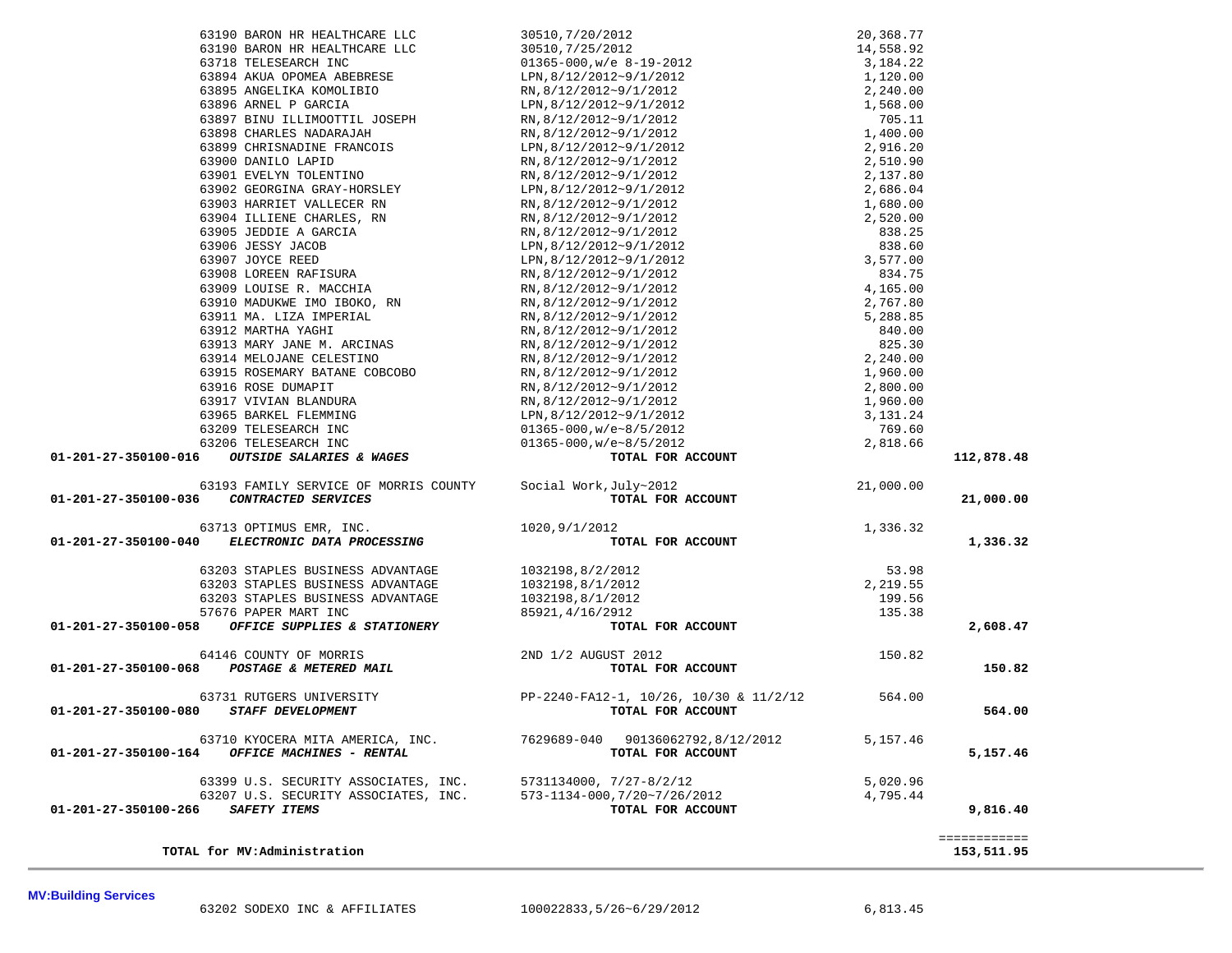|                      | 63524 CITYSIDE ARCHIVES, LTD                                   | MORRIS VIEW                                                    | 1,008.50         |                          |
|----------------------|----------------------------------------------------------------|----------------------------------------------------------------|------------------|--------------------------|
| 01-201-27-350110-143 | RUBBISH & TRASH REMOVAL                                        | TOTAL FOR ACCOUNT                                              |                  | 1,008.50                 |
| 01-201-27-350110-144 | 63720 TOWNSHIP OF MORRIS<br><i><b>SEWER</b></i>                | 1609-0/ MORRIS VIEW/ SPLIT INVOICE<br>TOTAL FOR ACCOUNT        | 43,382.65        | 43,382.65                |
| 01-201-27-350110-145 | 62115 N J D E P, BUREAU OF REVENUE<br>SOLID WASTE COST         | Registration Renewal, 7/20/2012~7/19/2013<br>TOTAL FOR ACCOUNT | 1,000.00         | 1,000.00                 |
|                      | 60951 TREASURER, STATE OF NEW JERSEY                           | 25092,8/5/2012~8/4/2017                                        | 4,640.00         |                          |
|                      | 62121 RICCIARDI BROTHERS INC.                                  | 6981,5/31/2012                                                 | 99.44            |                          |
|                      | 62121 RICCIARDI BROTHERS INC.                                  | 6981,7/9/2012                                                  | 494.72           |                          |
|                      | 63253 ANTHONY'S CUSTOM PAINTING                                | $8/13 - 6$ hrs.; $8/14 - 8$ hrs.                               | 2,574.44         |                          |
|                      | 63253 ANTHONY'S CUSTOM PAINTING                                | Home Depot Supplies                                            | 176.44           |                          |
|                      | 63201 SHERWIN WILLIAMS<br>62122 R.D. SALES DOOR & HARDWARE LLC | 6657-3842-3,8/7/2012                                           | 457.65<br>880.00 |                          |
|                      | 63255 GRAINGER                                                 | Door Repair, 7/20/2012<br>806843231, 4/25/12                   | 158.65           |                          |
|                      | 62119 TINGUE BROWN & CO.                                       | 150778,6/12/2012                                               | 725.00           |                          |
| 01-201-27-350110-204 | <b>PLANT OPERATION</b>                                         | TOTAL FOR ACCOUNT                                              |                  | 10,206.34                |
|                      |                                                                |                                                                |                  |                          |
|                      | 63199 PENN-JERSEY PAPER CO.                                    | 20955, 7/31/2012                                               | 281.34           |                          |
|                      | 63199 PENN-JERSEY PAPER CO.                                    | 20955,8/7/2012                                                 | 592.00           |                          |
| 01-201-27-350110-225 | CHEMICALS & SPRAYS                                             | TOTAL FOR ACCOUNT                                              |                  | 873.34                   |
|                      | 63199 PENN-JERSEY PAPER CO.                                    | 20955, 7/31/2012                                               | 4,221.61         |                          |
|                      | 63267 CENTRAL POLY CORP                                        | MORRIO, 8/6/12                                                 | 528.00           |                          |
| 01-201-27-350110-252 | <b>JANITORIAL SUPPLIES</b>                                     | TOTAL FOR ACCOUNT                                              |                  | 4,749.61                 |
|                      | 60940 MARIDO SERVICES INC.                                     | 13518,6/8/2012                                                 | 3,178.72         |                          |
|                      | 62116 J.A. SEXAUER                                             | 276829, 7/17/2012                                              | 499.80           |                          |
|                      | 62113 VIRTU WATER METER SERVICES INC                           | Water Meter Repair, 7/9/2012                                   | 1,127.50         |                          |
|                      | 62123 JOHNSTONE SUPPLY                                         | 11177, 7/12/2012                                               | 137.73           |                          |
| 01-201-27-350110-262 | <b>MACHINERY REPAIRS &amp; PARTS</b>                           | TOTAL FOR ACCOUNT                                              |                  | 4,943.75                 |
|                      |                                                                |                                                                |                  | ============             |
|                      | TOTAL for MV: Building Services                                |                                                                |                  | 151,471.79               |
|                      |                                                                |                                                                |                  |                          |
| <b>MV:Dietary</b>    | 63388 ACME AMERICAN REPAIRS INC.                               | 0118615, 8/10/12                                               | 1,891.00         |                          |
|                      | 63799 ACME AMERICAN REPAIRS INC.                               | 0118615,8/20/2012                                              | 187.40           |                          |
|                      | 01-201-27-350115-262 MACHINERY REPAIRS & PARTS                 | TOTAL FOR ACCOUNT                                              |                  | 2,078.40                 |
|                      |                                                                |                                                                |                  |                          |
|                      | TOTAL for MV: Dietary                                          |                                                                |                  | ============<br>2,078.40 |
|                      |                                                                |                                                                |                  |                          |
| <b>MV:Laundry</b>    |                                                                |                                                                |                  |                          |
|                      | 63255 GRAINGER                                                 | 806843231, 8/13/12                                             | 158.40           |                          |
|                      | 63255 GRAINGER                                                 | 806843231, 8/13/12                                             | 169.58           |                          |
| 01-201-27-350125-046 | <b>GENERAL STORES</b>                                          | TOTAL FOR ACCOUNT                                              |                  | 327.98                   |
|                      | 63191 EMERALD PROFESSIONAL                                     | 211842, 7/31/2012                                              | 9,386.80         |                          |
|                      | 63191 EMERALD PROFESSIONAL                                     | 211842,8/9/2012                                                | 375.20           |                          |
|                      | 63192 EMERALD PROFESSIONAL                                     | 285632, 7/10/2012                                              | 11,516.01        |                          |
|                      | 63192 EMERALD PROFESSIONAL                                     | 285632,8/9/2012                                                | 1,836.24         |                          |
|                      | 63726 READY SUPPLY                                             | B06Q, 8/22/2012                                                | 1,480.00         |                          |
|                      |                                                                |                                                                |                  |                          |

 **01-201-27-350110-036** *CONTRACTED SERVICES* **TOTAL FOR ACCOUNT 6,813.45**

 **01-201-27-350110-137** *ELECTRICITY* **TOTAL FOR ACCOUNT 78,494.15**

 63486 AES-NJ COGEN CO INC July 2012 3,231.67 63172 JERSEY CENTRAL POWER & LIGHT 10-00-04-8037-3-8,July~2012 75,262.48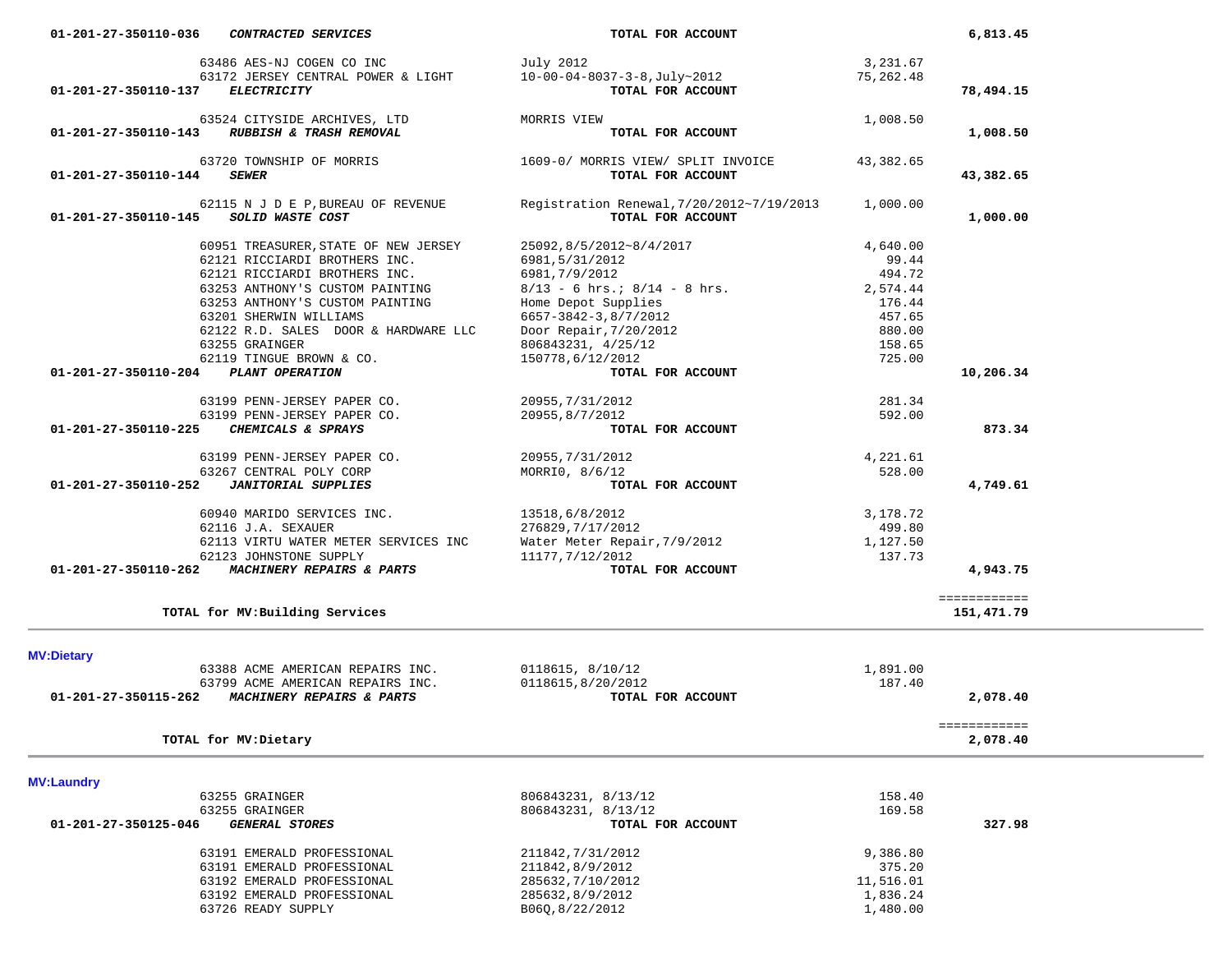| 63717 READY SUPPLY                              | B06Q, 8/14/2012                 | 1,480.00 |                           |
|-------------------------------------------------|---------------------------------|----------|---------------------------|
| <i><b>DIAPERS</b></i><br>01-201-27-350125-182   | TOTAL FOR ACCOUNT               |          | 26,074.25                 |
| TOTAL for MV: Laundry                           |                                 |          | ============<br>26,402.23 |
| <b>MV:Nursing</b>                               |                                 |          |                           |
| 63200 PHARMA CARE INC                           | MORR02, July~2012               | 3,823.60 |                           |
| 63741 ALBERTA SCOCOZZA R.R.A.                   | Consultation on August 28, 2012 | 350.00   |                           |
| 01-201-27-350130-035<br><b>CONSULTATION FEE</b> | TOTAL FOR ACCOUNT               |          | 4,173.60                  |
| 63195 JAGDISH DANG                              | Psychiatric Services, July~2012 | 2,200.00 |                           |
| 63709 JAMES H WOLF                              | Medical Director, 8/6~8/23/2012 | 2,232.50 |                           |
| 01-201-27-350130-036<br>CONTRACTED SERVICES     | TOTAL FOR ACCOUNT               |          | 4,432.50                  |
| 63199 PENN-JERSEY PAPER CO.                     | 20955, 7/31/2012                | 850.85   |                           |
| 63199 PENN-JERSEY PAPER CO.                     | 20955, 7/24/2012                | 1,444.00 |                           |
| 60948 ASSOCIATED SALES AND BAG CO.              | 314307, 7/9/2012                | 456.69   |                           |
| 63187 AGL WELDING SUPPLY CO INC                 | 584500,8/2~9/1/2012             | 250.00   |                           |
| 63187 AGL WELDING SUPPLY CO INC                 | 584500,8/10~9/9/2012            | 200.00   |                           |
| 63187 AGL WELDING SUPPLY CO INC                 | 584500,8/9~9/8/2012             | 530.40   |                           |
| 63196 JML MEDICAL INC.                          | 5MOC02,6/5/2012                 | 2,505.10 |                           |
| 63196 JML MEDICAL INC.                          | 5MOC02, 6/12/2012               | 1,764.30 |                           |
| 63196 JML MEDICAL INC.                          | 5MOC02, 6/15/2012               | 73.66    |                           |
| 63196 JML MEDICAL INC.                          | 5MOC02, 7/6/2012                | 642.50   |                           |
| 63196 JML MEDICAL INC.                          | 5MOC02, 7/13/2012               | 54.00    |                           |
| 63196 JML MEDICAL INC.                          | 5MOC02, 7/13/2012               | 2,133.22 |                           |
| 63196 JML MEDICAL INC.                          | 5MOC02, 7/20/2012               | 1,067.76 |                           |
| 63196 JML MEDICAL INC.                          | 5MOC02, 7/24/2012               | 615.92   |                           |
| 63196 JML MEDICAL INC.                          | 5MOC02, 6/29/2012               | 943.26   |                           |
| 63196 JML MEDICAL INC.                          | 5MOC02, 7/6/2012                | 131.58   |                           |
| 63196 JML MEDICAL INC.                          | 5MOC02, 7/20/2012               | 405.60   |                           |
| 63197 JML MEDICAL INC.                          | 5MOC02, 7/31/2012               | 4,143.00 |                           |
| 63197 JML MEDICAL INC.                          | 5MOC02,8/7/2012                 | 779.00   |                           |
| 63197 JML MEDICAL INC.                          | 5MOC02,8/7/2012                 | 72.00    |                           |
| 63704 COLOPLAST CORP                            | 7304204,3/5/2012                | 1,140.00 |                           |
| 63714 PENN-JERSEY PAPER CO.                     | 20955,8/14/2012                 | 1,252.50 |                           |
| 01-201-27-350130-046<br><b>GENERAL STORES</b>   | TOTAL FOR ACCOUNT               |          | 21,455.34                 |
| 63790 MONIQUE THEODULE                          | CNA Re-Certification, 8/13/2012 | 30.00    |                           |
| 63185 HERMITE OCTAVIUS                          | CNA Re-Certification, 8/6/2012  | 30.00    |                           |
| 01-201-27-350130-191<br><i><b>NURSING</b></i>   | TOTAL FOR ACCOUNT               |          | 60.00                     |
| 63194 GTS WELCO                                 | LM714,7/20/2012                 | 716.59   |                           |
| 01-201-27-350130-193<br><b>OXYGEN</b>           | TOTAL FOR ACCOUNT               |          | 716.59                    |
| 63487 MOBILEX USA                               | 281776, July 2012               | 2,169.24 |                           |
| 63487 MOBILEX USA                               | 281776, July 2012               | 1,172.03 |                           |
| 01-201-27-350130-203 X-RAY & MEDICAL SUPPLIES   | TOTAL FOR ACCOUNT               |          | 3,341.27                  |
|                                                 |                                 |          |                           |
| 63188 ANI MEDICAL TRANSPORT INC.                | Transport, 1/11/2012            | 300.00   |                           |
| 63188 ANI MEDICAL TRANSPORT INC.                | Transport, 1/12/2012            | 110.00   |                           |
| TRANSPORTATION SERVICES<br>01-201-27-350130-340 | TOTAL FOR ACCOUNT               |          | 410.00                    |
| 46883 COLOPLAST CORP                            | 8682,10/7/11                    | 1,140.00 |                           |
| (2011) GENERAL STORES<br>01-203-27-350130-046   | TOTAL FOR ACCOUNT               |          | 1,140.00                  |
|                                                 |                                 |          | ============              |
| TOTAL for MV: Nursing                           |                                 |          | 35,729.30                 |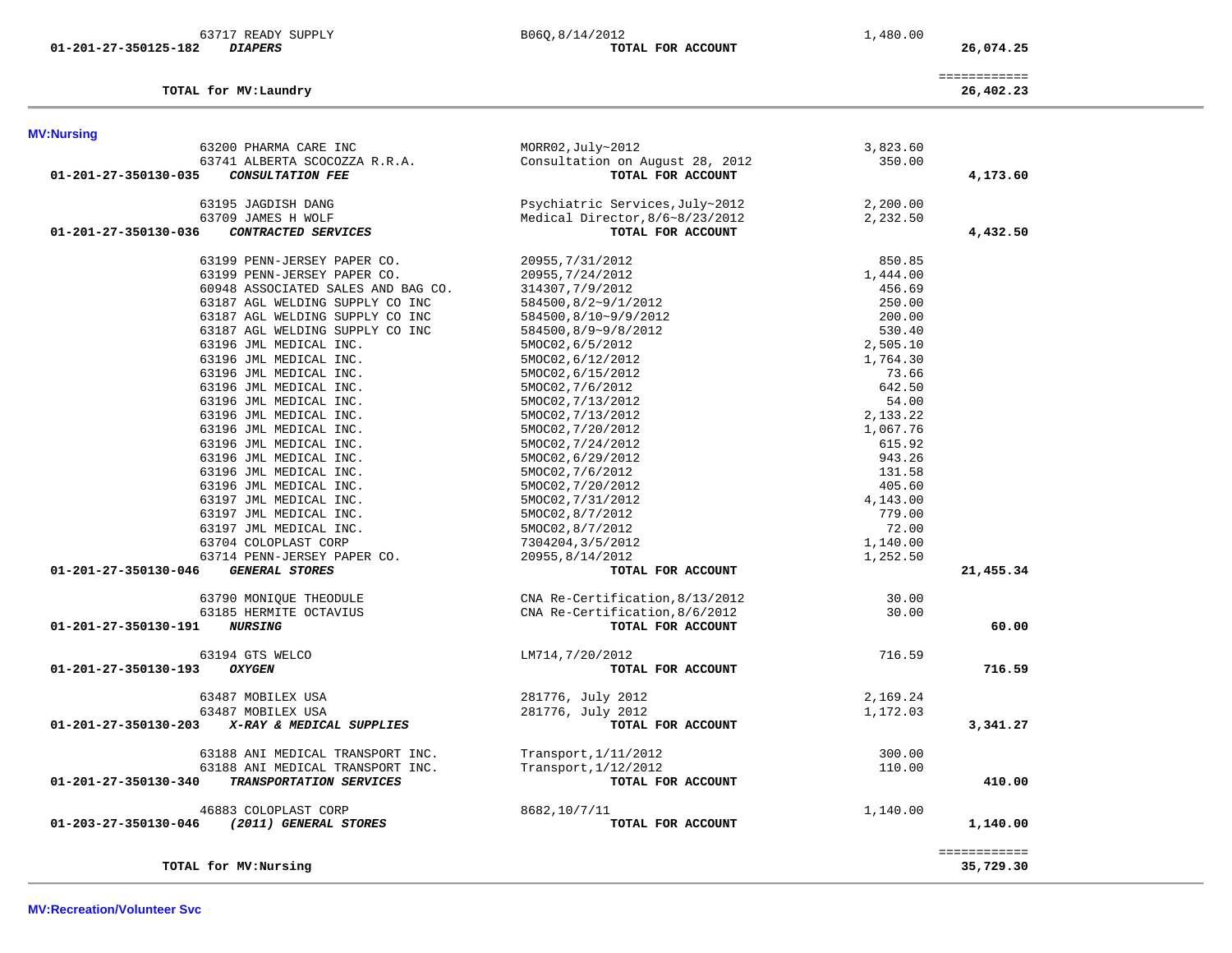| 63795 CABLEVISION                                                | $07876 - 533982 - 01 - 2, 8/15 \sim 9/14/2012$ | 4, 117.53 |              |  |
|------------------------------------------------------------------|------------------------------------------------|-----------|--------------|--|
| 01-201-27-350135-036<br>CONTRACTED SERVICES                      | TOTAL FOR ACCOUNT                              |           | 4,117.53     |  |
| 63389 ARTISTIC AQUARIA INC                                       | Maintenance, 7/12/12                           | 528.00    |              |  |
| 63389 ARTISTIC AQUARIA INC                                       | New Tank Setup, 8/18/12                        | 350.00    |              |  |
| 63391 DIANE CAMPBELL                                             | Olympics Party, 8/16/12                        | 125.00    |              |  |
| 63394 MOONLIGHT DESIGNS                                          | Fine Art Prog., $6/8/12$                       | 165.00    |              |  |
| 63394 MOONLIGHT DESIGNS                                          | Fine Art Prog., $7/13/12$                      | 165.00    |              |  |
| 63189 ARTS! BY THE PEOPLE INC.                                   | MORR011,8/6/2012                               | 50.00     |              |  |
| 63186 AFI FOODSERVICE DISTRIBUTORS                               | 185674,8/7/2012                                | 264.55    |              |  |
| 63789 KAREN HOGAN                                                | Calendar Enlargement, September~2012           | 36.24     |              |  |
| 63712 MOONLIGHT DESIGNS                                          | Fine Art Program, 8/24/2012                    | 165.00    |              |  |
| 63715 FRANK PINTO                                                | Petty Cash Reimbursement, 7/17~8/20/2012       | 193.67    |              |  |
| 62560 ORIENTAL TRADING COMPANY INC.                              | 19407861,6/11/2012                             | 101.24    |              |  |
| 62559 ORIENTAL TRADING COMPANY INC.                              | 19407861, 7/24/2012                            | 32.16     |              |  |
| 62559 ORIENTAL TRADING COMPANY INC.                              | 19407861,7/24/2012                             | 8.00      |              |  |
| 63721 AFI FOODSERVICE DISTRIBUTORS                               | 185674,8/21/2012                               | 303.78    |              |  |
| 01-201-27-350135-194<br>PATIENT ACTIVITIES                       | TOTAL FOR ACCOUNT                              |           | 2,487.64     |  |
|                                                                  |                                                |           |              |  |
|                                                                  |                                                |           | ============ |  |
| TOTAL for MV: Recreation/Volunteer Svc                           |                                                |           | 6,605.17     |  |
|                                                                  |                                                |           |              |  |
| <b>MV:Rehabilitation</b>                                         |                                                |           |              |  |
| 63401 SAMMONS PRESTON INC.                                       | 104022452, 8/14/12                             | 209.32    |              |  |
| 63488 SAMMONS PRESTON INC.                                       | 104022452, 2/2/12                              | 1,150.80  |              |  |
| 63488 SAMMONS PRESTON INC.                                       | 104022452, 6/5/12                              | 6.11      |              |  |
| 63488 SAMMONS PRESTON INC.                                       | 104022452, 5/18/12                             | 43.81     |              |  |
| 63488 SAMMONS PRESTON INC.                                       | 104022452, 6/19/12                             | 74.51     |              |  |
| 63488 SAMMONS PRESTON INC.                                       | 104022452, 6/19/12                             | 74.51     |              |  |
| 63488 SAMMONS PRESTON INC.                                       | 104022452, 7/27/12                             | 116.48    |              |  |
| 01-201-27-350140-046<br><b>GENERAL STORES</b>                    | TOTAL FOR ACCOUNT                              |           | 1,675.54     |  |
|                                                                  |                                                |           | ============ |  |
| TOTAL for MV: Rehabilitation                                     |                                                |           | 1,675.54     |  |
| <b>Assistance Dep Child: Local Shr</b>                           |                                                |           |              |  |
| 63174 OFFICE OF TEMPORARY ASSISTANCE                             | For estimated County Share of Temp. Assi       | 12,000.00 |              |  |
| 01-201-27-354100-091<br>ASSISTANCE DEP CHILD:LOCAL SHR PROGRAM E | TOTAL FOR ACCOUNT                              |           | 12,000.00    |  |
|                                                                  |                                                |           |              |  |
|                                                                  |                                                |           | ============ |  |
| TOTAL for Assistance Dep Child:Local Shr                         |                                                |           | 12,000.00    |  |
|                                                                  |                                                |           |              |  |
| <b>Assistance SSI Income Recipien</b>                            |                                                |           |              |  |
| 63173 OFFICE OF TEMPORARY ASSISTANCE                             | For estimated County Share of ASSIR for        | 40,000.00 |              |  |
| 01-201-27-355100-090<br>ASSISTANCE SSI INCOME RECIPIEN EXPENDITU | TOTAL FOR ACCOUNT                              |           | 40,000.00    |  |
|                                                                  |                                                |           | ============ |  |
| TOTAL for Assistance SSI Income Recipien                         |                                                |           | 40,000.00    |  |
|                                                                  |                                                |           |              |  |
| <b>County Adjuster</b>                                           |                                                |           |              |  |
| 64146 COUNTY OF MORRIS                                           | 2ND 1/2 AUGUST 2012                            | 94.70     |              |  |
| 01-201-27-357100-068<br>POSTAGE & METERED MAIL                   | TOTAL FOR ACCOUNT                              |           | 94.70        |  |
|                                                                  |                                                |           | ============ |  |
| TOTAL for County Adjuster                                        |                                                |           | 94.70        |  |
|                                                                  |                                                |           |              |  |
|                                                                  |                                                |           |              |  |

**Dental Clinic** 

62718 LEONARD LAWRENCE DMD 30.00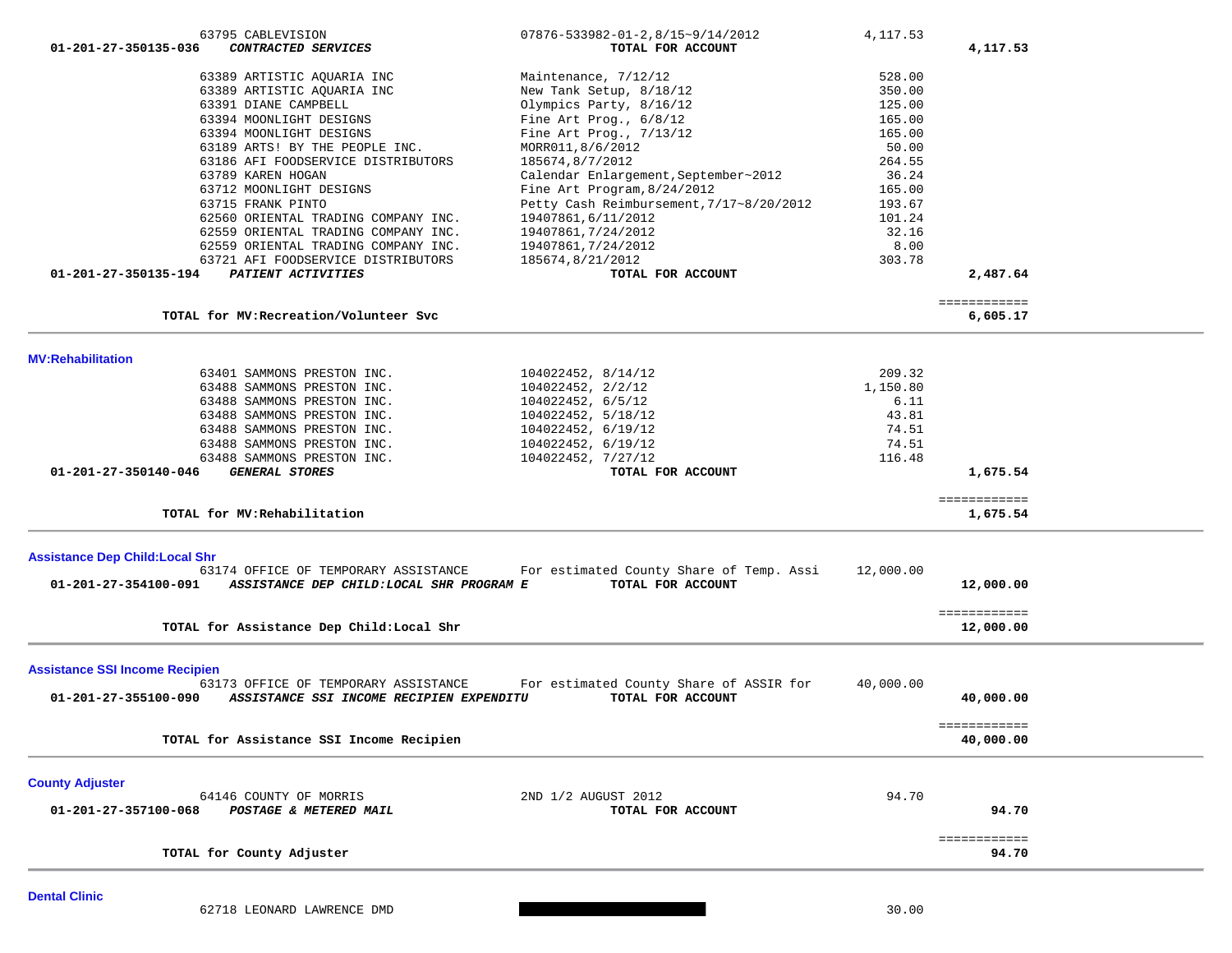30.00

============

| TOTAL for Dental Clinic | 30.00 |  |  |
|-------------------------|-------|--|--|
|-------------------------|-------|--|--|

| <b>County Library</b> |  |
|-----------------------|--|
|-----------------------|--|

| <b>County Library</b> |                                                                                                                                                                                                                                                                                                                                                                      |  |
|-----------------------|----------------------------------------------------------------------------------------------------------------------------------------------------------------------------------------------------------------------------------------------------------------------------------------------------------------------------------------------------------------------|--|
|                       |                                                                                                                                                                                                                                                                                                                                                                      |  |
|                       |                                                                                                                                                                                                                                                                                                                                                                      |  |
|                       |                                                                                                                                                                                                                                                                                                                                                                      |  |
|                       |                                                                                                                                                                                                                                                                                                                                                                      |  |
|                       |                                                                                                                                                                                                                                                                                                                                                                      |  |
|                       |                                                                                                                                                                                                                                                                                                                                                                      |  |
|                       |                                                                                                                                                                                                                                                                                                                                                                      |  |
|                       |                                                                                                                                                                                                                                                                                                                                                                      |  |
|                       |                                                                                                                                                                                                                                                                                                                                                                      |  |
|                       |                                                                                                                                                                                                                                                                                                                                                                      |  |
|                       |                                                                                                                                                                                                                                                                                                                                                                      |  |
|                       |                                                                                                                                                                                                                                                                                                                                                                      |  |
|                       |                                                                                                                                                                                                                                                                                                                                                                      |  |
|                       |                                                                                                                                                                                                                                                                                                                                                                      |  |
|                       |                                                                                                                                                                                                                                                                                                                                                                      |  |
|                       |                                                                                                                                                                                                                                                                                                                                                                      |  |
|                       |                                                                                                                                                                                                                                                                                                                                                                      |  |
|                       |                                                                                                                                                                                                                                                                                                                                                                      |  |
|                       |                                                                                                                                                                                                                                                                                                                                                                      |  |
|                       |                                                                                                                                                                                                                                                                                                                                                                      |  |
|                       |                                                                                                                                                                                                                                                                                                                                                                      |  |
|                       |                                                                                                                                                                                                                                                                                                                                                                      |  |
|                       |                                                                                                                                                                                                                                                                                                                                                                      |  |
|                       |                                                                                                                                                                                                                                                                                                                                                                      |  |
|                       |                                                                                                                                                                                                                                                                                                                                                                      |  |
|                       |                                                                                                                                                                                                                                                                                                                                                                      |  |
|                       |                                                                                                                                                                                                                                                                                                                                                                      |  |
|                       |                                                                                                                                                                                                                                                                                                                                                                      |  |
|                       |                                                                                                                                                                                                                                                                                                                                                                      |  |
|                       |                                                                                                                                                                                                                                                                                                                                                                      |  |
|                       |                                                                                                                                                                                                                                                                                                                                                                      |  |
|                       |                                                                                                                                                                                                                                                                                                                                                                      |  |
|                       |                                                                                                                                                                                                                                                                                                                                                                      |  |
|                       |                                                                                                                                                                                                                                                                                                                                                                      |  |
|                       |                                                                                                                                                                                                                                                                                                                                                                      |  |
|                       |                                                                                                                                                                                                                                                                                                                                                                      |  |
|                       |                                                                                                                                                                                                                                                                                                                                                                      |  |
|                       |                                                                                                                                                                                                                                                                                                                                                                      |  |
|                       |                                                                                                                                                                                                                                                                                                                                                                      |  |
|                       |                                                                                                                                                                                                                                                                                                                                                                      |  |
|                       |                                                                                                                                                                                                                                                                                                                                                                      |  |
|                       |                                                                                                                                                                                                                                                                                                                                                                      |  |
|                       |                                                                                                                                                                                                                                                                                                                                                                      |  |
|                       |                                                                                                                                                                                                                                                                                                                                                                      |  |
|                       |                                                                                                                                                                                                                                                                                                                                                                      |  |
|                       |                                                                                                                                                                                                                                                                                                                                                                      |  |
|                       |                                                                                                                                                                                                                                                                                                                                                                      |  |
|                       |                                                                                                                                                                                                                                                                                                                                                                      |  |
|                       |                                                                                                                                                                                                                                                                                                                                                                      |  |
|                       |                                                                                                                                                                                                                                                                                                                                                                      |  |
|                       |                                                                                                                                                                                                                                                                                                                                                                      |  |
|                       |                                                                                                                                                                                                                                                                                                                                                                      |  |
|                       |                                                                                                                                                                                                                                                                                                                                                                      |  |
|                       |                                                                                                                                                                                                                                                                                                                                                                      |  |
|                       | $\begin{tabular}{cccccccc} \textbf{0.143} & \textbf{0.144} & \textbf{0.145} & \textbf{0.145} & \textbf{0.145} & \textbf{0.145} & \textbf{0.145} & \textbf{0.145} & \textbf{0.145} & \textbf{0.145} & \textbf{0.145} & \textbf{0.145} & \textbf{0.145} & \textbf{0.145} & \textbf{0.145} & \textbf{0.145} & \textbf{0.145} & \textbf{0.145} & \textbf{0.145} & \text$ |  |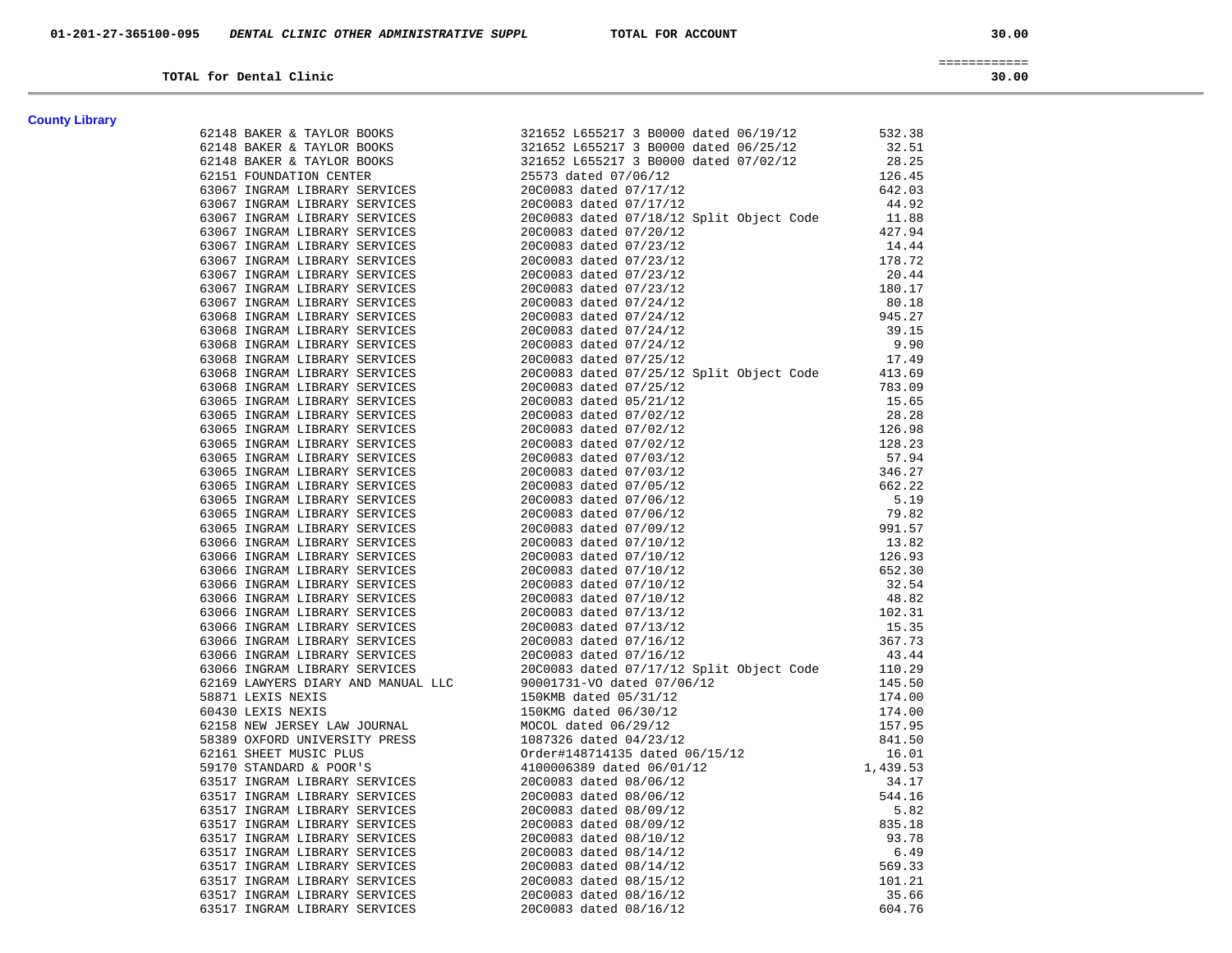| OTHER ADMINISTRATIVE SUPPLIES<br>01-201-29-390100-095                                                                                                                                                                                       | TOTAL FOR ACCOUNT                                                                                                                                                                                          |                   | 2,761.93  |
|---------------------------------------------------------------------------------------------------------------------------------------------------------------------------------------------------------------------------------------------|------------------------------------------------------------------------------------------------------------------------------------------------------------------------------------------------------------|-------------------|-----------|
| 62149 DEMCO<br>63061 W.B. MASON COMPANY INC                                                                                                                                                                                                 | 290190055 dated 07/03/12<br>C1033751 dated 07/30/12; Ref#I06433353;                                                                                                                                        | 54.40<br>1,198.00 |           |
| 62165 W.B. MASON COMPANY INC                                                                                                                                                                                                                | C1033751 dated 07/10/12; Ref#I06094662;                                                                                                                                                                    | 618.72            |           |
|                                                                                                                                                                                                                                             |                                                                                                                                                                                                            |                   |           |
|                                                                                                                                                                                                                                             |                                                                                                                                                                                                            |                   |           |
|                                                                                                                                                                                                                                             |                                                                                                                                                                                                            |                   |           |
|                                                                                                                                                                                                                                             |                                                                                                                                                                                                            |                   |           |
|                                                                                                                                                                                                                                             |                                                                                                                                                                                                            |                   | 2,019.06  |
|                                                                                                                                                                                                                                             |                                                                                                                                                                                                            |                   |           |
|                                                                                                                                                                                                                                             |                                                                                                                                                                                                            |                   |           |
|                                                                                                                                                                                                                                             |                                                                                                                                                                                                            |                   |           |
|                                                                                                                                                                                                                                             |                                                                                                                                                                                                            |                   |           |
|                                                                                                                                                                                                                                             |                                                                                                                                                                                                            |                   |           |
|                                                                                                                                                                                                                                             |                                                                                                                                                                                                            |                   |           |
|                                                                                                                                                                                                                                             |                                                                                                                                                                                                            |                   |           |
|                                                                                                                                                                                                                                             |                                                                                                                                                                                                            |                   |           |
|                                                                                                                                                                                                                                             |                                                                                                                                                                                                            |                   |           |
|                                                                                                                                                                                                                                             |                                                                                                                                                                                                            |                   |           |
|                                                                                                                                                                                                                                             |                                                                                                                                                                                                            |                   |           |
|                                                                                                                                                                                                                                             |                                                                                                                                                                                                            |                   |           |
| 01-201-29-390100-069                                                                                                                                                                                                                        |                                                                                                                                                                                                            |                   | 190.58    |
|                                                                                                                                                                                                                                             |                                                                                                                                                                                                            |                   |           |
| 63515 INGRAM LIBRARY SERVICES<br>20100081 dated 07/10/12<br>63515 INGRAM LIBRARY SERVICES<br>20100081 dated 07/10/12<br>63515 INGRAM LIBRARY SERVICES<br>63515 INGRAM LIBRARY SERVICES<br>63515 INGRAM LIBRARY SERVICES<br>63515 INGRAM LIB | 62147 ATLANTIC TOMORROWS OFFICE<br>62147 ATLANTIC TOMORROWS OFFICE DMC18 dated 07/17/12; Our Order#3222918 99.30<br><b>DICLE DMC18</b> dated 07/17/12; Our Order#3222918 99.30<br><b>TOTAL FOR ACCOUNT</b> |                   |           |
|                                                                                                                                                                                                                                             |                                                                                                                                                                                                            |                   | 887.66    |
|                                                                                                                                                                                                                                             |                                                                                                                                                                                                            |                   |           |
|                                                                                                                                                                                                                                             |                                                                                                                                                                                                            |                   |           |
|                                                                                                                                                                                                                                             |                                                                                                                                                                                                            |                   |           |
|                                                                                                                                                                                                                                             |                                                                                                                                                                                                            |                   | 266.90    |
|                                                                                                                                                                                                                                             |                                                                                                                                                                                                            |                   |           |
|                                                                                                                                                                                                                                             |                                                                                                                                                                                                            |                   | 16,905.99 |
|                                                                                                                                                                                                                                             |                                                                                                                                                                                                            |                   |           |
|                                                                                                                                                                                                                                             |                                                                                                                                                                                                            |                   |           |
|                                                                                                                                                                                                                                             |                                                                                                                                                                                                            |                   |           |
|                                                                                                                                                                                                                                             |                                                                                                                                                                                                            |                   |           |
|                                                                                                                                                                                                                                             |                                                                                                                                                                                                            |                   |           |
|                                                                                                                                                                                                                                             |                                                                                                                                                                                                            |                   |           |
|                                                                                                                                                                                                                                             |                                                                                                                                                                                                            |                   |           |
|                                                                                                                                                                                                                                             |                                                                                                                                                                                                            |                   |           |
|                                                                                                                                                                                                                                             |                                                                                                                                                                                                            |                   |           |
|                                                                                                                                                                                                                                             |                                                                                                                                                                                                            |                   |           |
|                                                                                                                                                                                                                                             |                                                                                                                                                                                                            |                   |           |
|                                                                                                                                                                                                                                             |                                                                                                                                                                                                            |                   |           |
|                                                                                                                                                                                                                                             |                                                                                                                                                                                                            |                   |           |
|                                                                                                                                                                                                                                             |                                                                                                                                                                                                            |                   |           |
|                                                                                                                                                                                                                                             |                                                                                                                                                                                                            |                   |           |
|                                                                                                                                                                                                                                             |                                                                                                                                                                                                            |                   |           |
|                                                                                                                                                                                                                                             |                                                                                                                                                                                                            |                   |           |
|                                                                                                                                                                                                                                             |                                                                                                                                                                                                            |                   |           |
|                                                                                                                                                                                                                                             |                                                                                                                                                                                                            |                   |           |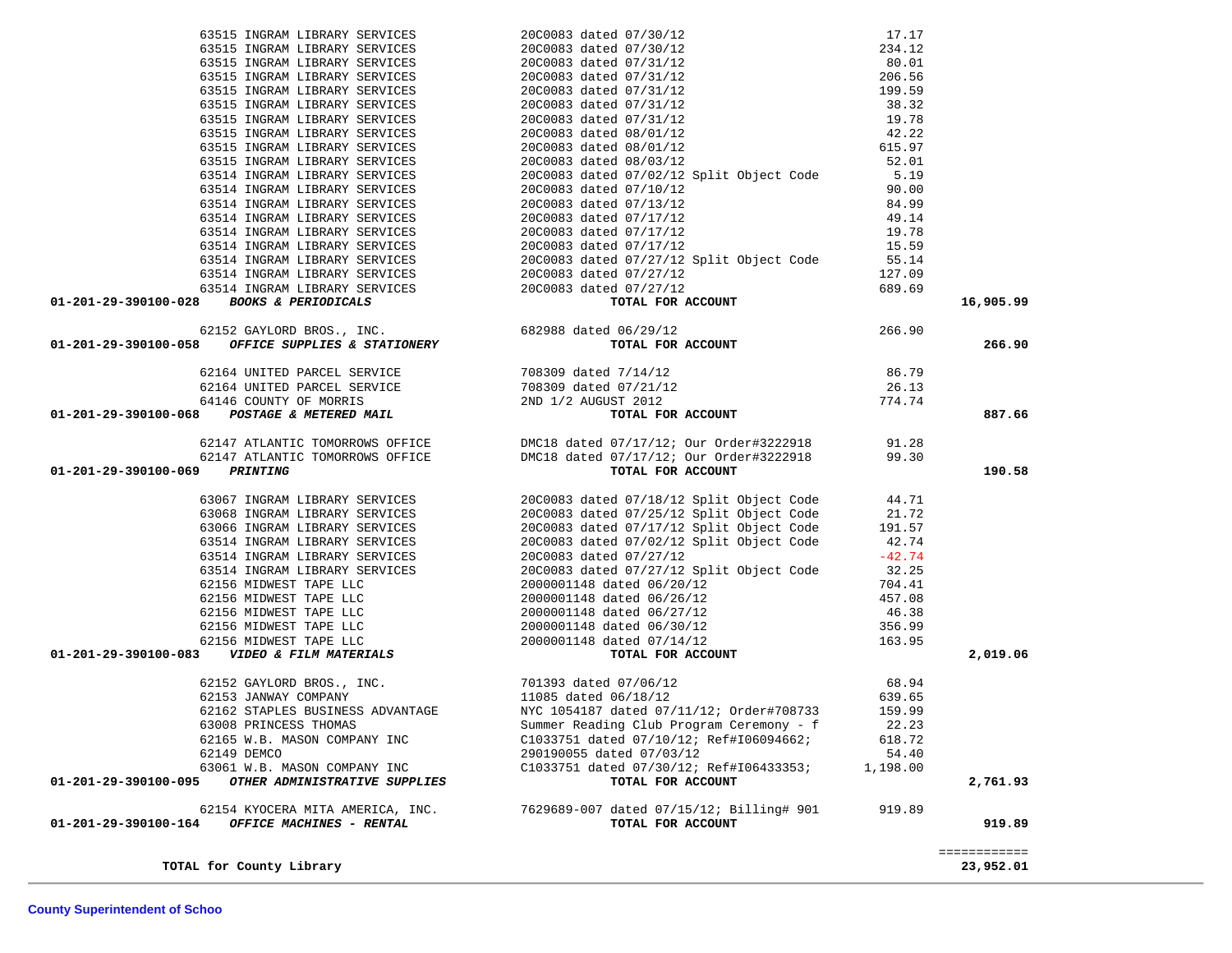| 01-201-29-392100-039                                    | 60559 NJ COUNTY SUPERINTENDENT ASSOC<br>EDUCATION SCHOOLS & TRAINING                                                         | ANNUAL DUES ASSESSMENT KATHLEEN SERAFINO<br>TOTAL FOR ACCOUNT                                | 250.00                                 | 250.00                     |  |
|---------------------------------------------------------|------------------------------------------------------------------------------------------------------------------------------|----------------------------------------------------------------------------------------------|----------------------------------------|----------------------------|--|
| 01-201-29-392100-058                                    | 63070 STAPLES BUSINESS ADVANTAGE<br>63070 STAPLES BUSINESS ADVANTAGE<br>OFFICE SUPPLIES & STATIONERY                         | 1032173 OFFICE SUPPLIES 8/01/12<br>1032173 OFFICE SUPPLIES 8/01/12<br>TOTAL FOR ACCOUNT      | 113.90<br>8.67                         | 122.57                     |  |
| 01-201-29-392100-068                                    | 64146 COUNTY OF MORRIS<br>POSTAGE & METERED MAIL                                                                             | 2ND 1/2 AUGUST 2012<br>TOTAL FOR ACCOUNT                                                     | 121.73                                 | 121.73                     |  |
| 01-201-29-392100-162                                    | 63069 DEER PARK<br><b>FURNITURE &amp; FIXTURES</b>                                                                           | 6/15/12-7/14/12<br>0434565933<br>TOTAL FOR ACCOUNT                                           | 18.22                                  | 18.22                      |  |
|                                                         | 60558 KYOCERA MITA AMERICA, INC.<br>$01-201-29-392100-164$ OFFICE MACHINES - RENTAL                                          | 7629689-036 INSTALLMENT PAYMENT KYOCERA<br>TOTAL FOR ACCOUNT                                 | 942.18                                 | 942.18                     |  |
|                                                         | TOTAL for County Superintendent of Schoo                                                                                     |                                                                                              |                                        | ============<br>1,454.70   |  |
| <b>Contribution to County College</b>                   |                                                                                                                              |                                                                                              |                                        |                            |  |
| 01-201-29-395100-090                                    | <i>EXPENDITURES</i>                                                                                                          | 63476 COUNTY COLLEGE OF MORRIS Morris County Appropriation for the Coun<br>TOTAL FOR ACCOUNT | 398,409.91                             | 398,409.91                 |  |
|                                                         | TOTAL for Contribution to County College                                                                                     |                                                                                              |                                        | ============<br>398,409.91 |  |
| <b>Rutgers Extension Service</b>                        |                                                                                                                              |                                                                                              |                                        |                            |  |
| 01-201-29-396100-068                                    | 64146 COUNTY OF MORRIS<br>POSTAGE & METERED MAIL                                                                             | 2ND 1/2 AUGUST 2012<br>TOTAL FOR ACCOUNT                                                     | 35.70                                  | 35.70                      |  |
| 01-201-29-396100-069                                    | 62938 ATLANTIC TOMORROWS OFFICE<br>PRINTING                                                                                  | color copies<br>TOTAL FOR ACCOUNT                                                            | 242.76                                 | 242.76                     |  |
| 01-201-29-396100-082                                    | 62939 PETER NITZSCHE<br>63722 KELLY ALLISON<br>63722 KELLY ALLISON<br>TRAVEL EXPENSE                                         | mileage, conference & mtgs<br>mileage<br>mileage<br>TOTAL FOR ACCOUNT                        | 940.29<br>67.90<br>119.70              | 1,127.89                   |  |
| 01-201-29-396100-095                                    | 62939 PETER NITZSCHE<br>OTHER ADMINISTRATIVE SUPPLIES                                                                        | admin. supplies<br>TOTAL FOR ACCOUNT                                                         | 101.74                                 | 101.74                     |  |
| 01-201-29-396100-257                                    | 62530 MORRIS COUNTY 4-H ASSOCIATION<br><b>RENTAL - OTHER</b>                                                                 | tent rental<br>TOTAL FOR ACCOUNT                                                             | 2,000.00                               | 2,000.00                   |  |
|                                                         | TOTAL for Rutgers Extension Service                                                                                          |                                                                                              |                                        | ============<br>3,508.09   |  |
| <b>Cont M.C. School of Tech</b><br>01-201-29-400100-090 | 64028 MC VOCATIONAL SCHOOL DISTRICT<br>CONT M.C. SCHOOL OF TECH EXPENDITURES                                                 | DISTRICT TAXES TO BE RAISED 9/12<br>TOTAL FOR ACCOUNT                                        | 588,974.66                             | 588,974.66                 |  |
|                                                         | TOTAL for Cont M.C. School of Tech                                                                                           |                                                                                              |                                        | ============<br>588,974.66 |  |
| <b>Fire and Police Academy</b>                          |                                                                                                                              |                                                                                              |                                        |                            |  |
|                                                         | 62536 FIRE PROTECTION PUBLICATIONS<br>62536 FIRE PROTECTION PUBLICATIONS<br>62553 CENGAGE LEARNING<br>62553 CENGAGE LEARNING | Books<br>Shipping<br>Company Officer Manuals<br>Shipping                                     | 1,620.00<br>67.37<br>1,539.00<br>82.72 |                            |  |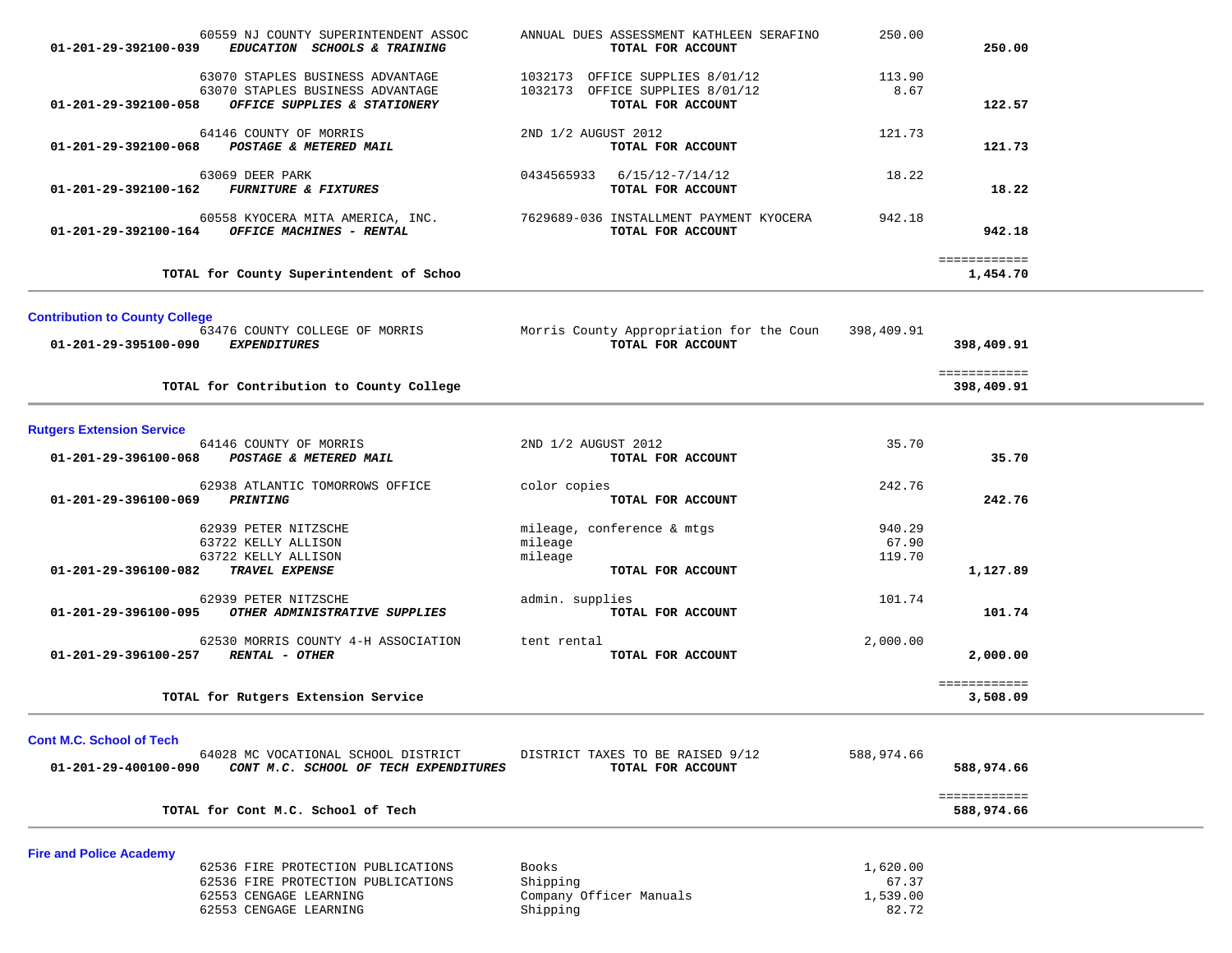63171 ELIZABETHTOWN GAS 3333344641 / RE: LONG VALLEY / 07-05-12 58.12

| 63148 TIOGA SOLAR MORRIS COUNTY I LLC<br>01-201-31-430100-137<br><i>ELECTRICITY</i> | 136242003/ RE: SCHUYLER GRG<br>TOTAL FOR ACCOUNT | 1,028.52<br>10,096.39 |
|-------------------------------------------------------------------------------------|--------------------------------------------------|-----------------------|
| 62196 ALLIED OIL                                                                    | Gasoline                                         | 1,340.93              |
| 62196 ALLIED OIL                                                                    | Rounding                                         | 0.17                  |
| 62196 ALLIED OIL                                                                    | Federal L.U.S.T. Tax                             | 0.44                  |
| 01-201-31-430100-140<br><i>GAS PURCHASES</i>                                        | TOTAL FOR ACCOUNT                                | 1,341.54              |
|                                                                                     |                                                  |                       |

| 62196 ALLIED OTL                      | Gasoline                                 | 134093   |           |
|---------------------------------------|------------------------------------------|----------|-----------|
| 01-201-31-430100-137<br>ELECTRICITY   | TOTAL FOR ACCOUNT                        |          | 10,096.39 |
| 63148 TIOGA SOLAR MORRIS COUNTY 1 LLC | 136242003/ RE: SCHUYLER GRG              | 1,028.52 |           |
| 63148 TIOGA SOLAR MORRIS COUNTY 1 LLC | 136242003/ RE: SCHUYLER BLDG             | 685.72   |           |
| 63148 TIOGA SOLAR MORRIS COUNTY 1 LLC | 136242003/ RE: VOTING MACHINE            | 1,504.20 |           |
| 63665 JERSEY CENTRAL POWER & LIGHT    | 10-00-01-6063-08 dated 8/15/2012         | 720.96   |           |
| 63666 JERSEY CENTRAL POWER & LIGHT    | 10-00-05-8414-2-2 dated 8/15/2012        | 376.40   |           |
| 63668 JERSEY CENTRAL POWER & LIGHT    | 10-00-48-4053-0-0 Howard blvd 08/09/2012 | 15.35    |           |
| 63667 JERSEY CENTRAL POWER & LIGHT    | 10-00-28-8978-6-4 Mt Arlington dated 8/9 | 51.91    |           |
| 63669 JERSEY CENTRAL POWER & LIGHT    | 10-00-59-9968-9-0 Rt 15 & Dewey Ave date | 64.44    |           |
| 63670 JERSEY CENTRAL POWER & LIGHT    | 10-00-84-5117-1-4 O Berkshire Valley Rd  | 20.46    |           |
| 63671 JERSEY CENTRAL POWER & LIGHT    | 10-00-84-5137-1-0 O Berkshire Valley Rd  | 20.07    |           |
| 63827 JERSEY CENTRAL POWER & LIGHT    | 10-00-89-1397-3-5 Rt 206 8/24/2012       | 69.42    |           |
| 63828 JERSEY CENTRAL POWER & LIGHT    | 10-00-64-2465-3-9 Rt 53 & Diamond Spring | 41.08    |           |
| 63794 JERSEY CENTRAL POWER & LIGHT    | 100 079 4382 5 3 - CAC COMPLEX/ 07-19-12 | 2,892.15 |           |
| 63161 MORRISTOWN PARKING AUTHORITY    | JCP & L/ SCHUYLER ANNEX PARKING/ 05-25-1 | 1,547.02 |           |
| 62704 HANOVER TOWNSHIP                | 10 00 05 2363 91 July 2012 Rt 10 Whippan | 742.87   |           |
| 62722 BOROUGH OF BUTLER               | 8495-0 Rt 23 So Light Pole #144          | 139.31   |           |
| 62722 BOROUGH OF BUTLER               | 8495-1 Rt 23 Traffic Light               | 106.90   |           |
| 62722 BOROUGH OF BUTLER               | 8496-0 Rt 23 & Decker Ave                | 69.61    |           |
|                                       |                                          |          |           |

62092 NATIONAL FUEL OIL INC. 4500.0 GAL. DIESEL FUEL FOR WHARTON GARA 13,853.25

 63145 NATIONAL FUEL OIL INC. 4500.0 gal. diesel-cty garage 13,702.50  **01-201-31-430100-136** *DIESEL FUEL* **TOTAL FOR ACCOUNT 40,587.75**

62840 NATIONAL FUEL OIL INC. 4500.0 GAL. DIESEL FUEL FOR THE HILL

**Utilities** 

| 62555 ATLANTIC TRAINING CENTER<br>62555 ATLANTIC TRAINING CENTER                          | Card Fee<br>Card Fee          | 97.50<br>150.00 |              |
|-------------------------------------------------------------------------------------------|-------------------------------|-----------------|--------------|
| 63566 ALLEN PAPER & SUPPLY CO<br>$01 - 201 - 29 - 407100 - 059$<br>OTHER GENERAL EXPENSES | Hot Cups<br>TOTAL FOR ACCOUNT | 107.38          | 354.88       |
| 64146 COUNTY OF MORRIS                                                                    | 2ND 1/2 AUGUST 2012           | 59.45           |              |
| 01-201-29-407100-068<br>POSTAGE & METERED MAIL                                            | TOTAL FOR ACCOUNT             |                 | 59.45        |
| 63599 DC MANANGEMENT & ENVIRONMENTAL                                                      | Waste Cleaning                | 6,630.00        |              |
| 01-201-29-407100-223<br><b>BUILDING REPAIRS</b>                                           | TOTAL FOR ACCOUNT             |                 | 6,630.00     |
| 61784 MORRISTOWN LUMBER &                                                                 | $2x6x8$ Beams                 | 22.40           |              |
| 61784 MORRISTOWN LUMBER &                                                                 | 3/4" Plywood                  | 239.92          |              |
| 61784 MORRISTOWN LUMBER &                                                                 | Joist Hangers                 | 5.94            |              |
| 61784 MORRISTOWN LUMBER &                                                                 | Nails                         | 2.49            |              |
| $01 - 201 - 29 - 407100 - 258$<br><b>EQUIPMENT</b>                                        | TOTAL FOR ACCOUNT             |                 | 270.75       |
| 61783 FIRE FIGHTERS EQUIPMENT CO INC                                                      | Knob/LTV Series Valves        | 13.50           |              |
| 61783 FIRE FIGHTERS EQUIPMENT CO INC                                                      | LV-Plug w/Seat Gasket         | 22.00           |              |
| 61783 FIRE FIGHTERS EQUIPMENT CO INC                                                      | Stem for LV Series Valves     | 24.00           |              |
| 61783 FIRE FIGHTERS EQUIPMENT CO INC                                                      | LV-Pack-1 Packing Ring        | 9.50            |              |
| 61783 FIRE FIGHTERS EQUIPMENT CO INC                                                      | LV Pack 2 Teflon Packing      | 9.50            |              |
| 61783 FIRE FIGHTERS EQUIPMENT CO INC                                                      | Labor @ 1 Hour                | 75.00           |              |
| $01 - 201 - 29 - 407100 - 291$<br><b>VEHICLE REPAIRS</b>                                  | TOTAL FOR ACCOUNT             |                 | 153.50       |
|                                                                                           |                               |                 | ============ |
| TOTAL for Fire and Police Academy                                                         |                               |                 | 10,777.67    |

 **01-201-29-407100-028** *BOOKS & PERIODICALS* **TOTAL FOR ACCOUNT 3,309.09**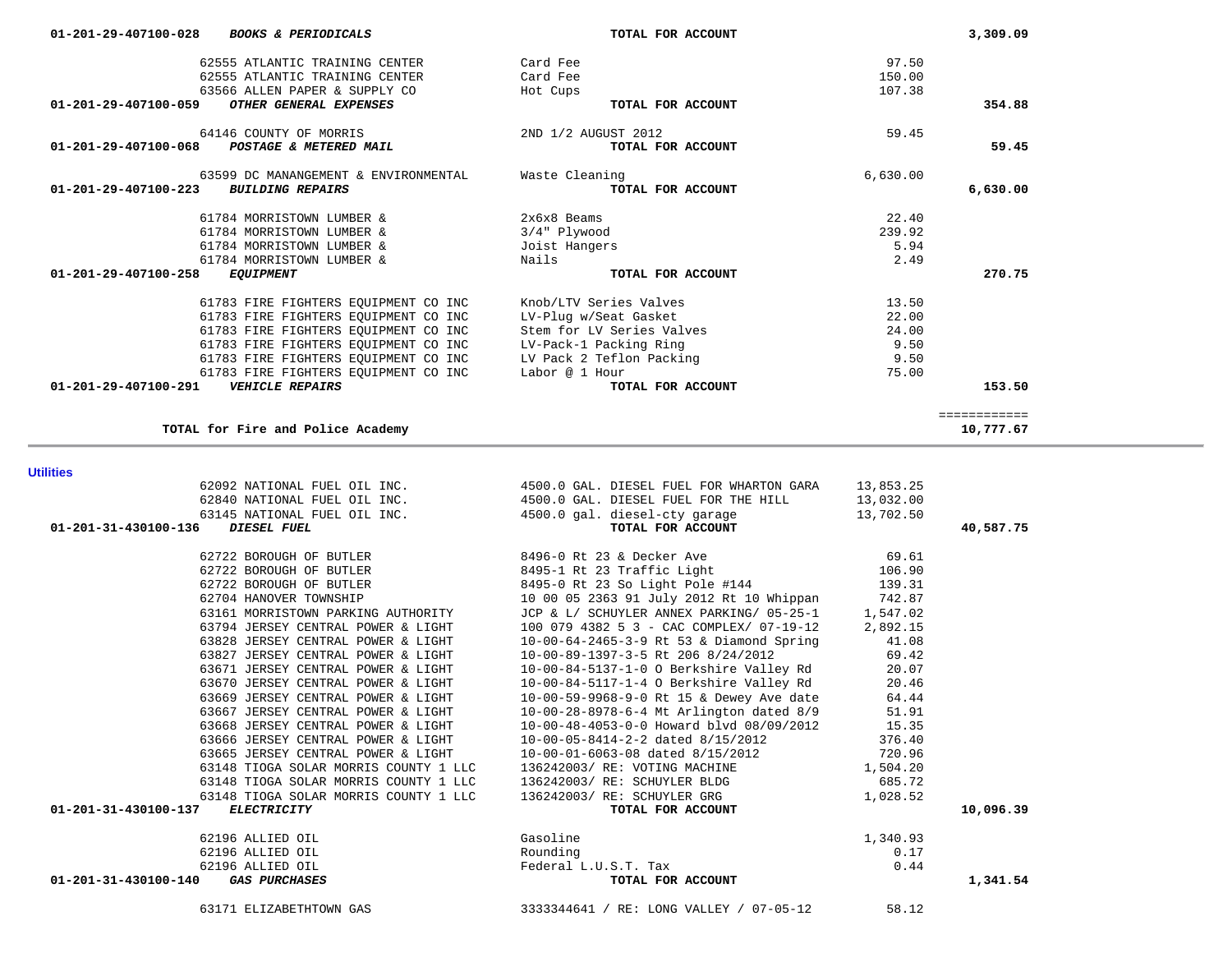|                                | 63143 PSE&G CO                                                                                                                                                        | REF # MOMBAG/ COUNTY OF MORRIS - MUNICIP                                                                                                                                                                                                  | 2,192.43 |           |
|--------------------------------|-----------------------------------------------------------------------------------------------------------------------------------------------------------------------|-------------------------------------------------------------------------------------------------------------------------------------------------------------------------------------------------------------------------------------------|----------|-----------|
|                                |                                                                                                                                                                       |                                                                                                                                                                                                                                           |          |           |
|                                |                                                                                                                                                                       |                                                                                                                                                                                                                                           |          |           |
|                                |                                                                                                                                                                       |                                                                                                                                                                                                                                           |          |           |
|                                | 02985 SUBURBAN PROPANE -2347<br>62985 SUBURBAN PROPANE -2347<br>62985 SUBURBAN PROPANE -2347<br><b>1 NATURAL GAS</b> COPANE -2347<br>01-201-31-430100-141 NATURAL GAS | 843.60<br>ion 1.35<br>Fee 9.62<br>TOTAL FOR ACCOUNT                                                                                                                                                                                       |          | 3,285.41  |
|                                |                                                                                                                                                                       |                                                                                                                                                                                                                                           |          |           |
|                                |                                                                                                                                                                       |                                                                                                                                                                                                                                           |          |           |
|                                |                                                                                                                                                                       |                                                                                                                                                                                                                                           |          |           |
|                                |                                                                                                                                                                       |                                                                                                                                                                                                                                           |          |           |
|                                |                                                                                                                                                                       |                                                                                                                                                                                                                                           |          |           |
|                                |                                                                                                                                                                       |                                                                                                                                                                                                                                           |          |           |
|                                |                                                                                                                                                                       |                                                                                                                                                                                                                                           |          |           |
| 01-201-31-430100-144           |                                                                                                                                                                       |                                                                                                                                                                                                                                           |          | 6,976.37  |
|                                |                                                                                                                                                                       |                                                                                                                                                                                                                                           |          |           |
|                                |                                                                                                                                                                       |                                                                                                                                                                                                                                           |          |           |
|                                |                                                                                                                                                                       |                                                                                                                                                                                                                                           |          |           |
|                                |                                                                                                                                                                       |                                                                                                                                                                                                                                           |          |           |
|                                |                                                                                                                                                                       |                                                                                                                                                                                                                                           |          |           |
|                                |                                                                                                                                                                       |                                                                                                                                                                                                                                           |          |           |
|                                |                                                                                                                                                                       |                                                                                                                                                                                                                                           |          |           |
|                                |                                                                                                                                                                       |                                                                                                                                                                                                                                           |          |           |
|                                |                                                                                                                                                                       |                                                                                                                                                                                                                                           |          |           |
|                                |                                                                                                                                                                       |                                                                                                                                                                                                                                           |          |           |
|                                |                                                                                                                                                                       |                                                                                                                                                                                                                                           |          |           |
|                                |                                                                                                                                                                       |                                                                                                                                                                                                                                           |          |           |
|                                |                                                                                                                                                                       |                                                                                                                                                                                                                                           |          |           |
|                                |                                                                                                                                                                       |                                                                                                                                                                                                                                           |          |           |
|                                |                                                                                                                                                                       |                                                                                                                                                                                                                                           |          |           |
|                                |                                                                                                                                                                       |                                                                                                                                                                                                                                           |          |           |
|                                |                                                                                                                                                                       |                                                                                                                                                                                                                                           |          |           |
|                                |                                                                                                                                                                       |                                                                                                                                                                                                                                           |          |           |
|                                |                                                                                                                                                                       |                                                                                                                                                                                                                                           |          |           |
|                                |                                                                                                                                                                       |                                                                                                                                                                                                                                           |          |           |
|                                |                                                                                                                                                                       |                                                                                                                                                                                                                                           |          |           |
|                                |                                                                                                                                                                       |                                                                                                                                                                                                                                           |          |           |
|                                |                                                                                                                                                                       |                                                                                                                                                                                                                                           |          |           |
|                                |                                                                                                                                                                       |                                                                                                                                                                                                                                           |          |           |
|                                |                                                                                                                                                                       |                                                                                                                                                                                                                                           |          |           |
|                                |                                                                                                                                                                       |                                                                                                                                                                                                                                           |          |           |
|                                |                                                                                                                                                                       |                                                                                                                                                                                                                                           |          |           |
| 01-201-31-430100-146 TELEPHONE |                                                                                                                                                                       |                                                                                                                                                                                                                                           |          | 12,252.53 |
|                                |                                                                                                                                                                       |                                                                                                                                                                                                                                           |          |           |
|                                |                                                                                                                                                                       |                                                                                                                                                                                                                                           |          |           |
|                                |                                                                                                                                                                       | 63707 TOWNSHIP OF PARSIPPANY -<br>63707 TOWNSHIP OF PARSIPPANY -<br>63707 TOWNSHIP OF PARSIPPANY -<br>63707 TOWNSHIP OF PARSIPPANY -<br>63707 TOWNSHIP OF PARSIPPANY -<br>63707 TOWNSHIP OF PARSIPPANY -<br>63830 SOUTHEAST MORRIS COUNTY |          |           |
|                                |                                                                                                                                                                       |                                                                                                                                                                                                                                           |          |           |
|                                |                                                                                                                                                                       |                                                                                                                                                                                                                                           |          |           |
|                                |                                                                                                                                                                       |                                                                                                                                                                                                                                           |          |           |
|                                |                                                                                                                                                                       | 63830 SOUTHEAST MORRIS COUNTY 20-999-904-156/ R-7 LEGAL SERVICES/ 05-0                                                                                                                                                                    | 90.39    |           |
|                                | 63830 SOUTHEAST MORRIS COUNTY                                                                                                                                         | 20-999-690-393/ 9-11/ 05-03-12 TO 08-12-                                                                                                                                                                                                  | 381.98   |           |
|                                | 63831 SOUTHEAST MORRIS COUNTY                                                                                                                                         | 20-999-919-699/ A & R BLDG / 07-15-12 TO                                                                                                                                                                                                  | 2,070.86 |           |
|                                | 63831 SOUTHEAST MORRIS COUNTY                                                                                                                                         | 20-999-919-688/ CH / 07-12-12 TO 08-09-1                                                                                                                                                                                                  | 1,435.40 |           |
|                                | 63831 SOUTHEAST MORRIS COUNTY                                                                                                                                         | 20-999-999-724/ ADM CTS / 07-16-12 TO 08                                                                                                                                                                                                  | 851.33   |           |
|                                | 63831 SOUTHEAST MORRIS COUNTY                                                                                                                                         | 20-999-753-907/ SHADETREE/ 07-16-12 TO 0                                                                                                                                                                                                  | 4,034.38 |           |
|                                | 63843 WHARTON WATER DEPARTMENT                                                                                                                                        | 10841 / 2465 - WHARTON OFFICE                                                                                                                                                                                                             | 14.30    |           |
|                                | 63843 WHARTON WATER DEPARTMENT                                                                                                                                        | 10859 / 2465A - WHARTON ROAD                                                                                                                                                                                                              | 37.90    |           |
|                                | 63843 WHARTON WATER DEPARTMENT                                                                                                                                        | 10866 / 2465B - WHARTON ROAD                                                                                                                                                                                                              | 26.10    |           |
|                                | 63843 WHARTON WATER DEPARTMENT                                                                                                                                        | 10873 / 2465C - WHARTON BRIDGE                                                                                                                                                                                                            | 51.70    |           |

| 63727 HANOVER SEWERAGE AUTHORITY | 126.54<br>999817102 / BLOCK 1701 - LOT# 8                                                                                                                                                                                                  |           |
|----------------------------------|--------------------------------------------------------------------------------------------------------------------------------------------------------------------------------------------------------------------------------------------|-----------|
|                                  |                                                                                                                                                                                                                                            |           |
|                                  |                                                                                                                                                                                                                                            |           |
|                                  |                                                                                                                                                                                                                                            |           |
|                                  |                                                                                                                                                                                                                                            |           |
|                                  |                                                                                                                                                                                                                                            |           |
|                                  |                                                                                                                                                                                                                                            |           |
| 01-201-31-430100-144             |                                                                                                                                                                                                                                            | 6,976.37  |
|                                  | 3727 HANOVER SEWERAGE AUTHORITY<br>63727 HANOVER SEWERAGE AUTHORITY<br>63727 HANOVER SEWERAGE AUTHORITY<br>63727 HANOVER SEWERAGE AUTHORITY<br>63727 HANOVER SEWERAGE AUTHORITY<br>63727 HANOVER SEWERAGE AUTHORITY<br>63721 HANOVER SEWER |           |
|                                  |                                                                                                                                                                                                                                            |           |
|                                  |                                                                                                                                                                                                                                            |           |
|                                  |                                                                                                                                                                                                                                            |           |
|                                  |                                                                                                                                                                                                                                            |           |
|                                  |                                                                                                                                                                                                                                            |           |
|                                  |                                                                                                                                                                                                                                            |           |
|                                  |                                                                                                                                                                                                                                            |           |
|                                  |                                                                                                                                                                                                                                            |           |
|                                  |                                                                                                                                                                                                                                            |           |
|                                  |                                                                                                                                                                                                                                            |           |
|                                  |                                                                                                                                                                                                                                            |           |
|                                  |                                                                                                                                                                                                                                            |           |
|                                  |                                                                                                                                                                                                                                            |           |
|                                  |                                                                                                                                                                                                                                            |           |
|                                  |                                                                                                                                                                                                                                            |           |
|                                  |                                                                                                                                                                                                                                            |           |
|                                  |                                                                                                                                                                                                                                            |           |
|                                  |                                                                                                                                                                                                                                            |           |
|                                  |                                                                                                                                                                                                                                            |           |
|                                  |                                                                                                                                                                                                                                            |           |
|                                  |                                                                                                                                                                                                                                            |           |
|                                  |                                                                                                                                                                                                                                            |           |
|                                  |                                                                                                                                                                                                                                            |           |
|                                  |                                                                                                                                                                                                                                            |           |
|                                  |                                                                                                                                                                                                                                            |           |
|                                  |                                                                                                                                                                                                                                            |           |
|                                  |                                                                                                                                                                                                                                            |           |
|                                  |                                                                                                                                                                                                                                            |           |
| 01-201-31-430100-146             | 14 SEWER TOTAL FOR ACCOUNT TOTAL FOR ACCOUNT 19978 2011 PTS<br>63275 VERTICON 973 993-1440 628 16Y 8/01/12 65.32<br>63275 VERTICON 973 993-1440 628 16Y 8/01/12 65.32<br>62375 VERTICON 87978 293-1540 620 19973 121-5655 209 527 8        | 12,252.53 |
|                                  |                                                                                                                                                                                                                                            |           |
|                                  |                                                                                                                                                                                                                                            |           |
|                                  |                                                                                                                                                                                                                                            |           |
|                                  |                                                                                                                                                                                                                                            |           |
|                                  |                                                                                                                                                                                                                                            |           |
|                                  |                                                                                                                                                                                                                                            |           |
|                                  |                                                                                                                                                                                                                                            |           |
|                                  |                                                                                                                                                                                                                                            |           |
|                                  |                                                                                                                                                                                                                                            |           |
|                                  |                                                                                                                                                                                                                                            |           |
|                                  |                                                                                                                                                                                                                                            |           |
|                                  |                                                                                                                                                                                                                                            |           |
|                                  |                                                                                                                                                                                                                                            |           |
|                                  |                                                                                                                                                                                                                                            |           |
|                                  |                                                                                                                                                                                                                                            |           |
| 01-201-31-430100-147             |                                                                                                                                                                                                                                            | 14,196.84 |
|                                  |                                                                                                                                                                                                                                            |           |

63166 N.J. NATURAL GAS COMPANY 22-0009-4999-6Y RE: MONTVILLE / 07-16-12 180.29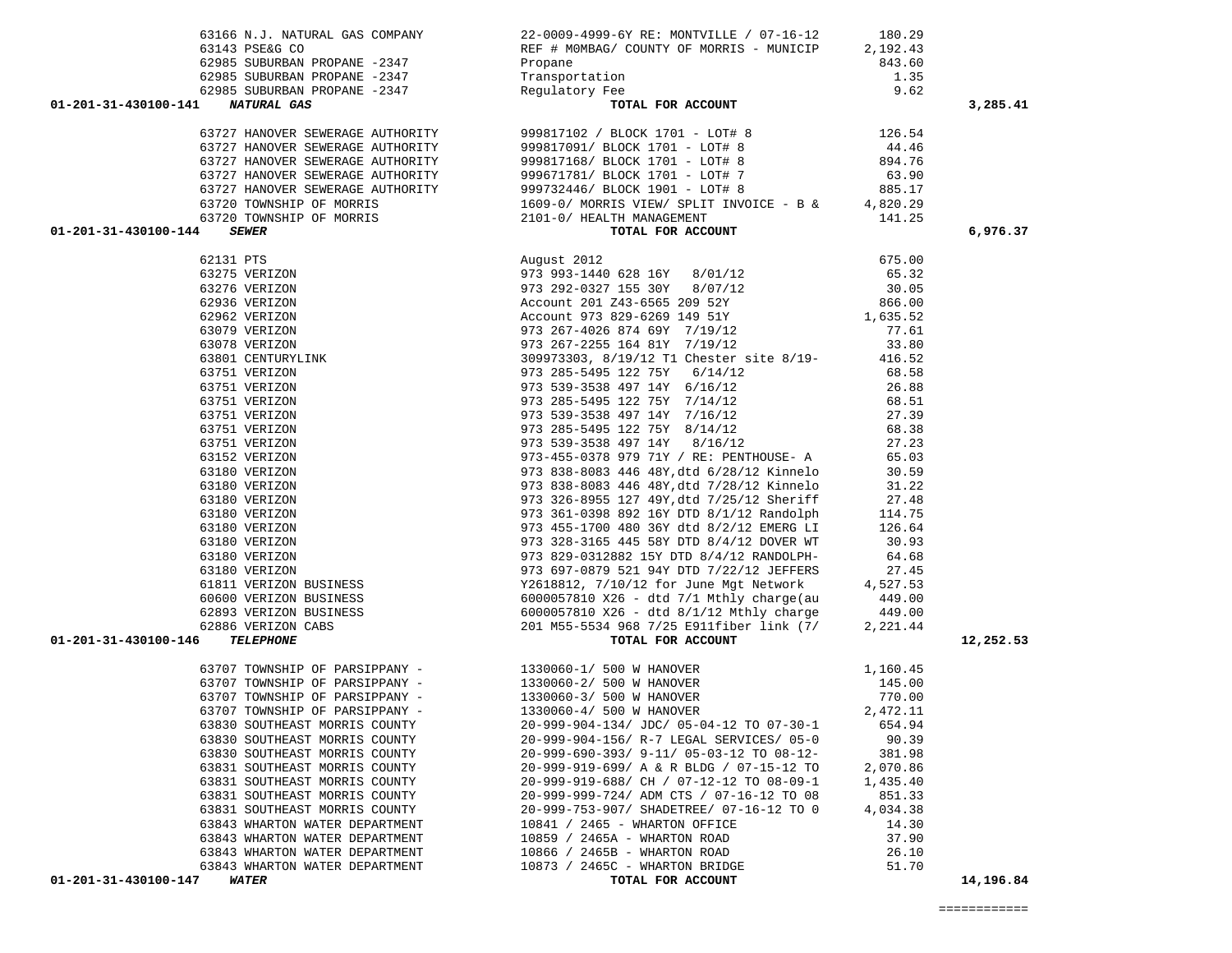| Markers day erase fine 4pk, dry erase era | 7.01                                                                                                                                                                                                                                                     |                                      |                                                                             |
|-------------------------------------------|----------------------------------------------------------------------------------------------------------------------------------------------------------------------------------------------------------------------------------------------------------|--------------------------------------|-----------------------------------------------------------------------------|
|                                           |                                                                                                                                                                                                                                                          |                                      |                                                                             |
|                                           |                                                                                                                                                                                                                                                          |                                      |                                                                             |
|                                           |                                                                                                                                                                                                                                                          |                                      |                                                                             |
| Entertainment Madison Site Picnic. 8/8/1  | 100.00                                                                                                                                                                                                                                                   |                                      |                                                                             |
|                                           |                                                                                                                                                                                                                                                          |                                      |                                                                             |
|                                           |                                                                                                                                                                                                                                                          |                                      |                                                                             |
|                                           |                                                                                                                                                                                                                                                          |                                      |                                                                             |
| Cases of Virgin Material/Trash can liner  | 730.00                                                                                                                                                                                                                                                   |                                      |                                                                             |
| TOTAL FOR ACCOUNT                         |                                                                                                                                                                                                                                                          | 730.00                               |                                                                             |
|                                           | 878.22                                                                                                                                                                                                                                                   |                                      |                                                                             |
| TOTAL FOR ACCOUNT                         |                                                                                                                                                                                                                                                          | 878.22                               |                                                                             |
|                                           |                                                                                                                                                                                                                                                          |                                      |                                                                             |
|                                           |                                                                                                                                                                                                                                                          | 1,940.95                             |                                                                             |
|                                           |                                                                                                                                                                                                                                                          |                                      |                                                                             |
| Fix-It SHT<br>Period 7/1/1                | 96.00                                                                                                                                                                                                                                                    |                                      |                                                                             |
| Chore 12-14-051<br>Period 7/1/12-         | 4,446.00                                                                                                                                                                                                                                                 |                                      |                                                                             |
| TOTAL FOR ACCOUNT                         |                                                                                                                                                                                                                                                          | 4,542.00                             |                                                                             |
|                                           |                                                                                                                                                                                                                                                          |                                      |                                                                             |
|                                           |                                                                                                                                                                                                                                                          |                                      |                                                                             |
|                                           |                                                                                                                                                                                                                                                          |                                      |                                                                             |
| Chore<br>Period $7/1/12$ -                | 4,497.00                                                                                                                                                                                                                                                 |                                      |                                                                             |
| TOTAL FOR ACCOUNT                         |                                                                                                                                                                                                                                                          | 4,497.00                             |                                                                             |
|                                           |                                                                                                                                                                                                                                                          | 4,497.00                             |                                                                             |
|                                           | Env coin kraft #3 5x4 25, markers dry er<br>Refund item markers dry erase.<br>TOTAL FOR ACCOUNT<br>Entertainment Jefferson Site Picnic. 8/1<br>Entertainment Hedded Park, Dover/Rockawa<br>TOTAL FOR ACCOUNT<br>Acct#201-Z43-6536 999 73Y - August 01,20 | 28.72<br>$-3.00$<br>100.00<br>100.00 | 32.73<br>300.00<br>============<br>============<br>4,542.00<br>============ |

#### **Grant Fund**

| <b>Bio-Terrorism Grant</b>                                       |                                          |       |        |
|------------------------------------------------------------------|------------------------------------------|-------|--------|
| 63522 NAMITHA NARAYAN-REDDY                                      | Reimbursement for Health Literacy Summi  | 85.00 |        |
| 63521 ARLENE STOLLER                                             | Reimbursement for Health Literacy Summit | 85.00 |        |
| 64145 COUNTY OF MORRIS                                           | 2nd Half 8.12 Metered Mail               | 35.85 |        |
| 02-213-41-718305-391<br>PUBLIC HEALTH EMER GRANT(8/10/12-6/30/13 | TOTAL FOR ACCOUNT                        |       | 205.85 |
|                                                                  |                                          |       |        |
|                                                                  |                                          |       |        |
| TOTAL for Bio-Terrorism Grant                                    |                                          |       | 205.85 |

**TANF** 

| 63480 JOY SULLIVAN        | Travel reimbursement from Feb. 2012-Aug. | 83.70 |
|---------------------------|------------------------------------------|-------|
| 61871 JOHN PATTEN         |                                          | 51.83 |
| 63432 AT&T                |                                          | 3.25  |
| 61935 EDI DESIGN INC.     |                                          | 57.95 |
| 63424 FRED PRYOR SEMINARS | E Reiss                                  | 44.00 |
| 63424 FRED PRYOR SEMINARS | L Tunick                                 | 44.00 |
| 63424 FRED PRYOR SEMINARS | S Woods                                  | 44.00 |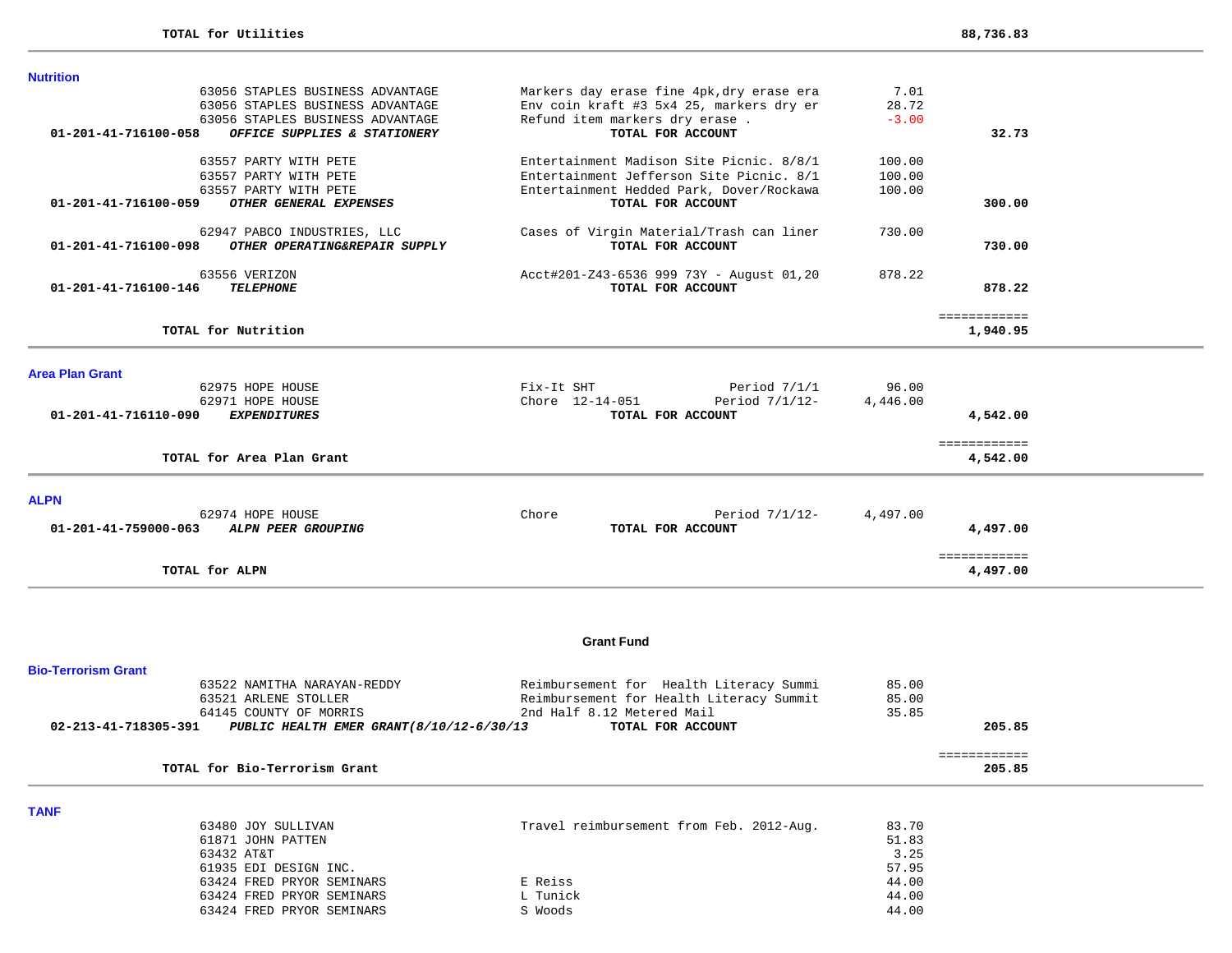| 63424 FRED PRYOR SEMINARS                       | S Westfeild                  | 44.00    |              |
|-------------------------------------------------|------------------------------|----------|--------------|
| 63475 DONNA BUCHANAN                            |                              | 44.24    |              |
| 63435 MANPOWER                                  | Deborah Sexton               | 352.64   |              |
| 63427 PRIME TIME PERSONNEL INC                  | Sannette Brown; W/E 7/29/12  | 893.93   |              |
| 63428 PRIME TIME PERSONNEL INC                  |                              | 52.78    |              |
| 63436 TELESEARCH INC                            |                              | 103.97   |              |
| 63425 TELESEARCH INC                            |                              | 43.05    |              |
| 63378 VERIZON                                   |                              | 2.41     |              |
| 63429 STAPLES BUSINESS ADVANTAGE                |                              | 26.07    |              |
| 63433 W.B. MASON COMPANY INC                    |                              | 35.94    |              |
| 63852 MANPOWER                                  |                              | 3,200.00 |              |
| 63817 MANPOWER                                  | May Class; 8 students        | 2,566.59 |              |
| 63813 STAR LEDGER                               |                              | 24.75    |              |
| 63814 MANPOWER                                  | Deborah Sexton               | 352.64   |              |
| 63832 TECHNOFORCE LLC                           |                              | 758.30   |              |
| 63812 CENTURYLINK                               |                              | 14.66    |              |
| 61875 STAPLES BUSINESS ADVANTAGE                |                              | 38.72    |              |
| 63459 WORKFORCE ADVANTAGE                       |                              | 205.00   |              |
| 63465 WORKFORCE ADVANTAGE                       |                              | 410.00   |              |
| 63426 WORKFORCE ADVANTAGE                       | Reimbursable Expenses        | 3,861.43 |              |
| 63841 SABLAUN WOODS                             | Feb. $2012 - Aug. 10, 2012.$ | 378.35   |              |
| 63369 DEER PARK                                 |                              | 9.14     |              |
| 02-213-41-741015-392<br><b>TANF STATE SHARE</b> | TOTAL FOR ACCOUNT            |          | 13,747.34    |
|                                                 |                              |          | ============ |
| TOTAL for TANF                                  |                              |          | 13,747.34    |

| 61871 JOHN PATTEN                                      |                               | 39.72        |
|--------------------------------------------------------|-------------------------------|--------------|
| 62322 JERSEY TRACTOR-TRAILER                           |                               | 3,200.00     |
| 63432 AT&T                                             |                               | 2.44         |
| 61935 EDI DESIGN INC.                                  |                               | 43.46        |
| 63424 FRED PRYOR SEMINARS                              | P Sweeney                     | 44.00        |
| 63475 DONNA BUCHANAN                                   |                               | 33.18        |
| 63435 MANPOWER                                         | Elizabeth Devany              | 1,008.00     |
| 63428 PRIME TIME PERSONNEL INC                         |                               | 39.59        |
| 63436 TELESEARCH INC                                   |                               | 77.98        |
| 63425 TELESEARCH INC                                   |                               | 32.29        |
| 63378 VERIZON                                          |                               | 1.81         |
| 63390 WARREN COUNTY TECHNICAL SCHOOL                   |                               | 640.00       |
| 63429 STAPLES BUSINESS ADVANTAGE                       |                               | 19.55        |
| 63433 W.B. MASON COMPANY INC                           |                               | 26.96        |
| 63817 MANPOWER                                         |                               | 1,099.96     |
| 63813 STAR LEDGER                                      |                               | 18.56        |
| 63814 MANPOWER                                         | Elizabeth Devany; W/E 8/19/12 | 1,008.00     |
| 63832 TECHNOFORCE LLC                                  |                               | 568.72       |
| 63812 CENTURYLINK                                      |                               | 11.00        |
| 61875 STAPLES BUSINESS ADVANTAGE                       |                               | 29.04        |
| 63326 WORKFORCE ADVANTAGE                              |                               | 410.00       |
| 63327 WORKFORCE ADVANTAGE                              |                               | 615.00       |
| 63426 WORKFORCE ADVANTAGE                              |                               | 2,574.30     |
| 63479 PATRICIA SWEENEY-PAWLYK                          | Travel for 7/18/2012.         | 25.13        |
| 63369 DEER PARK                                        |                               | 6.86         |
| 02-213-41-741020-392<br>GENERAL ASSISTANCE STATE SHARE | TOTAL FOR ACCOUNT             | 11,575.55    |
|                                                        |                               | ============ |
| TOTAL for General Assistance                           |                               | 11,575.55    |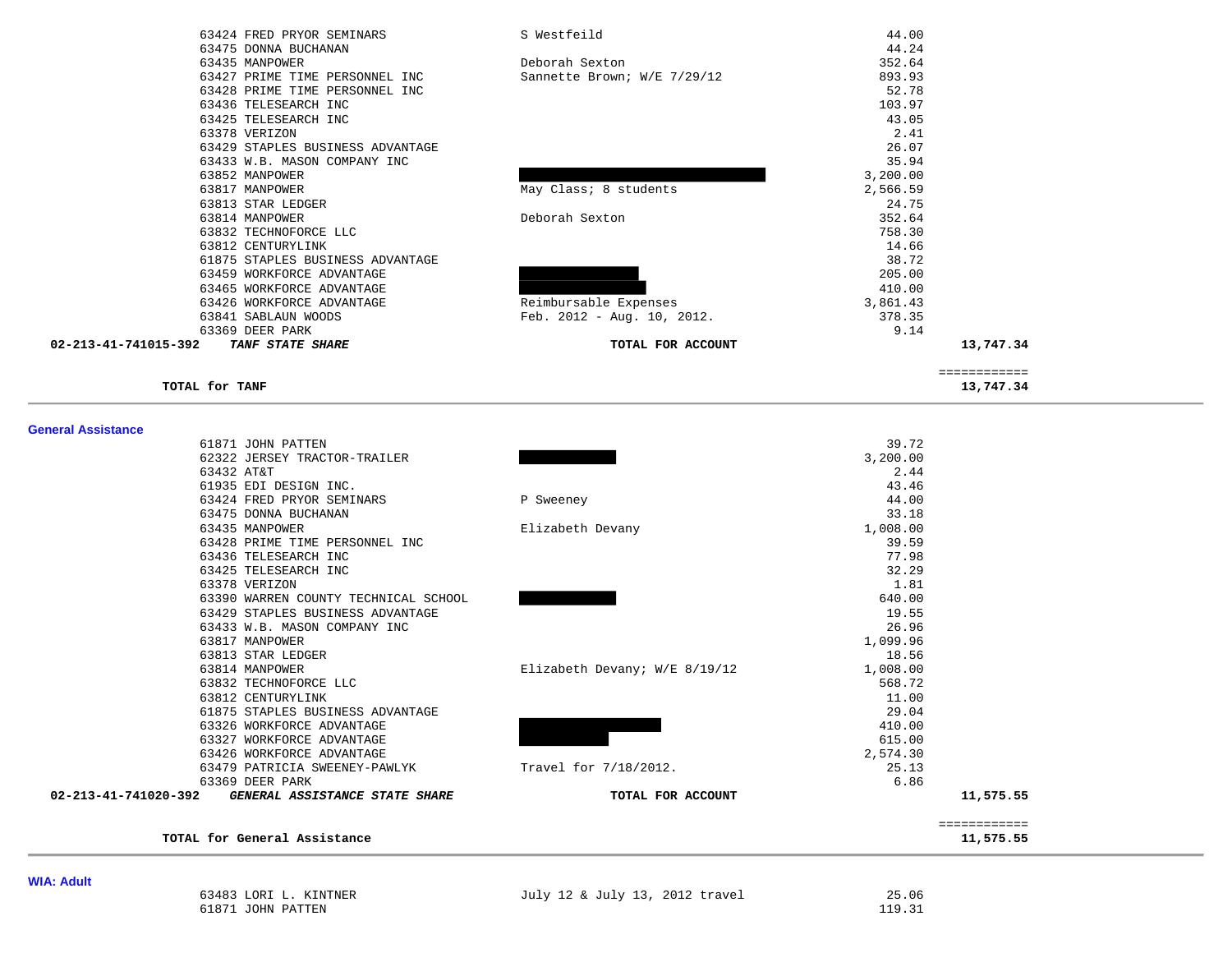|                      |                                                                  |                             |                      | ============ |
|----------------------|------------------------------------------------------------------|-----------------------------|----------------------|--------------|
| 02-213-41-742005-391 | WIA: ADULT FEDERAL SHARE                                         | TOTAL FOR ACCOUNT           |                      | 48,607.18    |
|                      | 63369 DEER PARK                                                  |                             | 20.57                |              |
|                      | 64145 COUNTY OF MORRIS                                           | 2nd Half 8.12 Metered Mail  | 262.77               |              |
|                      | 61875 STAPLES BUSINESS ADVANTAGE                                 |                             | 87.11                |              |
|                      | 63812 CENTURYLINK                                                |                             | 32.99                |              |
|                      | 63832 TECHNOFORCE LLC                                            |                             | 1,706.16             |              |
|                      | 63854 CDM INSTITUTE                                              |                             | 3,200.00             |              |
|                      | 63853 CDM INSTITUTE                                              |                             | 3,200.00             |              |
|                      | 63846 AVTECH INSTITUTE                                           |                             | 800.00               |              |
|                      | 63847 WARREN COUNTY TECHNICAL SCHOOL                             |                             | 374.42               |              |
|                      | 63848 WARREN COUNTY TECHNICAL SCHOOL                             |                             | 374.42               |              |
|                      | 63813 STAR LEDGER                                                |                             | 55.70                |              |
|                      | 63893 MII PUBLICATIONS                                           |                             | 188.37               |              |
|                      | 63433 W.B. MASON COMPANY INC                                     |                             | 80.86                |              |
|                      | 63429 STAPLES BUSINESS ADVANTAGE                                 |                             | 58.66                |              |
|                      | 63378 VERIZON                                                    |                             | 5.43                 |              |
|                      | 63425 TELESEARCH INC                                             |                             | 96.88                |              |
|                      | 63436 TELESEARCH INC                                             | Lisa Rodriguez; W/E 8/5/12. | 233.93               |              |
|                      | 63428 PRIME TIME PERSONNEL INC                                   |                             | 118.76               |              |
|                      | 63427 PRIME TIME PERSONNEL INC                                   | Erin Darvalics; W/E 7/29/12 | 805.80               |              |
|                      | 63475 DONNA BUCHANAN                                             |                             | 99.54                |              |
|                      | 63383 GSETA                                                      |                             | 42.00                |              |
|                      | 63382 GSETA                                                      |                             | 57.75                |              |
|                      | 61935 EDI DESIGN INC.                                            |                             | 130.38               |              |
|                      | 63357 INFORMATION & TECHNOLOGY<br>63432 AT&T                     |                             | 870.00<br>7.31       |              |
|                      |                                                                  |                             | 870.00               |              |
|                      | 63358 INFORMATION & TECHNOLOGY                                   |                             |                      |              |
|                      | 63330 INFORMATION & TECHNOLOGY                                   |                             | 870.00<br>1,110.00   |              |
|                      | 63356 INFORMATION & TECHNOLOGY                                   |                             | 1,110.00             |              |
|                      | 63335 INFORMATION & TECHNOLOGY<br>63334 INFORMATION & TECHNOLOGY |                             | 1,140.00             |              |
|                      | 63340 INFORMATION & TECHNOLOGY                                   |                             | 1,170.00             |              |
|                      |                                                                  |                             | 1,170.00             |              |
|                      | 63351 INFORMATION & TECHNOLOGY<br>63342 INFORMATION & TECHNOLOGY |                             | 600.00               |              |
|                      | 63353 INFORMATION & TECHNOLOGY                                   |                             | 870.00               |              |
|                      | 63381 GSETA                                                      |                             | 42.00                |              |
|                      | 63448 DOVER BUSINESS COLLEGE                                     |                             | 297.00               |              |
|                      | 63450 DOVER BUSINESS COLLEGE                                     |                             | 317.00               |              |
|                      | 63453 DOVER BUSINESS COLLEGE                                     |                             | 387.00               |              |
|                      |                                                                  |                             | 3,200.00             |              |
|                      | 63307 CDM INSTITUTE                                              |                             | 3,200.00             |              |
|                      | 61888 JERSEY TRACTOR-TRAILER                                     |                             |                      |              |
|                      | 61920 JERSEY TRACTOR-TRAILER                                     |                             | 3,200.00             |              |
|                      | 61922 JERSEY TRACTOR-TRAILER                                     |                             | 3,200.00             |              |
|                      | 62318 JERSEY TRACTOR-TRAILER<br>62316 JERSEY TRACTOR-TRAILER     |                             | 3,200.00<br>3,200.00 |              |
|                      | 62319 JERSEY TRACTOR-TRAILER                                     |                             | 3,200.00             |              |
|                      |                                                                  |                             |                      |              |

| TOTAL for WIA:<br>Adult | 48,607.18 |  |  |  |  |  |
|-------------------------|-----------|--|--|--|--|--|
|-------------------------|-----------|--|--|--|--|--|

### **WIA: Disclocated Worker**

| 61871 JOHN PATTEN |                              |
|-------------------|------------------------------|
|                   | 62320 JERSEY TRACTOR-TRAILER |
|                   | 62317 JERSEY TRACTOR-TRAILER |
|                   | 61925 JERSEY TRACTOR-TRAILER |
|                   | 61917 JERSEY TRACTOR-TRAILER |
|                   | 61916 JERSEY TRACTOR-TRAILER |
|                   | 61915 JERSEY TRACTOR-TRAILER |
|                   | 61914 JERSEY TRACTOR-TRAILER |
|                   | 51890 JERSEY TRACTOR-TRAILER |
|                   | 51889 JERSEY TRACTOR-TRAILER |
|                   |                              |



48,607.18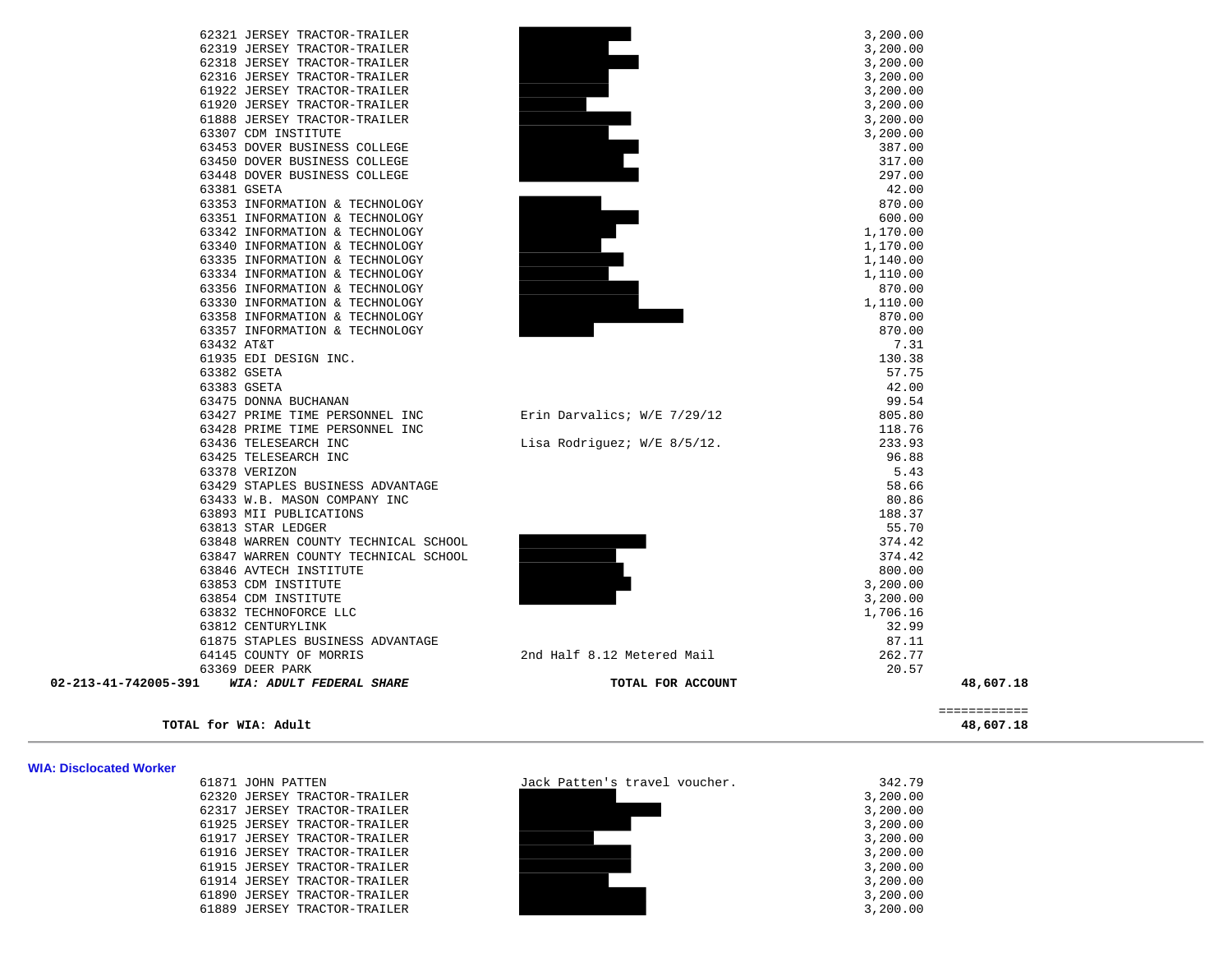61847 JERSEY TRACTOR-TRAILER 63454 JERSEY TRACTOR-TRAILER 63455 JERSEY TRACTOR-TRAILER 63449 JERSEY TRACTOR-TRAILER 63456 JERSEY TRACTOR-TRAILER 63464 JERSEY TRACTOR-TRAILER 63398 AVTECH INSTITUTE 63397 AVTECH INSTITUTE 63393 AVTECH INSTITUTE 63485 AVTECH INSTITUTE 63442 BTII INSTITUTE, LLC 63441 BTII INSTITUTE, LLC 63462 CLINICAL RESEARCH ACADEMY 63463 CDM INSTITUTE 63423 CDM INSTITUTE 63452 DOVER BUSINESS COLLEGE 63451 DOVER BUSINESS COLLEGE 63447 DOVER BUSINESS COLLEGE 63446 DOVER BUSINESS COLLEGE 63467 FAIRLEIGH DICKINSON UNIVERSITY 63368 FAIRLEIGH DICKINSON UNIVERSITY 63445 FORTIS INSTITUTE 63355 INFORMATION & TECHNOLOGY 63354 INFORMATION & TECHNOLOGY 63352 INFORMATION & TECHNOLOGY 63350 INFORMATION & TECHNOLOGY 63349 INFORMATION & TECHNOLOGY 63348 INFORMATION & TECHNOLOGY 63347 INFORMATION & TECHNOLOGY 63346 INFORMATION & TECHNOLOGY 63345 INFORMATION & TECHNOLOGY 63344 INFORMATION & TECHNOLOGY 63343 INFORMATION & TECHNOLOGY 63341 INFORMATION & TECHNOLOGY 63333 INFORMATION & TECHNOLOGY 63332 INFORMATION & TECHNOLOGY 63331 INFORMATION & TECHNOLOGY 63329 INFORMATION & TECHNOLOGY 63328 INFORMATION & TECHNOLOGY 63361 INFORMATION & TECHNOLOGY 63360 INFORMATION & TECHNOLOGY 63359 INFORMATION & TECHNOLOGY 63466 JERSEY TRACTOR-TRAILER 61924 JERSEY TRACTOR-TRAILER 61919 JERSEY TRACTOR-TRAILER 61852 JERSEY TRACTOR-TRAILER 61921 JERSEY TRACTOR-TRAILER 63432 AT&T Phone service for 973-383-1048 63337 E-TEK COMPUTER TRAINING 61935 EDI DESIGN INC. PA57-KR21 Task Chairs w/adj. arms. 383.88 63383 GSETA Donna Buchanan, Assistant Director 122.00 63475 DONNA BUCHANAN Oct. 2011 to July 2012. 293.10 63362 HOMELAND VINYL PRODUCTS, INC. 63338 M.C. SCHOOL OF TECHNOLOGY 63428 PRIME TIME PERSONNEL INC 62484 RUTGERS, THE STATE UNIVERSITY 63310 RUTGERS, THE STATE UNIVERSITY **3,200.00** 3,200.00



| $\mathbf{r}$                                                                    | 200.00<br>200.00                     |  |
|---------------------------------------------------------------------------------|--------------------------------------|--|
| ,<br>$\overline{1}$                                                             | 200.00<br>200.00                     |  |
| 33312<br>$\overline{\phantom{a}}$<br>$\overline{1}$                             | 200.00                               |  |
| $\overline{\phantom{a}}$<br>$\overline{ }$                                      | 200.00<br>368.89                     |  |
| $\overline{\phantom{a}}$<br>$\overline{\mathbf{c}}$<br>$\overline{\phantom{a}}$ | 090.67<br>280.00                     |  |
| $\mathbf{1}$<br>$\overline{1}$<br>$\frac{1}{1}$<br>$\overline{1}$               | 642.67<br>213.<br>33                 |  |
| $\overline{ }$<br>$\overline{ }$                                                | 426.67<br>200.<br>0 <sub>0</sub>     |  |
| $\begin{array}{c} 3 \\ 3 \end{array}$<br>$\overline{ }$                         | 200.00<br>200<br>.00                 |  |
|                                                                                 | 501.00<br>636.00                     |  |
|                                                                                 | 748.00<br>15.00<br>3                 |  |
|                                                                                 | 682.88<br>580.80                     |  |
| 1                                                                               | 020.80<br>494.97                     |  |
|                                                                                 | 122.00<br>840.00                     |  |
|                                                                                 | 870.00<br>570.00                     |  |
| 1<br>$\mathbf{1}$<br>$\overline{\phantom{a}}$                                   | 170.00<br>152.36                     |  |
| $\frac{1}{1}$<br>$\overline{ }$<br>$\overline{ }$                               | 152.<br>152.<br>36<br>36             |  |
| 1<br>1<br>$\overline{ }$<br>$\overline{ }$                                      | 152.<br>36<br>972.84                 |  |
| $\begin{array}{c} 1 \\ 1 \\ 1 \end{array}$<br>$\overline{1}$<br>$\overline{ }$  | 972.84<br>140.00                     |  |
| $\overline{ }$<br>2<br>$\overline{1}$                                           | 140.00<br>239.<br>44                 |  |
|                                                                                 | 720.<br>36<br>$20$ .<br>36<br>7      |  |
| $\mathbf{1}$<br>$\mathbf 1$<br>$\overline{1}$                                   | 170.00<br>140.00                     |  |
| $\mathbf{1}$<br>í                                                               | 110.00<br>870.00                     |  |
|                                                                                 | 870.00<br>200.00                     |  |
| 3<br>3<br>3<br>3<br>,<br>$\overline{1}$                                         | 200.00<br>200.00                     |  |
| $\overline{ }$<br>$\overline{ }$                                                | 200.00<br>200.00                     |  |
|                                                                                 | 21<br>53<br>دد.⊥∠<br>984.00          |  |
|                                                                                 | 383.<br>88<br>167<br>75              |  |
|                                                                                 | 122.<br>0 <sub>0</sub><br>293<br>10  |  |
| 3<br>1                                                                          | 990.<br>0 <sub>0</sub><br>280.<br>28 |  |
|                                                                                 | 349.66<br>349.<br>50                 |  |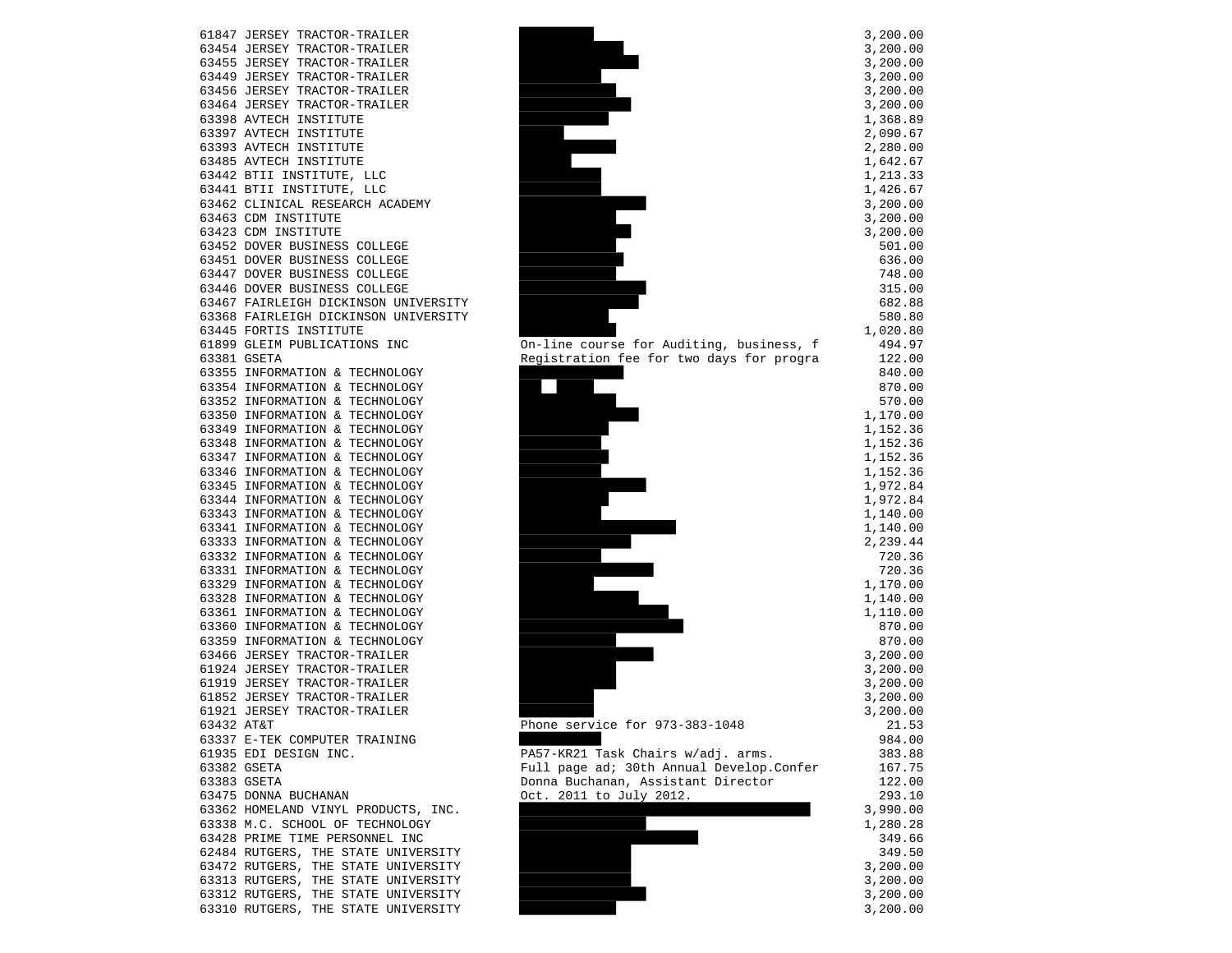| TOTAL for WIA: Disclocated Worker    |                                                                                                                                                                                                                                                                                                                                                                                                                                                                                                                                                |                                                                                                                                                                                                                                                                                          | 174,331.89                                                                                                                                    |
|--------------------------------------|------------------------------------------------------------------------------------------------------------------------------------------------------------------------------------------------------------------------------------------------------------------------------------------------------------------------------------------------------------------------------------------------------------------------------------------------------------------------------------------------------------------------------------------------|------------------------------------------------------------------------------------------------------------------------------------------------------------------------------------------------------------------------------------------------------------------------------------------|-----------------------------------------------------------------------------------------------------------------------------------------------|
|                                      |                                                                                                                                                                                                                                                                                                                                                                                                                                                                                                                                                |                                                                                                                                                                                                                                                                                          | 174,331.89<br>============                                                                                                                    |
|                                      |                                                                                                                                                                                                                                                                                                                                                                                                                                                                                                                                                |                                                                                                                                                                                                                                                                                          |                                                                                                                                               |
|                                      |                                                                                                                                                                                                                                                                                                                                                                                                                                                                                                                                                |                                                                                                                                                                                                                                                                                          |                                                                                                                                               |
| 61875 STAPLES BUSINESS ADVANTAGE     | Office supplies for ETS                                                                                                                                                                                                                                                                                                                                                                                                                                                                                                                        | 256.50                                                                                                                                                                                                                                                                                   |                                                                                                                                               |
| 63339 RUTGERS SCHOOL OF BUSINESS     |                                                                                                                                                                                                                                                                                                                                                                                                                                                                                                                                                | 3,160.00                                                                                                                                                                                                                                                                                 |                                                                                                                                               |
| 63437 RARITAN VALLEY COMMUNITY       |                                                                                                                                                                                                                                                                                                                                                                                                                                                                                                                                                | 2,000.00                                                                                                                                                                                                                                                                                 |                                                                                                                                               |
| 63439 RARITAN VALLEY COMMUNITY       |                                                                                                                                                                                                                                                                                                                                                                                                                                                                                                                                                | 2,000.00                                                                                                                                                                                                                                                                                 |                                                                                                                                               |
| 63440 RARITAN VALLEY COMMUNITY       |                                                                                                                                                                                                                                                                                                                                                                                                                                                                                                                                                | 1,556.16                                                                                                                                                                                                                                                                                 |                                                                                                                                               |
| 63444 RARITAN VALLEY COMMUNITY       |                                                                                                                                                                                                                                                                                                                                                                                                                                                                                                                                                | 1,599.50                                                                                                                                                                                                                                                                                 |                                                                                                                                               |
| 63812 CENTURYLINK                    | 310372742 jul 22,2012 973-383-8033                                                                                                                                                                                                                                                                                                                                                                                                                                                                                                             | 97.15                                                                                                                                                                                                                                                                                    |                                                                                                                                               |
| 63811 FORTIS INSTITUTE               |                                                                                                                                                                                                                                                                                                                                                                                                                                                                                                                                                | 534.00                                                                                                                                                                                                                                                                                   |                                                                                                                                               |
| 63857 HPI SCHOOL OF ALLIED           |                                                                                                                                                                                                                                                                                                                                                                                                                                                                                                                                                | 2,496.00                                                                                                                                                                                                                                                                                 |                                                                                                                                               |
| 63832 TECHNOFORCE LLC                | Monitoring Visits                                                                                                                                                                                                                                                                                                                                                                                                                                                                                                                              | 5,023.71                                                                                                                                                                                                                                                                                 |                                                                                                                                               |
| 63855 WILLIAM PATERSON UNIVERSITY    |                                                                                                                                                                                                                                                                                                                                                                                                                                                                                                                                                | 2,372.74                                                                                                                                                                                                                                                                                 |                                                                                                                                               |
| 63844 WARREN COUNTY TECHNICAL SCHOOL |                                                                                                                                                                                                                                                                                                                                                                                                                                                                                                                                                | 360.84                                                                                                                                                                                                                                                                                   |                                                                                                                                               |
| 63813 STAR LEDGER                    | From 8/25/2012 to 8/23/2013. 10100-0000                                                                                                                                                                                                                                                                                                                                                                                                                                                                                                        | 163.98                                                                                                                                                                                                                                                                                   |                                                                                                                                               |
| 63845 JERSEY TRACTOR-TRAILER         |                                                                                                                                                                                                                                                                                                                                                                                                                                                                                                                                                | 3,200.00                                                                                                                                                                                                                                                                                 |                                                                                                                                               |
| 63842 SMITH & SOLOMON                |                                                                                                                                                                                                                                                                                                                                                                                                                                                                                                                                                | 800.00                                                                                                                                                                                                                                                                                   |                                                                                                                                               |
|                                      |                                                                                                                                                                                                                                                                                                                                                                                                                                                                                                                                                | 449.00                                                                                                                                                                                                                                                                                   |                                                                                                                                               |
|                                      |                                                                                                                                                                                                                                                                                                                                                                                                                                                                                                                                                |                                                                                                                                                                                                                                                                                          |                                                                                                                                               |
|                                      |                                                                                                                                                                                                                                                                                                                                                                                                                                                                                                                                                |                                                                                                                                                                                                                                                                                          |                                                                                                                                               |
|                                      |                                                                                                                                                                                                                                                                                                                                                                                                                                                                                                                                                |                                                                                                                                                                                                                                                                                          |                                                                                                                                               |
|                                      |                                                                                                                                                                                                                                                                                                                                                                                                                                                                                                                                                |                                                                                                                                                                                                                                                                                          |                                                                                                                                               |
|                                      |                                                                                                                                                                                                                                                                                                                                                                                                                                                                                                                                                |                                                                                                                                                                                                                                                                                          |                                                                                                                                               |
|                                      |                                                                                                                                                                                                                                                                                                                                                                                                                                                                                                                                                |                                                                                                                                                                                                                                                                                          |                                                                                                                                               |
|                                      |                                                                                                                                                                                                                                                                                                                                                                                                                                                                                                                                                |                                                                                                                                                                                                                                                                                          |                                                                                                                                               |
|                                      |                                                                                                                                                                                                                                                                                                                                                                                                                                                                                                                                                |                                                                                                                                                                                                                                                                                          |                                                                                                                                               |
|                                      |                                                                                                                                                                                                                                                                                                                                                                                                                                                                                                                                                |                                                                                                                                                                                                                                                                                          |                                                                                                                                               |
|                                      |                                                                                                                                                                                                                                                                                                                                                                                                                                                                                                                                                |                                                                                                                                                                                                                                                                                          |                                                                                                                                               |
|                                      |                                                                                                                                                                                                                                                                                                                                                                                                                                                                                                                                                |                                                                                                                                                                                                                                                                                          |                                                                                                                                               |
|                                      | 63473 RUTGERS, THE STATE UNIVERSITY<br>63311 RUTGERS, THE STATE UNIVERSITY<br>63308 RUTGERS COLLEGE OF NURSING<br>63309 RUTGERS, THE STATE UNIVERSITY<br>61876 STAPLES BUSINESS ADVANTAGE<br>63436 TELESEARCH INC<br>63425 TELESEARCH INC<br>63378 VERIZON<br>63430 STAPLES BUSINESS ADVANTAGE<br>63429 STAPLES BUSINESS ADVANTAGE<br>63433 W.B. MASON COMPANY INC<br>63893 MII PUBLICATIONS<br>63461 NORTHAMPTON COMMUNITY COLLEGE<br>63434 MURDOCH SHOES<br>63369 DEER PARK<br>02-213-41-742010-391<br>WIA: DISCLOCATED WORKER FEDERAL SHARE | Textured Latex gloves<br>Jason Duccini; W/E 8/5/12.<br>Jason Duccini; W/E 7/29/12<br>973-644-953617055Y 8-13-9-12-12<br>Sandisk 4 GB Cruzer USB<br>Office supplies for ETS<br>(15) cases copy paper<br>Employment & Training Reporter<br>0434508545 7-15-12-8-14-12<br>TOTAL FOR ACCOUNT | 3,200.00<br>3,200.00<br>1,309.60<br>3,200.00<br>7.58<br>688.78<br>285.25<br>15.99<br>16.08<br>172.74<br>238.10<br>547.17<br>2,387.00<br>60.57 |

### **WIA: Youth**

|       | 61871 JOHN PATTEN                   |
|-------|-------------------------------------|
| 63381 | GSETA                               |
| 63432 | AT&T                                |
| 61935 | EDI DESIGN INC.                     |
| 63382 | GSETA                               |
| 63380 | GSETA                               |
| 63383 | GSETA                               |
| 63475 | DONNA BUCHANAN                      |
| 63468 | PHILLIPSBURG SCHOOL BASED           |
| 63469 | PHILLIPSBURG SCHOOL BASED           |
| 63470 | PHILLIPSBURG SCHOOL BASED           |
| 63314 | PHILLIPSBURG SCHOOL BASED           |
| 63315 | PHILLIPSBURG SCHOOL BASED           |
| 63317 | PHILLIPSBURG SCHOOL BASED           |
| 63318 | PHILLIPSBURG SCHOOL BASED           |
| 63471 | PHILLIPSBURG SCHOOL<br><b>BASED</b> |
| 63316 | PHILLIPSBURG SCHOOL BASED           |
| 63428 | PRIME TIME PERSONNEL INC            |
| 63436 | TELESEARCH INC                      |
| 63425 | TELESEARCH INC                      |
| 63378 | <b>VERIZON</b>                      |
| 63429 | STAPLES BUSINESS ADVANTAGI          |
| 63433 | W.B. MASON COMPANY INC              |
| 63893 | MII PUBLICATIONS                    |
| 63849 | PROJECT SELF SUFFICIENCY            |
| 62303 | NEWBRIDGE SERVICES INC              |

| 61871 JOHN PATTEN                |                                         | 100.00   |
|----------------------------------|-----------------------------------------|----------|
| 63381 GSETA                      |                                         | 36.00    |
| 63432 AT&T                       |                                         | 6.09     |
| 61935 EDI DESIGN INC.            |                                         | 108.65   |
| 63382 GSETA                      |                                         | 49.50    |
| 63380 GSETA                      | Nadine Scala - Instructor. Registration | 100.00   |
| 63383 GSETA                      |                                         | 36.00    |
| 63475 DONNA BUCHANAN             |                                         | 82.95    |
| 63468 PHILLIPSBURG SCHOOL BASED  |                                         | 1,846.00 |
| 63469 PHILLIPSBURG SCHOOL BASED  |                                         | 2,666.00 |
| 63470 PHILLIPSBURG SCHOOL BASED  |                                         | 2,666.00 |
| 63314 PHILLIPSBURG SCHOOL BASED  |                                         | 2,666.00 |
| 63315 PHILLIPSBURG SCHOOL BASED  |                                         | 2,461.00 |
| 63317 PHILLIPSBURG SCHOOL BASED  |                                         | 359.00   |
| 63318 PHILLIPSBURG SCHOOL BASED  |                                         | 2,666.00 |
| 63471 PHILLIPSBURG SCHOOL BASED  |                                         | 359.00   |
| 63316 PHILLIPSBURG SCHOOL BASED  |                                         | 2,666.00 |
| 63428 PRIME TIME PERSONNEL INC   |                                         | 98.96    |
| 63436 TELESEARCH INC             |                                         | 194.94   |
| 63425 TELESEARCH INC             |                                         | 80.73    |
| 63378 VERIZON                    |                                         | 4.53     |
| 63429 STAPLES BUSINESS ADVANTAGE |                                         | 48.89    |
| 63433 W.B. MASON COMPANY INC     |                                         | 67.39    |
| 63893 MII PUBLICATIONS           |                                         | 161.46   |
| 63849 PROJECT SELF SUFFICIENCY   |                                         | 2,282.50 |
| 62303 NEWBRIDGE SERVICES INC     |                                         | 400.00   |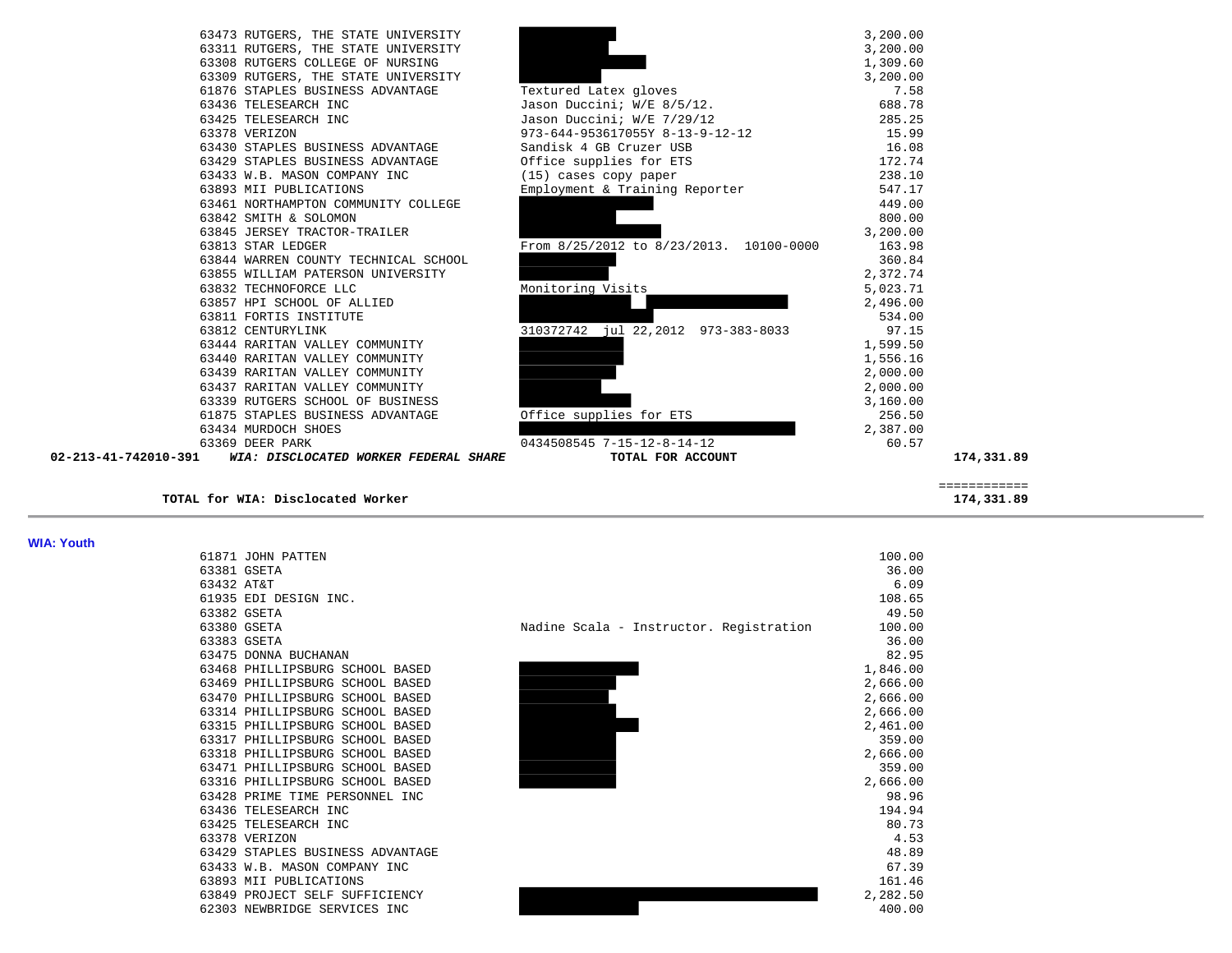| 62483 NEWBRIDGE SERVICES INC                                                                                 | 200.00    |              |  |
|--------------------------------------------------------------------------------------------------------------|-----------|--------------|--|
| 62482 NEWBRIDGE SERVICES INC                                                                                 |           |              |  |
|                                                                                                              | 500.00    |              |  |
| 63850 PROJECT SELF SUFFICIENCY                                                                               | 82.50     |              |  |
| 63460 NEWBRIDGE SERVICES INC                                                                                 | 800.00    |              |  |
| 63458 NEWBRIDGE SERVICES INC                                                                                 | 200.00    |              |  |
| 63457 NEWBRIDGE SERVICES INC                                                                                 | 461.00    |              |  |
| 63813 STAR LEDGER                                                                                            | 46.41     |              |  |
| 63832 TECHNOFORCE LLC                                                                                        | 1,421.80  |              |  |
|                                                                                                              | 27.49     |              |  |
| 63812 CENTURYLINK                                                                                            |           |              |  |
| 63856 PROJECT SELF SUFFICIENCY                                                                               | 1,375.00  |              |  |
| 63325 PHILLIPSBURG SCHOOL BASED                                                                              | 615.00    |              |  |
| 63324 PHILLIPSBURG SCHOOL BASED                                                                              | 615.00    |              |  |
| 63323 PHILLIPSBURG SCHOOL BASED                                                                              | 3,025.00  |              |  |
| 63322 PHILLIPSBURG SCHOOL BASED                                                                              | 205.00    |              |  |
| 63321 PHILLIPSBURG SCHOOL BASED                                                                              | 205.00    |              |  |
| 63320 PHILLIPSBURG SCHOOL BASED                                                                              | 2,666.00  |              |  |
| 63319 PHILLIPSBURG SCHOOL BASED                                                                              | 2,461.00  |              |  |
| 61875 STAPLES BUSINESS ADVANTAGE                                                                             | 72.59     |              |  |
|                                                                                                              |           |              |  |
| 63369 DEER PARK                                                                                              | 17.14     |              |  |
| WIA: YOUTH FEDERAL SHARE<br>TOTAL FOR ACCOUNT<br>02-213-41-742020-391                                        |           | 37,209.52    |  |
|                                                                                                              |           |              |  |
|                                                                                                              |           | ============ |  |
| TOTAL for WIA: Youth                                                                                         |           | 37,209.52    |  |
|                                                                                                              |           |              |  |
|                                                                                                              |           |              |  |
| DEPARTMENT 742135                                                                                            |           |              |  |
| 63443 LINCOLN TECHNICAL INSTITUTE                                                                            | 442.89    |              |  |
| 63392 FLORAL SCHOOL OF DESIGN                                                                                | 1,330.00  |              |  |
| 63438 RARITAN VALLEY COMMUNITY                                                                               | 185.00    |              |  |
|                                                                                                              |           |              |  |
| 02-213-41-742135-391 WIA/NTNL EMRGNCY GRANT (10/1/10-9/30/13)<br>TOTAL FOR ACCOUNT                           |           | 1,957.89     |  |
|                                                                                                              |           |              |  |
|                                                                                                              |           | ============ |  |
| TOTAL for DEPARTMENT 742135                                                                                  |           | 1,957.89     |  |
|                                                                                                              |           |              |  |
|                                                                                                              |           |              |  |
| <b>SCP: Program Management</b>                                                                               |           |              |  |
| Sandwiches and salads for 8 People for t<br>63484 LONGFELLOWS SANDWICH DELI                                  | 72.00     |              |  |
| 63484 LONGFELLOWS SANDWICH DELI<br>Assorted drinks                                                           | 24.00     |              |  |
| SCP-PROGRAM MGMT(1/1/12-12/31/12)<br>TOTAL FOR ACCOUNT<br>02-213-41-752210-392                               |           | 96.00        |  |
|                                                                                                              |           |              |  |
|                                                                                                              |           |              |  |
|                                                                                                              |           |              |  |
|                                                                                                              |           | ============ |  |
| TOTAL for SCP: Program Management                                                                            |           | 96.00        |  |
|                                                                                                              |           |              |  |
|                                                                                                              |           |              |  |
| <b>SCP: Family Court</b>                                                                                     |           |              |  |
| 63238 FAMILY INTERVENTION<br>TOTAL FCIU CONTRACT EXPENSES FOR FEDERAL                                        | 10,338.00 |              |  |
| 63238 FAMILY INTERVENTION<br>TOTAL STABILIZATION CONTRACT EXPENSES FO                                        | 1,645.00  |              |  |
| 63238 FAMILY INTERVENTION<br>TOTAL ADOLESCENT GROUP CONTRACT EXPENSES                                        |           |              |  |
|                                                                                                              | 1,100.00  |              |  |
| 02-213-41-752215-392<br>SCP-FAMILY COURT(1/1/12-12/31/12)<br>TOTAL FOR ACCOUNT                               |           | 13,083.00    |  |
|                                                                                                              |           |              |  |
|                                                                                                              |           | ============ |  |
| TOTAL for SCP: Family Court                                                                                  |           | 13,083.00    |  |
|                                                                                                              |           |              |  |
|                                                                                                              |           |              |  |
|                                                                                                              |           |              |  |
| <b>DEPARTMENT 752220</b><br>6 YOUTH AT \$525 PER YOUTH FOR A TOTAL OF<br>62654 MORRISTOWN NEIGHBORHOOD HOUSE | 3,150.00  |              |  |
| 62664 MORRISTOWN NEIGHBORHOOD HOUSE<br>264 YOUTH AT \$16.05 PER YOUTH FOR A TOTA                             | 4,237.20  |              |  |
| 02-213-41-752220-392<br>$SCP-PROGRAM$ SERVICES $(1/1/12-12/31/12)$                                           |           | 7,387.20     |  |
| TOTAL FOR ACCOUNT                                                                                            |           |              |  |
|                                                                                                              |           |              |  |
|                                                                                                              |           | ============ |  |
| TOTAL for DEPARTMENT 752220                                                                                  |           | 7,387.20     |  |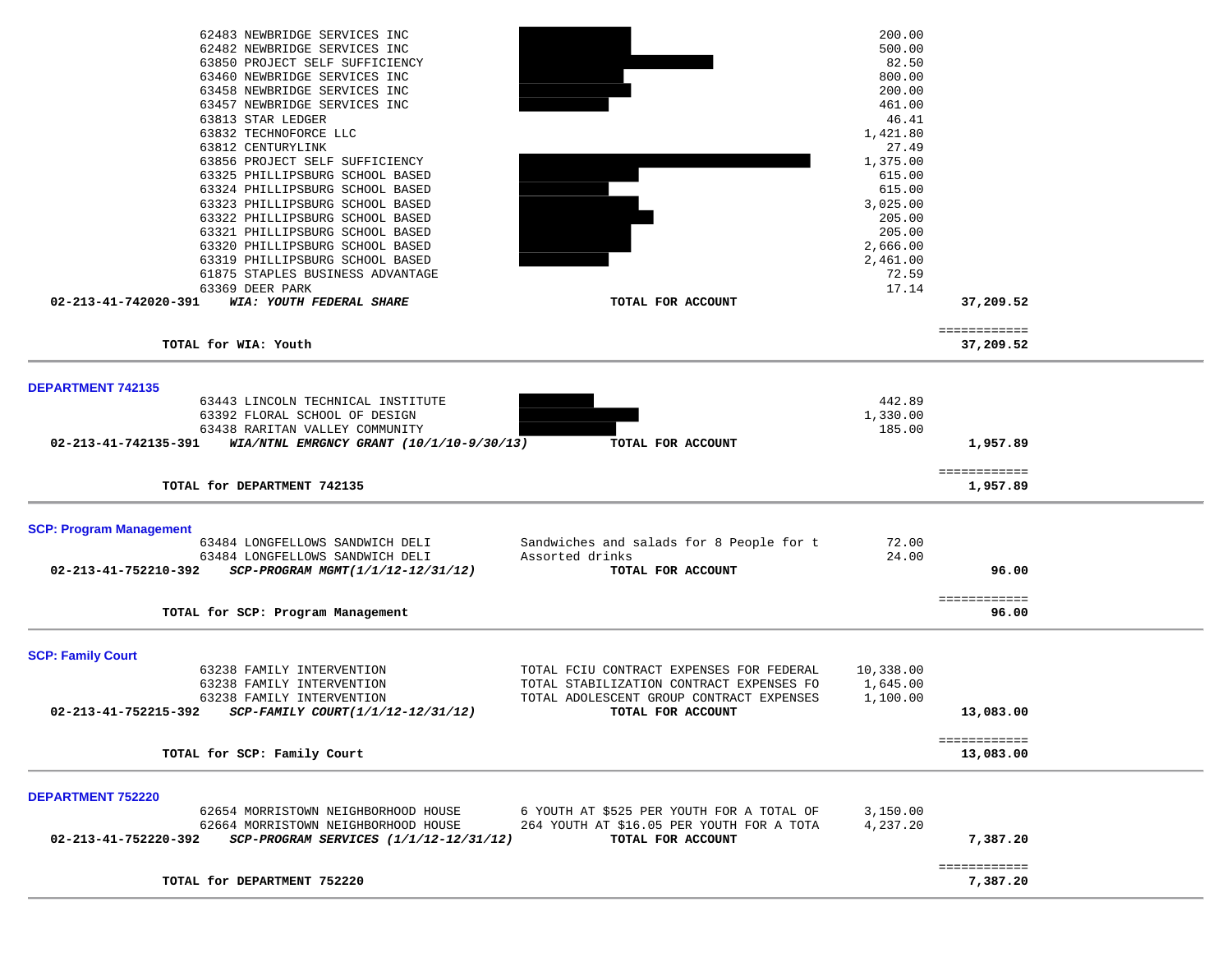| DEPARTMENT 754210 |                        |                                          |           |
|-------------------|------------------------|------------------------------------------|-----------|
|                   | 62696 COUNTY OF MORRIS | Homeless services reimbursement of homel | 1,482.49  |
|                   | 62698 COUNTY OF MORRIS | Salary                                   | 12,804.36 |
|                   | 62698 COUNTY OF MORRIS | Fringe                                   | 9,601.51  |
|                   | 62698 COUNTY OF MORRIS | After Hours                              | 2,134.25  |
|                   | 62698 COUNTY OF MORRIS | Travel                                   | 33.35     |
|                   | 62698 COUNTY OF MORRIS | Direct Assistance                        | 9.067.00  |

 **02-213-41-754210-392** *SOCIAL SVCS FOR HMLSS(1/1/12-12/31/12)* **TOTAL FOR ACCOUNT 35,122.96**

# TOTAL for DEPARTMENT 754210

 ============ 35,122.96

**Chapter 51** 

| 62744 NEW HOPE FOUNDATION INC.                                                   |                                                                                                                                                                                                                                                      |          |            |
|----------------------------------------------------------------------------------|------------------------------------------------------------------------------------------------------------------------------------------------------------------------------------------------------------------------------------------------------|----------|------------|
| 62745 NEW HOPE FOUNDATION INC.                                                   | Detoxification Services 1,428.00<br>Halfway House Bed Days 2,585.00<br>Adolescent Residential Services 1,485.00                                                                                                                                      |          |            |
| 62746 NEW HOPE FOUNDATION INC.                                                   |                                                                                                                                                                                                                                                      |          |            |
| 62743 NEW HOPE FOUNDATION INC.                                                   |                                                                                                                                                                                                                                                      |          |            |
| 62749 NEWBRIDGE SERVICES INC                                                     |                                                                                                                                                                                                                                                      |          |            |
| 62748 NEWBRIDGE SERVICES INC                                                     |                                                                                                                                                                                                                                                      |          |            |
| 62751 DAYTOP VILLAGE OF NJ, INC.                                                 |                                                                                                                                                                                                                                                      |          |            |
| 62742 FAMILY SERVICE OF MORRIS COUNTY                                            | Adolescent Residential Services<br>Adolescent Residential Services<br>2.1,485.00<br>2.00<br>Enhanced OP Services<br>2.676.00<br>Outpatient Services<br>2.676.00<br>Outpatient Services<br>Now You Know Program<br>2.71.00<br>Drug and Alcohol Outrea |          |            |
| 62740 FAMILY SERVICE OF MORRIS COUNTY                                            |                                                                                                                                                                                                                                                      |          |            |
| 62762 FREEDOM HOUSE INC.                                                         |                                                                                                                                                                                                                                                      |          |            |
| 62747 TURNING POINT, INC                                                         |                                                                                                                                                                                                                                                      |          |            |
| 62688 ST. CLARE'S HOSPITAL                                                       |                                                                                                                                                                                                                                                      |          |            |
| 62739 ALFRE INC.                                                                 |                                                                                                                                                                                                                                                      |          |            |
| 62756 CURA INC.                                                                  |                                                                                                                                                                                                                                                      |          |            |
| 62755 MORRISTOWN MEMORIAL HOSPITAL                                               |                                                                                                                                                                                                                                                      |          |            |
| 62754 MORRISTOWN MEMORIAL HOSPITAL                                               |                                                                                                                                                                                                                                                      |          |            |
| 62750 HOPE HOUSE                                                                 |                                                                                                                                                                                                                                                      |          |            |
| 63683 MORRISTOWN MEMORIAL HOSPITAL                                               |                                                                                                                                                                                                                                                      |          |            |
| 63685 MORRISTOWN MEMORIAL HOSPITAL                                               | SERVICES FOR THE MONTH OF JULY 2012 1,231.00<br>For Services for the CO-OCCURRING July 2 2,430.00<br>ADOLESCENT SERVICES GRANT 15 IND. SESSIO 1,350.00                                                                                               |          |            |
| 63687 HOPE HOUSE                                                                 |                                                                                                                                                                                                                                                      |          |            |
| 63687 HOPE HOUSE                                                                 | GROUP SESSIONS                                                                                                                                                                                                                                       | 850.00   |            |
| 63687 HOPE HOUSE                                                                 | URINE SCREENS                                                                                                                                                                                                                                        | 300.00   |            |
| 63689 TURNING POINT, INC                                                         | SUBGRANT DETOX                                                                                                                                                                                                                                       | 408.00   |            |
| 63689 TURNING POINT, INC<br>63689 TURNING POINT, INC                             | DETOX                                                                                                                                                                                                                                                | 612.00   |            |
| 63691 DAYTOP VILLAGE OF NJ, INC.                                                 | ADOLESCENT SERVICES FOR JULY 2012 3,264.00                                                                                                                                                                                                           |          |            |
| 63680 CURA INC.                                                                  | REIMBURSEMENT FOR 28 DAYS ADULT RESIDENT 3,330.00                                                                                                                                                                                                    |          |            |
| 63690 NEWBRIDGE SERVICES INC                                                     |                                                                                                                                                                                                                                                      |          |            |
| 63686 NEWBRIDGE SERVICES INC                                                     | REIMBURSEMENT FOR OUTPATIENT PROGRAM JUL 4,028.00<br>15 ELIGIBLE CLIENTS PROVIDED SERVICES IN 3,970.00                                                                                                                                               |          |            |
| 63675 NEW HOPE FOUNDATION INC.                                                   | 5 Client Bed days (1 Client) @ \$135                                                                                                                                                                                                                 | 675.00   |            |
| 63676 NEW HOPE FOUNDATION INC.                                                   | CLIENT BED DAYS FOR 6 CLIENTS IN JULY 20                                                                                                                                                                                                             | 7,020.00 |            |
| 63677 NEW HOPE FOUNDATION INC.                                                   | CLIENT BEDS FOR 2 CLIENTS                                                                                                                                                                                                                            | 3,410.00 |            |
| 63678 ALFRE INC.                                                                 | Halfway House Services for Morris County 1,980.00                                                                                                                                                                                                    |          |            |
| 63678 ALFRE INC.                                                                 | Additional Halfway House services for on 630.00                                                                                                                                                                                                      |          |            |
| 63681 FREEDOM HOUSE INC.                                                         | SERVICES FOR 9 MEN 5/1/12-5/9/12 @ \$86.0 774.00                                                                                                                                                                                                     |          |            |
| 63681 FREEDOM HOUSE INC.                                                         | SERVICES FOR 9 MEN 5/1/12-5/9/12 1534 @ 545.25                                                                                                                                                                                                       |          |            |
|                                                                                  |                                                                                                                                                                                                                                                      |          |            |
| 63681 FREEDOM HOUSE INC.<br>63681 FREEDOM HOUSE INC.<br>63681 FREEDOM HOUSE INC. | SERVICES FOR 31 MEN @ 86.00 5/1/12-5/31/ 2,666.00<br>SERVICES FOR 31 @ \$86.00 MINUS \$686.58 7 1,979.42<br>SERVICES FOR 31 @ \$86.00 MINUS 266.28 7/ 2,399.72                                                                                       |          |            |
|                                                                                  |                                                                                                                                                                                                                                                      |          |            |
| 63681 FREEDOM HOUSE INC.                                                         | SERVICES FOR 14 @ \$86 7/12/12-7/25/12 15 1,204.00                                                                                                                                                                                                   |          |            |
| 63681 FREEDOM HOUSE INC.                                                         | SERVICES FOR 16 @ \$86.00 MINUS \$62.50 7/ 1,313.50                                                                                                                                                                                                  |          |            |
| 02-213-41-757205-392<br>CHAPTER 51 (1/1/12-12/31/12)                             | TOTAL FOR ACCOUNT                                                                                                                                                                                                                                    |          | 134,132.43 |
|                                                                                  |                                                                                                                                                                                                                                                      |          |            |

TOTAL for Chapter 51

 ============  $\begin{array}{r} \texttt{-----} \texttt{-----} \\ \texttt{134,132.43} \end{array}$ 

## **DEPARTMENT 758210**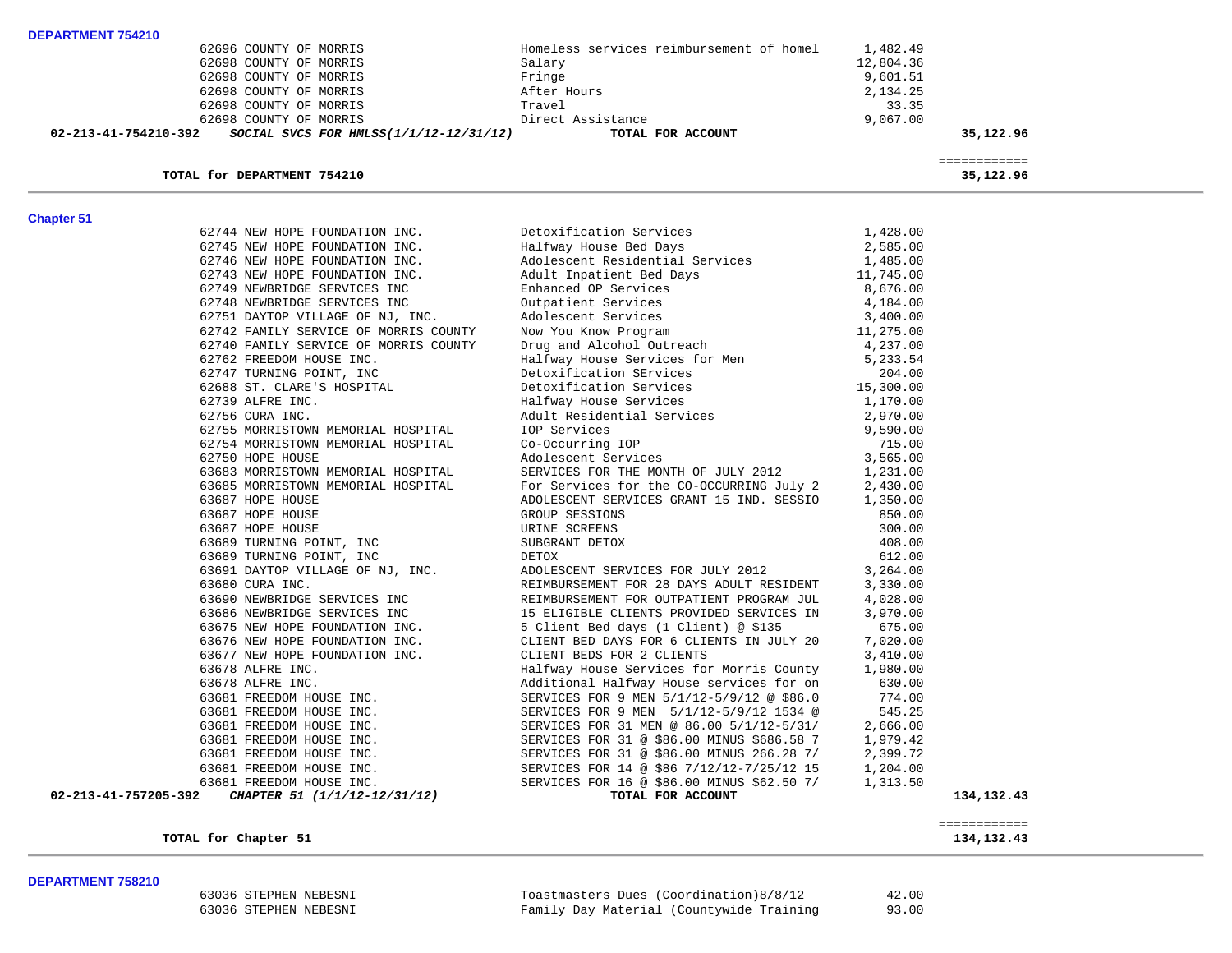| TOTAL for MAPS                                                                                                                                                                                                                                                                                                                                                                                                                                                                                                                                                             |                                                                                                                                                                                                                                                                                                                                                                                                                                                                                                                                                                                                                                                             |                                                                                                                                                                   | ============<br>6,790.00  |  |
|----------------------------------------------------------------------------------------------------------------------------------------------------------------------------------------------------------------------------------------------------------------------------------------------------------------------------------------------------------------------------------------------------------------------------------------------------------------------------------------------------------------------------------------------------------------------------|-------------------------------------------------------------------------------------------------------------------------------------------------------------------------------------------------------------------------------------------------------------------------------------------------------------------------------------------------------------------------------------------------------------------------------------------------------------------------------------------------------------------------------------------------------------------------------------------------------------------------------------------------------------|-------------------------------------------------------------------------------------------------------------------------------------------------------------------|---------------------------|--|
| <b>MAPS</b><br>63611 ROXBURY TOWNSHIP DIAL-A-RIDE<br>02-213-41-786105-394<br>MAPS (1/1/11 TO 12/31/11)-VOL MATCH                                                                                                                                                                                                                                                                                                                                                                                                                                                           | Subgrant # SC005 (SCADRTAP) Roxbury Dial<br>TOTAL FOR ACCOUNT                                                                                                                                                                                                                                                                                                                                                                                                                                                                                                                                                                                               | 6,790.00                                                                                                                                                          | 6,790.00                  |  |
| TOTAL for DEPARTMENT 784230                                                                                                                                                                                                                                                                                                                                                                                                                                                                                                                                                |                                                                                                                                                                                                                                                                                                                                                                                                                                                                                                                                                                                                                                                             |                                                                                                                                                                   | 92,675.01                 |  |
| 56646 TETRA TECH<br>56648 TETRA TECH<br>56649 TETRA TECH<br>59682 WESTERN SHELTER SYSTEMS<br><b>FFY09 UASI</b><br>02-213-41-784230-391                                                                                                                                                                                                                                                                                                                                                                                                                                     | UASI Administrative and Grant Support Pe<br>Morris County OEM Administrative and Gen<br>Hudson County OEM Administrative and Gen<br>Split Accounts - 2009 UASI<br>TOTAL FOR ACCOUNT                                                                                                                                                                                                                                                                                                                                                                                                                                                                         | 9,654.22<br>6,526.63<br>6,765.40<br>69,728.76                                                                                                                     | 92,675.01<br>============ |  |
| <b>DEPARTMENT 784230</b>                                                                                                                                                                                                                                                                                                                                                                                                                                                                                                                                                   |                                                                                                                                                                                                                                                                                                                                                                                                                                                                                                                                                                                                                                                             |                                                                                                                                                                   |                           |  |
| TOTAL for FFY08 UASI 2/20/09-4/30/11                                                                                                                                                                                                                                                                                                                                                                                                                                                                                                                                       |                                                                                                                                                                                                                                                                                                                                                                                                                                                                                                                                                                                                                                                             |                                                                                                                                                                   | ============<br>14,853.81 |  |
| FFY08 UASI 2/20/09-4/30/11<br>59682 WESTERN SHELTER SYSTEMS<br>02-213-41-784130-391<br>FFY08 UASI FEDERAL SHARE                                                                                                                                                                                                                                                                                                                                                                                                                                                            | Split Accounts - 2008 UASI<br>TOTAL FOR ACCOUNT                                                                                                                                                                                                                                                                                                                                                                                                                                                                                                                                                                                                             | 14,853.81                                                                                                                                                         | 14,853.81                 |  |
| TOTAL for DEPARTMENT 774210                                                                                                                                                                                                                                                                                                                                                                                                                                                                                                                                                |                                                                                                                                                                                                                                                                                                                                                                                                                                                                                                                                                                                                                                                             |                                                                                                                                                                   | ============<br>1,250.00  |  |
| <b>DEPARTMENT 774210</b><br>58850 JEFFERSON TOWNSHIP POLICE DEPT<br>58850 JEFFERSON TOWNSHIP POLICE DEPT<br>58850 JEFFERSON TOWNSHIP POLICE DEPT<br>58850 JEFFERSON TOWNSHIP POLICE DEPT<br>58850 JEFFERSON TOWNSHIP POLICE DEPT<br>02-213-41-774210-391<br>COUNTY DWI GRANT (10/1/11-9/30/12)                                                                                                                                                                                                                                                                             | DWI Checkpoint 5/5/12-5/6/12 (10PM-3AM)<br>Sgt. Castimore<br>Det./Cpl.Muller<br>P.O. Krater<br>P.O. Chester Glazewski<br>TOTAL FOR ACCOUNT                                                                                                                                                                                                                                                                                                                                                                                                                                                                                                                  | 250.00<br>250.00<br>250.00<br>250.00<br>250.00                                                                                                                    | 1,250.00                  |  |
| TOTAL for DEPARTMENT 758210                                                                                                                                                                                                                                                                                                                                                                                                                                                                                                                                                |                                                                                                                                                                                                                                                                                                                                                                                                                                                                                                                                                                                                                                                             |                                                                                                                                                                   | 36,842.71                 |  |
| 62655 DOVER/VG MUNICIPAL ALLIANCE<br>63035 WHARTON BORO MUNICIPAL<br>62660 TOWNSHIP OF ROXBURY<br>62683 TOWNSHIP OF ROCKAWAY<br>62666 TOWNSHIP OF RANDOLPH<br>62665 TOWNSHIP OF JEFFERSON<br>62733 SODEXO INC & AFFILIATES<br>62667 PARSIPPANY-TROY HILLS<br>62706 CHATHAM TOWNSHIP<br>62761 LONGFELLOWS SANDWICH DELI<br>62682 KINNELON MUNICIPAL ALLIANCE<br>63421 STAPLES BUSINESS ADVANTAGE<br>63421 STAPLES BUSINESS ADVANTAGE<br>63421 STAPLES BUSINESS ADVANTAGE<br>63761 LONGFELLOWS SANDWICH DELI<br>02-213-41-758210-392<br>MUNICIPAL ALLIANCE (1/1/12-12/31/12) | Dover/ Victory Gardens Municipal Allianc<br>2012 Wharton Municipal Alliance Q2 expen<br>Roxbury Municipal Alliance expenditures<br>Rockaway Township Municipal Alliance 02<br>Randolph Municipal Alliance expenditures<br>Jefferson Township Municipal Alliance Ex<br>Food for SPF Training on 7/31/12<br>Parsippany-Troy Hills Municipal Alliance<br>2012 Chatham Municipal Alliance exenditu<br>Food for SPF Training on 8/6/12<br>Kinnelon Municipal Alliance expenditures<br>wristrest item 811737<br>2 pocket port 10 pk black item 905705<br>vball begreen rball vl xfdz item 705314<br>Food for 2013 Funding Review Session (CA<br>TOTAL FOR ACCOUNT | 3,859.90<br>1,547.22<br>2,400.00<br>2,644.72<br>9,728.89<br>4,849.50<br>113.80<br>3,805.71<br>4,436.21<br>154.50<br>2,920.71<br>10.94<br>12.04<br>16.07<br>207.50 | 36,842.71<br>============ |  |

| 62771 THE RECORD | 2086825 Public Notice 5/22/12 SCADRTAP | 49.80 |
|------------------|----------------------------------------|-------|
| 62771 THE RECORD |                                        | 72.26 |

**MAPS**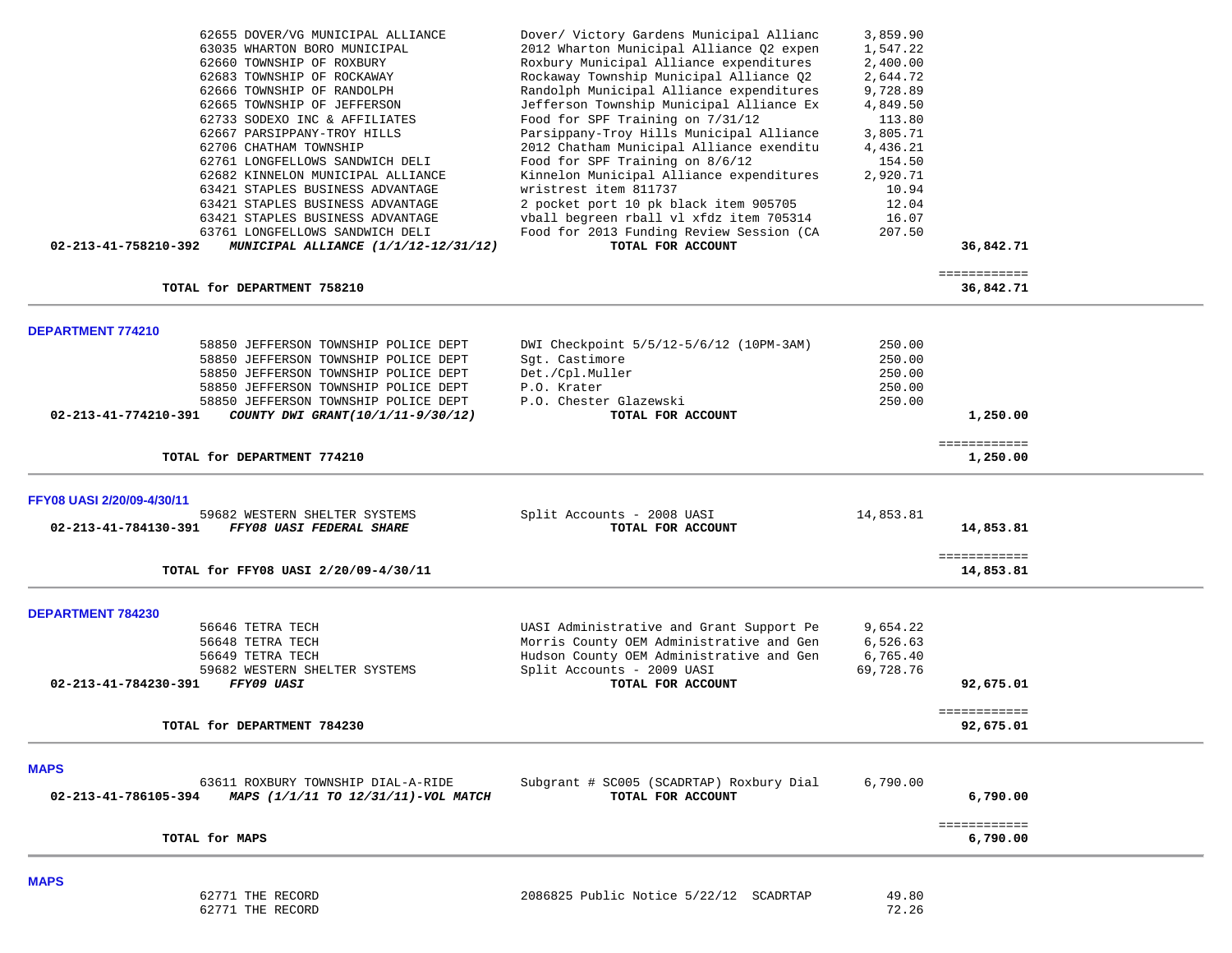| 02-213-41-786705-394<br><b>MAPS VOLUNTARY MATCH</b>                                                                                      | 63056 STAPLES BUSINESS ADVANTAGE<br>63056 STAPLES BUSINESS ADVANTAGE<br>63056 STAPLES BUSINESS ADVANTAGE             | Portfolio w/tang poly be 30505, windex a<br>Minimum order credit<br>Sponge Mop<br>TOTAL FOR ACCOUNT                                                                                                                     | 27.14<br>$-5.00$<br>17.65                                | 161.85                               |  |
|------------------------------------------------------------------------------------------------------------------------------------------|----------------------------------------------------------------------------------------------------------------------|-------------------------------------------------------------------------------------------------------------------------------------------------------------------------------------------------------------------------|----------------------------------------------------------|--------------------------------------|--|
| TOTAL for MAPS                                                                                                                           |                                                                                                                      |                                                                                                                                                                                                                         |                                                          | ============<br>161.85               |  |
| NYS&W Bicycle/Pedestrian Path                                                                                                            |                                                                                                                      |                                                                                                                                                                                                                         |                                                          |                                      |  |
| 63271 THE RBA GROUP INC.<br>02-213-41-790015-391<br><b>FEDERAL SHARE</b>                                                                 |                                                                                                                      | Professional services rendered concernin<br>TOTAL FOR ACCOUNT                                                                                                                                                           | 5,953.70                                                 | 5,953.70                             |  |
|                                                                                                                                          | TOTAL for NYS&W Bicycle/Pedestrian Path                                                                              |                                                                                                                                                                                                                         |                                                          | ============<br>5,953.70             |  |
| DEPARTMENT 792310                                                                                                                        |                                                                                                                      |                                                                                                                                                                                                                         |                                                          |                                      |  |
| 61900 STATE SHUTTTLE INC<br>63816 STATE SHUTTTLE INC<br>63304 STATE SHUTTTLE INC<br>63303 STATE SHUTTTLE INC<br>63305 STATE SHUTTTLE INC |                                                                                                                      | Transportation from July 2, July 6, 2012<br>Transportation from Aug.13th-Aug. 17th,<br>Transportation from July 16-July 20, 201<br>Transportation from July 23, to July 29,<br>Transportation from July 9, 2012 to July | 3,031.00<br>4,471.25<br>4,380.25<br>4,471.25<br>4,471.25 |                                      |  |
| 02-213-41-792310-391                                                                                                                     | JARC GRANT (7/1/11-12/31/12)                                                                                         | TOTAL FOR ACCOUNT                                                                                                                                                                                                       |                                                          | 20,825.00<br>============            |  |
| TOTAL for DEPARTMENT 792310                                                                                                              |                                                                                                                      |                                                                                                                                                                                                                         |                                                          | 20,825.00                            |  |
| <b>Body Armor Replacement-Prosec.</b><br>02-213-41-801105-391                                                                            | 59997 LANIGAN ASSOCIATES INC<br>BODY ARMOR-PROSECUTOR(11/15/11-11/14/16)<br>TOTAL for Body Armor Replacement-Prosec. | Armor Express Halo IIIA Vests w/ 5x8 Sho<br>TOTAL FOR ACCOUNT                                                                                                                                                           | 1,761.10                                                 | 1,761.10<br>============<br>1,761.10 |  |
| <b>FY08 SCAAP</b><br>02-213-41-806815-391                                                                                                | 62175 DE' OMELIA PLASTIC SURGERY PC<br>62174 ATLANTIC HEALTH SYSTEM<br>FY08 SCAAP FEDERAL SHARE                      | MEDICAL CARE FOR A.JOHNSTON DATED 4.10.1<br>MEDICAL CARE FOR A.BARNHILL DATED 6.21.1<br>TOTAL FOR ACCOUNT                                                                                                               | 5,779.80<br>10,220.00                                    | 15,999.80                            |  |
| TOTAL for FY08 SCAAP                                                                                                                     |                                                                                                                      |                                                                                                                                                                                                                         |                                                          | ============<br>15,999.80            |  |
| DEPARTMENT 832210<br>62387 SIGN-A-RAMA LEDGEWOOD<br>02-213-41-832210-392                                                                 | CEHA 2012 (1/1/12 - 12/31/12)                                                                                        | Table Throw<br>TOTAL FOR ACCOUNT                                                                                                                                                                                        | 522.00                                                   | 522.00                               |  |
| TOTAL for DEPARTMENT 832210                                                                                                              |                                                                                                                      |                                                                                                                                                                                                                         |                                                          | ============<br>522.00               |  |
| <b>E-911 Consolidation</b><br>02-213-41-860935-392<br><b>STATE SHARE</b>                                                                 | 63538 USA ARCHITECTS PLANNERS &<br>63558 USA ARCHITECTS PLANNERS &                                                   | Prof. Architectural and Engineering Serv<br>Professional Architectural an Engineerin<br>TOTAL FOR ACCOUNT                                                                                                               | 10,510.00<br>10,510.00                                   | 21,020.00                            |  |
| TOTAL for E-911 Consolidation                                                                                                            |                                                                                                                      |                                                                                                                                                                                                                         |                                                          | ============<br>21,020.00            |  |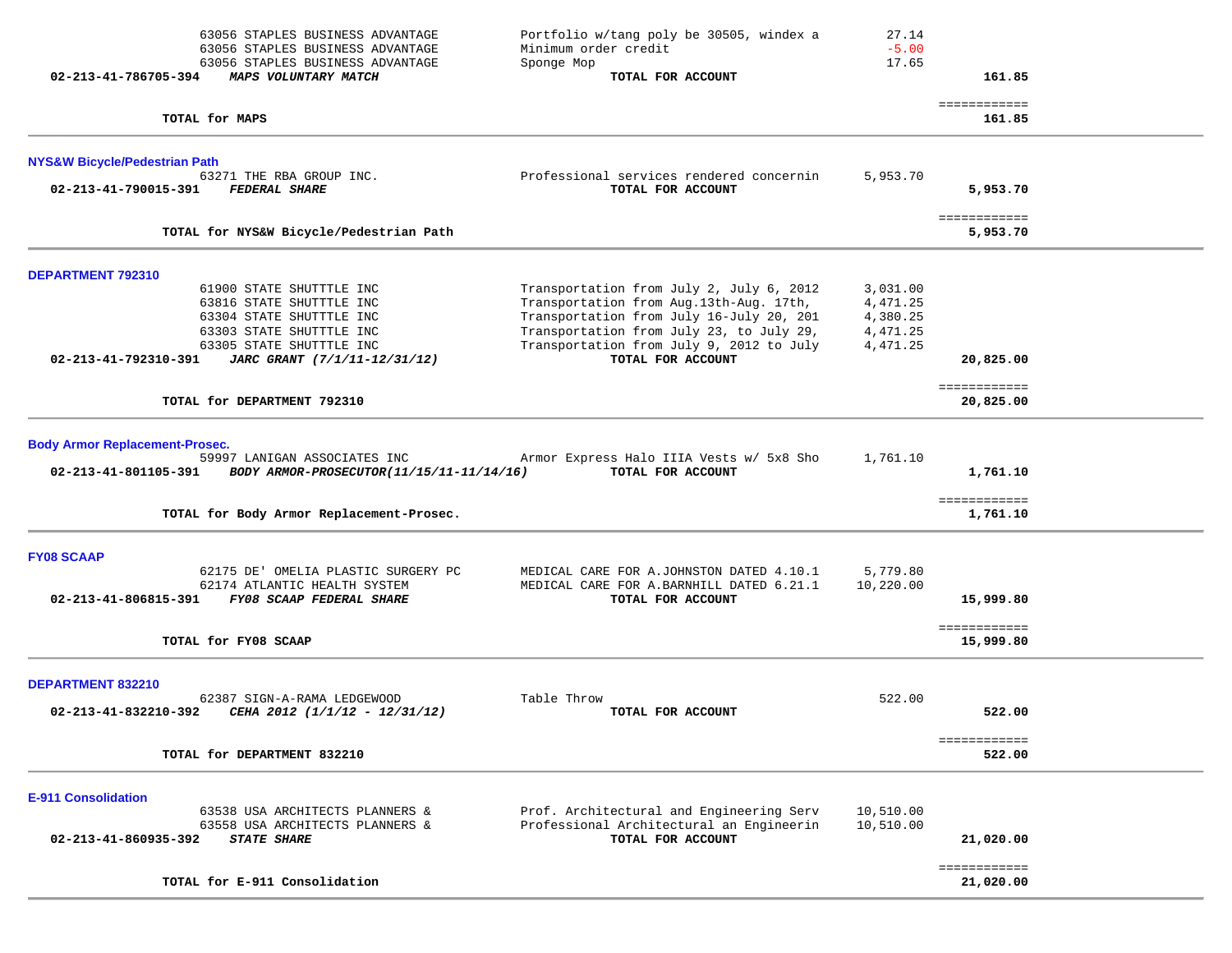| <b>NACCHO Grant</b>                                                         |                                                               |            |                           |  |
|-----------------------------------------------------------------------------|---------------------------------------------------------------|------------|---------------------------|--|
| 62916 CPR PROFESSIONALS INC.                                                | BLS Instructor Course/Training                                | 325.00     |                           |  |
| 63523 CYNTHIA BELLA                                                         | Refreshments for MRC General Meeting                          | 17.98      |                           |  |
| 63523 CYNTHIA BELLA<br>02-213-41-862705-391 NACCHO GRANT FEDERAL SHARE      | MRC 10th Anniversary Lapel Pins<br>TOTAL FOR ACCOUNT          | 73.56      | 416.54                    |  |
|                                                                             |                                                               |            |                           |  |
|                                                                             |                                                               |            | ============              |  |
| TOTAL for NACCHO Grant                                                      |                                                               |            | 416.54                    |  |
|                                                                             |                                                               |            |                           |  |
| <b>DEPARTMENT 864180</b><br>63859 KONKUS CORPORATION                        | Replacement of Bridge No. 1401-202 on Mi                      | 10,192.00  |                           |  |
| $02 - 213 - 41 - 864180 - 391$ STP-C00S210 (8/31/11-8/31/14)                | TOTAL FOR ACCOUNT                                             |            | 10,192.00                 |  |
|                                                                             |                                                               |            |                           |  |
| TOTAL for DEPARTMENT 864180                                                 |                                                               |            | ============<br>10,192.00 |  |
|                                                                             |                                                               |            |                           |  |
|                                                                             |                                                               |            |                           |  |
| <b>DEPARTMENT 864185</b><br>63610 TILCON                                    | Milling & Resurfacing of 2011 Various Pa                      | 52,553.73  |                           |  |
| 63863 SCHIFANO CONSTRUCTION CORP.                                           | Mill & Resurf of Hanover Road in the Bor                      | 583,568.27 |                           |  |
| 2011 ATP - COUNTY AID<br>02-213-41-864185-391                               | TOTAL FOR ACCOUNT                                             |            | 636,122.00                |  |
|                                                                             |                                                               |            |                           |  |
|                                                                             |                                                               |            | ============              |  |
| TOTAL for DEPARTMENT 864185                                                 |                                                               |            | 636,122.00                |  |
| <b>DEPARTMENT 864205</b>                                                    |                                                               |            |                           |  |
| 63819 GREENMAN PEDERSEN INC                                                 | Morris County MUTCD Retro-Reflectivity T                      | 12,638.20  |                           |  |
| 02-213-41-864205-391 MUTCD TRAFFIC SIGN INV(7/1/11-6/30/12)                 | TOTAL FOR ACCOUNT                                             |            | 12,638.20                 |  |
|                                                                             |                                                               |            |                           |  |
| TOTAL for DEPARTMENT 864205                                                 |                                                               |            | ============<br>12,638.20 |  |
|                                                                             |                                                               |            |                           |  |
| <b>ENERGY EFFICIENCY/CONSERVATION</b>                                       |                                                               |            |                           |  |
| 62920 JOHNSON & URBAN LLC                                                   | Professional Engineering Services for Co                      | 1,952.15   |                           |  |
| 63822 YMP CONSULTING ENGINEERING                                            | Professional Engineering Services for th                      | 3,084.93   |                           |  |
| 02-213-41-864905-391<br><b>FEDERAL SHARE</b>                                | TOTAL FOR ACCOUNT                                             |            | 5,037.08                  |  |
|                                                                             |                                                               |            | ============              |  |
| TOTAL for ENERGY EFFICIENCY/CONSERVATION                                    |                                                               |            | 5,037.08                  |  |
|                                                                             |                                                               |            |                           |  |
|                                                                             |                                                               |            |                           |  |
|                                                                             |                                                               |            |                           |  |
|                                                                             | <b>County Capital</b>                                         |            |                           |  |
| <b>Rplm fencing/gates-Var Cty Fac</b>                                       |                                                               |            |                           |  |
| 62629 CONSOLIDATED FENCE CO. INC.                                           | RE: PSTA / 06-29-12                                           | 7,498.00   |                           |  |
| BUILDING & IMPROVEMENTS<br>04-216-55-953052-951                             | TOTAL FOR ACCOUNT                                             |            | 7,498.00                  |  |
|                                                                             |                                                               |            | ============              |  |
| TOTAL for Rplm fencing/gates-Var Cty Fac                                    |                                                               |            | 7,498.00                  |  |
|                                                                             |                                                               |            |                           |  |
| <b>Roof RpImnt at Var Cty Fac</b>                                           |                                                               |            |                           |  |
| 63164 BARRETT ROOFS INC.<br>04-216-55-953076-951<br>BUILDING & IMPROVEMENTS | RE:A & R BLDG- REPAIR (4) ROOF LEAKS/ 07<br>TOTAL FOR ACCOUNT | 525.00     | 525.00                    |  |
|                                                                             |                                                               |            |                           |  |
|                                                                             |                                                               |            | ============              |  |
| TOTAL for Roof Rplmnt at Var Cty Fac                                        |                                                               |            | 525.00                    |  |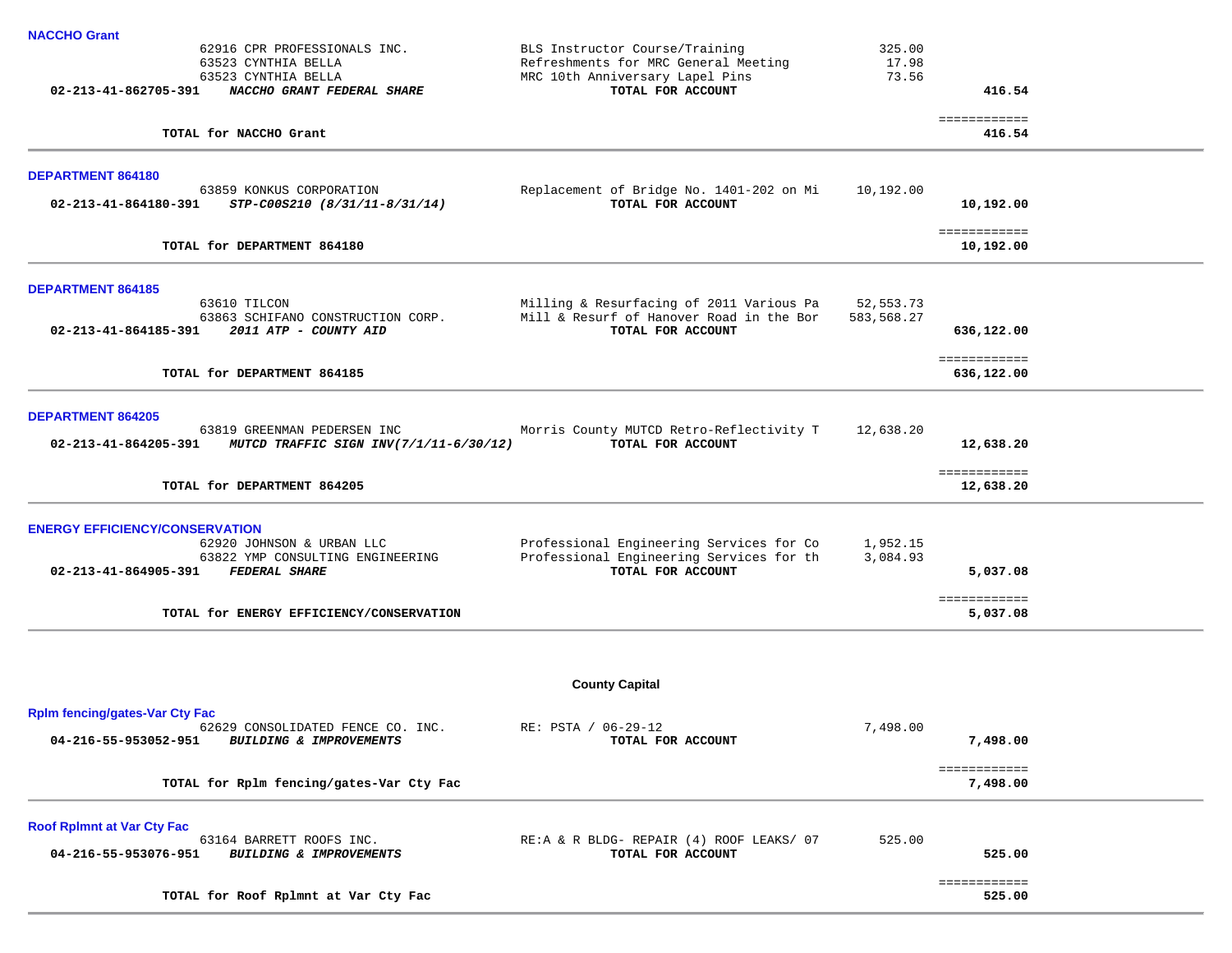| <b>Bridge Design/Const Var Cty Br</b> |                                                                         |                                                                                      |                        |                            |  |
|---------------------------------------|-------------------------------------------------------------------------|--------------------------------------------------------------------------------------|------------------------|----------------------------|--|
| 04-216-55-953089-909                  | 63620 T. Y. LIN INTERNATIONAL<br>MISCELLANEOUS - OTHER                  | Replacement of the Ridgedale Avenue Brid<br>TOTAL FOR ACCOUNT                        | 1,888.14               | 1,888.14                   |  |
|                                       | TOTAL for Bridge Design/Const Var Cty Br                                |                                                                                      |                        | ============<br>1,888.14   |  |
| Analy dam condition, rehab dams       |                                                                         |                                                                                      |                        |                            |  |
|                                       | 63533 MORRIS COUNTY PARK COMMISSION                                     | JULY LEGAL EXPENSES - ANTONUCCI                                                      | 504.60                 |                            |  |
|                                       | 63532 MORRIS COUNTY PARK COMMISSION<br>63624 HATCH MOTT MACDONALD       | RELATED AUGUST 2012 EXPENSES FOR ARTHUR<br>INSPECTION REPORTS FOR 7 DAMS             | 11,040.00<br>10,000.00 |                            |  |
| 04-216-55-953113-909                  | MISCELLANEOUS - OTHER                                                   | TOTAL FOR ACCOUNT                                                                    |                        | 21,544.60                  |  |
|                                       |                                                                         |                                                                                      |                        | ============               |  |
|                                       | TOTAL for Analy dam condition, rehab dams                               |                                                                                      |                        | 21,544.60                  |  |
| <b>Renov CentralAveBldg Greystone</b> |                                                                         |                                                                                      |                        |                            |  |
|                                       | 63821 THE MUSIAL GROUP PA                                               | Final Design and Construction Documents                                              | 5,395.00               |                            |  |
| 04-216-55-953146-909                  | 63820 THE MUSIAL GROUP PA<br>MISCELLANEOUS - OTHER                      | Construction Inspector for Phase 2 Rehab<br>TOTAL FOR ACCOUNT                        | 9,520.00               | 14,915.00                  |  |
|                                       |                                                                         |                                                                                      |                        | ============               |  |
|                                       | TOTAL for Renov CentralAveBldg Greystone                                |                                                                                      |                        | 14,915.00                  |  |
| <b>Road Design/Construction</b>       |                                                                         |                                                                                      |                        |                            |  |
|                                       | 63569 VAN CLEEF ENGINEERING ASSOC                                       | Curb Ramp Compliance ReviewSvcs. from 7/                                             | 376.32                 |                            |  |
|                                       | 63568 BIRDSALL SERVICES GROUP, INC.<br>63208 R.S. KNAPP CO. INC.        | Engineering Services for Milling and Res<br>Plans and Specs for the Milling & Resurf | 14,089.65<br>1,848.35  |                            |  |
| 04-216-55-953165-909                  | MISCELLANEOUS - OTHER                                                   | TOTAL FOR ACCOUNT                                                                    |                        | 16,314.32                  |  |
|                                       | 63567 DM FERNANDES LLC                                                  | ADA Handicap Ramp Improvements in Variou                                             | 25,757.34              |                            |  |
|                                       | 63610 TILCON                                                            |                                                                                      | 25,462.82              |                            |  |
|                                       | 63860 SCHIFANO CONSTRUCTION CORP.                                       | Mill & Resurfacing of Park Avenue in the                                             | 268, 319.71            |                            |  |
| 04-216-55-953165-951                  | 63863 SCHIFANO CONSTRUCTION CORP.<br><b>BUILDING &amp; IMPROVEMENTS</b> | TOTAL FOR ACCOUNT                                                                    | 7,494.00               | 327,033.87                 |  |
|                                       |                                                                         |                                                                                      |                        |                            |  |
|                                       | TOTAL for Road Design/Construction                                      |                                                                                      |                        | ============<br>343,348.19 |  |
| <b>Repl Boiler PublSaf/MedicalSvc</b> |                                                                         |                                                                                      |                        |                            |  |
|                                       | 63165 R.S. KNAPP CO. INC.                                               | SUPPLIES                                                                             | 1,972.90               |                            |  |
| 04-216-55-953171-951                  | 63165 R.S. KNAPP CO. INC.<br>BUILDING & IMPROVEMENTS                    | SUPPLIES<br>TOTAL FOR ACCOUNT                                                        | 1,479.95               | 3,452.85                   |  |
|                                       |                                                                         |                                                                                      |                        |                            |  |
|                                       | TOTAL for Repl Boiler PublSaf/MedicalSvc                                |                                                                                      |                        | ============<br>3,452.85   |  |
| <b>Roof Replacement Various Facil</b> |                                                                         |                                                                                      |                        |                            |  |
|                                       | 63723 JOTTAN, INC.                                                      | PUBLIC SAFETY TRAINING ACADEMY ROOF REPL                                             | 33,677.50              |                            |  |
| 04-216-55-953172-951                  | BUILDING & IMPROVEMENTS                                                 | TOTAL FOR ACCOUNT                                                                    |                        | 33,677.50                  |  |
|                                       | TOTAL for Roof Replacement Various Facil                                |                                                                                      |                        | ============<br>33,677.50  |  |
|                                       |                                                                         |                                                                                      |                        |                            |  |

**Cty Road Drainage Improvements**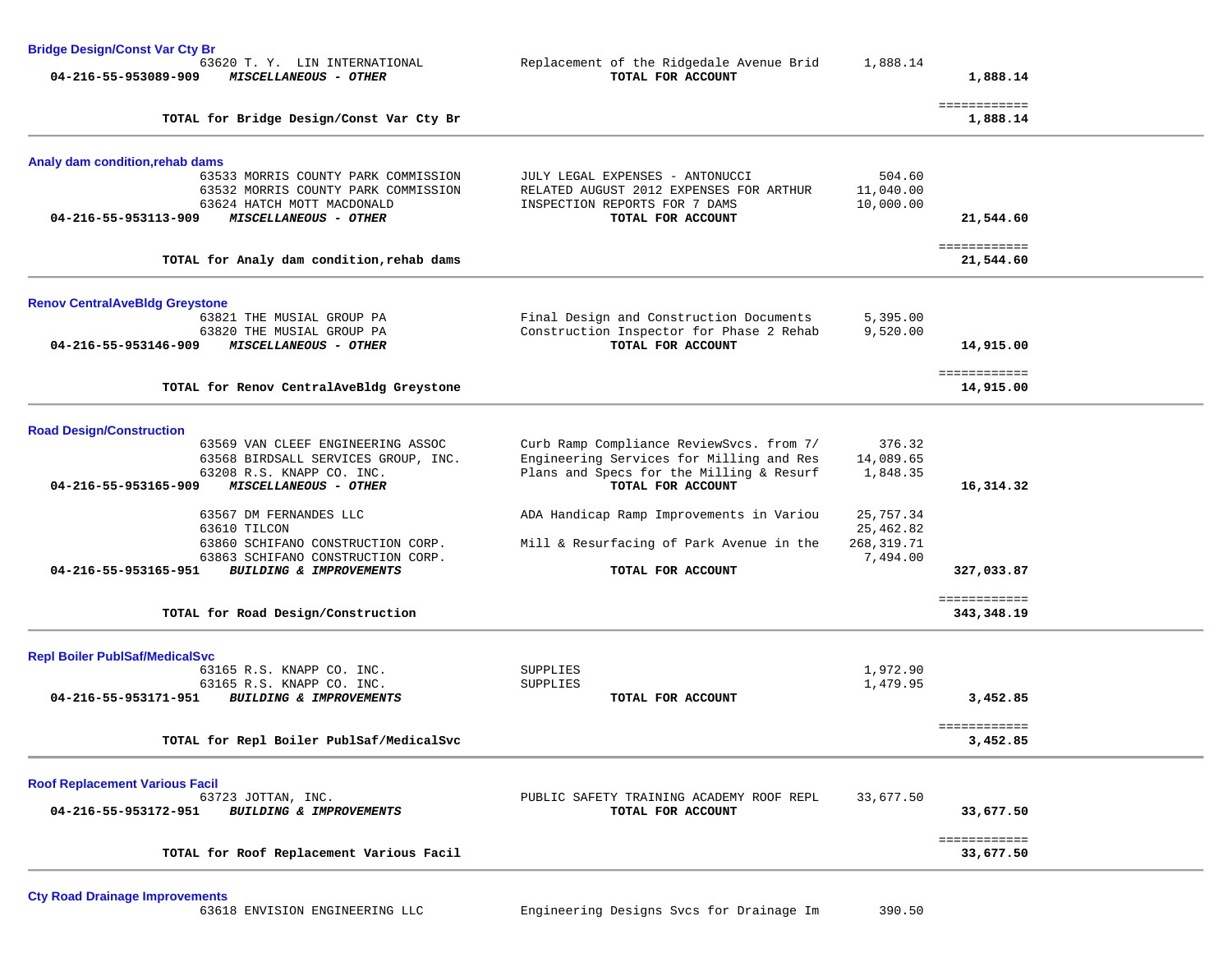| 04-216-55-953178-909                                                                                     | <i>MISCELLANEOUS - OTHER</i>                                                 |                                                                                                                                     |          |                           |  |
|----------------------------------------------------------------------------------------------------------|------------------------------------------------------------------------------|-------------------------------------------------------------------------------------------------------------------------------------|----------|---------------------------|--|
|                                                                                                          | TOTAL for Cty Road Drainage Improvements                                     |                                                                                                                                     |          | ============<br>390.50    |  |
| <b>DEPARTMENT 953202</b>                                                                                 |                                                                              |                                                                                                                                     |          |                           |  |
|                                                                                                          | 63552 DIFRANCESCO, BATEMAN, COLEY, YOSPIN LE Carpenter/Polyone               |                                                                                                                                     | 180.00   |                           |  |
|                                                                                                          |                                                                              | 63552 DIFRANCESCO, BATEMAN, COLEY, YOSPIN Air Products & Chemicals                                                                  | 24.00    |                           |  |
| 04-216-55-953202-909                                                                                     | ROAD RESURFACING/CONSTRUCTION/IMPRVMENTS                                     | TOTAL FOR ACCOUNT                                                                                                                   |          | 204.00                    |  |
|                                                                                                          |                                                                              |                                                                                                                                     |          | ============              |  |
|                                                                                                          | TOTAL for DEPARTMENT 953202                                                  |                                                                                                                                     |          | 204.00                    |  |
| <b>DEPARTMENT 953205</b>                                                                                 |                                                                              |                                                                                                                                     |          |                           |  |
|                                                                                                          | 62373 TRANE                                                                  | RE: OTA - HVAC/ 05-31-12                                                                                                            | 342.00   |                           |  |
|                                                                                                          | 62373 TRANE                                                                  | RE: OTA - HVAC/ 06-25-12                                                                                                            | 7,210.00 |                           |  |
|                                                                                                          | 62359 BINSKY & SNYDER SERVICES LLC                                           | RE: SCHUYLER/ 06-19-12                                                                                                              | 2,024.00 |                           |  |
|                                                                                                          | 62359 BINSKY & SNYDER SERVICES LLC                                           | RE: SCHUYLER/ 06-19-12                                                                                                              | 276.00   |                           |  |
|                                                                                                          | 62359 BINSKY & SNYDER SERVICES LLC                                           | RE: ADMIN - CH/ 06-29-12                                                                                                            | 736.00   |                           |  |
|                                                                                                          | 62359 BINSKY & SNYDER SERVICES LLC                                           | RE: ADMIN - CH/ 06-29-12                                                                                                            | 368.00   |                           |  |
|                                                                                                          | 62359 BINSKY & SNYDER SERVICES LLC                                           | RE: ADMIN - CH/ 07-10-12                                                                                                            | 552.00   |                           |  |
|                                                                                                          | 62358 BINSKY & SNYDER SERVICES LLC                                           | RE: ADMIN- CH/ 06-20-12                                                                                                             | 5,520.00 |                           |  |
|                                                                                                          | 62358 BINSKY & SNYDER SERVICES LLC                                           | RE: ADMIN- CH/ 07-03-12                                                                                                             | 1,472.00 |                           |  |
|                                                                                                          | 62358 BINSKY & SNYDER SERVICES LLC                                           | RE: ADMIN- CH/ 07-10-12                                                                                                             | 8,878.00 |                           |  |
|                                                                                                          | 63112 GRAINGER                                                               | WO67081/ RE: LONG VALLEY GRG/ 08-02-12                                                                                              | 951.16   |                           |  |
|                                                                                                          |                                                                              |                                                                                                                                     | 598.83   |                           |  |
| 04-216-55-953205-951                                                                                     | 63112 GRAINGER<br>REPLACE HEATING/VENTILATING/AC-VAR FACIL                   | WO67081/ RE: LONG VALLEY GRG/ 08-02-12<br>TOTAL FOR ACCOUNT                                                                         |          | 28,927.99                 |  |
|                                                                                                          |                                                                              |                                                                                                                                     |          |                           |  |
|                                                                                                          |                                                                              |                                                                                                                                     |          |                           |  |
|                                                                                                          | TOTAL for DEPARTMENT 953205                                                  |                                                                                                                                     |          | ============<br>28,927.99 |  |
|                                                                                                          |                                                                              |                                                                                                                                     |          |                           |  |
|                                                                                                          |                                                                              |                                                                                                                                     |          |                           |  |
|                                                                                                          | 63562 T & M ASSOCIATES                                                       | T&M Project: MOCY-00051Central Park of M 1,624.99<br>04-216-55-953207-909 DESIGN PHASE II REC FIELDS-CENTRAL PARK TOTAL FOR ACCOUNT |          | 1,624.99                  |  |
|                                                                                                          |                                                                              |                                                                                                                                     |          | ============              |  |
|                                                                                                          | TOTAL for DEPARTMENT 953207                                                  |                                                                                                                                     |          | 1,624.99                  |  |
|                                                                                                          |                                                                              |                                                                                                                                     |          |                           |  |
|                                                                                                          |                                                                              |                                                                                                                                     |          |                           |  |
|                                                                                                          | 63245 STEFO'S POOL SERVICES                                                  | RE: 9-11 MEMORIAL MAINTENANCE/ DATED 06-                                                                                            | 1,835.00 |                           |  |
|                                                                                                          | 63245 STEFO'S POOL SERVICES                                                  | RE: 9-11 MEMORIAL MAINTENANCE/ DATED 06-                                                                                            | 1,536.00 |                           |  |
|                                                                                                          | 62374 SPEEDWELL ELECTRIC MOTORS                                              | W066793/ RE: STOCK/ 06-21-12                                                                                                        | 236.88   |                           |  |
|                                                                                                          | 62374 SPEEDWELL ELECTRIC MOTORS                                              | W066786/ RE: STOCK/ 06-28-12                                                                                                        | 390.90   |                           |  |
|                                                                                                          | 63111 GRAINGER                                                               | W066911/ RE: PSTA/ 07-12-12                                                                                                         | 85.75    |                           |  |
|                                                                                                          | 63127 SPEEDWELL ELECTRIC MOTORS                                              | WO66865/ RE: VOLUNTEERS/ 07-06-12                                                                                                   | 310.00   |                           |  |
|                                                                                                          | 62631 TRANE                                                                  | W066921/ RE: LAW & PUB SAFETY/ 07-12-12                                                                                             | 307.70   |                           |  |
| 04-216-55-953212-951                                                                                     | REPLACE MOTORS/FANS/PUMPS - VAR FACIL                                        | TOTAL FOR ACCOUNT                                                                                                                   |          | 4,702.23                  |  |
|                                                                                                          | TOTAL for DEPARTMENT 953212                                                  |                                                                                                                                     |          | ============<br>4,702.23  |  |
|                                                                                                          |                                                                              |                                                                                                                                     |          |                           |  |
|                                                                                                          |                                                                              |                                                                                                                                     |          |                           |  |
|                                                                                                          | 63113 PANCIELLO CONSTRUCTION LLC                                             | RE: RE-POINTING OF BRICK ON WALL AT BACK                                                                                            | 3,480.00 |                           |  |
|                                                                                                          | 63246 PANCIELLO CONSTRUCTION LLC                                             | RE: RE-POINTING OF BRICK ON WALL AT BACK                                                                                            | 960.00   |                           |  |
|                                                                                                          | 63692 PANCIELLO CONSTRUCTION LLC                                             | RE: RE-POINTING OF BRICK ON WALL AT BACK                                                                                            | 1,920.00 |                           |  |
| <b>DEPARTMENT 953207</b><br><b>DEPARTMENT 953212</b><br><b>DEPARTMENT 953215</b><br>04-216-55-953215-951 | 63692 PANCIELLO CONSTRUCTION LLC<br>RESTORE BRICKFACADE/SIDEWLKS-BLDGGROUNDS | RE: RE-POINTING OF BRICK ON WALL AT BACK<br>TOTAL FOR ACCOUNT                                                                       | 1,920.00 | 8,280.00                  |  |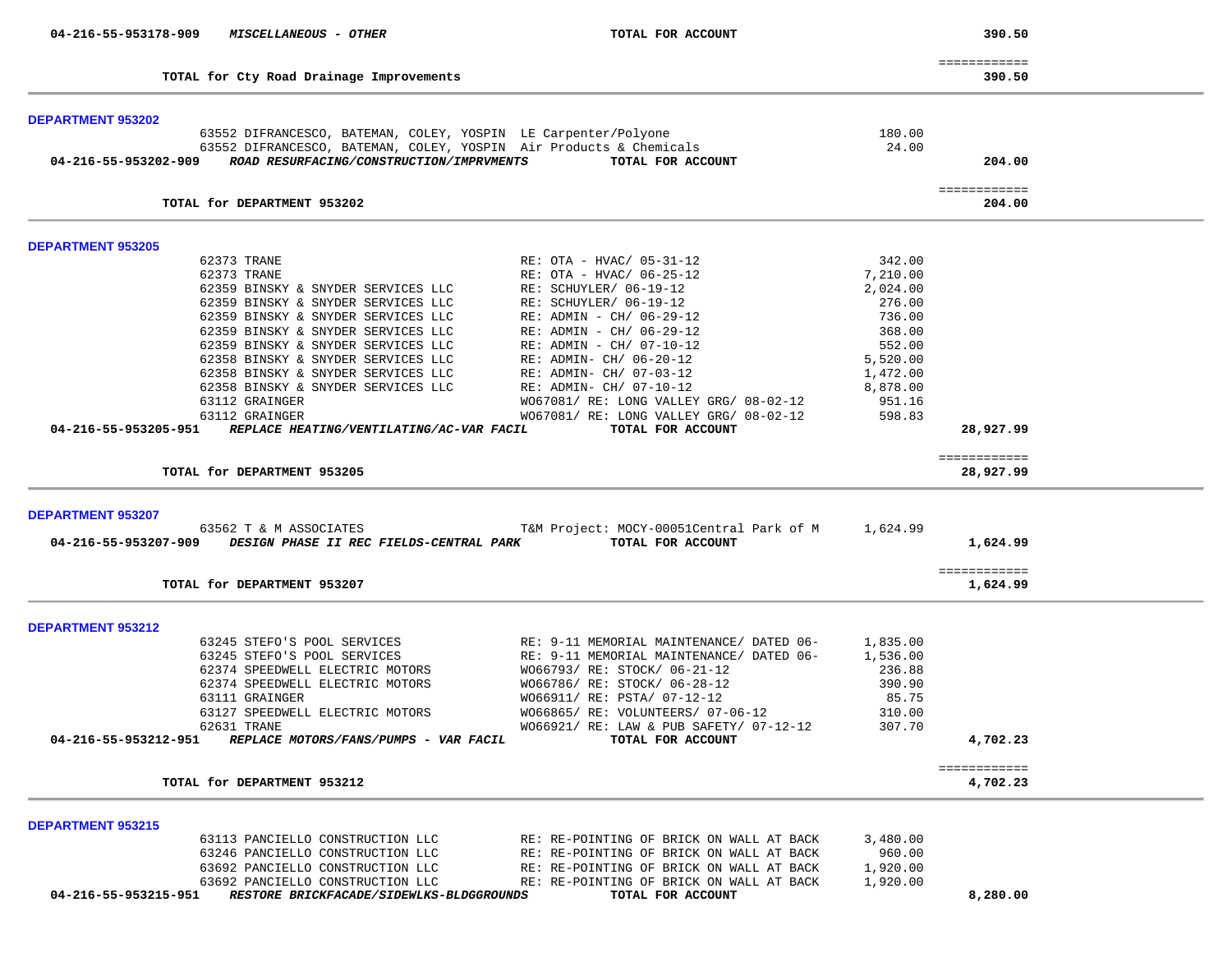| TOTAL for DEPARTMENT 953215                                                                                                                                                                                                                                                                                                                                                                                                                         |                                              | ============<br>8,280.00             |  |
|-----------------------------------------------------------------------------------------------------------------------------------------------------------------------------------------------------------------------------------------------------------------------------------------------------------------------------------------------------------------------------------------------------------------------------------------------------|----------------------------------------------|--------------------------------------|--|
| <b>DEPARTMENT 953225</b><br>63554 DIFRANCESCO, BATEMAN, COLEY, YOSPIN McLaughlin<br>63553 DIFRANCESCO, BATEMAN, COLEY, YOSPIN Eden Mansfield, LLC<br>63553 DIFRANCESCO, BATEMAN, COLEY, YOSPIN Wachovia Bank/Wells Fargo<br>63553 DIFRANCESCO, BATEMAN, COLEY, YOSPIN Mansfield Self Storage<br>63553 DIFRANCESCO, BATEMAN, COLEY, YOSPIN Newburgh 59, LLC<br>BRIDGE DESIGN, RENOV, CONSTRUC - VAR LOC<br>04-216-55-953225-909<br>TOTAL FOR ACCOUNT | 44.52<br>744.62<br>58.90<br>364.68<br>756.00 | 1,968.72                             |  |
| TOTAL for DEPARTMENT 953225                                                                                                                                                                                                                                                                                                                                                                                                                         |                                              | ============<br>1,968.72             |  |
| <b>DEPARTMENT 953233</b><br>63404 D.R. JOHNSON & ASSOCIATES, LLC<br>General Engineering Services for the per<br>TOTAL FOR ACCOUNT<br>04-216-55-953233-909<br>COUNTY ROADWAY DRAINAGE IMPROVEMENTS                                                                                                                                                                                                                                                   | 2,919.99                                     | 2,919.99<br>============             |  |
| TOTAL for DEPARTMENT 953233                                                                                                                                                                                                                                                                                                                                                                                                                         |                                              | 2,919.99                             |  |
| <b>DEPARTMENT 953242</b><br>62628 ALLMARK DOOR COMPANY, LLC WO63882/ RE: H/S-HILL/ 07-27-12<br>04-216-55-953242-951 REPLACE PEDESTRIAN/OVERHDDOORS-BLDGGRNDS<br>TOTAL FOR ACCOUNT                                                                                                                                                                                                                                                                   | 2,852.50                                     | 2,852.50<br>============             |  |
| TOTAL for DEPARTMENT 953242                                                                                                                                                                                                                                                                                                                                                                                                                         |                                              | 2,852.50                             |  |
| <b>DEPARTMENT 953277</b><br>63129 ALLSTATE OFFICE INTERIOR INC WO66799/RE: CH - RM'S 102 & 103/08-07-<br>04-216-55-953277-951<br>CARPET/WINDOWFIXTURES VAR LOC-BLDGS&GRND<br>TOTAL FOR ACCOUNT<br>TOTAL for DEPARTMENT 953277                                                                                                                                                                                                                       | 1,996.90                                     | 1,996.90<br>============<br>1,996.90 |  |
| <b>Roadway Drainage Improvements</b><br>Engineering Inspection Svcs.for the Regu<br>63575 HATCH MOTT MACDONALD<br>TOTAL FOR ACCOUNT<br>04-216-55-953962-909 MISCELLANEOUS - OTHER<br>TOTAL for Roadway Drainage Improvements                                                                                                                                                                                                                        | 2,800.00                                     | 2,800,00<br>============<br>2,800.00 |  |
| <b>DEPARTMENT 954279</b><br>62060 L-3 COMMUNICATIONS<br>Install Backseat Camera, Service dtd 6/29<br>ACQ DIGITAL IN CAR VIDEO EQUIP-SHERIFF<br>TOTAL FOR ACCOUNT<br>04-216-55-954279-956                                                                                                                                                                                                                                                            | 95.00                                        | 95.00<br>============                |  |
| TOTAL for DEPARTMENT 954279                                                                                                                                                                                                                                                                                                                                                                                                                         |                                              | 95.00                                |  |
| <b>DEPARTMENT 955244</b><br>Work Auth. #4150 - $6/23$ , $6/24$ , $6/27/11$<br>63254 GRAFAS PAINTING CONTRACTORS INC<br>04-216-55-955244-951<br>IMPROVEMENTS - MORRIS VIEW HEALTHCARECTR<br>TOTAL FOR ACCOUNT                                                                                                                                                                                                                                        | 1,416.00                                     | 1,416.00                             |  |
| TOTAL for DEPARTMENT 955244                                                                                                                                                                                                                                                                                                                                                                                                                         |                                              | ============<br>1,416.00             |  |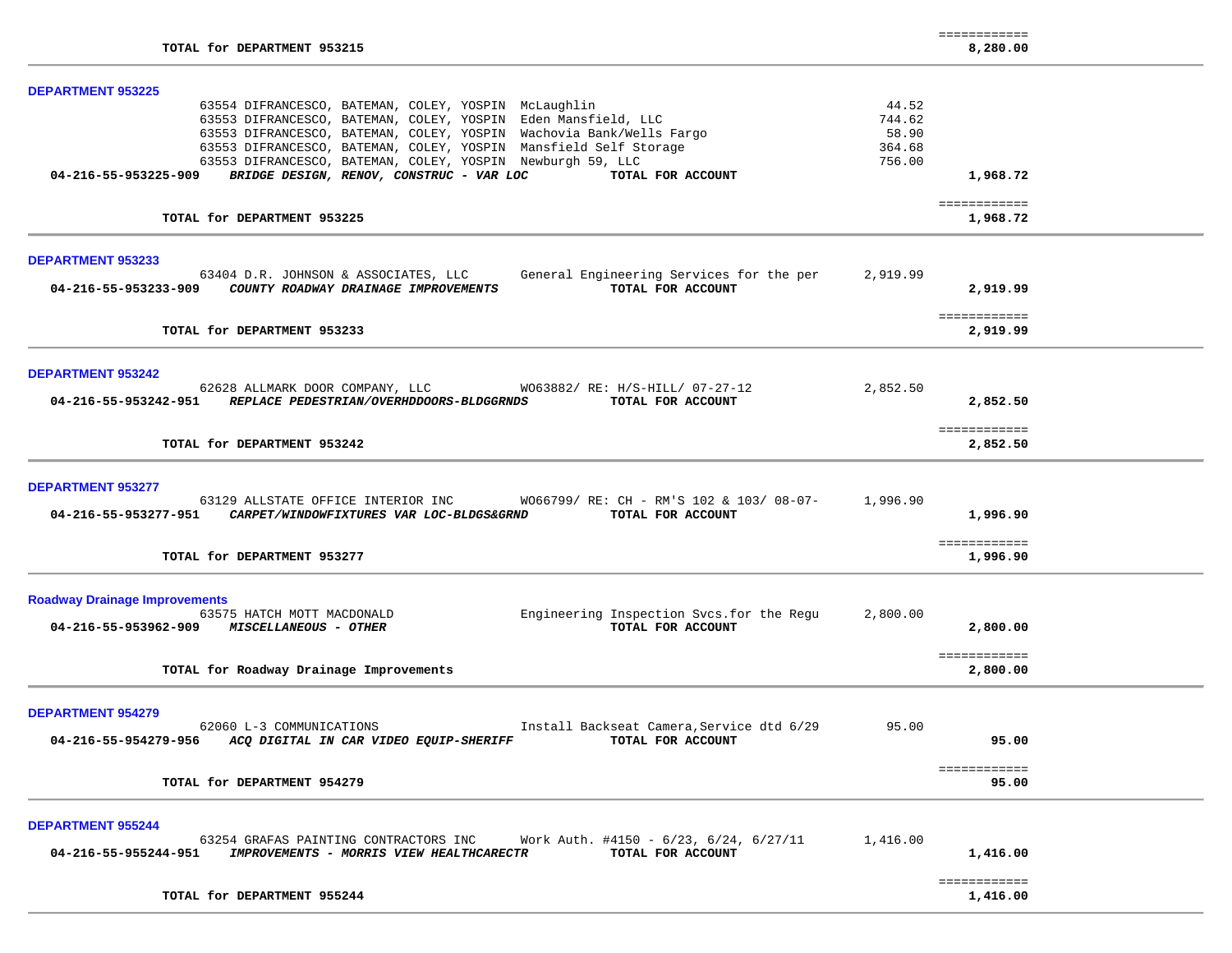| <b>Acq rplcmnt vehicles-Nutrition</b>                                                                                                                                 |                            |
|-----------------------------------------------------------------------------------------------------------------------------------------------------------------------|----------------------------|
| 62139 CHAPMAN CHEVROLET<br>THREE 2012 FOOD DELIVERY VEHICLES<br>04-216-55-957189-957<br>TRANSPORTATION VEHICLES<br>TOTAL FOR ACCOUNT                                  | 14,374.00<br>14,374.00     |
| TOTAL for Acq rplcmnt vehicles-Nutrition                                                                                                                              | ============<br>14,374.00  |
| <b>DEPARTMENT 957229</b><br>62139 CHAPMAN CHEVROLET                                                                                                                   | 103,015.70                 |
| ACQ RPLCMNT VEHICLES - NUTRITION PROGRAM<br>TOTAL FOR ACCOUNT<br>04-216-55-957229-957                                                                                 | 103,015.70                 |
| TOTAL for DEPARTMENT 957229                                                                                                                                           | ============<br>103,015.70 |
| DEPARTMENT 962231                                                                                                                                                     |                            |
| 62724 NICHOLAS MICCHELLI<br>ZAGGfolio Black Leather w/ Silver Keyboa<br>62724 NICHOLAS MICCHELLI                                                                      | 129.99<br>8.00             |
| Shipping<br>Dell Optiplec 7010<br>62128 DELL MARKETING L.P.                                                                                                           | 1,589.24                   |
| TOTAL FOR ACCOUNT<br>04-216-55-962231-955 ACQ NEW & REPLACEMENT COMPUTERS FOR IT                                                                                      | 1,727.23                   |
| TOTAL for DEPARTMENT 962231                                                                                                                                           | ============<br>1,727.23   |
| <b>DEPARTMENT 962260</b>                                                                                                                                              |                            |
| 58229 DELL MARKETING LP<br>DELL KACE System<br>04-216-55-962260-955 REPLCMNT OF COMPUTER EQUIP-VAR CTY DEPTS<br>TOTAL FOR ACCOUNT                                     | 149,992.38<br>149,992.38   |
|                                                                                                                                                                       |                            |
| TOTAL for DEPARTMENT 962260                                                                                                                                           | ============<br>149,992.38 |
| <b>DEPARTMENT 968288</b>                                                                                                                                              |                            |
| Ronald Schmidt & Assoc. - Architectural<br>63808 MC VOCATIONAL SCHOOL DISTRICT<br>04-216-55-968288-909<br>VAR CAPITAL PROJECTS-MC SCHOOL OF TECH<br>TOTAL FOR ACCOUNT | 77,550.01<br>77,550.01     |
| Building One Roof Replacement App #2 Pro<br>63807 MC VOCATIONAL SCHOOL DISTRICT<br>04-216-55-968288-951 VAR CAPITAL PROJECTS-MC SCHOOL OF TECH<br>TOTAL FOR ACCOUNT   | 291,305.00<br>291,305.00   |
| TOTAL for DEPARTMENT 968288                                                                                                                                           | ============<br>368,855.01 |

**Tax Board** 

### **Dedicated Trust**

| 13-290-56-577101-888<br>TAX BOARD | TOTAL FOR ACCOUNT                            | 5,803.49 |
|-----------------------------------|----------------------------------------------|----------|
| 60741 NJCTBA, PATRICIA MARSH,     | Full Registration Patty Marsh, Staff         | 435.00   |
| 60741 NJCTBA, PATRICIA MARSH,     | Full Registration Kim Roggenkamp, Staff      | 435.00   |
| 60741 NJCTBA, PATRICIA MARSH,     | Full Registration Ralph T. Meloro, IV, A     | 435.00   |
| 60741 NJCTBA, PATRICIA MARSH,     | Full Registration William Kersey Comm.       | 435.00   |
| 61164 THE GRAND HOTEL             | Check in $8/27/12$ Check out $8/31/12$ Berna | 716.00   |
| 60935 NJCTBA, PATRICIA MARSH,     | Full Registration, Commissioner Bernard      | 435.00   |
| 61242 OFFICE TEAM                 | Professional services w/e 7/6/12             | 506.52   |
| 61242 OFFICE TEAM                 | Professional services w/e 6/29/12            | 633.15   |
| 61242 OFFICE TEAM                 | Professional services w/e 6/22/12            | 633.15   |
| 61242 OFFICE TEAM                 | Professtional services w/e 6/15/12           | 633.15   |
| 59494 OFFICE TEAM                 | professional services w/e 6/1/12             | 506.52   |